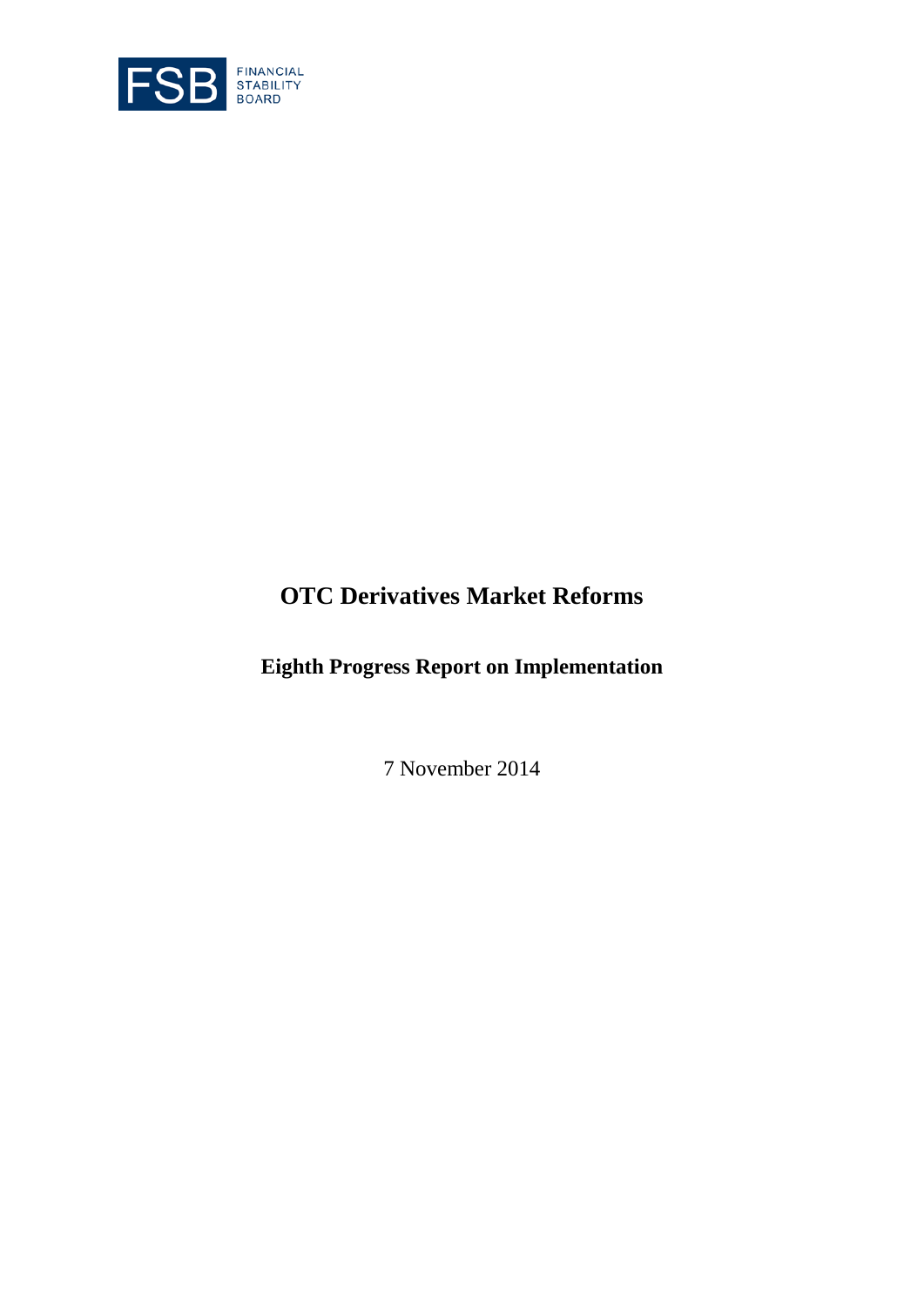### **Contents Page**

| 1.    |                                                                                   |  |
|-------|-----------------------------------------------------------------------------------|--|
| 2.    |                                                                                   |  |
| 2.1   |                                                                                   |  |
| 2.1.1 |                                                                                   |  |
| 2.1.2 |                                                                                   |  |
| 2.2   |                                                                                   |  |
| 2.2.1 |                                                                                   |  |
| 2.2.2 |                                                                                   |  |
| 2.2.3 |                                                                                   |  |
| 2.3   |                                                                                   |  |
| 2.4   |                                                                                   |  |
| 2.5   | Exchange and electronic platform trading and market transparency 23               |  |
| 2.5.1 |                                                                                   |  |
| 2.5.2 |                                                                                   |  |
| 3.    | Implementation issues, market developments and international                      |  |
| 3.1   |                                                                                   |  |
| 3.1.1 |                                                                                   |  |
| 3.1.2 | International workstreams addressing issues in trade reporting and data           |  |
| 3.2   |                                                                                   |  |
| 3.2.1 | International initiatives regarding issues in central clearing arrangements  30   |  |
| 3.3   | Implementation of international standards to support effective reform31           |  |
| 3.3.1 | BCBS-IOSCO monitoring of margin requirements for non-centrally cleared            |  |
| 3.3.2 |                                                                                   |  |
| 3.3.3 |                                                                                   |  |
| 3.3.4 |                                                                                   |  |
| 3.4   |                                                                                   |  |
| 3.4.1 |                                                                                   |  |
| 3.4.2 | International workstreams to support progress in addressing cross-border issues35 |  |
| 3.5   |                                                                                   |  |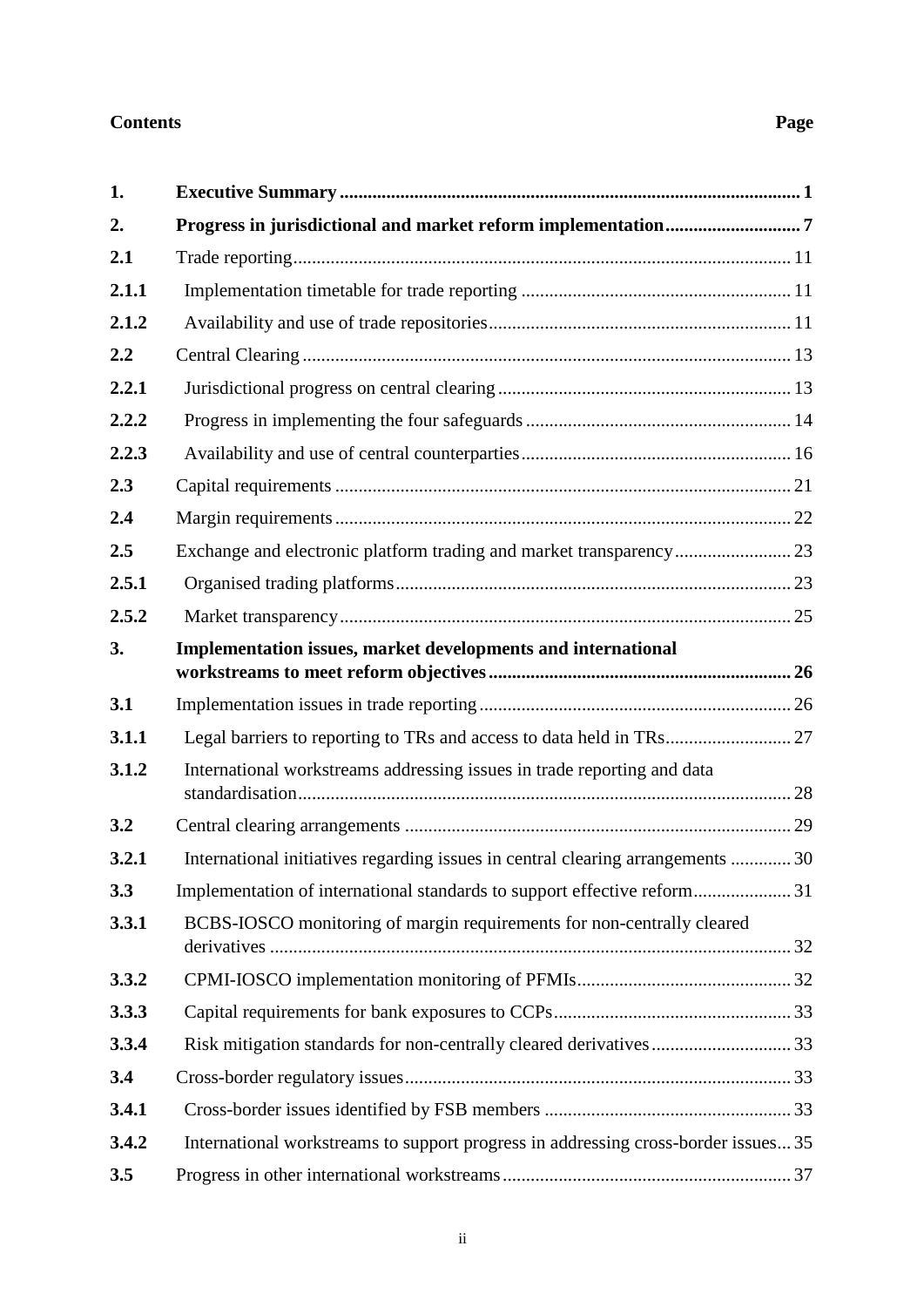| 3.5.1 |                                                                                       |  |
|-------|---------------------------------------------------------------------------------------|--|
| 3.5.2 |                                                                                       |  |
|       | Appendix A: Timetable for implementation of trade reporting commitment 39             |  |
|       | Appendix B: Timetable for implementation of central clearing commitment 44            |  |
|       | Appendix C: Timetable for implementing capital requirements for non-centrally cleared |  |
|       | Appendix D: Timetable for implementation of margin requirements for non-centrally     |  |
|       | Appendix E: Timetable for implementation of commitment to execute transactions on     |  |
|       |                                                                                       |  |
|       |                                                                                       |  |
|       |                                                                                       |  |
|       |                                                                                       |  |
|       |                                                                                       |  |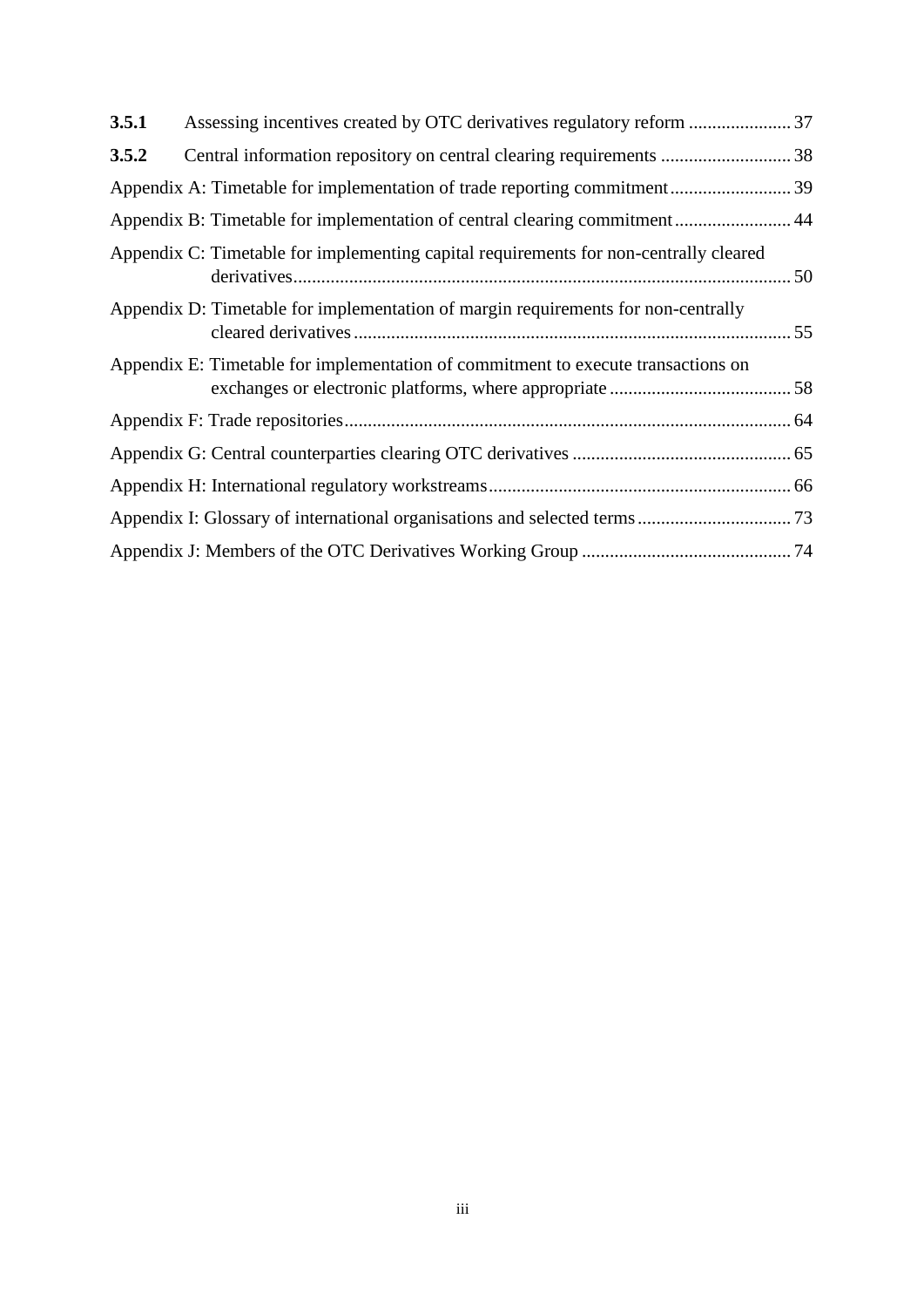## **OTC Derivatives Market Reforms**

### **Eighth Progress Report on Implementation**

### <span id="page-3-0"></span>**1. Executive Summary**

-

Implementation of the OTC derivatives market reforms that were begun following the global financial crisis is not yet complete, but progress has continued to be made in reform areas across jurisdictions and further progress is anticipated for 20[1](#page-3-1)5.<sup>1</sup> The adoption of legislation, where this has been a necessary first stage of the reform process, is nearing completion.

The extent of implementation of detailed regulations varies across jurisdictions and across policy reform areas. The greatest progress to date has been in adopting regulations implementing higher capital requirements for non-centrally cleared derivatives and trade reporting requirements, which are each now at least partially effective in more than threequarters of FSB member jurisdictions. Implementation in other reform areas is also proceeding, though timetables stretch well into 2015 and beyond. Measures to promote trading on exchanges or electronic trading platforms continue to take longer than those in other reform areas.

Overall, the shape of the regulatory landscape across jurisdictions has become clearer since the previous progress report in April. In particular, there is more certainty around the implementation and functioning of regulation in some of the largest jurisdictions. International standards and guidance in key areas (such as bank capital requirements for central clearing exposures, and recovery and resolution for financial market infrastructures) have been finalised. In addition, bilateral and multilateral discussions addressing outstanding cross-border issues have intensified over the course of 2014.

The availability of market infrastructure, and market participants' use of that infrastructure, continues to gradually broaden. The adoption of regulatory frameworks and the development of infrastructure are mutually supportive. In particular, the availability of market infrastructure (such as trade repositories (TRs) or central counterparties (CCPs)) may, in many instances, be a factor in shaping jurisdictions' decisions regarding detailed regulatory requirements.

<span id="page-3-1"></span><sup>1</sup> In September 2009, G20 Leaders agreed in Pittsburgh that: "All standardised OTC derivative contracts should be traded on exchanges or electronic trading platforms, where appropriate, and cleared through central counterparties by end-2012 at the latest. OTC derivative contracts should be reported to trade repositories. Non-centrally cleared contracts should be subject to higher capital requirements. We ask the FSB and its relevant members to assess regularly implementation and whether it is sufficient to improve transparency in the derivatives markets, mitigate systemic risk, and protect against market abuse." (Paragraph 13). Available at:

[https://www.g20.org/sites/default/files/g20\\_resources/library/Pittsburgh\\_Declaration\\_0.pdf](https://www.g20.org/sites/default/files/g20_resources/library/Pittsburgh_Declaration_0.pdf)

In November 2011, G20 Leaders in Cannes further agreed: "We call on the Basel Committee on Banking Supervision (BCBS), the International Organization for Securities Commission (IOSCO) together with other relevant organizations to develop for consultation standards on margining for non-centrally cleared OTC derivatives by June 2012." (Paragraph 24). Available at:

[https://www.g20.org/sites/default/files/g20\\_resources/library/Declaration\\_eng\\_Cannes.pdf.](https://www.g20.org/sites/default/files/g20_resources/library/Declaration_eng_Cannes.pdf)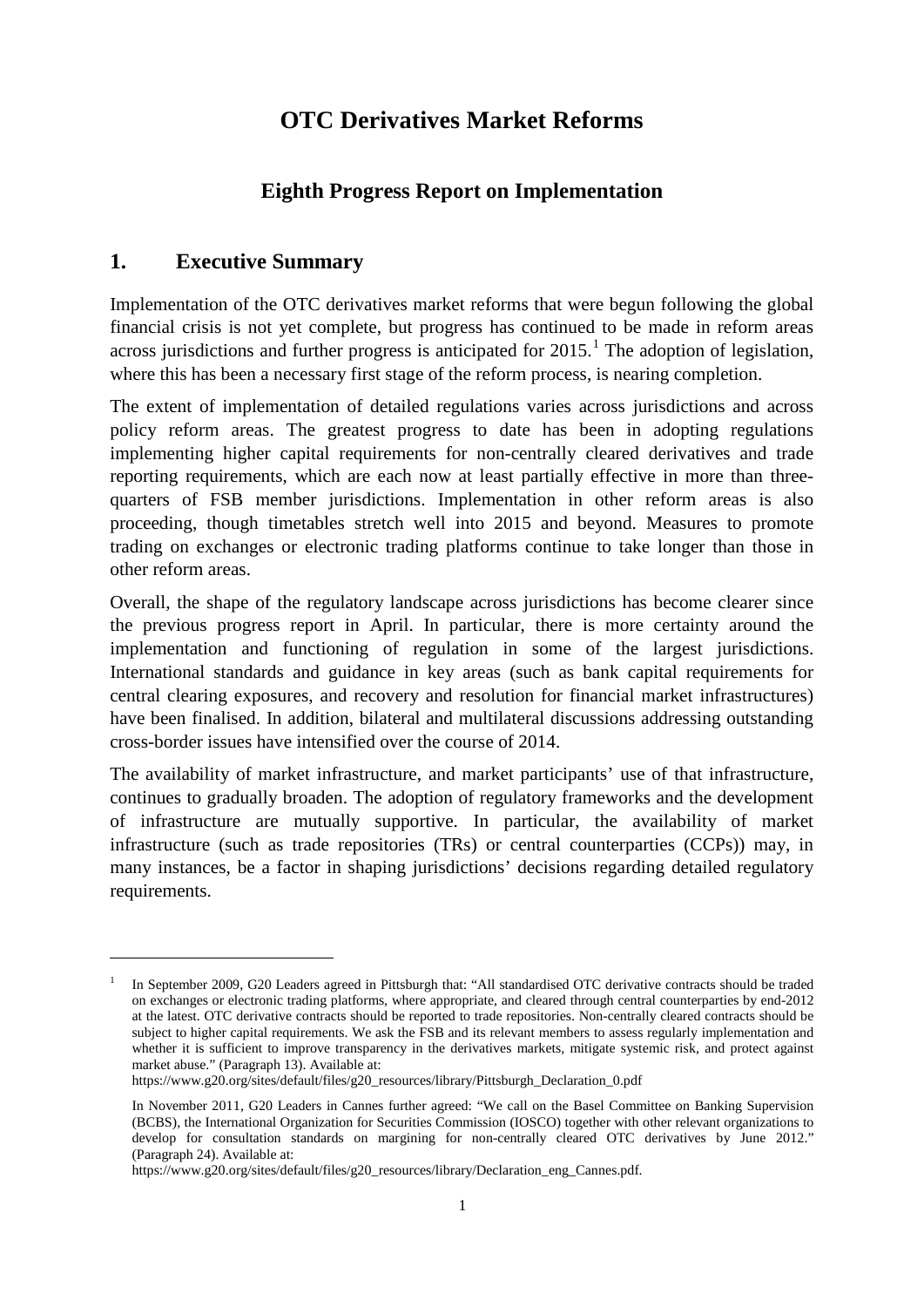It is important that jurisdictions take remaining implementation steps to ensure the G20 reform commitments are achieved, and to help resolve the various implementation issues that are being identified as authorities move forward with their reforms. Full implementation of the reforms can help ensure that the objectives of the reforms set out by the G20 Leaders – improved transparency, systemic risk mitigation and protection against market abuse – are maximised. $2$ 

**Figure 1.1** provides a summary of the state of regulatory reform progress across FSB member jurisdictions, including anticipated developments over the first half of 2015.

**Section 2** and **Appendices A to E** provide more detail on jurisdictional progress in each commitment area. Many authorities are making progress in implementation for most of the commitment areas, but some practical implementation issues that have been identified are discussed further in **Section 3**.

Summarising developments across the various commitment areas:

### *Trade reporting*

- As of November 2014 the majority  $(16)$  of FSB member jurisdictions<sup>[3](#page-4-1)</sup> have trade reporting requirements in effect for one or more product and participant types, though specific reporting requirements currently vary across jurisdictions. By end-2015, all but one jurisdiction are expected to have trade reporting requirements in effect for at least some product classes. As of end-October 2014, 13 FSB member jurisdictions have TRs that are permitted<sup>[4](#page-4-2)</sup> to receive transaction reports for at least some asset classes. Globally, there are 23 TRs currently operational, spanning all asset classes.
- Legal barriers to reporting, including issues around privacy and blocking statutes, continue to be a focus, as do issues around authorities' access to TR information. Some authorities report that barriers to reporting into TRs continue to result in reporting of only partial data, with masking of the identity of counterparties. If unaddressed, these barriers to the reporting of complete information to TRs undermine the underlying objectives of the G20 reforms. Accordingly, the OTC Derivatives Regulators Group (the Regulators Group)<sup>[5](#page-4-3)</sup> has called for deadlines to be

<span id="page-4-0"></span><sup>2</sup> See, for example, BIS (2013), *Macroeconomic impact assessment of OTC derivatives regulatory reforms*, August, for a discussion of the overall economic benefits and costs of certain planned OTC derivatives regulatory reforms; available at [http://www.bis.org/publ/othp20.pdf.](http://www.bis.org/publ/othp20.pdf)

<span id="page-4-1"></span><sup>3</sup> Throughout this report, references to FSB member jurisdictions treat European Union member states as one jurisdiction, given that relevant regulatory reforms are being applied at an EU-wide level.

<span id="page-4-2"></span><sup>4</sup> Authorities use different terms to describe the regulatory status of entities operating in their jurisdictions. For purposes of this report, 'permitted' refers to entities that are under the supervisory or regulatory regime in a jurisdiction through an affirmative regulatory decision regarding an entity or an entity's home jurisdiction, including registering, licensing, or recognising an entity under the jurisdiction's framework or based on any relevant exemptions from the framework (including those based on substituted compliance, recognition, equivalence or reliance). Unless otherwise specified in the report, 'permission' or 'permitted' as used in this report is meant to include any and all of these possibilities.

<span id="page-4-3"></span><sup>5</sup> The Regulators Group includes principals of the following authorities: Australian Securities and Investments Commission; Comissão de Valores Mobiliários (Brazil); European Commission; European Securities and Markets Authority; Hong Kong Securities and Futures Commission; Japan Financial Services Agency; Ontario Securities Commission; l'Autorité des marchés financiers du Québec; Monetary Authority of Singapore; Swiss Financial Market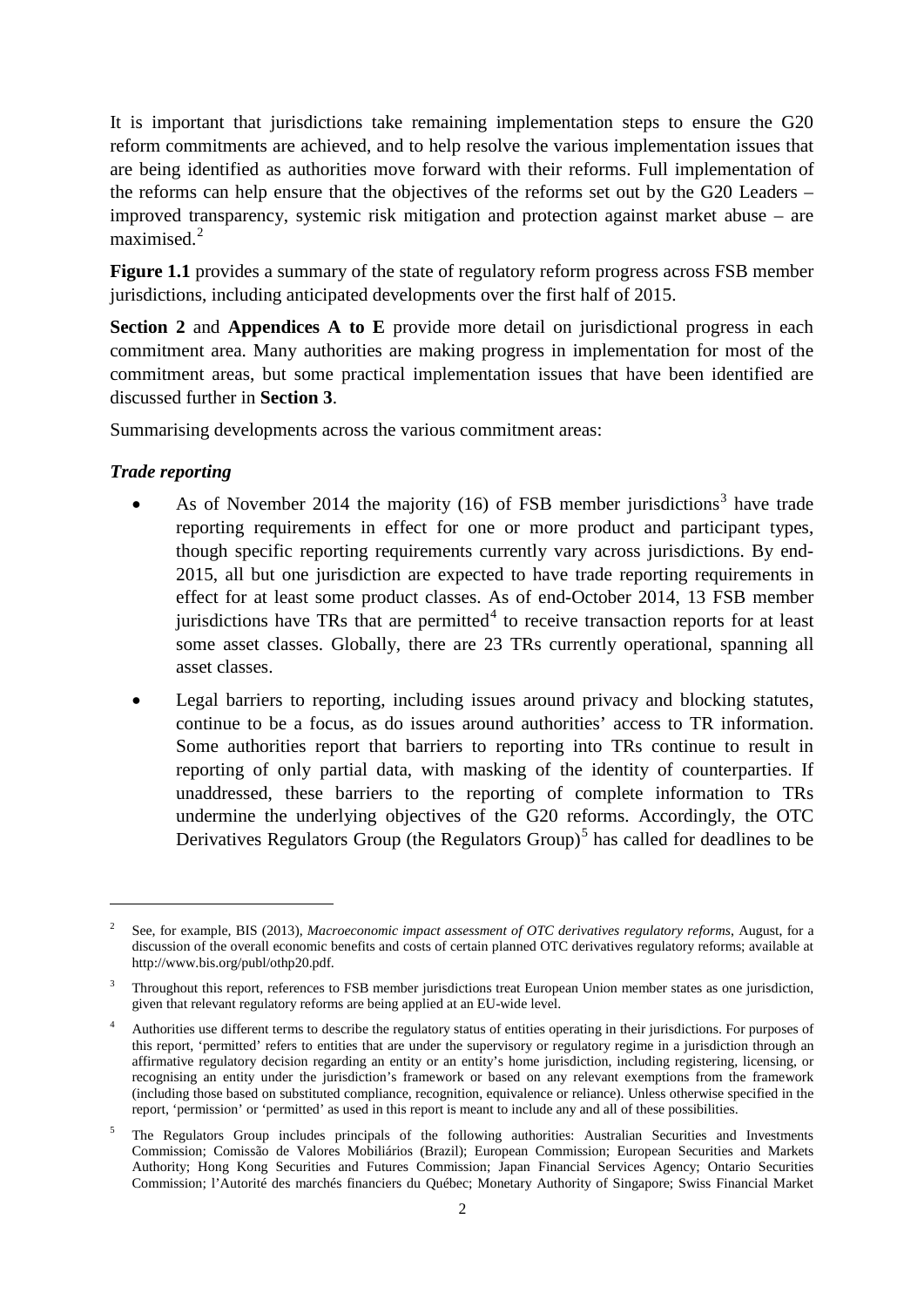#### Figure 1.1

#### **Regulatory Reform Progress<sup>1</sup>**



#### Status across all 19 FSB member jurisdictions<sup>2</sup>

Requirements effective

Requirements partially effective/being phased in

Legislative framework adopted (or not applicable), implementing rules adopted

Legislative framework adopted (or not applicable), implementing rules partially adopted

Legislative framework adopted (or not applicable), implementing rules published for consultation or proposed

Legislative framework adopted (or not applicable)

Legislative frameworks in consultation or proposed

Legislative/regulatory steps not planned

<sup>1</sup> Reforms to legislative and regulatory frameworks; Apr.14 is status as provided for April 2014 progress report; Nov.14 is (anticipated) status as at publication of this report; June.15 is jurisdictions' anticipated status at that date based on current information. <sup>2</sup> EU member states counted as one jurisdiction (see footnote 3 of this report). <sup>3</sup> Adoption of Basel III standards.

Source: FSB member jurisdictions.

-

established for removing such barriers. The FSB and other bodies are working to identify and address these legal barriers to reporting and information access and sharing, including through any legal or regulatory changes if necessary.

• Authorities also continue to face challenges regarding the usability of data held by TRs; resolving these issues is a priority. While a majority of jurisdictions have introduced trade reporting obligations, the usefulness of this data in supporting

Supervisory Authority; US Commodity Futures Trading Commission; and US Securities and Exchange Commission. For the OSC, CFTC and SEC, references to "principals" and "ODRG members" are to the Chairs of their respective agencies and not the full bodies.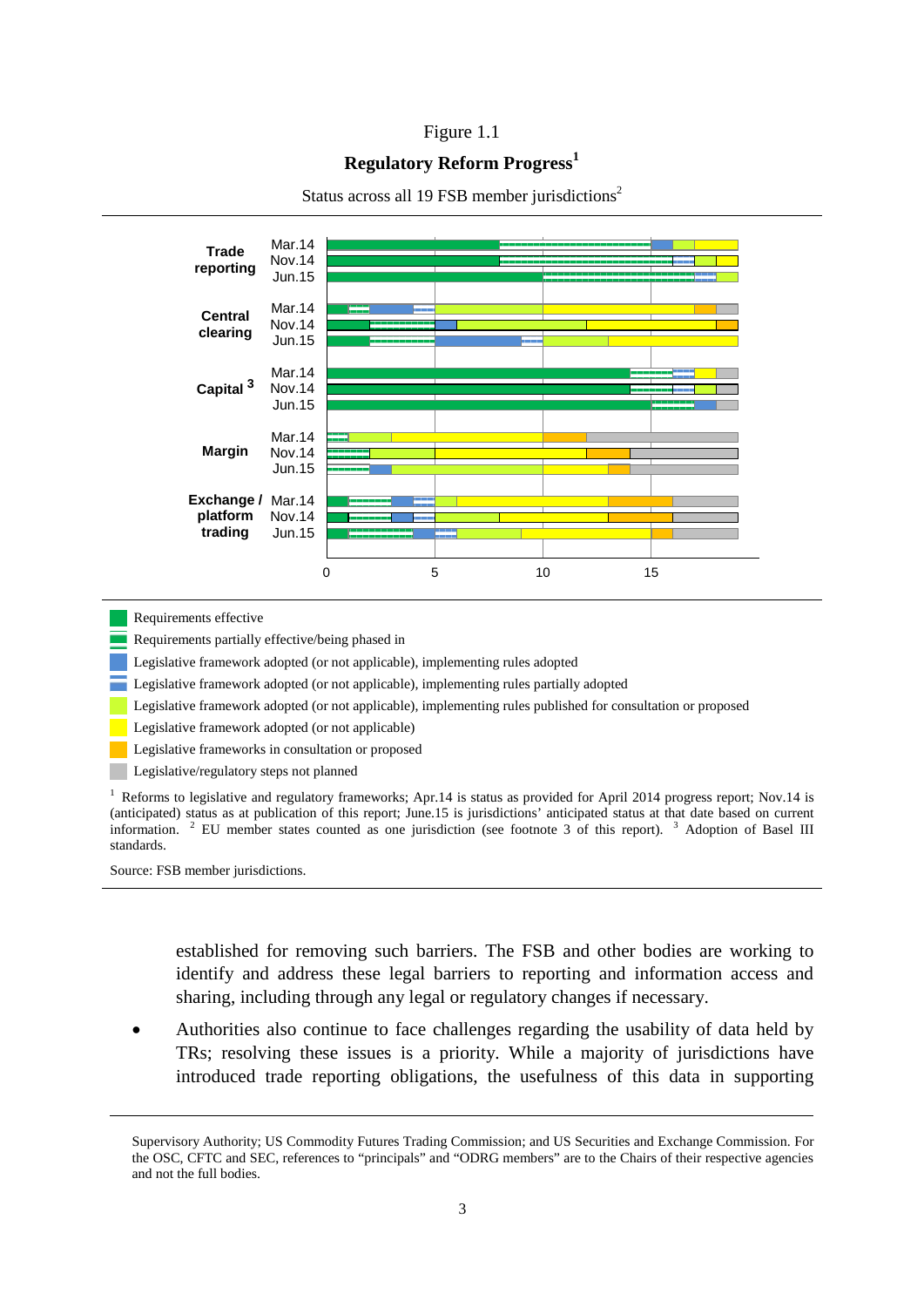monitoring of financial stability risks is limited by data quality issues (including the formatting, completeness and accuracy of data). The FSB published in September a report on the ability of authorities to globally aggregate TR data, together with planned next steps to work with standard-setting bodies to, among other things, develop global guidance on harmonisation of reported data elements, promote the development and implementation of uniform global Unique Transaction Identifiers (UTIs) and Unique Product Identifiers (UPIs), as well as study and address any necessary legal or regulatory changes.

### *Central clearing*

- As of November 2014, five jurisdictions report having some central clearing requirements in effect (for selected interest rate, credit and FX derivatives products); this is expected to increase to 10 jurisdictions by end-2015. By that time another five expect to have some central clearing requirements adopted but not yet effective, or to be in the process of consulting on or proposing such requirements.
- The extent to which CCPs clearing OTC derivatives have been authorised (or have pending authorisation) is uneven across FSB member jurisdictions and asset classes. Central clearing has been available for certain asset classes for some time; for instance, CCPs clearing interest rate derivatives are available for use by participants in the majority of jurisdictions. However, availability of central clearing in other asset classes is more limited across jurisdictions at present, and these gaps seem to have influenced the substance and timing of mandatory clearing requirements in some jurisdictions. Where CCPs are operating, it remains the case that few are currently permitted to operate in more than one or two jurisdictions; the concurrent availability of CCPs in multiple jurisdictions is particularly important where transactions are cross-border in nature.
- Authorities continue to monitor the availability of CCPs and clearing arrangements presently in place, including the role of firms in providing client access and related services, and the risk management practices of clearing intermediaries. International workstreams are monitoring implementation of standards and providing additional guidance regarding central clearing, including CPMI-IOSCO ongoing monitoring of *Principles for financial market infrastructures* (PFMI) implementation, and CPMI-IOSCO and FSB work on recovery and resolution for financial market infrastructures  $(FMIs).<sup>6</sup>$  $(FMIs).<sup>6</sup>$  $(FMIs).<sup>6</sup>$

#### *Capital and margin requirements*

-

Basel III standards for banks' counterparty credit risk-related capital treatment of centrally cleared and non-centrally cleared derivatives exposures are now complete, including final standards for the treatment of banks' exposures to CCPs (and related methodological changes) published in April 2014; requirements implementing these standards are expected to start to take effect at the end of 2015, with the final set of

<span id="page-6-0"></span><sup>6</sup> As of 1 September 2014, the BIS' Committee on Payment and Settlement Systems (CPSS) has been renamed the Committee on Payments and Market Infrastructures (CPMI). See BIS press release, available here: [http://www.bis.org/press/p140901.htm.](http://www.bis.org/press/p140901.htm)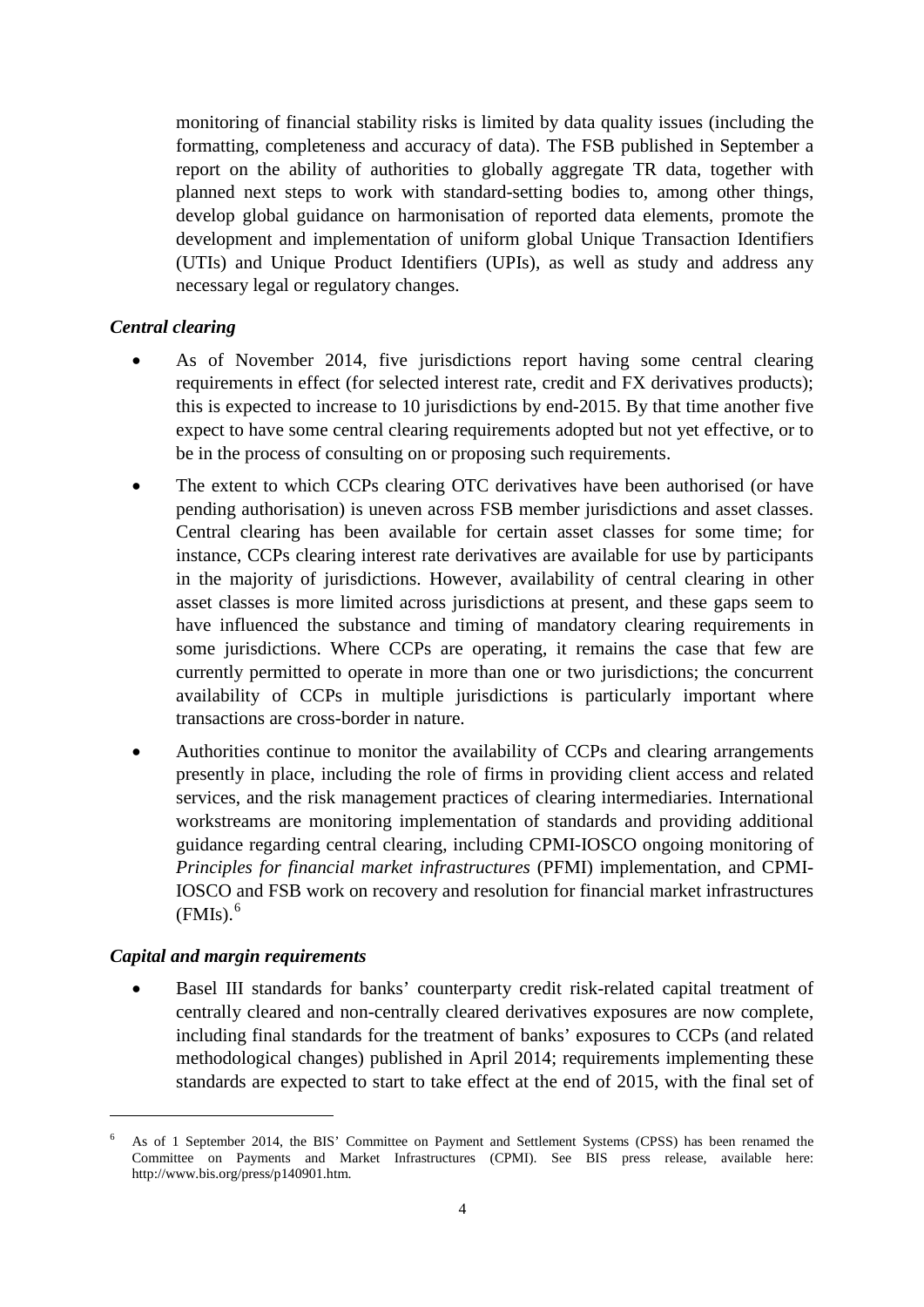requirements expected to take effect at the start of 2017. As of November 2014, the majority (16) of FSB member jurisdictions have requirements fully or partially in effect to implement Basel III standards (though these may not yet incorporate recent standards on bank exposures to CCPs).

The BCBS-IOSCO margin standards for non-centrally cleared derivatives set out timelines to phase in requirements beginning in December 2015. A number of jurisdictions report developing their frameworks consistent with these timelines, though only two jurisdictions report that margin rules are at least partially effective and a further three report they have reached the stage of having rules in consultation or proposed. Some jurisdictions that do not yet have next steps planned have noted that participants in their jurisdictions do not meet certain thresholds that would trigger some margin requirements.<sup>[7](#page-7-0)</sup>

### *Exchanges and electronic trading platforms*

-

As previously reported, most jurisdictions have adopted the necessary legislative frameworks to support increased use of exchanges and electronic trading platforms for OTC derivatives contracts, where appropriate, but progress in adopting specific requirements is more limited. Three jurisdictions have mandatory trading requirements effective. Since the publication of the April 2014 progress report, four jurisdictions noted taking new or additional steps towards implementing legislation and/or regulation to meet this commitment area (including the adoption of MiFID II and MiFIR in the EU).

### *Progress in cross-border coordination and meeting G20 goals*

• Authorities continue to report that satisfactory and timely resolution of cross-border regulatory issues is needed to ensure that reform implementation meets underlying G20 goals. Some authorities have noted that there remain issues of conflicts, inconsistencies, gaps and duplications in regulatory requirements applying in crossborder contexts. The G20 Leaders, in their September 2013 St. Petersburg declaration, highlighted that, as a tool for addressing these issues, jurisdictions should be able to defer to each other when it is justified by the quality of their respective regulatory and enforcement regimes, based on similar outcomes, in a nondiscriminatory way, paying due respect to home country regulatory regimes. [8](#page-7-1) To provide more information about existing deference processes and arrangements, the FSB published a report in September 2014 summarising the status of member jurisdictions' capabilities and processes to defer to one another's OTC derivatives

<span id="page-7-0"></span><sup>7</sup> The BCBS-IOSCO framework states that standards regarding the requirement to exchange variation margin between covered entities only apply to new contracts entered into after 1 December 2015. This is also the date by which the framework specifies that requirements to exchange variation margin are expected to become effective. The framework also states a timeline for phasing in two-way initial margin requirements. See BIS (2013), *Margin requirements for noncentrally cleared derivatives*, September; available at: [http://www.bis.org/publ/bcbs261.pdf.](http://www.bis.org/publ/bcbs261.pdf)

<span id="page-7-1"></span><sup>8</sup> Paragraph 71 of the September 2013 G20 Leaders' St Petersburg Declaration; available at: [https://www.g20.org/sites/default/files/g20\\_resources/library/Saint\\_Petersburg\\_Declaration\\_ENG.pdf.](https://www.g20.org/sites/default/files/g20_resources/library/Saint_Petersburg_Declaration_ENG.pdf)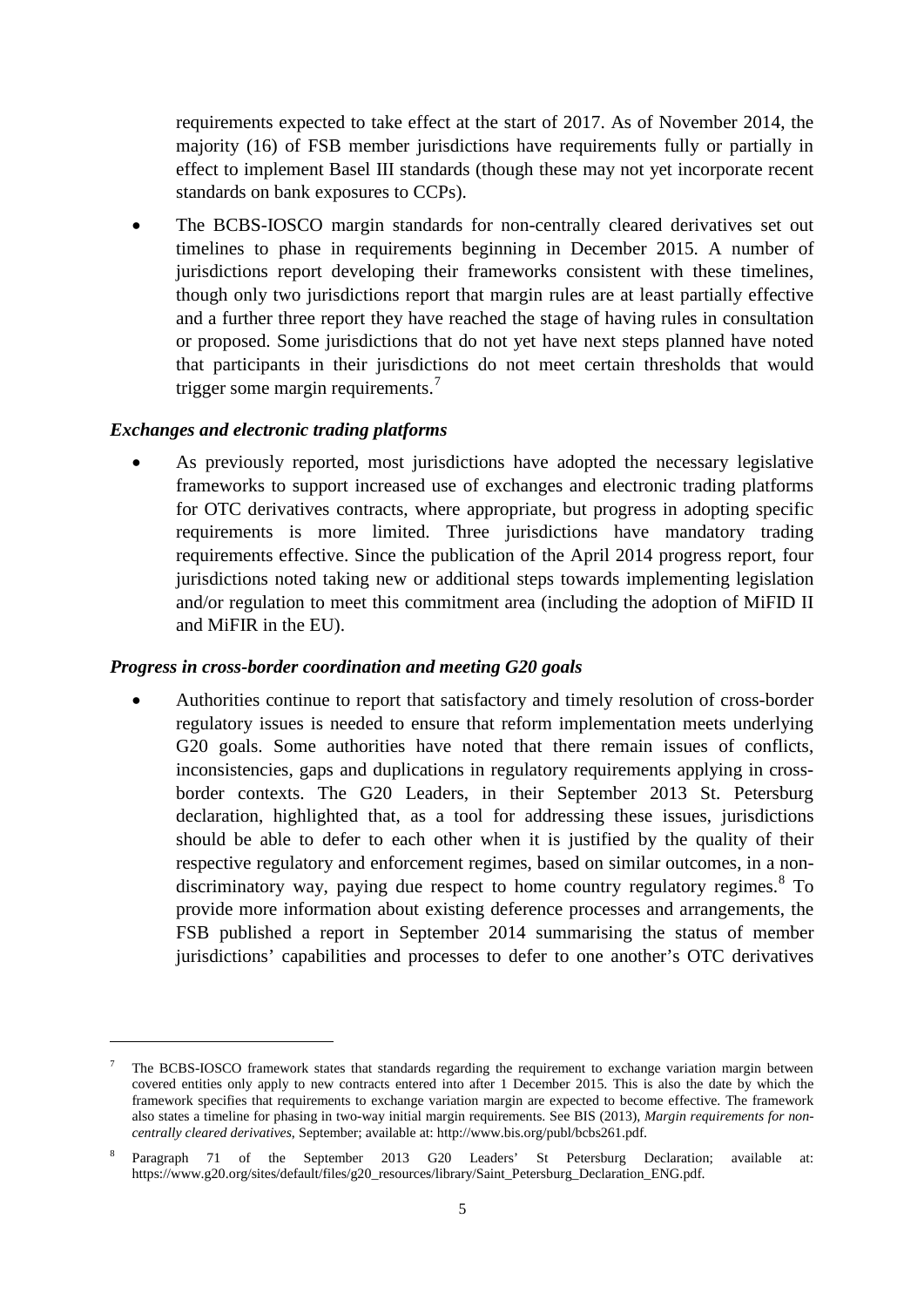market regulatory regimes.<sup>[9](#page-8-0)</sup> The G20 Finance Ministers and Central Bank Governors in September 2014 encouraged jurisdictions to defer to each other when it is justified, in line with the St. Petersburg G20 Leaders' Declaration in September  $2013.<sup>10</sup>$  $2013.<sup>10</sup>$  $2013.<sup>10</sup>$ 

- As noted in the FSB's September 2014 report, most jurisdictions have established or are establishing frameworks and processes for applying deference where justified. This information, together with the forthcoming IOSCO report on cross-border regulatory tools, can help to inform any further work done to better understand the circumstances under which deference and other regulatory tools could be used effectively. The Regulators Group, in the context of its work to implement understandings in the area of equivalence and substituted compliance, is continuing to consider how deference to foreign regimes will work in practice and is well positioned to take such work forward. The FSB encourages jurisdictions and regulators to defer to each other when it is justified, in line with the St. Petersburg G20 Leaders' Declaration in September 2013.
- The Regulators Group is continuing its work to address cross-border implementation issues. The Regulators Group recently published its second report of this year, which provides an update to the G20 on further progress in resolving identified cross-border implementation issues.<sup>[11](#page-8-2)</sup> For the November 2014 G20 Leaders' Summit, the Regulators Group will report how it has addressed or intends to address identified cross-border issues, with timelines where appropriate.

The FSB will continue to report on OTC derivatives reform implementation in 2015, monitoring jurisdictional progress and considering the effectiveness of reforms in meeting the underlying G20 objectives.

<span id="page-8-0"></span><sup>9</sup> FSB (2014), *Jurisdictions' ability to defer to each other's OTC derivatives market regulatory regimes – FSB report to G20 Finance Ministers and Central Bank Governors*, September; available at: [http://www.financialstabilityboard.org/publications/r\\_140918.pdf.](http://www.financialstabilityboard.org/publications/r_140918.pdf)

<span id="page-8-1"></span><sup>&</sup>lt;sup>10</sup> Paragraph 6 of the September 2014 Finance Ministers and Central Bank Governors Communiqué: available at: [https://www.g20.org/sites/default/files/g20\\_resources/library/Communique%20G20%20Finance%20Ministers%20and%](https://www.g20.org/sites/default/files/g20_resources/library/Communique%20G20%20Finance%20Ministers%20and%20Central%20Bank%20Governors%20Cairns.pdf) [20Central%20Bank%20Governors%20Cairns.pdf.](https://www.g20.org/sites/default/files/g20_resources/library/Communique%20G20%20Finance%20Ministers%20and%20Central%20Bank%20Governors%20Cairns.pdf)

<span id="page-8-2"></span><sup>11</sup> Available at: http://www.cftc.gov/ucm/groups/public/@newsroom/documents/file/oia\_odrgreportg20\_0914.pdf.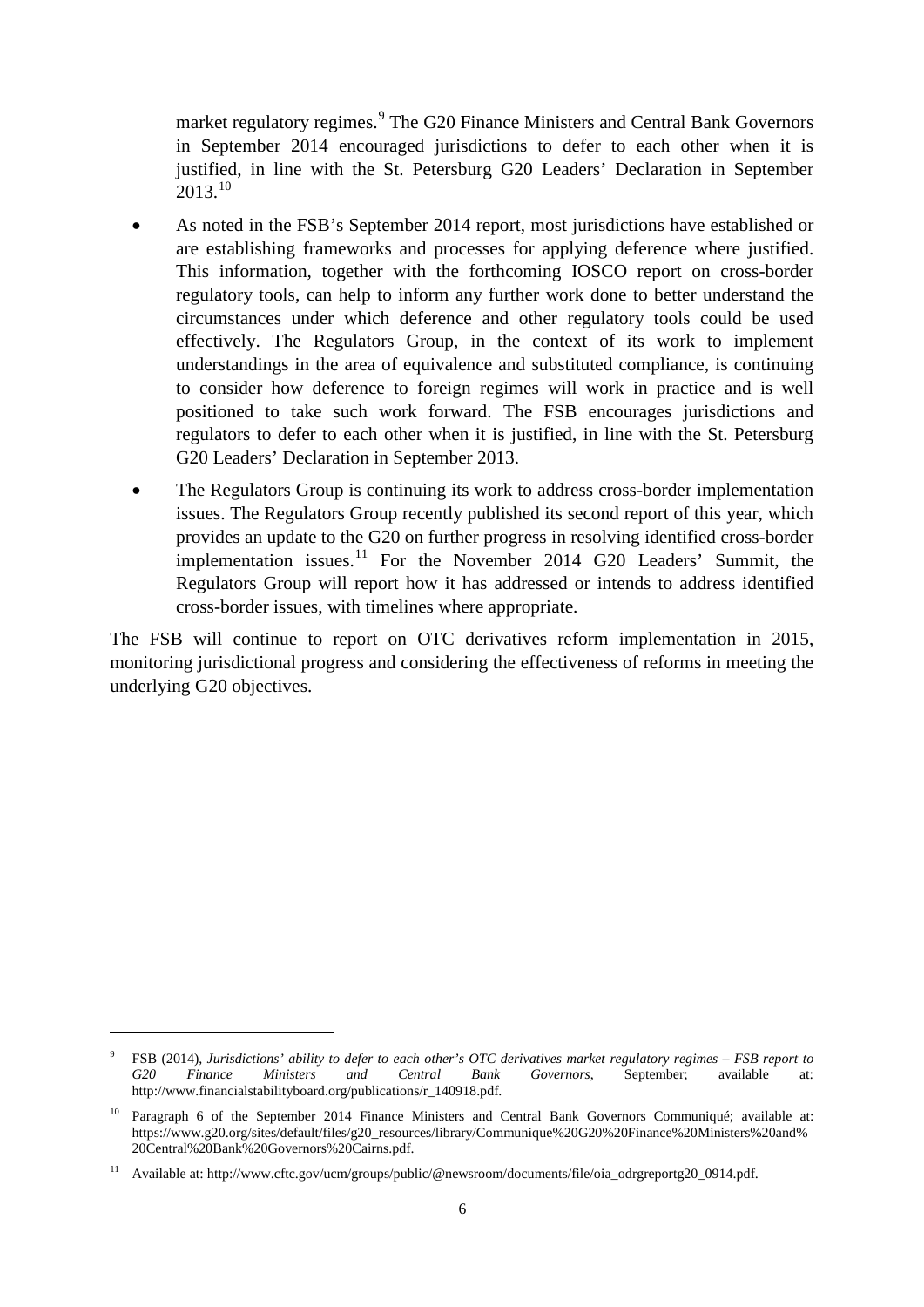### <span id="page-9-0"></span>**2. Progress in jurisdictional and market reform implementation**

Legislation is generally in place to implement reforms and jurisdictions report making continued progress towards implementation of technical requirements to meet the G20's OTC derivatives reform commitments. The status of reform across commitment areas continues to vary. Most jurisdictions have some trade reporting requirements (16 jurisdictions) as well as capital requirements (16 jurisdictions) in force already. Jurisdictions also continue to make progress in the implementation of their commitment for central clearing of standardised OTC derivatives contracts, albeit at a slower pace than for reporting and capital requirements.

Looking ahead, by end-2014 all 19 FSB member jurisdictions will have or expect to have at least some reporting requirements in force, or legislation or requirements adopted. Likewise, 16 will have or expect to have capital requirements in force. By end 2015 it is expected that 10 jurisdictions will have mandatory clearing requirements for some products in effect. The availability of market infrastructure continues to gradually increase, though CCP availability continues to vary considerably across jurisdictions and this is also shaping where mandatory clearing requirements are in effect or are being considered. Several jurisdictions report that they are continuing to monitor their markets and are seeking to align their regimes with those of other jurisdictions when considering whether and which requirements to adopt in this commitment area. Some jurisdictions continue to primarily rely on incentives, such as existing and prospective capital and margin requirements, in promoting central clearing of transactions.<sup>[12](#page-9-1)</sup> In terms of participant usage of central clearing, client clearing of interest rate derivative transactions has more than doubled in the past year, and the proportion of new interest rate and credit derivatives transactions that are centrally cleared remains significant. However, a large proportion of dealers' existing derivatives transactions (as measured by aggregate notional outstandings) remains non-centrally cleared.

For both margin requirements for non-centrally cleared derivatives and trading on exchanges or electronic trading platforms (together, "organised trading platforms"), momentum for reform implementation is still gathering, and few jurisdictions have taken formal legislative or regulatory "next steps." A globally agreed framework for margin requirements was published in September 2013, stating that variation margin requirements are expected to come into force for certain defined entities by 1 December 2015, and including expected timetables for implementation phase-in of two-way initial margin for market participants beginning late 2015 and through 2019. [13](#page-9-2) **Section 2.4** notes that for jurisdictions where market participants meet the thresholds applying from December 2015, frameworks should be finalised soon to ensure enough time to develop and finalise the necessary models systems, processes and agreements.<sup>[14](#page-9-3)</sup>

<span id="page-9-1"></span><sup>&</sup>lt;sup>12</sup> For background on FSB member approaches to central clearing, see November 2012 publication of *Jurisdictions'* declared approaches to central clearing of OTC derivatives; available at *declared approaches to central clearing of OTC derivatives*; available at [http://www.financialstabilityboard.org/publications/r\\_121105a.htm.](http://www.financialstabilityboard.org/publications/r_121105a.htm)

<span id="page-9-2"></span><sup>13</sup> See BIS (2013), *Margin requirements for non-centrally cleared derivatives*, September; available at [http://www.bis.org/publ/bcbs261.pdf.](http://www.bis.org/publ/bcbs261.pdf)

<span id="page-9-3"></span>Several jurisdictions noted that near-term regulatory steps were not needed since the initial margin phase-in timetable did not apply to participants in their jurisdictions, but that reforms would be implemented as needed to ensure the timetable is met.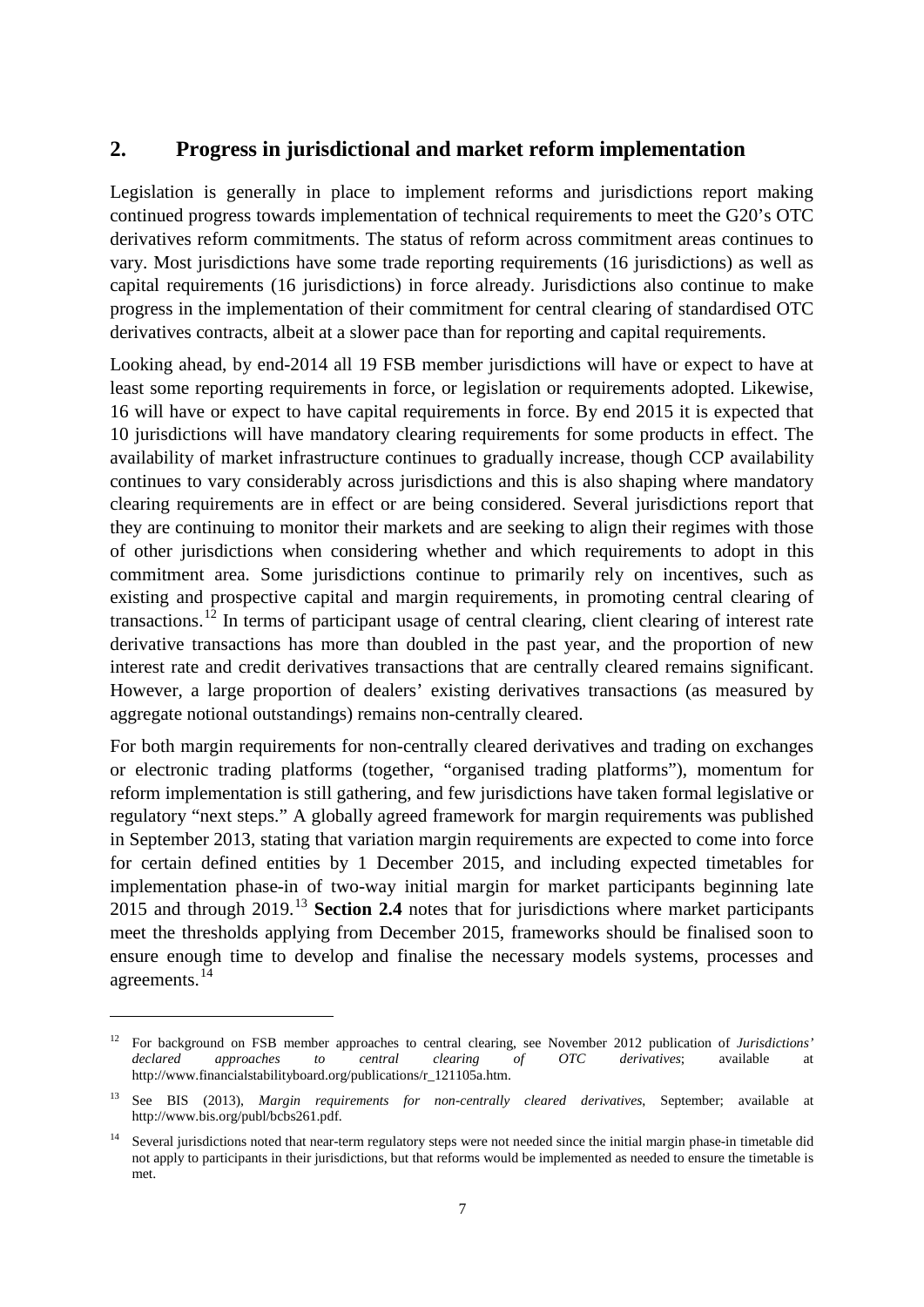With respect to the commitment to trade standardised OTC derivatives contracts on organised trading platforms, some jurisdictions have taken additional regulatory or legislative steps since the April 2014 progress report, such as adopting or proposing relevant legislation, and consulting on rules. Other jurisdictions report conducting reviews of their market to determine whether requirements would be appropriate at this time. The timing and substance of requirements to trade on organised trading platforms vary across jurisdictions.

As noted in earlier progress reports, the use of organised trading platforms can help to improve transparency and protect against market abuse in part through an increase in pre- and post-trade transparency. Jurisdictions have reported making or considering steps towards requiring pre-trade and/or post-trade transparency through the facilities of organised trading platforms as well as trade repositories.

**Figure 1.1** in the executive summary and **Table 2.1** below provide an overview of the status of legislative and regulatory frameworks in each FSB member jurisdiction as of the publication of this report.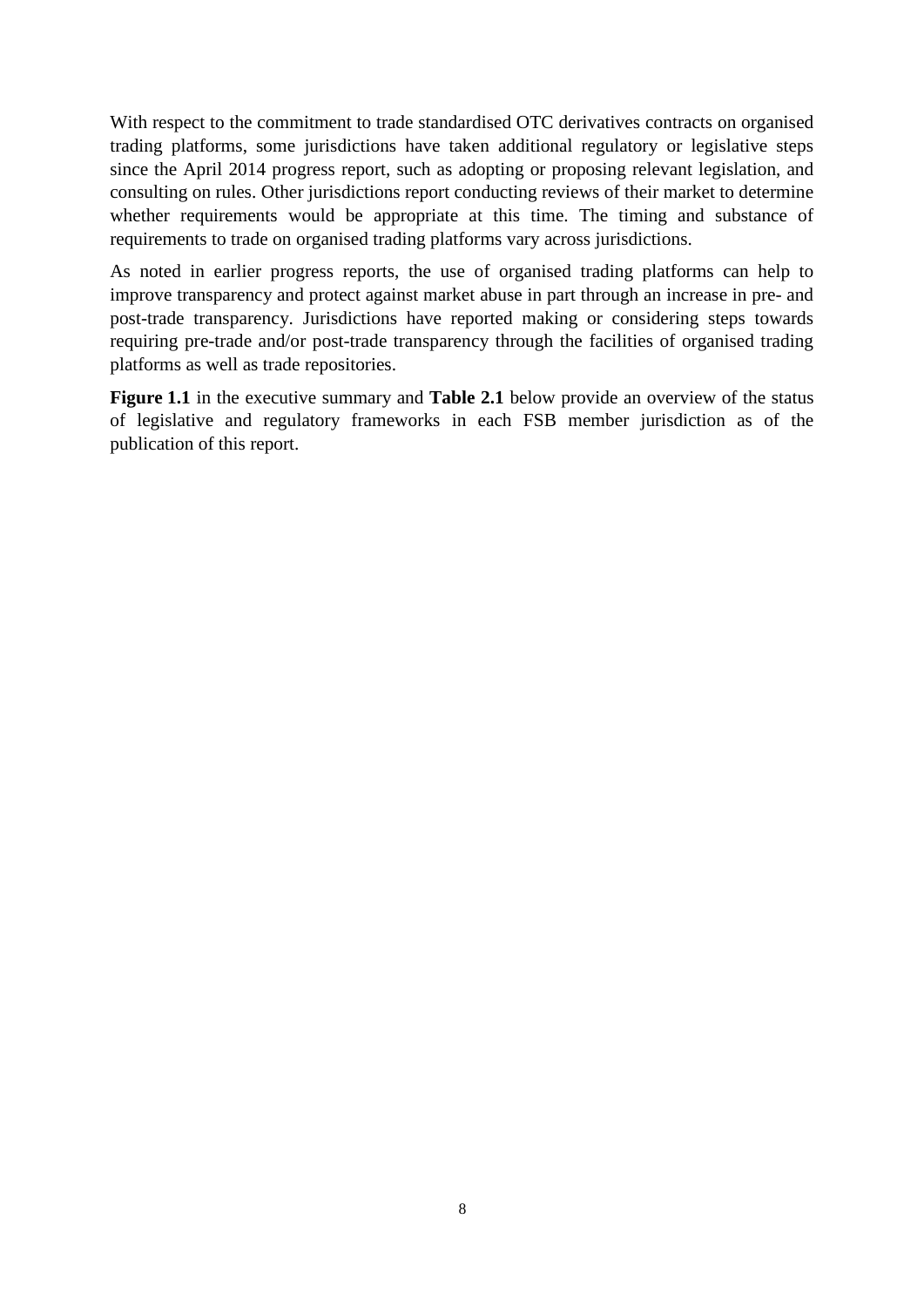### Table 2.1

### **Summary of National Progress of OTC Derivatives Market Reforms1**

|                                                                                                                                                                               |                     |  |                     | <b>Status of applicable legislation</b> |                  |                                                                                                   |                            |                     | <b>Status of implementing regulation</b> |                  |                                   |
|-------------------------------------------------------------------------------------------------------------------------------------------------------------------------------|---------------------|--|---------------------|-----------------------------------------|------------------|---------------------------------------------------------------------------------------------------|----------------------------|---------------------|------------------------------------------|------------------|-----------------------------------|
|                                                                                                                                                                               | Reporting<br>to TRs |  | Central<br>clearing | Capital                                 | Margin           | Exchange<br>/ Platform<br>trading                                                                 | Reporting<br>to TRs        | Central<br>clearing | Capital                                  | Margin           | Exchange<br>/ Platform<br>trading |
| Argentina <sup>2</sup>                                                                                                                                                        | A                   |  | $\mathbf{A}$        | N/A                                     |                  | A                                                                                                 | PA                         | $\mathbf{A}$        | E                                        |                  | A                                 |
| Australia                                                                                                                                                                     | $\mathbf{A}$        |  | $\mathbf{A}$        | A                                       | N/A              | $\mathbf{A}$                                                                                      | PE                         | $\mathbf C$         | E                                        |                  |                                   |
| Brazil <sup>3</sup>                                                                                                                                                           | $\mathbf{A}$        |  | $\mathbf{A}$        | A                                       |                  |                                                                                                   | $\mathbf E$                |                     | E                                        |                  |                                   |
| Canada <sup>4</sup>                                                                                                                                                           | $\mathbf{A}$        |  | A                   | N/A                                     | N/A              | $\mathbf{A}$                                                                                      | $\ensuremath{\mathsf{PE}}$ | $\mathbf{P}$        | $\mathbf E$                              |                  |                                   |
| China                                                                                                                                                                         |                     |  |                     | N/A                                     |                  | $\mathbf{A}$                                                                                      | $\mathbf E$                | $\mathbf E$         | E                                        |                  | E                                 |
| European Union <sup>5</sup>                                                                                                                                                   | A                   |  | $\mathbf{A}$        | A                                       | $\mathbf{A}$     | $\mathbf{A}$                                                                                      | $\bar{\text{E}}$           | $\mathbf{P}$        | E                                        | $\overline{C}$   | $\overline{C}$                    |
| Hong Kong SAR                                                                                                                                                                 | $\mathbf{A}$        |  | $\mathbf{A}$        | $\mathbf{A}$                            | N/A              | $\mathbf{A}$                                                                                      | PE                         |                     | $\mathbf E$                              |                  |                                   |
| India <sup>6</sup>                                                                                                                                                            | $\mathbf{A}$        |  | $\mathbf{A}$        | N/A                                     | N/A              | $\mathbf{A}$                                                                                      | $\mathbf E$                | PE                  | E                                        | PE               | PA                                |
| Indonesia <sup>7</sup>                                                                                                                                                        | $\mathbf{A}$        |  | PA                  |                                         | N/A              | A                                                                                                 | PE                         |                     |                                          |                  | PE                                |
| Japan <sup>8</sup>                                                                                                                                                            | $\mathbf{A}$        |  | $\mathbf{A}$        | N/A                                     | $\overline{C}$   | $\mathbf{A}$                                                                                      | $\mathbf E$                | $\mathbf{E}% _{0}$  | E                                        | $\overline{C}$   | $\overline{C}$                    |
| Rep. of Korea                                                                                                                                                                 | $\mathbf{A}$        |  | $\mathbf{A}$        | A                                       |                  |                                                                                                   | ${\bf E}$                  | PE                  | $\mathbf E$                              |                  |                                   |
| Mexico <sup>9</sup>                                                                                                                                                           | N/A                 |  | N/A                 | N/A                                     | N/A              | N/A                                                                                               | $\overline{\mathbf{E}}$    | $\overline{P}$      | PA                                       |                  | P                                 |
| Russia <sup>10</sup>                                                                                                                                                          | $\mathbf{A}$        |  | PA                  | N/A                                     |                  |                                                                                                   | PE                         | $\overline{C}$      | ${\bf E}$                                |                  |                                   |
| Saudi Arabia <sup>11</sup>                                                                                                                                                    | N/A                 |  | N/A                 | A                                       | N/A              | N/A                                                                                               | $\mathbf E$                |                     | $\mathbf E$                              | <b>PE</b>        |                                   |
| Singapore                                                                                                                                                                     | $\mathbf{A}$        |  | $\mathbf{A}$        | A                                       | N/A              | $\overline{C}$                                                                                    | PE                         | $\overline{C}$      | ${\bf E}$                                |                  |                                   |
| South Africa <sup>12</sup>                                                                                                                                                    | $\mathbf{A}$        |  | $\mathbf{A}$        | $\mathbf{A}$                            | $\mathbf{A}$     | $\mathbf A$                                                                                       | $\overline{C}$             |                     | PE                                       |                  |                                   |
| Switzerland <sup>13</sup>                                                                                                                                                     | PA                  |  | $\overline{P}$      | $\mathbf{A}$                            | $\overline{P}$   | $\overline{P}$                                                                                    | PE                         |                     | $\mathbf E$                              |                  |                                   |
| Turkey                                                                                                                                                                        | $\mathbf{A}$        |  | $\mathbf{A}$        | N/A                                     | $\rm N/A$        |                                                                                                   |                            |                     | $\overline{C}$                           |                  |                                   |
| United States <sup>14</sup>                                                                                                                                                   | $\overline{A}$      |  | $\mathbf{A}$        | A                                       | $\mathbf{A}$     | $\mathbf{A}$                                                                                      | PE                         | PE                  | PE                                       | $\mathbf{P}$     | PE                                |
| <b>Total proposed</b><br>or consulted                                                                                                                                         | $\boldsymbol{0}$    |  | $\mathbf{1}$        | $\mathbf{0}$                            | 2                | $\overline{c}$                                                                                    | $\mathbf{1}$               | 6                   | $\mathbf{1}$                             | 3                | 3                                 |
| <b>Total partially</b><br>adopted                                                                                                                                             | 1                   |  | $\overline{c}$      | $\boldsymbol{0}$                        | $\boldsymbol{0}$ | $\boldsymbol{0}$                                                                                  | $\mathbf{1}$               | $\boldsymbol{0}$    | $\mathbf{1}$                             | $\boldsymbol{0}$ | $\mathbf{1}$                      |
| <b>Total adopted</b>                                                                                                                                                          | 15                  |  | 13                  | 10                                      | 3                | 11                                                                                                | $\mathbf{0}$               | $\mathbf{1}$        | $\boldsymbol{0}$                         | $\overline{0}$   | $\mathbf{1}$                      |
| <b>Total partially</b><br>effective                                                                                                                                           |                     |  |                     |                                         |                  |                                                                                                   | 8                          | 3                   | $\mathfrak{2}$                           | $\overline{2}$   | 2                                 |
| <b>Total effective</b>                                                                                                                                                        |                     |  |                     |                                         |                  |                                                                                                   | 8                          | $\overline{c}$      | 14                                       | $\overline{0}$   | $\mathbf{1}$                      |
| Key:                                                                                                                                                                          |                     |  |                     |                                         |                  |                                                                                                   |                            |                     |                                          |                  |                                   |
|                                                                                                                                                                               |                     |  |                     | No action has been taken to date        |                  |                                                                                                   |                            |                     |                                          |                  |                                   |
| N/A                                                                                                                                                                           |                     |  |                     |                                         |                  | Not applicable in jurisdiction (i.e. legislative changes or implementing rules may not be needed) |                            |                     |                                          |                  |                                   |
| <b>C</b> – Consultation                                                                                                                                                       |                     |  |                     |                                         |                  | Official documents have been published for public consultation                                    |                            |                     |                                          |                  |                                   |
| <b>P</b> – Proposed                                                                                                                                                           |                     |  |                     |                                         |                  | Draft legislation or regulations have been submitted through the appropriate process              |                            |                     |                                          |                  |                                   |
| Final legislation or rules have been adopted for part of the relevant commitment area or for a portion of the<br><b>PA</b> – Partially adopted<br>market, and are enforceable |                     |  |                     |                                         |                  |                                                                                                   |                            |                     |                                          |                  |                                   |
| $A -$ Adopted                                                                                                                                                                 |                     |  |                     |                                         |                  | Final legislation or rules have been adopted by the appropriate bodies and are enforceable        |                            |                     |                                          |                  |                                   |
| <b>PE</b> - Partially effective                                                                                                                                               |                     |  |                     |                                         |                  | Regulation in force and operative for a part of the market at the time of publication             |                            |                     |                                          |                  |                                   |
| $E$ – Effective                                                                                                                                                               |                     |  |                     |                                         |                  | Regulations are in force and operative as of the time of publication                              |                            |                     |                                          |                  |                                   |

#### Reforms to government frameworks

<sup>1</sup> This table shows progress as of the time of publication. For purposes of this table 'legislation' includes legislation requiring that certain reforms be implemented and also legislation that authorises supervisors or regulators to adopt requirements to implement the G20 commitments. Legislation that provides authority to adopt requirements is sometimes referred to as 'authorising legislation' in this report. This summary table provides a simple overview of progress in implementing the OTC derivatives reforms; for more detailed responses, please see **Appendices A–E**.

<sup>2</sup> In Argentina, central clearing and trading organised platforms are not requirements. However, Argentina issued regulations in 2007 to provide incentives for trading derivatives on organised platforms that offer central clearing. Argentina reports that a significant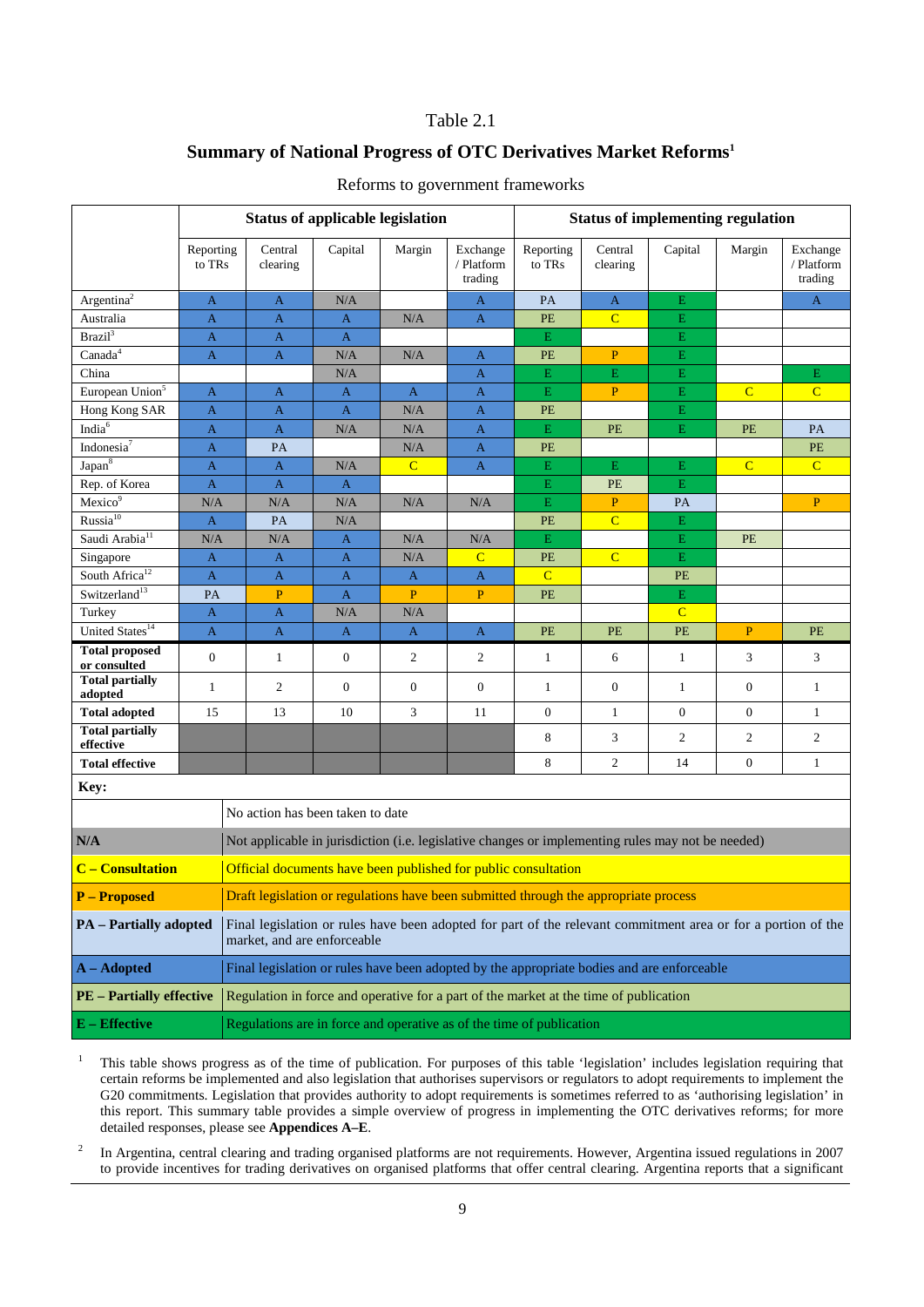portion of derivatives trading is currently centrally cleared and traded on organised platforms as a result of existing regulation. Argentina reports that it will continue to consider whether additional legislation is needed.

- <sup>3</sup> With respect to central clearing, Brazil reports carrying out market assessments to determine whether regulations are needed. Brazil also reports undergoing internal consultation on legislation for margin frameworks and execution of transactions on organised trading platforms.
- In Canada, authorising legislation for central clearing and reporting to TRs is in place in Ontario and Québec, the provinces where the vast majority of OTC derivatives are booked by value, and in Manitoba. In these provinces, final trade reporting rules are in effect. Model rules for trade reporting have been published in the other provinces, and will be put into effect when enabling legislation is in place. Clearing model rules have been published in all provinces. The Office of the Superintendent of Financial Institutions modified its derivatives best practices guidelines for federally regulated financial institutions in 2014 to include expectations for central clearing and trade reporting in line with relevant provincial requirements expected in Ontario, Quebec and Manitoba.
- <sup>5</sup> Regarding capital requirements, the current regulations for capital requirements consistent with Basel III have been adopted in the EU through CRR and CRD IV which entered into force in June and July 2013. CRR, in most of its parts, has direct and legally binding effect in all EU member states as of 1 January 2014. Most parts of CRD IV must have been implemented by all EU member states by 31 December 2013. Further, CRR is supplemented by additional detailed technical regulations (Technical Standards), many of which are in force and the remainder of which will be adopted by Q4 2014. For margin requirements in the EU, the EBA is expected to submit technical standards for margin requirements (level 2 measures) to the European Commission (EC) in Q3 2014, for adoption by Q1 2015.
- <sup>6</sup> In India, margin requirements are in place for certain credit derivatives, however new rules will be adopted in early 2015, consistent with BCBS-IOSCO standards.
- <sup>7</sup> In Indonesia, equity derivatives products are required to be traded on exchange and centrally cleared; Indonesia requires banks to report interest rate derivatives and FX derivatives transactions to the central bank.
- Japan notes that it intends to expand the scope of products and entities subject to central clearing requirements by end 2014 and again by end 2015.
- In Mexico, OTC derivatives market reforms are being implemented through amendments to secondary regulation issued by financial authorities. Amendments to allow a local CCP to clear OTC derivatives and strengthen the operation and management of CCPs and electronic platforms were published during H1 2014. Amendments to establish a mandate on exchange/platform trading and central clearing have been under consultation with major stakeholder are expected to be published by end-2014s. Regarding trade reporting, banks and brokerage firms must report their derivatives transactions to Banco de México. Further regulation on capital requirements is expected to be introduced in Q1 2015.
- Russia notes that it has started a round of consultation on additional legislation related to central clearing.
- <sup>11</sup> In Saudi Arabia, OTC derivatives reforms are going to be implemented through regulation issued by SAMA and the CMA. A local trade repository was established and trade reporting requirements have been in force since 2012. The authorities reported that a selfassessment and a validation process have been completed. The Saudi Arabian approach is based on results and recommendations arising from the self-assessment exercise which did not indicate that requirements were needed for local, mandatory central clearing, electronic exchange trading, or the establishment of a local CCP based on certain market characteristics, such as size and volume. With respect to margin requirements, SAMA surveyed banks in its jurisdiction to verify that they are compliant with the final BCBS-IOSCO standards for variation margin and plan to issue guidance for banks on implementation of initial margin requirements consistent with the BCBS-IOSCO standards over the next year.
- <sup>12</sup> In South Africa, no changes to legislation will be needed to implement capital and margin requirements for non-banks. Capital requirements are in effect for banks, but not yet finalised for non-banks.
- <sup>13</sup> In Switzerland, existing legislation requires dealers to report information on all transactions, including OTC transactions, of derivatives that are admitted for trading on a Swiss exchange. This legislation does not cover the entire scope of the G20 commitments and the Swiss government proposed additional legislation that was submitted to parliament in September 2014.
- <sup>14</sup> In the US, the CFTC rules applicable to CCPs, trading platforms and TRs and rules governing mandatory central clearing, reporting to TRs, organised platform trading, risk mitigation for non-centrally cleared swaps, and standardisation, are now effective. The SEC has adopted rules related to standards for operation and risk management of clearing agencies and processes for determining whether specific derivatives contracts will be subject to mandatory clearing. The CFTC and SEC have proposed capital requirements for non-bank swap and security-based swap entities and margin requirements for non-centrally cleared transactions. The Board of Governors of the Federal Reserve System, Federal Deposit Insurance Corporation and the Office of the Comptroller of the Currency (collectively, the US banking agencies) have adopted rules to implement Basel III capital requirements in the US. The Federal Housing Finance Agency (FHFA) has capital requirements in place. The Farm Credit Administration has capital requirements in place for the Farm Credit System banks and associations and the Federal Agricultural Mortgage Corporation. The US banking agencies, FHFA and the Farm Credit Administration also have proposed margin requirements for non-centrally cleared transactions.

Source: FSB member jurisdictions.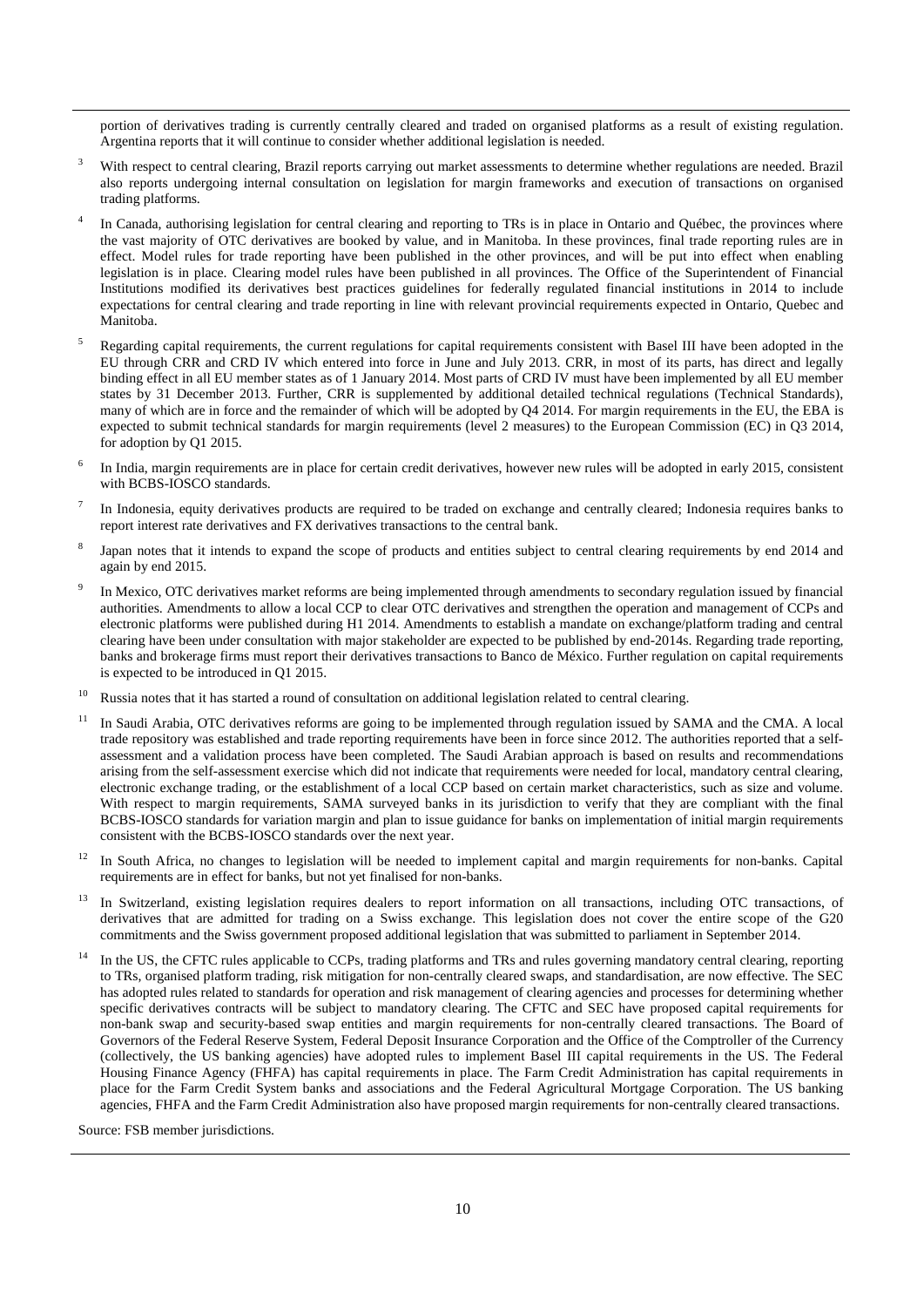### <span id="page-13-0"></span>**2.1 Trade reporting**

-

### <span id="page-13-1"></span>**2.1.1** *Implementation timetable for trade reporting*

As of the April 2014 progress report, reporting requirements were reported to be partially or fully in force in 16 member jurisdictions. All jurisdictions are expected to have adopted reporting requirements or at least the related legislation by end of H1 2015.

However, there have been some instances where the expected timeframes for implementation have been delayed. In Canada, the authorities report that implementation of reporting requirements was pushed back a quarter because no TRs were available to accept transaction reports from their market participants.

**Table 2.2** provides an indication of jurisdictions' next steps in implementing reporting requirements, and **Appendix A** provides more specific details on jurisdictions' next steps.

### <span id="page-13-2"></span>**2.1.2** *Availability and use of trade repositories*

As of Q3 2014, trade repositories are available across 13 FSB member jurisdictions, with government or other entities that collect transaction information available in a further three jurisdictions (**Table 2.3A**). In most jurisdictions where TRs are available, these are available in all asset classes, though five jurisdictions have more limited availability. While three or more TRs are operating in each asset class in the EU and US, for other jurisdictions there are typically only one or two TRs operating in each asset class.<sup>[15](#page-13-3)</sup> In most cases these TRs are available only within a specific jurisdiction. **Appendix F** provides more detail on the availability of specific TRs across FSB member jurisdictions.

The availability of TRs is also associated with the status of jurisdictions' reporting requirements. As would be expected, reporting requirements are typically in effect (or anticipated to be soon in effect) only where TRs are actually available in a jurisdiction to collect transaction data for a particular asset class (**Table 2.3B**).

<span id="page-13-3"></span><sup>&</sup>lt;sup>15</sup> In the case of Australia, while one TR has been granted an Australian derivative trade repository licence, a further eight TRs have been recognised to enable foreign entities active in Australia to report to these TRs in compliance with foreign reporting requirements.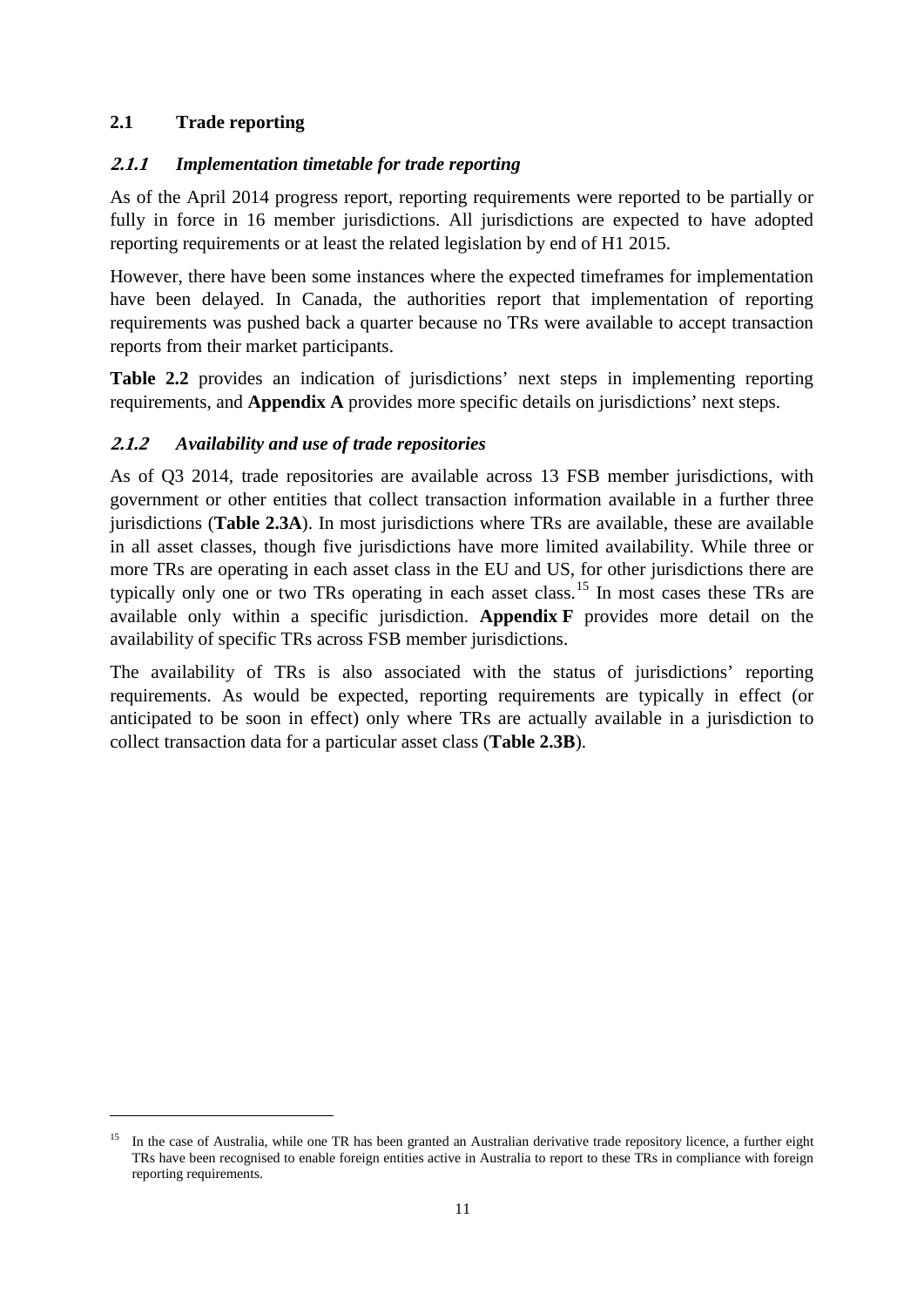| Table $2.2*$ |  |  |
|--------------|--|--|
|--------------|--|--|

#### **Trade Reporting Implementation Timetable**

|                          |    |    | 2014           | 2015           | $2016 \rightarrow$ |    |  |
|--------------------------|----|----|----------------|----------------|--------------------|----|--|
| <b>Jurisdiction</b>      | Q1 | Q2 | Q <sub>3</sub> | Q <sub>4</sub> | H1                 | H2 |  |
| Argentina                |    |    |                |                |                    |    |  |
| Australia                |    |    |                |                |                    |    |  |
| <b>Brazil</b>            |    |    |                |                |                    |    |  |
| Canada <sup>1</sup>      |    |    |                |                |                    |    |  |
| China                    |    |    |                |                |                    |    |  |
| $\overline{EU}$          |    |    |                |                |                    |    |  |
| <b>Hong Kong</b>         |    |    |                |                |                    |    |  |
| India                    |    |    |                |                |                    |    |  |
| Indonesia                |    |    |                |                |                    |    |  |
| Japan                    |    |    |                |                |                    |    |  |
| Korea                    |    |    |                |                |                    |    |  |
| Mexico                   |    |    |                |                |                    |    |  |
| Russia                   |    |    |                |                |                    |    |  |
| Saudi Arabia             |    |    |                |                |                    |    |  |
| Singapore                |    |    |                |                |                    |    |  |
| South Africa             |    |    |                |                |                    |    |  |
| Switzerland <sup>2</sup> |    |    |                |                |                    |    |  |
| Turkey                   |    |    |                |                |                    |    |  |
| <b>US</b>                |    |    |                |                |                    |    |  |

Requirements effective Requirements partially effective/being phased in Legislative framework adopted (or not applicable), implementing rules adopted Legislative framework adopted (or not applicable), implementing rules partially adopted Legislative framework adopted (or not applicable), implementing rules published for consultation or proposed Legislative framework adopted (or not applicable) Legislative frameworks in consultation or proposed Legislative/regulatory steps not planned

\* Reforms to legislative and regulatory frameworks; time periods after Q3 2014 indicate jurisdictions' anticipated status based on current information.

<sup>1</sup> TR rules have been adopted in Ontario and Québec, the provinces where the vast majority of Canadian OTC derivatives transactions are booked by value, and in Manitoba. In these provinces, final trade reporting rules are in effect. Model rules for trade reporting have been published in the other provinces and will be put into effect when enabling legislation is in place in each of the remaining provinces. <sup>2</sup> In Switzerland, existing legislation requires dealers to report information on all transactions, including OTC transactions, of derivatives that are traded on a Swiss exchange. This legislation does not cover the entire scope of the G20 commitments and the Swiss government proposed additional legislation that was submitted to parliament in September 2014.

Source: FSB member jurisdictions.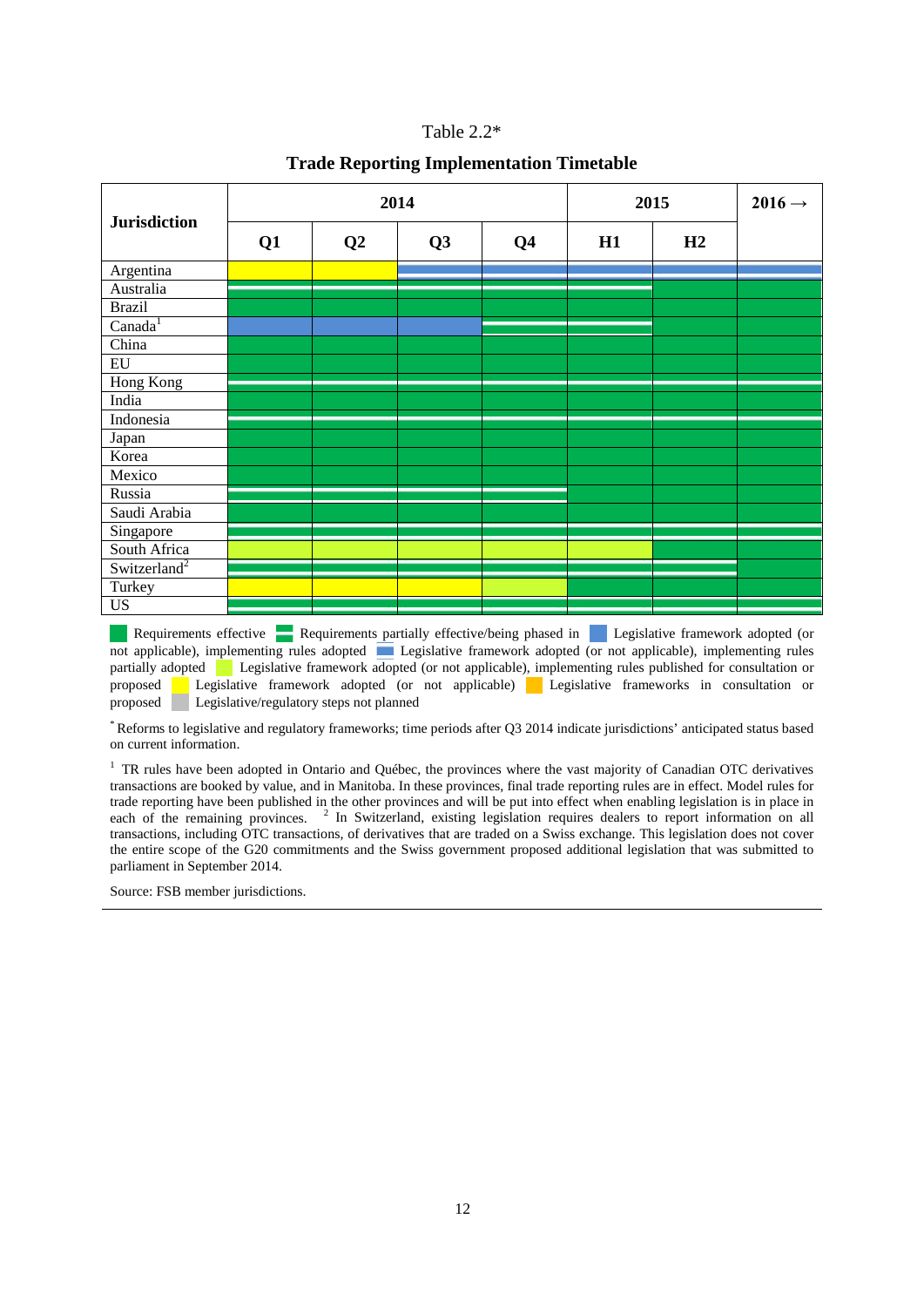#### Table 2.3A

#### **Availability of Trade Repositories by Asset Class in FSB Member Jurisdictions**

| <b>Asset</b> |    | <b>Jurisdictions</b> |                |                |                  |    |    |    |                 |    |                |           |                |           |           |                 |           |                |
|--------------|----|----------------------|----------------|----------------|------------------|----|----|----|-----------------|----|----------------|-----------|----------------|-----------|-----------|-----------------|-----------|----------------|
| class        | AR | AU                   | <b>BR</b>      |                | $CA$ $CN^1$ $EU$ |    | HK | IN | ID <sup>2</sup> | JP |                | $KR$ $MX$ | RU             | <b>SA</b> | $SG$ $ZA$ | CH <sup>3</sup> | <b>TR</b> | <b>US</b>      |
| $\bf CO$     |    |                      | $\overline{2}$ | 3              |                  | -6 |    |    |                 |    | $\overline{2}$ |           | $\overline{2}$ |           |           |                 |           | $\overline{4}$ |
| CR           |    |                      | $\overline{2}$ | 3              |                  | 6  |    |    |                 |    | $\overline{2}$ |           | $\overline{2}$ |           |           |                 |           | $\overline{4}$ |
| EQ           |    |                      | $\overline{2}$ | $\overline{2}$ |                  | 6  |    |    |                 |    | $\bigcap$      |           | $\overline{2}$ |           |           |                 |           | 3              |
| <b>FX</b>    |    |                      | $\overline{2}$ | $\bigcap$<br>∠ |                  | 5  |    |    |                 |    | $\overline{2}$ |           | $\overline{2}$ |           | и         |                 |           | 3              |
| <b>IR</b>    |    |                      | $\bigcap$<br>∠ | $\bigcap$<br>∠ |                  | 6  |    |    |                 |    | 3              |           | $\bigcap$      |           |           |                 |           | 3              |

TRs authorised or pending authorisation as at end-October 2014

X indicates the number of TRs collecting transaction reports in given asset class that are authorised or pending authorisation (or have a temporary exemption from authorisation requirements) in given jurisdiction.

<sup>1</sup> In China, transactions in credit, FX and interest rate derivatives are required to be reported to the China Foreign Exchange Trade System (CFETS)<sup>2</sup> In Indonesia, transactions in FX and interest rate derivatives must be reported to Bank Indonesia. <sup>3</sup> Under the partial reporting requirements in effect in Switzerland, transactions – including OTC – are reported to an exchange rather than to a TR. TRs will be introduced with the new regulation.

Source: FSB member jurisdictions.

### Table 2.3B

#### **Trade Reporting Requirements in FSB Member Jurisdictions**



As at end-October 2014

**EXECUTE:** Requirements in effect for all sub-products **Requirements in effect for some sub-products** 

 $CO =$  commodity,  $CR =$  credit,  $EQ =$  equity,  $FX =$  foreign exchange,  $IR =$  interest rate

AR = Argentina, AU = Australia, BR = Brazil, CA = Canada, CN = China, EU = European Union, HK = Hong Kong SAR, IN  $=$  India, ID = Indonesia, JP = Japan, KR = Republic of Korea, MX = Mexico, RU = Russia, SA = Saudi Arabia, SG = Singapore,  $ZA = South Africa$ ,  $CH = Switzerland$ ,  $TR = Turkey$ ,  $US = United States$ 

Source: FSB member jurisdictions.

#### <span id="page-15-0"></span>**2.2 Central Clearing**

#### <span id="page-15-1"></span>**2.2.1** *Jurisdictional progress on central clearing*

Since the April 2014 report, there has been progress on central clearing reforms, with jurisdictions taking a range of different steps, from mandating requirements to continuing to consider whether to rely solely on incentives to drive standardised products towards central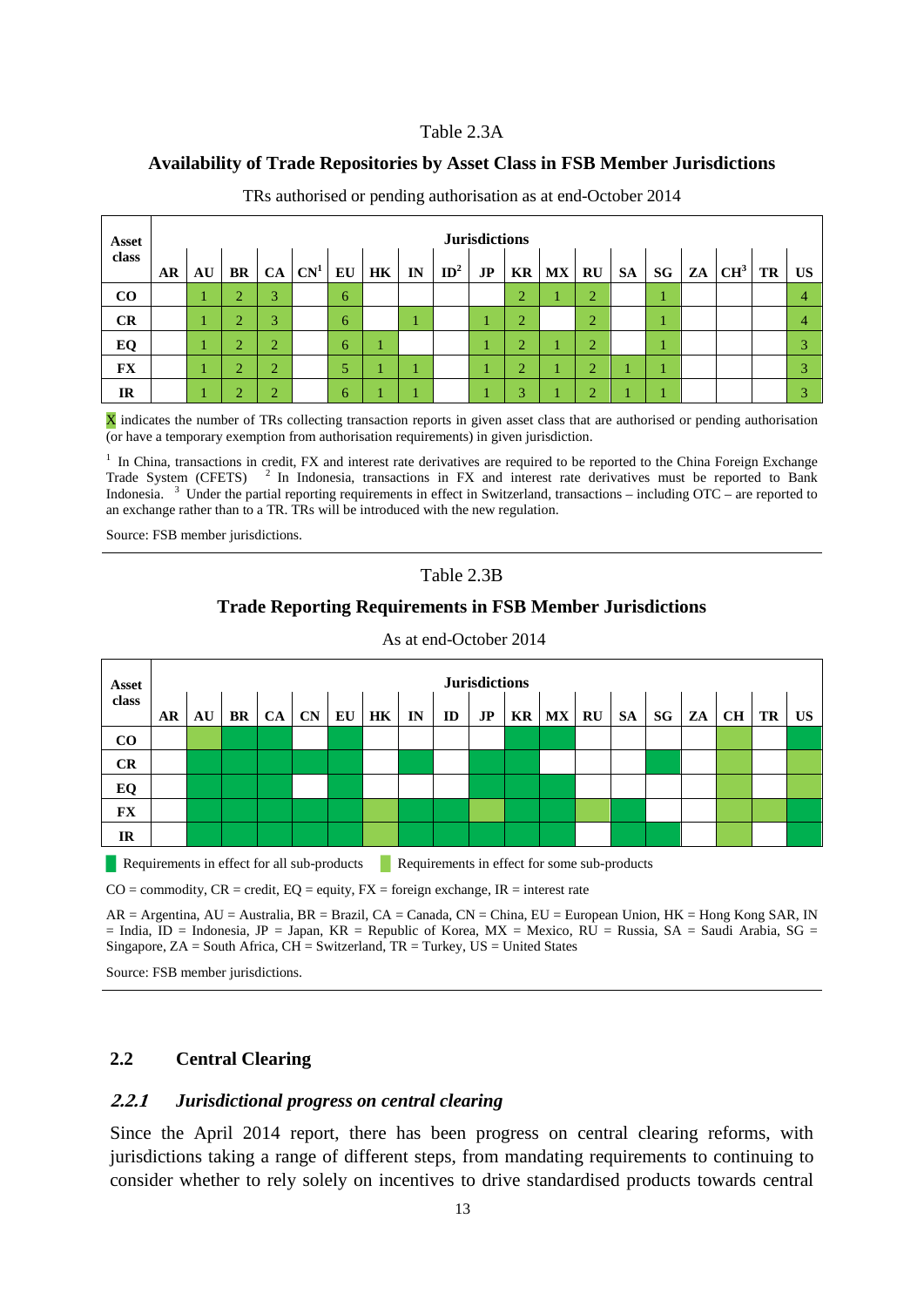clearing. More specifically, China and Korea have mandated central clearing for certain interest rate swaps, and India has mandated central clearing in FX forwards effective 2 June 2014.<sup>[16](#page-16-1)</sup> Mexico expects to adopt regulation by end-2014, and Singapore has published regulation for consultation. As well, some jurisdictions report actively monitoring their markets and assessing global initiatives and in some instances are considering aligning their regulation with certain global or foreign requirements.<sup>[17](#page-16-2)</sup> Other jurisdictions reported carrying out market assessments to determine whether the markets for certain products have the characteristics to support adopting mandatory clearing requirements.[18](#page-16-3) In two jurisdictions, requirements that were expected to be adopted or in effect by end-2014 are now expected to be delayed until 2015.

Looking forward, planned reform implementation timetables through to end-2014 indicate that: Korea will adopt mandatory clearing requirements for additional products; and the EU and Mexico plan to adopt final regulation.<sup>[19](#page-16-4)</sup> Looking ahead to 2015, clearing obligations are expected to come into effect (either for the first time or in addition to existing requirements) in Australia, the EU, Hong Kong, India, Mexico and Singapore, with Japan expanding the scope of products and participants subject to requirements in 2014 and 2015, and Canada adopting requirements to come into effect after 2015. **Table 2.4** and **Appendix B** provide more detail on the expected timelines for implementing central clearing reforms across jurisdictions.

#### <span id="page-16-0"></span>**2.2.2** *Progress in implementing the four safeguards*

-

Progress in implementation of the four safeguards to support a resilient and efficient framework for central clearing is largely being addressed through the work of international organisations, whose work is further discussed in **Section 3** of this report.[20](#page-16-5) More specifically, CPMI-IOSCO's PFMI implementation monitoring work will cover fair and open access, liquidity risk management, and authorities' responsibility to cooperate with other authorities (in order to support each other in fulfilling regulatory, supervisory, and oversight mandates).

<span id="page-16-1"></span><sup>&</sup>lt;sup>16</sup> This brings to five the number of jurisdictions with mandatory central clearing requirements in effect; the others are Japan and the US.

<span id="page-16-2"></span><sup>&</sup>lt;sup>17</sup> Turkey, for example, noted aligning its capital and incentives for central clearing specifically with the EU's CRD IV; similarly, Australia noted assessing its market, including the implementation of clearing obligations in other jurisdictions and may make later determinations regarding clearing obligations; Switzerland also noted considering whether to align exemptions and requirements to existing EU and US frameworks.

<span id="page-16-3"></span><sup>&</sup>lt;sup>18</sup> Australia, Brazil, Canada, Indonesia, Singapore and South Africa, for example all note assessing their markets to determine whether and which requirements for central clearing may be needed, and in some cases also considering other incentives.

<span id="page-16-4"></span><sup>19</sup> In Australia, subject to Government approval, the Treasury determination regarding products that should be subject to clearing requirements is expected to be in place by Q4 2014 with ASIC rules following in Q1 2015. The Regulators Group (discussed further in **Section 3.5.2.3**) has developed a framework for consultation among authorities on mandatory clearing determinations. This framework is founded on IOSCO recommendations and aims to harmonise mandatory clearing determinations across jurisdictions to the extent practicable and where appropriate, subject to jurisdictions' determination procedures. Further information on the Regulators Group's framework is available at: [http://www.cftc.gov/ucm/groups/public/@internationalaffairs/documents/file/odrgreport033114.pdf.](http://www.cftc.gov/ucm/groups/public/@internationalaffairs/documents/file/odrgreport033114.pdf) 

<span id="page-16-5"></span><sup>&</sup>lt;sup>20</sup> The four safeguards are: (i) fair and open access by market participants to CCPs, based on transparent and objective criteria; (ii) cooperative oversight arrangements between relevant authorities, both domestically and internationally and on either a bilateral or multilateral basis, that result in robust and consistently applied regulation and oversight of global CCPs; (iii) resolution and recovery regimes that aim to ensure the core functions of CCPs are maintained during times of crisis and that consider the interests of all jurisdictions where the CCP is systemically important; and (iv) appropriate liquidity arrangements for CCPs in the currencies in which they clear.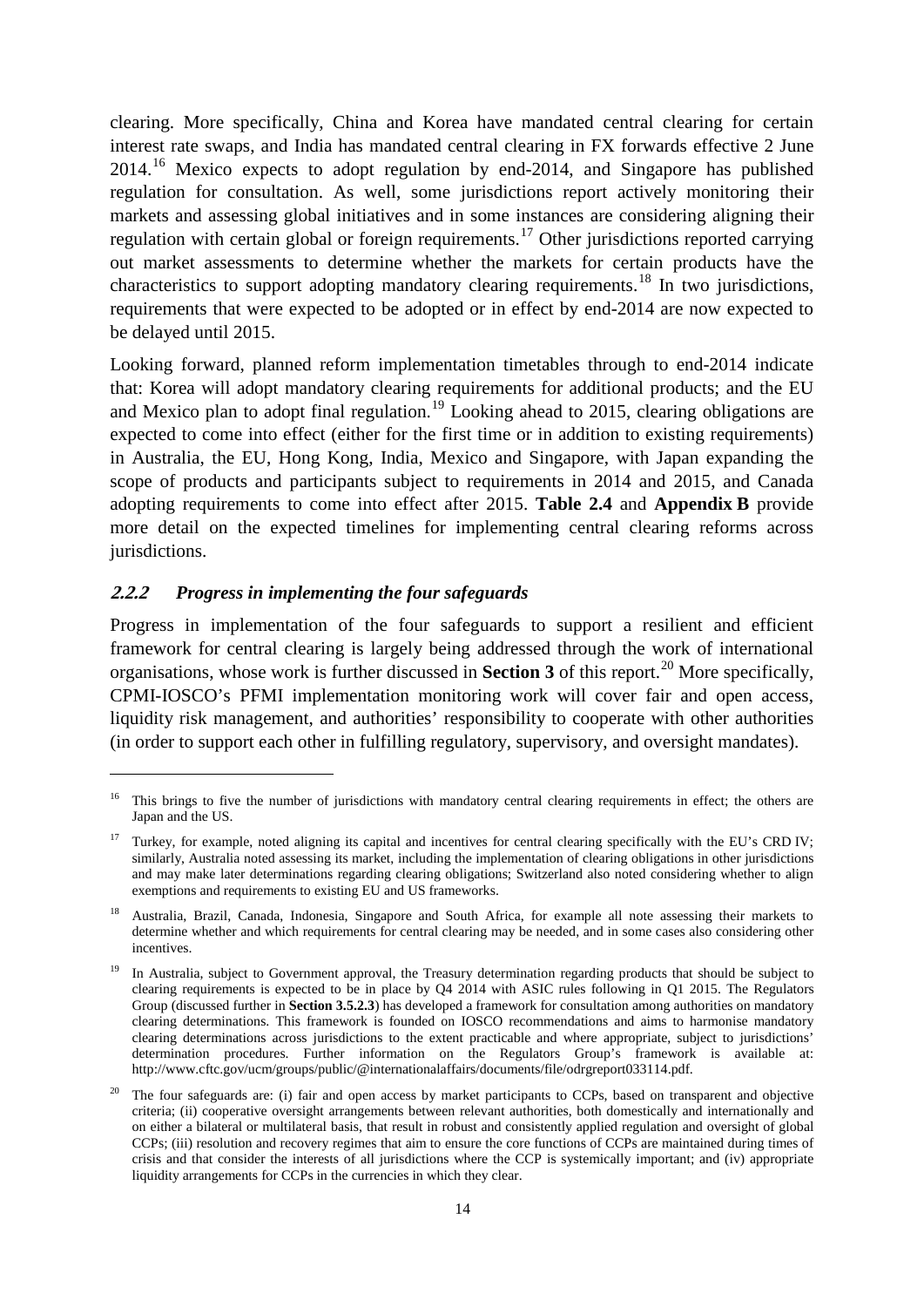| Table 2.4 |  |
|-----------|--|
|-----------|--|

#### **Central Clearing Implementation Timetable**

|                           |    |                | 2014 | 2015           | $2016 \rightarrow$ |    |  |
|---------------------------|----|----------------|------|----------------|--------------------|----|--|
| <b>Jurisdiction</b>       | Q1 | Q <sub>2</sub> | Q3   | Q <sub>4</sub> | H1                 | H2 |  |
| Argentina                 |    |                |      |                |                    |    |  |
| Australia <sup>1</sup>    |    |                |      |                |                    |    |  |
| Brazil <sup>2</sup>       |    |                |      |                |                    |    |  |
| Canada <sup>3</sup>       |    |                |      |                |                    |    |  |
| China                     |    |                |      |                |                    |    |  |
| $E_{\rm U}$               |    |                |      |                |                    |    |  |
| Hong Kong <sup>4</sup>    |    |                |      |                |                    |    |  |
| India                     |    |                |      |                |                    |    |  |
| Indonesia <sup>5</sup>    |    |                |      |                |                    |    |  |
| Japan <sup>6</sup>        |    |                |      |                |                    |    |  |
| Korea                     |    |                |      |                |                    |    |  |
| Mexico                    |    |                |      |                |                    |    |  |
| Russia                    |    |                |      |                |                    |    |  |
| Saudi Arabia <sup>7</sup> |    |                |      |                |                    |    |  |
| Singapore                 |    |                |      |                |                    |    |  |
| South Africa              |    |                |      |                |                    |    |  |
| Switzerland               |    |                |      |                |                    |    |  |
| Turkey                    |    |                |      |                |                    |    |  |
| $US^8$                    |    |                |      |                |                    |    |  |

Requirements effective Requirements partially effective/being phased in Legislative framework adopted (or not applicable), implementing rules adopted Legislative framework adopted (or not applicable), implementing rules partially adopted Legislative framework adopted (or not applicable), implementing rules published for consultation or proposed Legislative framework adopted (or not applicable) Legislative frameworks in consultation or Legislative framework adopted (or not applicable) Legislative frameworks in consultation or proposed Legislative/regulatory steps not planned

 $1$  Australia notes that ministerial determination imposing clearing obligations are expected to be made in Q4 2014 and that planned clearing rules are expected to be finalised in H1 2015. Australia plans to continue monitoring its market and may make later determinations regarding clearing obligations.  $2$  Brazil reports carrying out market assessments to determine whether regulations are needed.  $3$  Clearing model rules have been published for comment, and in H1 2015 are expected to be adopted in Ontario and Québec, the provinces where the vast majority of Canadian OTC derivatives transactions are booked by value, and in Manitoba. <sup>4</sup> Hong Kong will phase in clearing requirements starting in the second half of 2015. <sup>5</sup> Indonesia notes that initially it plans to use economic incentives in line with Basel III requirements; long-standing central clearing requirements are in place for exchange traded equity derivatives. <sup>6</sup> Japan notes that it intends to expand the scope of products and entities subject to central clearing requirements by end 2014 and again by end 2015.  $\frac{7}{1}$  In Saudi Arabia, OTC derivatives reforms are going to be implemented directly through regulation issued by SAMA and the CMA and based on the results of a self-assessment and validation process which did not indicate that mandatory clearing obligations or a local CCP were required based on certain market characteristics such as size and volume. <sup>8</sup> US also notes that the CFTC has rules in force and the SEC has proposed rules regarding operation governance and risk management of covered clearing agencies, which would include certain designated systemically important clearing agencies.

Source: FSB member jurisdictions.

-

CPMI-IOSCO and the FSB have also recently published their respective reports on *Recovery of financial market infrastructures[21](#page-17-0)* and an FMI-specific annex for implementing the *Key attributes of effective resolution regimes for financial institutions*<sup>[22](#page-17-1)</sup> providing guidance on this safeguard. In due course, CPMI-IOSCO and the FSB plan to carry out implementation

<span id="page-17-0"></span>Available at[: http://www.iosco.org/library/pubdocs/pdf/IOSCOPD455.pdf.](http://www.iosco.org/library/pubdocs/pdf/IOSCOPD455.pdf)

<span id="page-17-1"></span>Available at[: http://www.financialstabilityboard.org/publications/r\\_141015.pdf.](http://www.financialstabilityboard.org/publications/r_141015.pdf)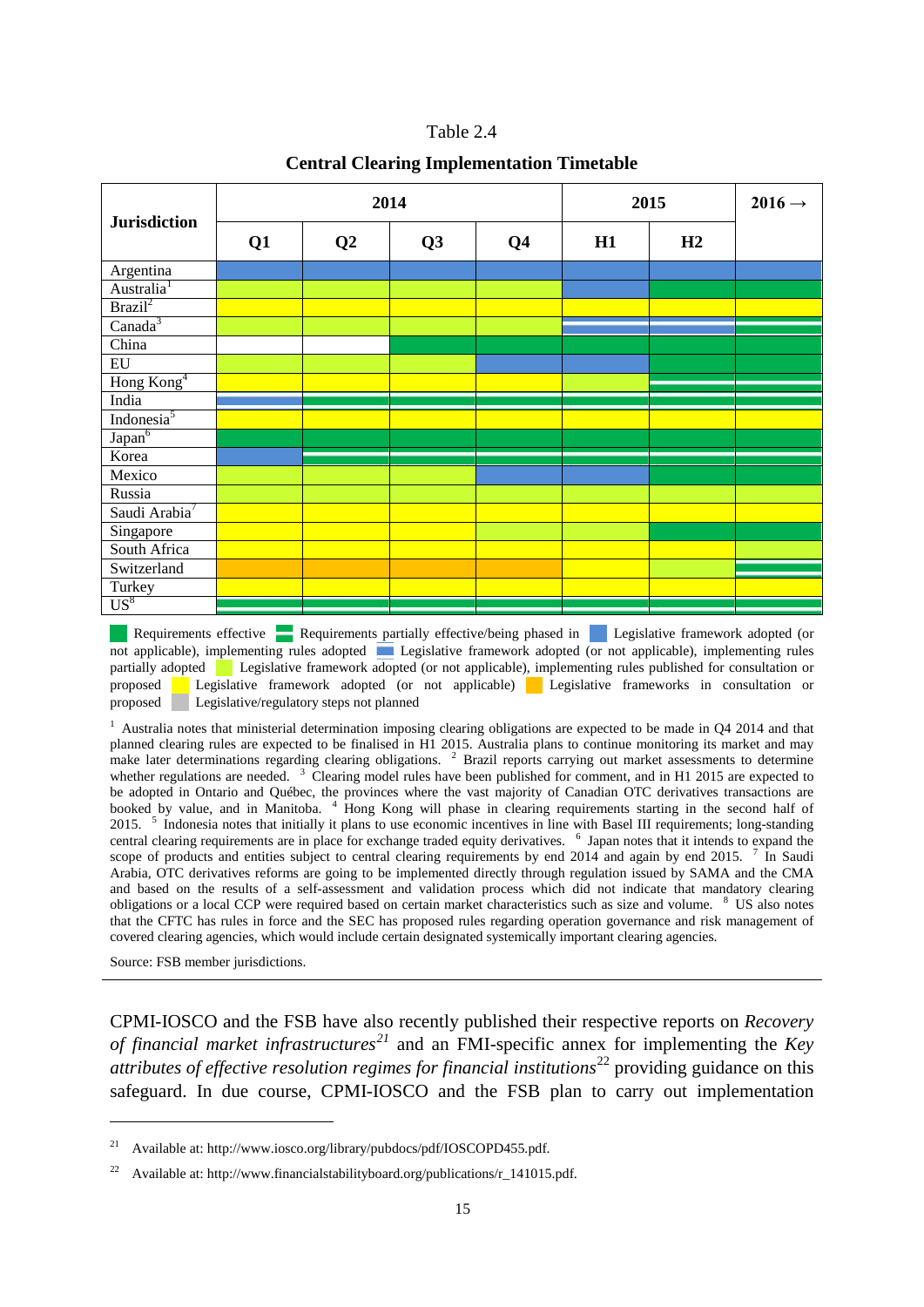monitoring exercises covering jurisdictions' implementation of standards for CCP recovery and resolution.

### <span id="page-18-0"></span>**2.2.3** *Availability and use of central counterparties*

### *2.2.3.1 Availability of CCPs*

CCPs clearing OTC derivatives have been authorised (or are pending authorisation) to an uneven extent across FSB member jurisdictions (**Table 2.5**): only in four jurisdictions (Brazil, EU, Russia and US) are CCPs authorised to clear at least some sub-products in all OTC derivative asset classes. In a further ten jurisdictions, CCPs are authorised (or pending authorisation) in at least one asset class, while five FSB member jurisdictions do not have any CCPs currently available to clear OTC derivatives transactions. **Appendix G** provides more information on the availability of specific CCPs across jurisdictions.

#### Table 2.5

#### **Availability of OTC derivatives CCPs by Asset Class in FSB Member Jurisdictions**

| Asset     |    | <b>Jurisdictions</b> |         |                |                |    |    |         |  |    |    |                         |    |    |    |    |           |    |             |
|-----------|----|----------------------|---------|----------------|----------------|----|----|---------|--|----|----|-------------------------|----|----|----|----|-----------|----|-------------|
| class     | AR |                      | $AU$ BR |                | $CA$ $CN$ $EU$ |    | HK | $IN$ ID |  | JP | KR | $\mathbf{M} \mathbf{X}$ | RU | SA | SG | ZA | <b>CH</b> | TR | <b>US</b>   |
| CO        |    |                      |         | $\sim$         |                | 10 |    |         |  |    |    |                         |    |    |    |    |           |    |             |
| CR        |    |                      |         | $\bigcap$      |                | 6  |    |         |  |    |    |                         |    |    |    |    |           |    |             |
| EQ        |    |                      |         | $\overline{2}$ |                | 8  |    |         |  |    |    |                         |    |    |    |    |           |    | 3           |
| <b>FX</b> |    |                      |         |                |                | 8  |    |         |  |    |    |                         |    |    |    |    |           |    |             |
| IR        |    | 3                    |         | 4              |                | 15 |    |         |  | 3  |    |                         |    |    |    |    | $\bigcap$ |    | $\mathbf Q$ |

CCPs authorised or pending authorisation as at end-October 2014

X indicates the number of CCPs clearing at least some OTC derivatives sub-products in given asset class that are authorised or pending authorisation (or have a temporary exemption from authorisation requirements) to offer direct and/or indirect clearing services in jurisdiction.

 $CO =$  commodity,  $CR =$  credit,  $EQ =$  equity,  $FX =$  foreign exchange,  $IR =$  interest rate

AR = Argentina, AU = Australia, BR = Brazil, CA = Canada, CN = China, EU = European Union, HK = Hong Kong SAR,  $IN = India$ ,  $ID = Indonesia$ ,  $JP = Japan$ ,  $KR = Republic$  of Korea,  $MX = Mexico$ ,  $RU = Russia$ ,  $SA = Saudi$  Arabia,  $SG =$ Singapore, ZA = South Africa, CH = Switzerland, TR = Turkey, US = United States

Source: FSB member jurisdictions.

-

In terms of the asset classes that can be cleared by CCPs in each jurisdiction, 14 jurisdictions have CCPs authorised or pending authorisation in their jurisdiction to clear interest rate derivatives transactions. CCPs clearing FX derivatives transactions are available in 10 jurisdictions, while the other asset classes are currently available in fewer than half of FSB member jurisdictions, with credit derivatives CCPs the least prevalent (available in only six jurisdictions). $^{23}$  $^{23}$  $^{23}$ 

The connection between the availability of CCPs in a given jurisdiction and specific central clearing requirements in effect in that jurisdiction is less apparent than is the case for trade

<span id="page-18-1"></span><sup>&</sup>lt;sup>23</sup> CPMI and IOSCO are studying the liquidity risk surrounding certain OTC FX derivatives clearing arrangements.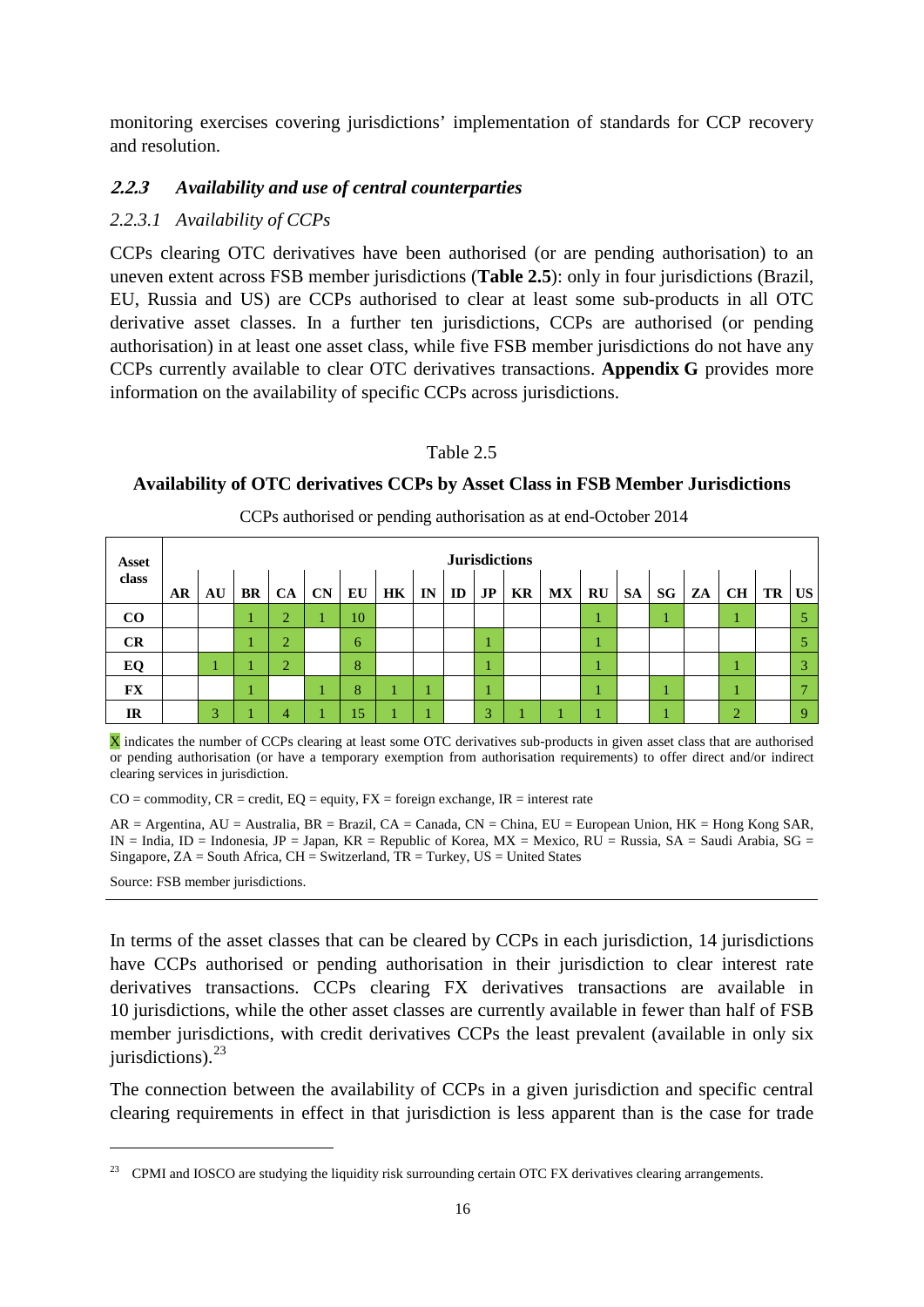reporting requirements. While in all cases of mandatory clearing requirements, the availability of a CCP clearing a specific asset class has been a pre-condition for a jurisdiction to implement clearing requirements in this asset class, availability *per se* has not always immediately translated into clearing requirements. For instance, CCPs clearing interest rate derivatives transactions are available in 14 jurisdictions, with four of these (China, Japan, Korea and US) currently having mandatory clearing requirements in effect. Similarly for credit derivatives, CCPs are currently available in six jurisdictions but only two jurisdictions (Japan and US) currently have mandatory clearing requirements in effect for this asset class. In some cases, these differences reflect the state of reform implementation in the jurisdiction (for instance, where CCP availability has preceded the completion of regulatory regimes for clearing requirements). In other cases, where a jurisdiction has clearing mandates in effect, often these cover a sub-set of products of the suite being offered for clearing by the CCPs available in this jurisdiction, since determinations around mandatory clearing requirements typically consider a number of factors in addition to the availability of central clearing.

The cross-border availability of CCPs is also fairly limited at present (**Table 2.6**). Unlike for trade reporting, where the same transaction can typically be reported to multiple TRs without affecting the ability to undertake the transaction, a transaction can only be centrally cleared at a single CCP. This means that for a cross-border transaction to be centrally cleared through a given CCP, the CCP would typically need to be authorised in all relevant jurisdictions. Most jurisdictions require CCPs to be locally authorised in order to be utilised for meeting that jurisdiction's mandatory central clearing requirements. At present, only one CCP (clearing interest rate derivatives) is concurrently authorised in six jurisdictions. In the majority of cases, CCPs are authorised to clear in a given asset class in only one or two jurisdictions.

### Table 2.6 **Cross-border availability of CCPs by Asset Class**

| Asset class | Number of CCPs concurrently available in indicated number of jurisdictions |                 |                 |                 |                 |                 |  |  |  |  |  |  |  |  |
|-------------|----------------------------------------------------------------------------|-----------------|-----------------|-----------------|-----------------|-----------------|--|--|--|--|--|--|--|--|
|             | 1 jurisdiction                                                             | 2 jurisdictions | 3 jurisdictions | 4 jurisdictions | 5 jurisdictions | 6 jurisdictions |  |  |  |  |  |  |  |  |
| <b>CO</b>   |                                                                            |                 |                 |                 | $- -$           |                 |  |  |  |  |  |  |  |  |
| <b>CR</b>   |                                                                            |                 |                 |                 |                 |                 |  |  |  |  |  |  |  |  |
| EQ          |                                                                            |                 |                 |                 | --              |                 |  |  |  |  |  |  |  |  |
| FX          |                                                                            |                 |                 | $ -$            | --              |                 |  |  |  |  |  |  |  |  |
| IR          |                                                                            |                 |                 |                 | --              |                 |  |  |  |  |  |  |  |  |

As at end-October 2014

The figure in each cell is the number of individual CCPs clearing at least some OTC derivatives sub-products in given asset class that are concurrently authorised or pending authorisation (or have a temporary exemption from authorisation requirements) to offer direct and/or indirect clearing services in the indicated number of jurisdictions. No CCP is currently available in more than six jurisdictions in a given asset class.

 $CO =$  commodity,  $CR =$  credit,  $EQ =$  equity,  $FX =$  foreign exchange,  $IR =$  interest rate

Source: FSB member jurisdictions.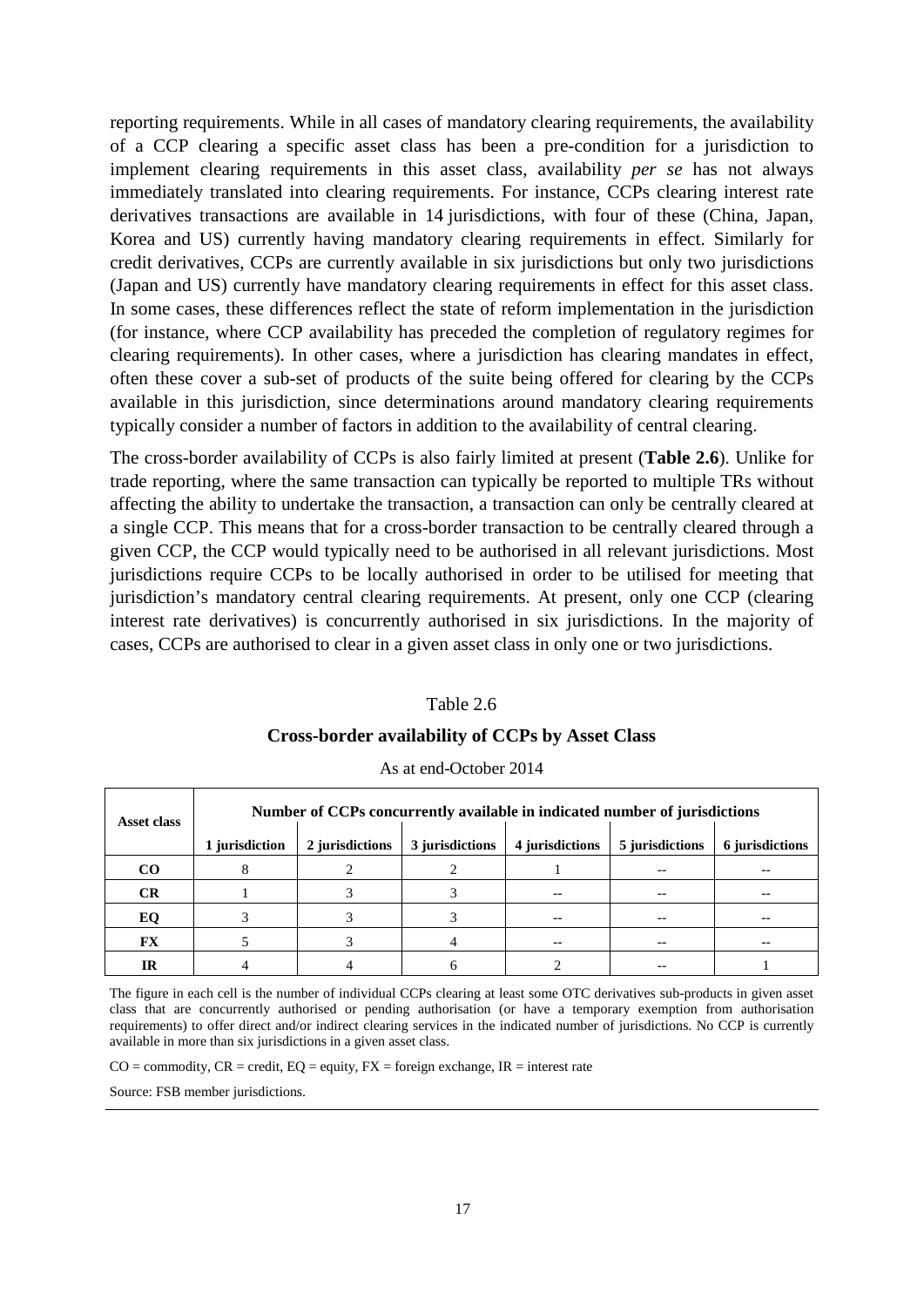#### *2.2.3.2 Usage of CCPs*

Use of CCPs to clear OTC interest rate derivatives transactions remains strong at a global level. Based on transactions reported to DTCC by a group of large dealers<sup>[24](#page-20-0)</sup> as at end-September 2014, the gross notional outstanding amount of centrally cleared positions was estimated to be US\$169 trillion across all sub-product types (**Figure 2.1**). This represented around 56% of the amount of transactions that could theoretically be centrally cleared, based on the current availability of CCPs that offer clearing services for OTC interest rate derivatives transactions globally, and 44% of all estimated notional outstandings.<sup>25</sup> For singlecurrency interest rate swaps, overnight indexed swaps, basis swaps and forward rate agreements (the four largest sub-product groups), the current product offerings of CCPs cover close to 100% of notional outstandings; other sub-product groups (which account for around 20% of these dealers' aggregate notional outstandings) are currently not offered for central clearing.

### Figure 2.1 **Central Clearing of OTC Interest Rate Derivatives<sup>1</sup>**



Outstanding notional amounts, USD trillions, end-September 20142

1 Estimates based on public trade repository information and present central clearing offerings of ASX, BM&F BOVESPA, CCIL, CME, Eurex, HKEx, JSCC, KDPW, KRX, LCH.Clearnet, Nasdaq OMX, Moscow Exchange, SCH and SGX. Amounts cleared include transactions subject to mandatory clearing requirements in certain jurisdictions and those cleared voluntarily. <sup>2</sup> Adjusted for double-counting of dealers' centrally cleared trades; amounts reported to DTCC by 16 large dealers. <sup>3</sup> Includes vanilla (> 98% of total) and exotic (< 2% of total) products as classified by DTCC.

Sources: DTCC; various CCPs; FSB calculations.

<span id="page-20-0"></span><sup>24</sup> The group of dealers voluntarily reporting interest rate derivatives information to DTCC Derivatives Repository Ltd.'s Global Trade Repository for OTC interest rate derivatives products is: Barclays Capital; BNP Paribas; Bank of America – Merrill Lynch; Citibank, Credit Suisse; Deutsche Bank AG; Goldman Sachs & Co; HSBC Group; J.P. Morgan; Morgan Stanley; Nomura Securities; Royal Bank of Canada; The Royal Bank of Scotland Group; Société Générale; UBS AG; and Wells Fargo Bank, N.A. Information sourced from[: http://www.dtcc.com/repository-otc-data.aspx?tbid=0#rates.](http://www.dtcc.com/repository-otc-data.aspx?tbid=0%23rates)

<sup>&</sup>lt;sup>25</sup> These figures have been adjusted for the double-counting of centrally cleared transactions. Comparisons between periods of the relative share of transactions that have been centrally cleared are complicated by a number of factors: for example, the outstanding amount of centrally cleared and of non-centrally cleared transactions at any point in time may be reduced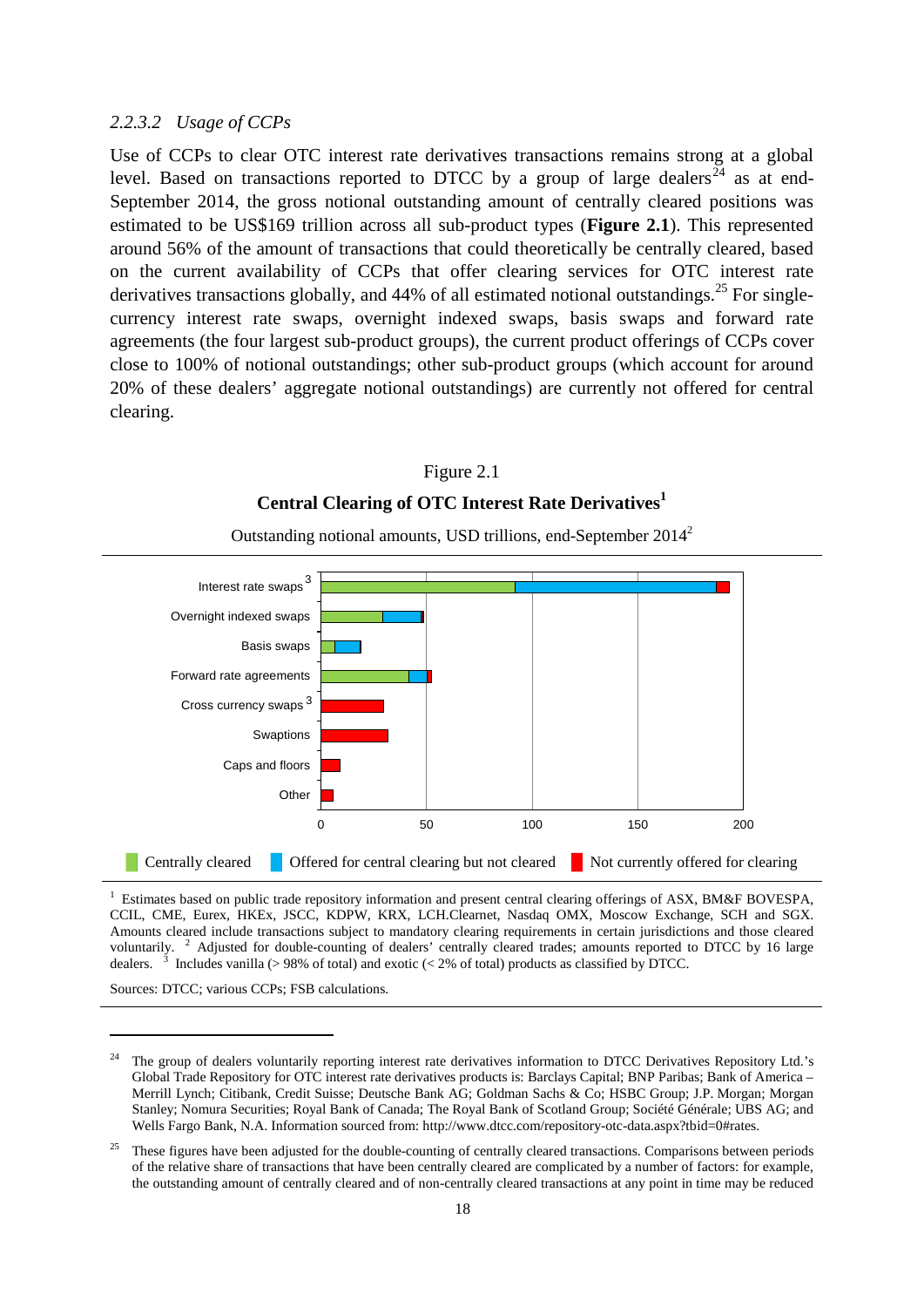The gross notional outstanding amount of credit derivatives across all market participants (not just large dealers, and adjusted for double-counting) was US\$14 trillion at end-September  $2014.<sup>26</sup>$  $2014.<sup>26</sup>$  $2014.<sup>26</sup>$  Around US\$7.3 trillion (51% of this total amount outstanding) could be centrally cleared given existing credit derivatives clearing offerings of CCPs, while US\$2.7 trillion (19% of the total amount outstanding) had in fact been centrally cleared (**Figure 2.2**).

#### Figure 2.2

### **Central Clearing of OTC Credit Derivatives<sup>1</sup>**



Outstanding notional amounts, USD trillions, end-September 20142

<sup>1</sup> Estimates based on public trade repository information and present central clearing offerings of CME, Eurex, ICE Clear Credit, ICE Clear Europe, JSCC and LCH.Clearnet. Amounts cleared include transactions subject to mandatory clearing requirements in certain jurisdictions and those cleared voluntarily.  $2$  Adjusted for double-counting of centrally cleared trades; amounts reported to DTCC for all counterparties. <sup>3</sup> Includes both residential and commercial mortgage-backed indices. <sup>4</sup> Includes sovereigns, sub-sovereign states and state-owned enterprises. <sup>5</sup> Includes corporates, sovereigns and state-owned enterprises for Japan, Asia ex-Japan and Australia/NZ.

Sources: DTCC; various CCPs; FSB calculations.

by periodic trade compression (whereby economically redundant transactions can be 'torn up' and replaced with a smaller set of trades); and new CCP product offerings may become available over time, increasing the universe of transactions that could be centrally cleared. For instance, in the April 2014 progress report it was reported that as at end-February 2014 the percentage of transactions (measured by notional outstandings) that had been centrally cleared was 59% of the amount that could theoretically be centrally cleared, and was 46% of all estimated notional outstandings. The slightly lower figures reported in this eighth progress report most likely reflect an increased use in trade compression by CCPs, which reduces the amount of transactions reported to be centrally cleared. Note also that the CCPs used in these calculations are not necessarily authorised for use by all the market participants captured in these data.

<span id="page-21-0"></span><sup>26</sup> Credit derivatives information sourced from DTCC's Trade Information Warehouse, available at: [http://www.dtcc.com/repository-otc-data.aspx?tbid=0#tiw.](http://www.dtcc.com/repository-otc-data.aspx?tbid=0%23tiw)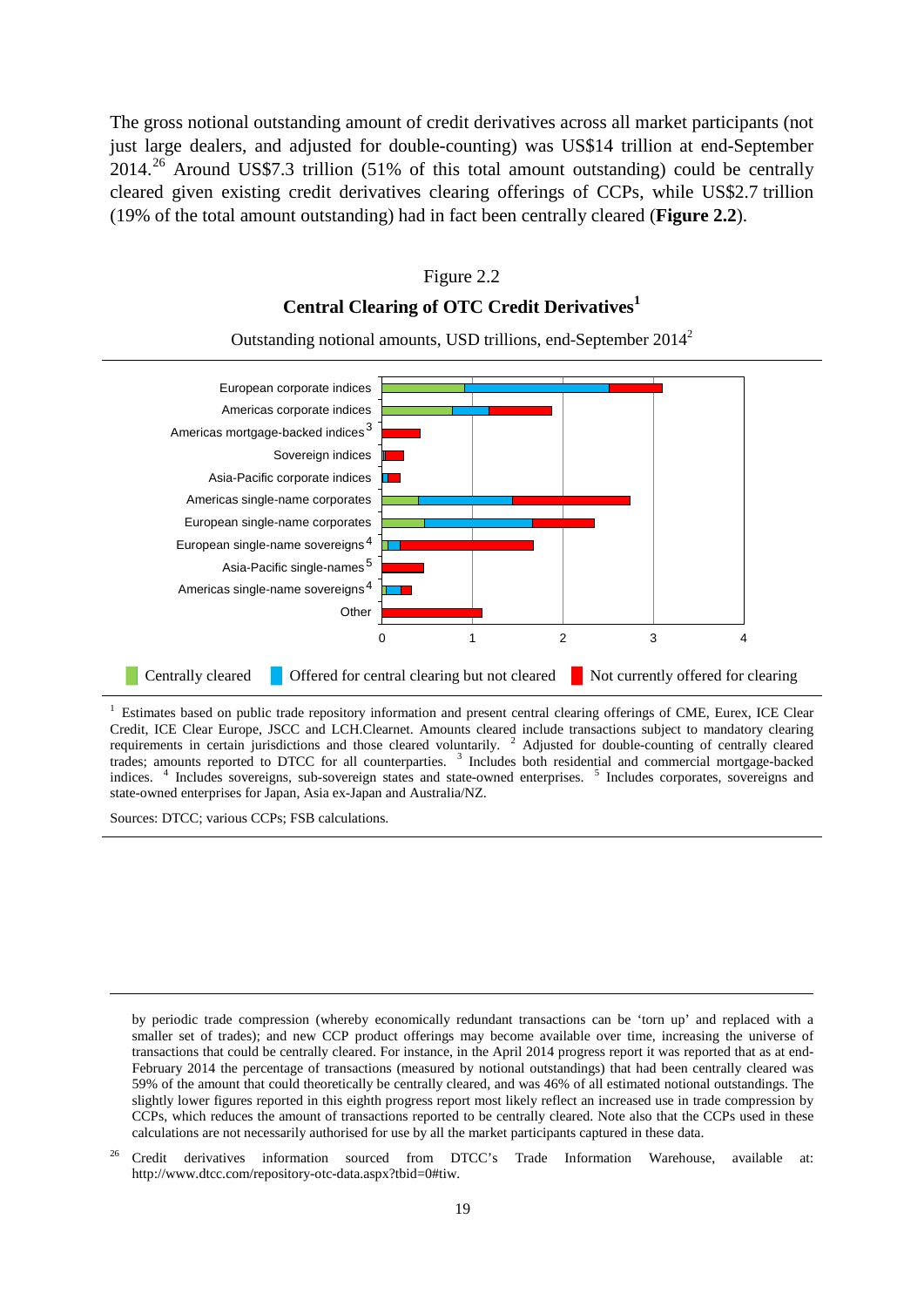Public information on newly transacted OTC derivatives in the US indicates that, of singlecurrency interest rate OTC derivatives transactions reported under CFTC trade reporting rules, the rate of central clearing averaged 75% in Q3 2014 (**Figure 2.3);** the equivalent figure for credit derivative indices was 86%.



**Central Clearing of New OTC Derivatives Transactions**

Figure 2.3

<sup>1</sup> Transactions reported to CME Group SDR, DTCC Data Repository and ICE Trade Vault in accordance with CFTC trade reporting rules. Amounts cleared include both transactions subject to CFTC mandatory clearing requirements and those cleared voluntarily.  $2$  Excludes cross-currency transactions.

Source: CFTC.

Client clearing activity has also increased significantly since 2013, based on partial data from CME and LCH.Clearnet Ltd, two of the CCPs clearing the largest volumes of OTC interest rate derivatives transactions (**Figure 2.4**). A total of US\$16 trillion in notional amounts of new client transactions in interest rate derivatives were cleared by these CCPs in September 2014, more than double the amount of client transactions that had been cleared through these CCPs a year earlier.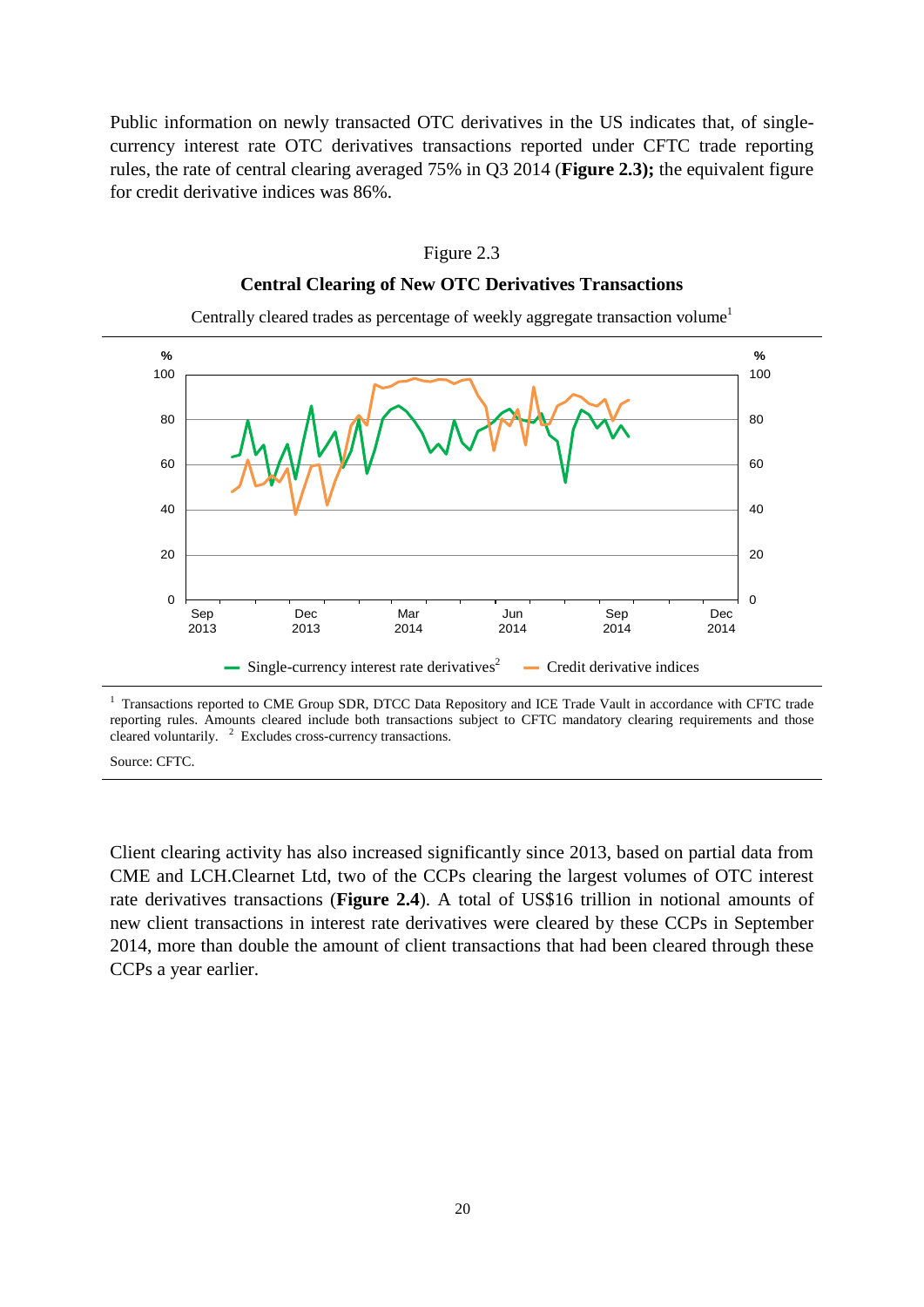### Figure 2.4

### **Client Clearing activity in OTC Interest Rate Derivatives<sup>1</sup>**



Monthly notional amounts, USD trillions

<sup>1</sup> Client transactions cleared by CME Clearing and LCH.Clearnet Ltd (SwapClear); figures represent the client side of each trade; assumes all CME Clearing figures are buy-side transactions.

Sources: CME Group; LCH.Clearnet Ltd.

### <span id="page-23-0"></span>**2.3 Capital requirements**

Basel III standards for banks' credit risk-related capital treatment of centrally cleared and non-centrally cleared OTC derivatives exposures are now complete, including final standards for the treatment of banks' exposures to CCPs (and related methodological changes) published in April 2014 that are expected to take effect on 1 January 2017 (see **Section 3.4.3** for further detail**)**. As at November 2014, the majority (16) of FSB member jurisdictions have requirements in effect to implement Basel III standards, though these may not yet include recent standards on bank exposures to CCPs (see **Table 2.7** and **Appendix C**).

International standards with respect to the leverage ratio treatment of both cleared and noncentrally cleared OTC derivatives transactions have been published. Jurisdictions are in the process of implementing leverage ratio requirements, remaining mindful of the impact on incentives for client clearing.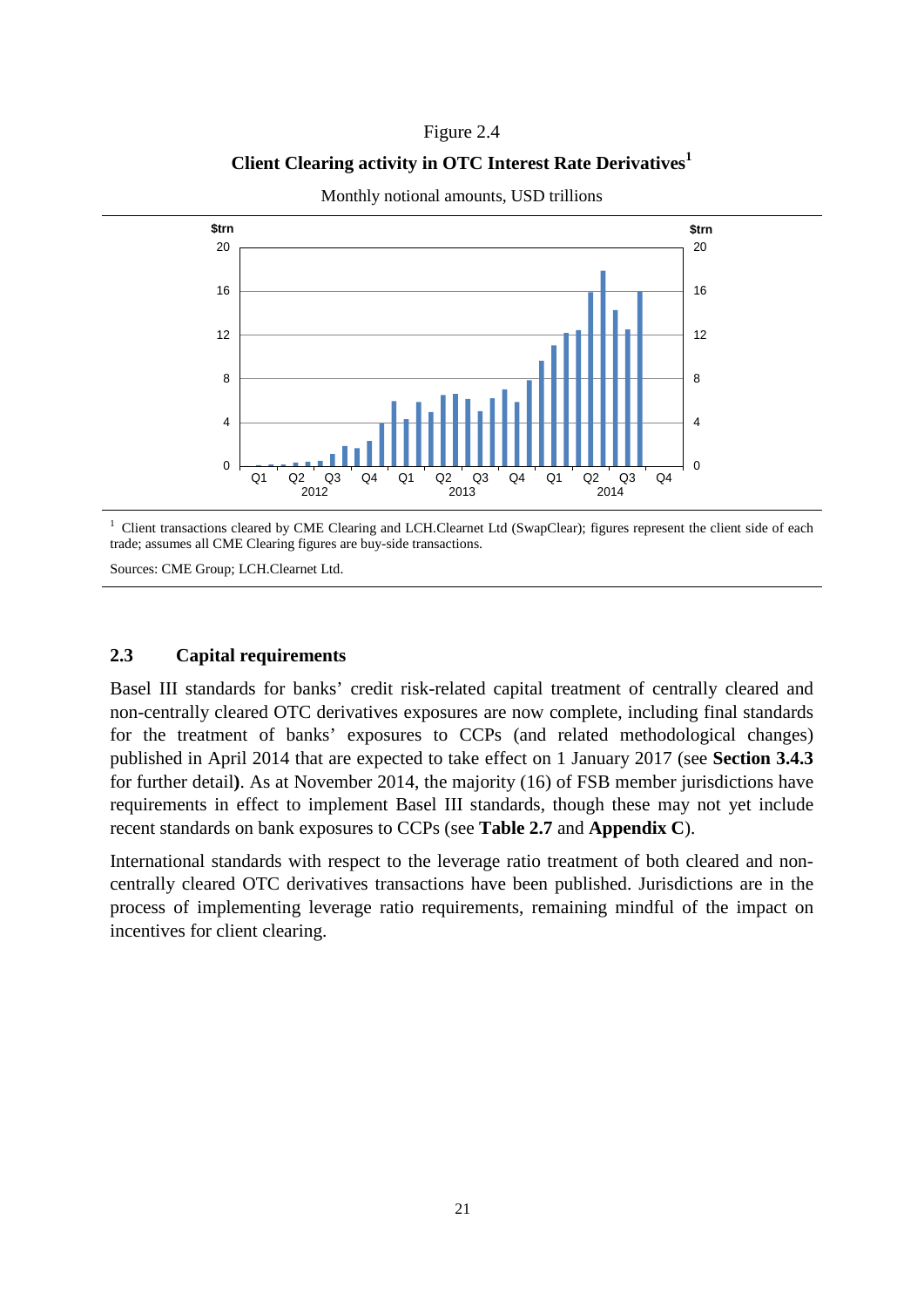| Table 2. |  |
|----------|--|
|          |  |

#### **Capital Requirements Implementation Timetable**

|                     |    |                | 2014                                                        | 2015           | $2016 \rightarrow$ |    |  |
|---------------------|----|----------------|-------------------------------------------------------------|----------------|--------------------|----|--|
| <b>Jurisdiction</b> | Q1 | Q <sub>2</sub> | Q3                                                          | Q <sub>4</sub> | H1                 | H2 |  |
| Argentina           |    |                |                                                             |                |                    |    |  |
| Australia           |    |                |                                                             |                |                    |    |  |
| <b>Brazil</b>       |    |                |                                                             |                |                    |    |  |
| Canada              |    |                |                                                             |                |                    |    |  |
| China               |    |                |                                                             |                |                    |    |  |
| ${\rm EU}$          |    |                |                                                             |                |                    |    |  |
| Hong Kong           |    |                |                                                             |                |                    |    |  |
| India               |    |                |                                                             |                |                    |    |  |
| Indonesia           |    |                | Preliminary study conducted in 2014 / deliberations in 2015 |                |                    |    |  |
| Japan               |    |                |                                                             |                |                    |    |  |
| Korea               |    |                |                                                             |                |                    |    |  |
| Mexico              |    |                |                                                             |                |                    |    |  |
| Russia              |    |                |                                                             |                |                    |    |  |
| Saudi Arabia        |    |                |                                                             |                |                    |    |  |
| Singapore           |    |                |                                                             |                |                    |    |  |
| South Africa        |    |                |                                                             |                |                    |    |  |
| Switzerland         |    |                |                                                             |                |                    |    |  |
| Turkey              |    |                |                                                             |                |                    |    |  |
| US <sup>1</sup>     |    |                |                                                             |                |                    |    |  |

Requirements effective Requirements partially effective/being phased in Legislative framework adopted (or not applicable), implementing rules adopted Legislative framework adopted (or not applicable), implementing rules partially adopted Legislative framework adopted (or not applicable), implementing rules published for consultation or proposed Legislative framework adopted (or not applicable) Legislative frameworks in consultation or Legislative framework adopted (or not applicable) Legislative frameworks in consultation or proposed Legislative/regulatory steps not planned

 $<sup>1</sup>$  In the US, there are a number of authorities who can implement relevant requirements and, in most instances, already have.</sup> However, requirements are not in force across all of the authorities. See footnote 14 of **Table 2.1** for further information on the status of US agencies' rule-making in this area.

<span id="page-24-0"></span>Source: FSB member jurisdictions.

-

#### **2.4 Margin requirements**

The finalised BCBS-IOSCO margin standards for non-centrally cleared derivatives set out timelines to phase-in requirements beginning in December 2015. A number of jurisdictions report developing their frameworks consistent with these timelines.<sup>[27](#page-24-1)</sup> Three jurisdictions report having rules proposed or under consultation and two jurisdictions report having some margin requirements effective for non-centrally cleared derivatives. **Table 2.8** and **Appendix D** provide further detail on jurisdictions' implementation plans. To the extent jurisdictions have market participants which need to meet the requirements applying from

<span id="page-24-1"></span><sup>&</sup>lt;sup>27</sup> In some instances, jurisdictions highlighted that participants in their jurisdictions do not meet certain thresholds that would trigger consideration of some requirements. The BCBS-IOSCO framework for margin requirements includes certain thresholds that trigger when two-way initial margin requirements would be required (under the specified timeline for phasing in requirements) and specify that variation margin requirements are expected to come into force 1 December 2015 for all covered entities (financial firms and systemically important non-financial firms). See BIS (2013), *Margin requirements for non-centrally cleared derivatives*, September; available at: [http://www.bis.org/publ/bcbs261.pdf.](http://www.bis.org/publ/bcbs261.pdf)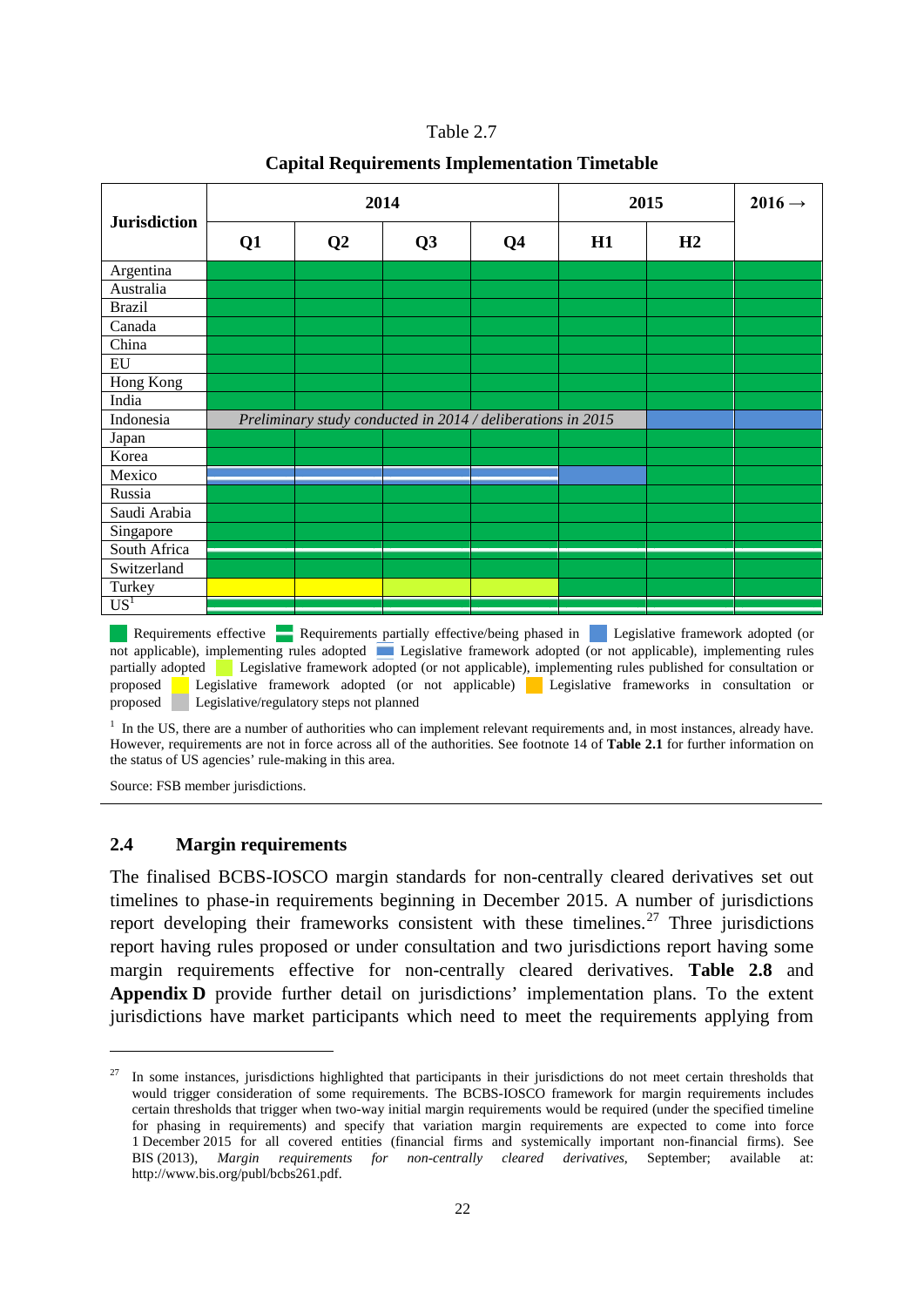December 2015, frameworks should be finalised soon to ensure participants have enough time to develop and finalise the models, systems, processes and legal agreements required.

| <b>Jurisdiction</b>       |    | 2014 |    | 2015           |    | $2016 \rightarrow$ |  |
|---------------------------|----|------|----|----------------|----|--------------------|--|
|                           | Q1 | Q2   | Q3 | Q <sub>4</sub> | H1 | H2                 |  |
| Argentina                 |    |      |    |                |    |                    |  |
| Australia                 |    |      |    |                |    |                    |  |
| Brazil <sup>1</sup>       |    |      |    |                |    |                    |  |
| Canada                    |    |      |    |                |    |                    |  |
| China                     |    |      |    |                |    |                    |  |
| ${\rm EU}$                |    |      |    |                |    |                    |  |
| Hong Kong                 |    |      |    |                |    |                    |  |
| India $2$                 |    |      |    |                |    |                    |  |
| Indonesia                 |    |      |    |                |    |                    |  |
| Japan <sup>3</sup>        |    |      |    |                |    |                    |  |
| Korea                     |    |      |    |                |    |                    |  |
| Mexico                    |    |      |    |                |    |                    |  |
| Russia                    |    |      |    |                |    |                    |  |
| Saudi Arabia <sup>4</sup> |    |      |    |                |    |                    |  |
| Singapore                 |    |      |    |                |    |                    |  |
| South Africa              |    |      |    |                |    |                    |  |
| Switzerland               |    |      |    |                |    |                    |  |
| Turkey                    |    |      |    |                |    |                    |  |
| <b>US</b>                 |    |      |    |                |    |                    |  |

Table 2.8

**Margin Requirements Implementation Timetable**

Requirements effective Requirements partially effective/being phased in Legislative framework adopted (or not applicable), implementing rules adopted Legislative framework adopted (or not applicable), implementing rules partially adopted Legislative framework adopted (or not applicable), implementing rules published for consultation or proposed Legislative framework adopted (or not applicable) Legislative frameworks in consultation or Legislative framework adopted (or not applicable) Legislative frameworks in consultation or proposed Legislative/regulatory steps not planned

<sup>1</sup> Brazil notes that the legislative framework consultation is being done internally by the regulators. <sup>2</sup> In India, margin requirements are in place for certain credit derivatives, however new rules will be adopted in early 2015, consistent with BCBS-IOSCO standards. <sup>3</sup> As noted in Table 2.1, Japan reports that both legislation and regulation are under consultation simultaneously. <sup>4</sup> SAMA surveyed banks in its jurisdiction to verify that they are compliant with the final BCBS-IOSCO standards for variation margin and plan to issue guidance for banks on implementation of initial margin requirements consistent with the BCBS-IOSCO standards over the next year.

<span id="page-25-0"></span>Source: FSB member jurisdictions.

### **2.5 Exchange and electronic platform trading and market transparency**

#### <span id="page-25-1"></span>**2.5.1** *Organised trading platforms*

The progress in implementing reforms to require the trading of standardised OTC derivatives on organised trading platforms, where appropriate, continues to vary both in the substance of regulation and timing of implementation. Several jurisdictions have taken new or additional legislative or regulatory steps since the April 2014 progress report. Notably, the EU adopted MiFID II and MiFIR in June 2014, which established the framework for mandatory trading on organised trading platforms. The EU is in the process of drafting the relevant implementing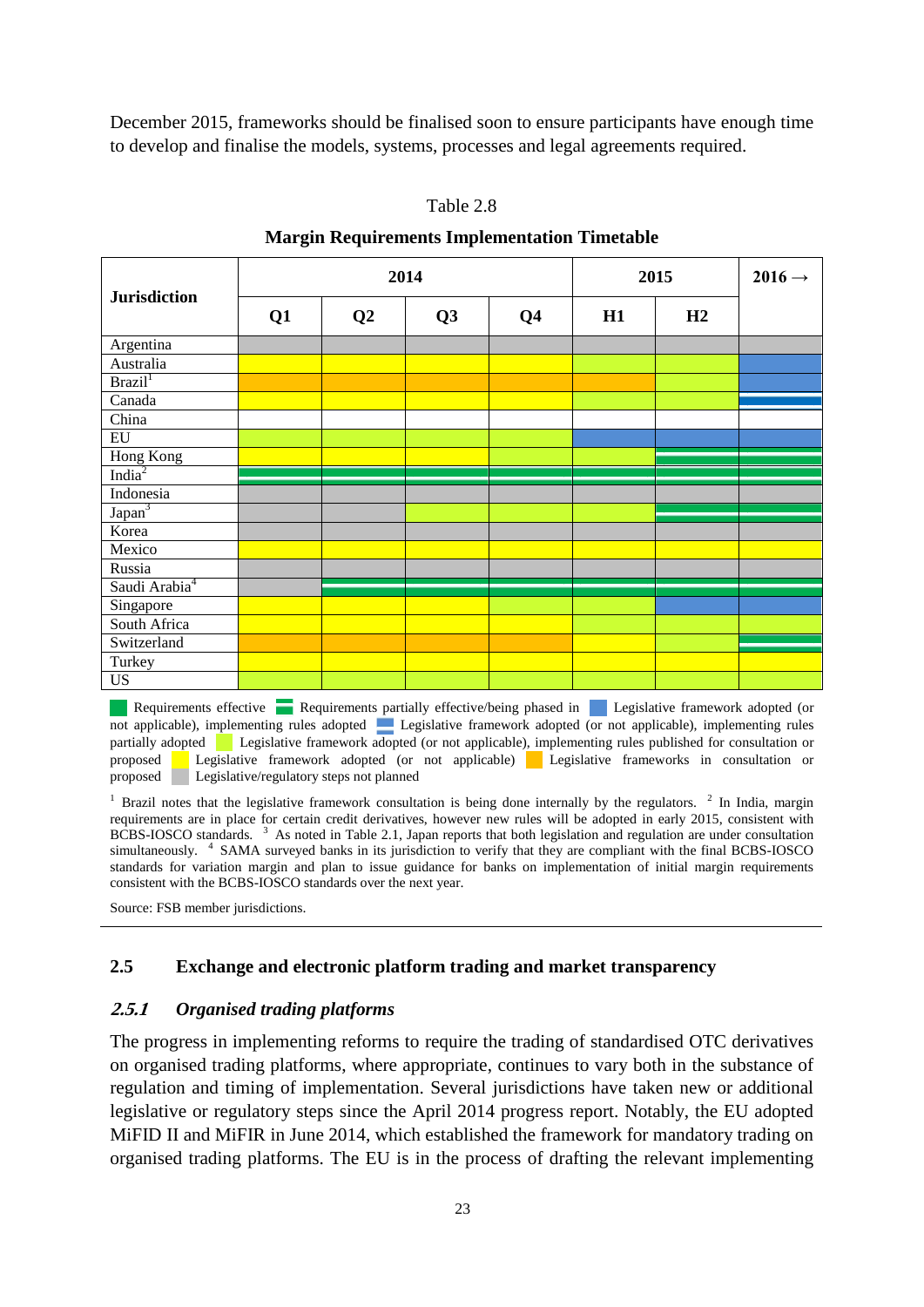rules and the requirements will come into effect in early 2017. Mexico also reports adopting rules to strengthen the operation and management of electronic trading platforms (Q2 2014) as well as rules requiring certain standardised OTC derivatives transactions to be traded on exchanges (Q4 2014). Japan reports issuing rules for consultation and Singapore reports engaging in consultation for its OTC derivatives trading platform regime in Q4 2014.

Jurisdictions also report that they anticipate taking additional steps in late 2014 or early 2015. Japan's rule consultation is expected to progress through end 2014 and 2015 with rules being adopted in H2 2015, and Mexico anticipates its rules coming into effect in H2 2015. Singapore anticipates that in H1 2015 it will be adopting their respective legislative frameworks for their OTC derivatives organised trading platform regimes and for trade execution requirements. Australia also reports actively monitoring its market to determine whether trade execution requirements are appropriate and will publish periodic reports.

**Table 2.9** provides an indication of jurisdictions' next steps and **Appendix E** provides additional detail on the specifics reported.

| <b>Jurisdiction</b>       |    |    | 2014           | 2015           |    | $2016 \rightarrow$ |  |
|---------------------------|----|----|----------------|----------------|----|--------------------|--|
|                           | Q1 | Q2 | Q <sub>3</sub> | Q <sub>4</sub> | H1 | H2                 |  |
| Argentina                 |    |    |                |                |    |                    |  |
| Australia                 |    |    |                |                |    |                    |  |
| Brazil <sup>1</sup>       |    |    |                |                |    |                    |  |
| Canada                    |    |    |                |                |    |                    |  |
| China                     |    |    |                |                |    |                    |  |
| ${\rm EU}$                |    |    |                |                |    |                    |  |
| Hong Kong                 |    |    |                |                |    |                    |  |
| India                     |    |    |                |                |    |                    |  |
| Indonesia                 |    |    |                |                |    |                    |  |
| Japan                     |    |    |                |                |    |                    |  |
| Korea                     |    |    |                |                |    |                    |  |
| Mexico                    |    |    |                |                |    |                    |  |
| Russia                    |    |    |                |                |    |                    |  |
| Saudi Arabia <sup>2</sup> |    |    |                |                |    |                    |  |
| Singapore                 |    |    |                |                |    |                    |  |
| South Africa              |    |    |                |                |    |                    |  |
| Switzerland               |    |    |                |                |    |                    |  |
| Turkey                    |    |    |                |                |    |                    |  |
| US                        |    |    |                |                |    |                    |  |

Table 2.9

### **Trade Execution Implementation Timetable**

Requirements effective Requirements partially effective/being phased in Legislative framework adopted (or not applicable), implementing rules adopted Legislative framework adopted (or not applicable), implementing rules partially adopted Legislative framework adopted (or not applicable), implementing rules published for consultation or proposed Legislative framework adopted (or not applicable) Legislative frameworks in consultation or proposed Legislative/regulatory steps not planned

 $1$  Brazil notes that the legislative framework consultation is being done internally by the regulators.  $2$  In Saudi Arabia, OTC derivatives reforms are going to be implemented directly through regulation issued by SAMA and the CMA and based on the results of a self-assessment and validation process which did not indicate that mandatory trading obligations were required based on certain market characteristics such as size and volume.

Source: FSB member jurisdictions.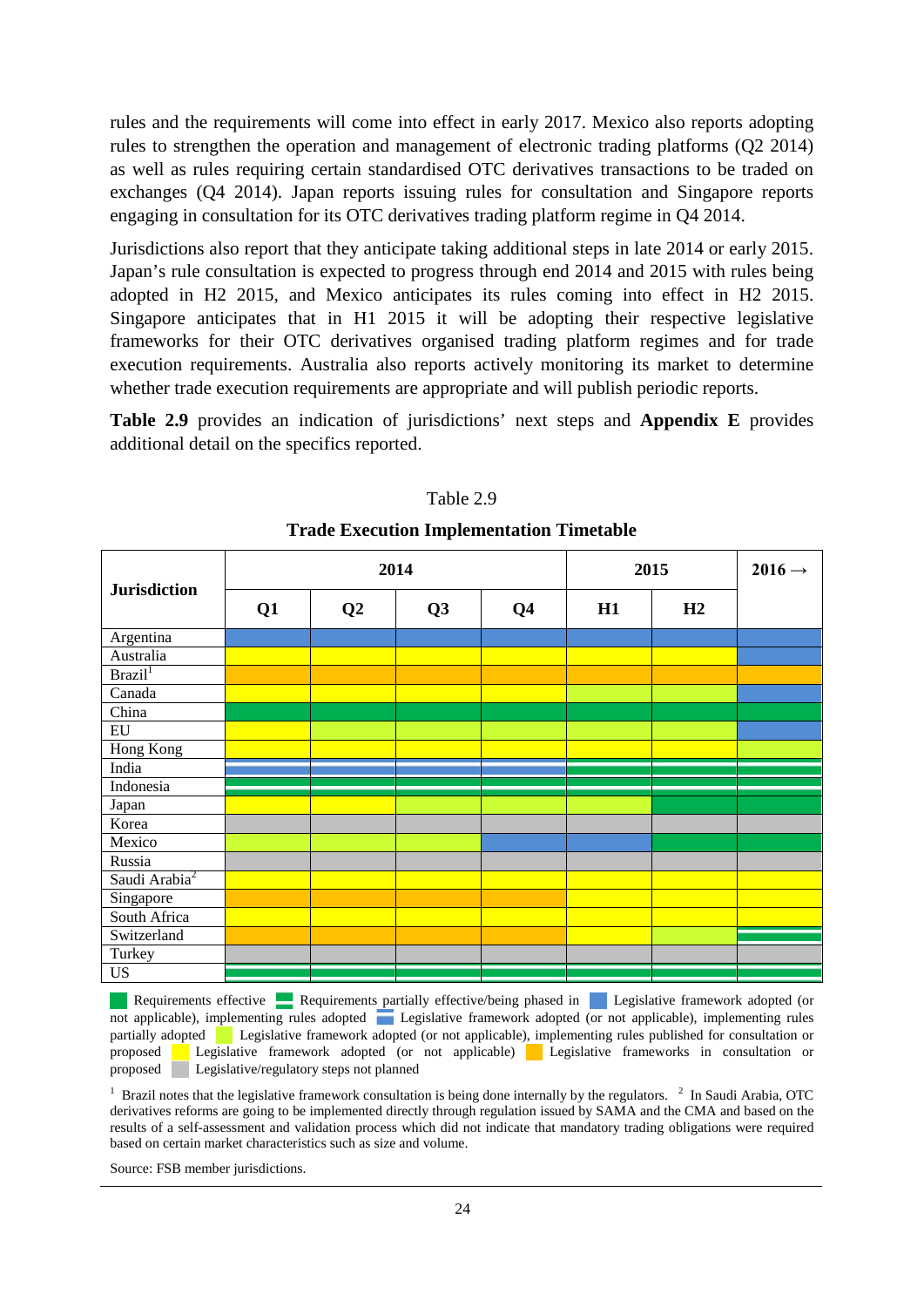### <span id="page-27-0"></span>**2.5.2** *Market transparency*

-

Earlier progress reports have noted the importance of the commitment that standardised OTC derivatives contracts should be traded on organised trading platforms, where appropriate, as a means for improving market transparency and assisting in protecting against market abuse. Where trades are executed on organised trading platforms, this can enhance pre-trade transparency, at least for those who are members of the platform.<sup>[28](#page-27-1)</sup> Differences in jurisdictions' approaches to promoting increased organised platform trading are contributing to some variation in outcomes regarding pre- and post-trade market transparency.

Separate from trade execution requirements, some jurisdictions are seeking to improve market transparency through public reporting of post-trade information, via the use of organised trading platforms, TRs, and/or through authorities' dissemination of information. Although jurisdictions share similar goals in improving transparency, requirements for providing some post-trade transparency vary in several ways. For example, requirements can differ with respect to who is required to provide data (TRs, organised trading platforms and/or authorities), the detail of the data provided and the time frame in which such data is released.

Several jurisdictions report having organised trading platforms publicly disseminate some anonymised post-trade information (Australia, EU, Japan, Switzerland and the US). A number of jurisdictions use TRs to publicly disseminate post-trade data (also anonymised), either in addition to platforms or as an alternative source of data. Jurisdictions that use (or that are soon planning to use) TRs for post-trade dissemination of data to the public include: Australia, Brazil, Canada, Hong Kong, Japan, South Africa, and the US.<sup>[29](#page-27-2)</sup> Requirements differ as to the substance of information provided and the timeframe in which the information needs to be disseminated.

Although there is some scope to use different approaches to providing post-trade transparency, some jurisdictions report that organised trading platforms still seem to be the sole vehicle through which increased pre-trade transparency is achieved. As recommended by the FSB in its October 2010 Report, authorities should explore the benefits and costs of requiring public price and volume transparency of all trades, including for non-standardised or non-centrally cleared products that continue to be traded over-the-counter. IOSCO is currently analysing the potential impact of post-trade transparency in the credit default swap market and, on the basis of this work, will consider next steps in this area.

<span id="page-27-1"></span><sup>28</sup> See IOSCO (2011), *Report on Trading of OTC derivatives*, February, for a discussion on costs and benefits of executing trades on an organised trading platform; available at[: http://www.iosco.org/library/pubdocs/pdf/IOSCOPD345.pdf.](http://www.iosco.org/library/pubdocs/pdf/IOSCOPD345.pdf)

<span id="page-27-2"></span><sup>&</sup>lt;sup>29</sup> In Hong Kong, the HK TR is planning to publish certain aggregate data on OTC derivative transactions reported so as to enhance post-trade transparency (without disclosing counterparty identities).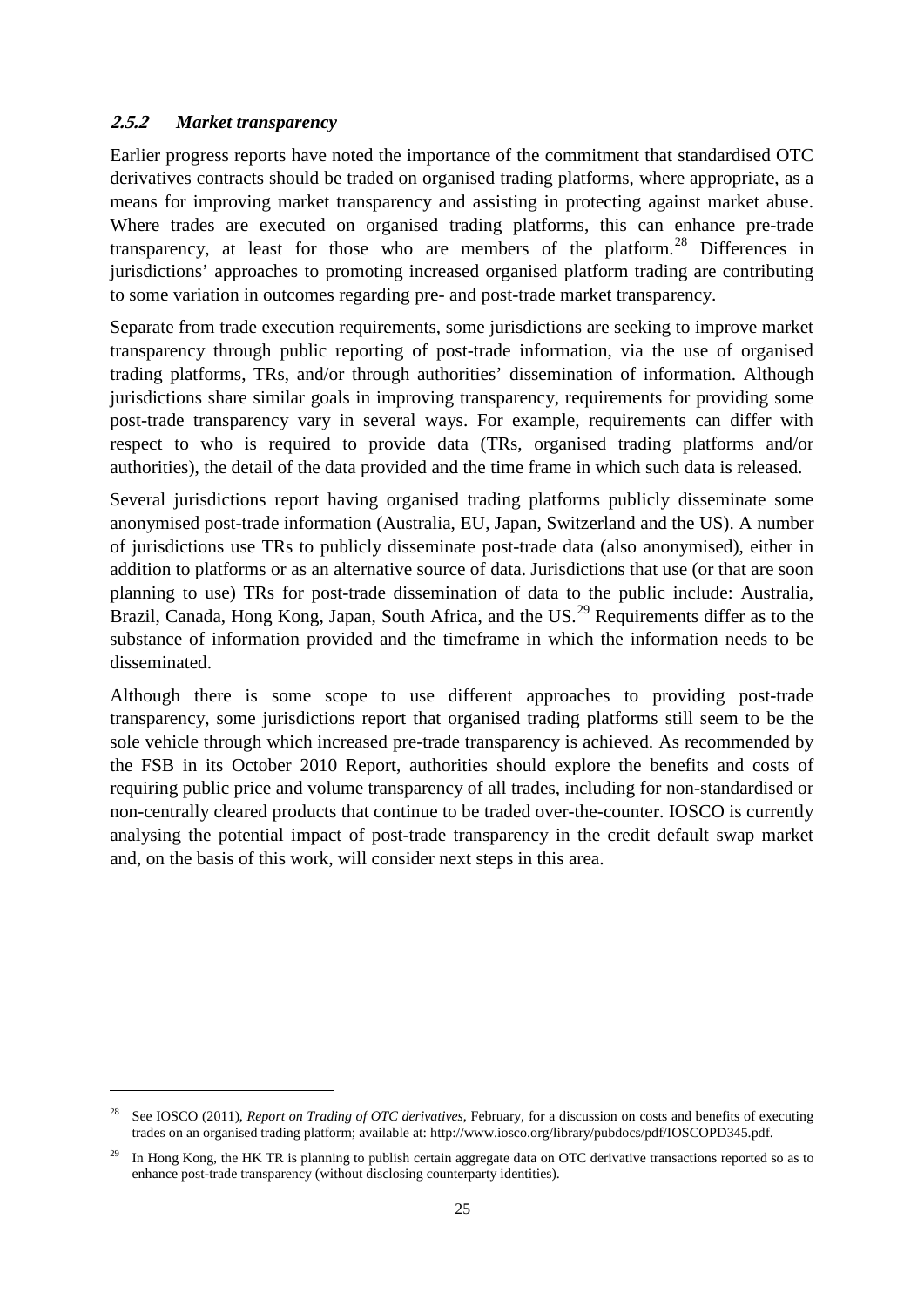### <span id="page-28-0"></span>**3. Implementation issues, market developments and international workstreams to meet reform objectives**

Authorities continue to work through issues that are arising as implementation moves forward. Most of these issues have been previously identified and, given these issues are common across multiple jurisdictions, in many instances an international working group to review particular issues has already been launched or will soon be launched.

Some common issues that authorities have recently highlighted fall into the following categories:

- usability of TR data, including issues around data quality, ability to aggregate, and legal barriers to reporting and access;
- central clearing arrangements, both direct and through client clearing;
- finalisation and implementation of international standards; and
- the need for increased cross-border coordination, including regulatory cooperation generally, as well as addressing differences in regulatory approaches that may contribute to liquidity fragmentation.

Member jurisdictions and international organisations are taking work forward in different ways to address these issues. In some instances, jurisdictions are engaging bilaterally to discuss issues and seek new understandings and agreements in resolving the identified issues. In other instances, standard setting bodies and other international organisations are assisting by either seeking to achieve international consensus on new standards or monitoring consistent implementation of standards that they have already issued.

The remainder of this section discusses the issues presented, as well as the international response, where relevant.

### <span id="page-28-1"></span>**3.1 Implementation issues in trade reporting**

Addressing issues around the completeness and usability of OTC derivatives data, such as data quality and aggregation, continues to be a priority for many authorities. In summary, authorities continue to report that inconsistencies in data fields and formats across TRs and in the processes and IT infrastructure used by individual market participants to report transactions present challenges to aggregating and analysing data (across jurisdictions and within individual jurisdictions). Additionally, authorities continue to report that practical or legal barriers are restricting the ability of market participants to report to TRs and the availability to authorities of TR data access. The Regulators Group recently highlighted to the FSB this issue of barriers to reporting to TRs. These barriers can, in some instances, restrict access to data altogether from a particular TR or result in the partial reporting of data into a TR, giving regulators incomplete information when accessing data from TRs that serve their jurisdiction.

Some jurisdictions have also noted challenges in the availability of TRs for their market participants, noting in particular difficulties in attracting TRs to serve their markets. Without viable TRs, one jurisdiction (Canada) noted having to delay implementation and limiting the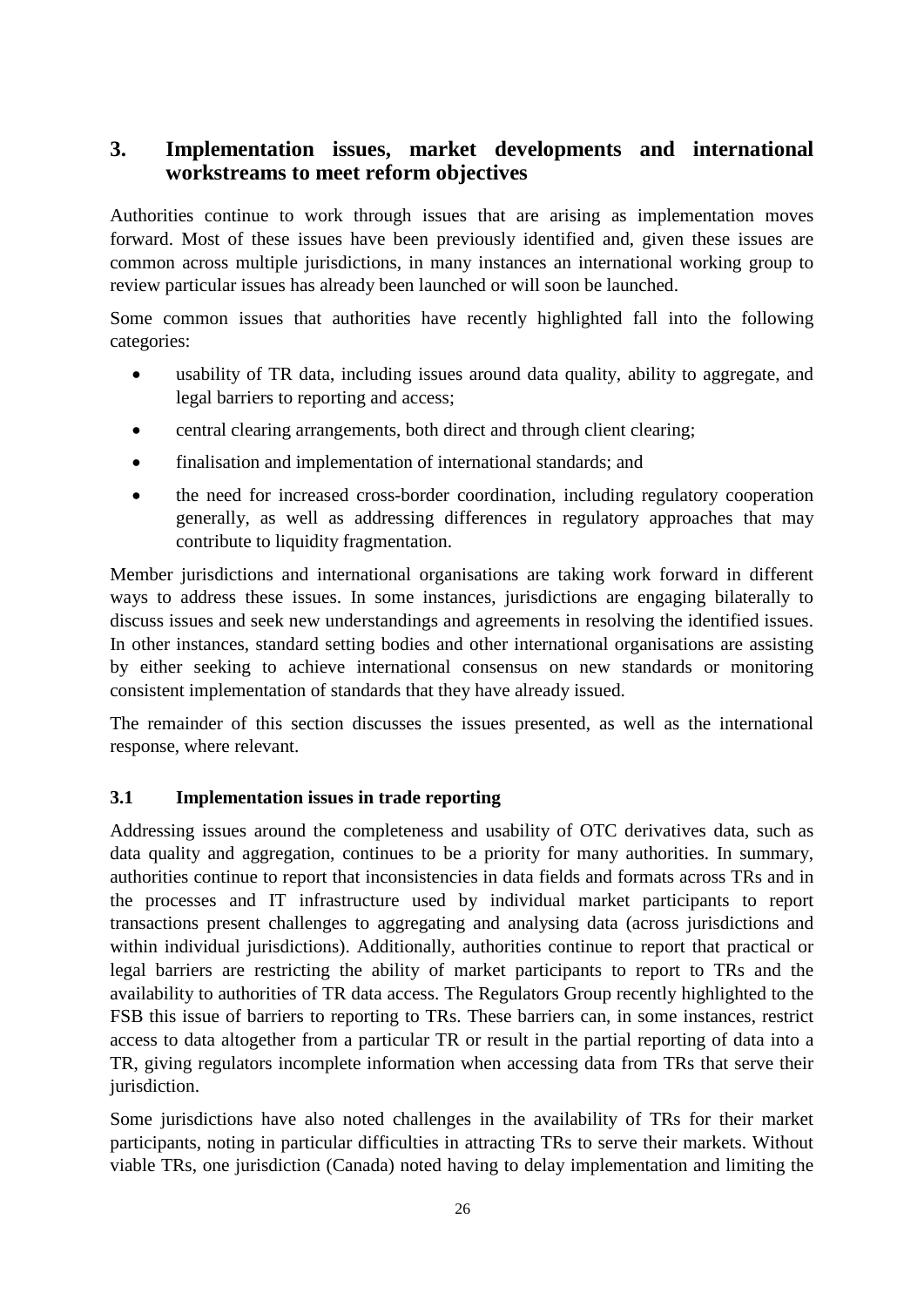scope of the requirement to facilitate reporting. The current availability of TRs is discussed in more detail in **Section 2.1.3** above.

The FSB has launched a peer review that will examine these and other issues in further detail, with this due to be completed around mid-2015 (see **Section 3.1.2.3**).

### <span id="page-29-0"></span>**3.1.1** *Legal barriers to reporting to TRs and access to data held in TRs*

In previous OTC derivatives progress reports, several jurisdictions had reported having existing legal provisions that could act as barriers to reporting transactions in the first instance and/or barriers that could limit an authority's ability to directly access TR-held data.<sup>[30](#page-29-1)</sup>

The recent FSB study on aggregation of OTC derivatives trade repository data found that there are barriers that prevent data from being reported into a TR and/or prevent authorities' access to or sharing of the reported data.<sup>[31](#page-29-2)</sup> Such non-reporting and the continuing receipt of data that withholds the identity of a counterparty to the transaction ("masked" data) or partial data prevents authorities from meeting the underlying G20 objectives of improving transparency, mitigating risk and preventing market abuse. With this understanding, previous FSB progress reports have noted the importance of ensuring that there are no legal barriers to reporting OTC derivatives transactions, with particular attention to removing barriers to reporting counterparty information.<sup>[32](#page-29-3)</sup>

Several jurisdictions previously reported that the implementation of their own reporting requirements would address these barriers, typically through overriding existing requirements.[33](#page-29-4) Jurisdictions generally reported that rules requiring reporting of transactions typically would override any barriers to reporting if the reporting is done pursuant to domestic reporting requirements. Some authorities have reported that these 'overrides' may not apply to domestic counterparties needing to comply with obligations to report transaction data pursuant to a foreign regime or assist foreign market participants required by their regimes to report their counterparties when their counterparties' jurisdictions have barriers.<sup>[34](#page-29-5)</sup> Furthermore, reporting regimes facilitate other authorities' access to TR-held data only in limited cases.<sup>[35](#page-29-6)</sup>

<span id="page-29-1"></span><sup>30</sup> See, for instance, section 3.2.1.1 of FSB (April 2013), *OTC Derivatives Market Reforms: Fifth progress report on implementation* (available at: [http://www.financialstabilityboard.org/publications/r\\_130415.pdf\)](http://www.financialstabilityboard.org/publications/r_130415.pdf), and section 6.3.1.1 of FSB (September 2013), *OTC Derivatives Market Reforms: Sixth progress report on implementation* (available at: [http://www.financialstabilityboard.org/publications/r\\_130902b.pdf\)](http://www.financialstabilityboard.org/publications/r_130902b.pdf). These barriers can include, for example, confidentiality provisions, privacy laws, data protection regimes, blocking statutes, bank secrecy laws, international agreement requirements, and indemnification agreements.

<span id="page-29-2"></span><sup>31</sup> Available at[: http://www.financialstabilityboard.org/publications/r\\_140919.pdf.](http://www.financialstabilityboard.org/publications/r_140919.pdf)

<span id="page-29-3"></span><sup>&</sup>lt;sup>32</sup> See, for instance, the April 2013 progress report and the September 2013 progress report.

<span id="page-29-4"></span><sup>&</sup>lt;sup>33</sup> For example, Australia, China, the EU (including member states who are FSB members), South Africa, Switzerland and Turkey previously reported that reporting requirements would override barriers to reporting pursuant to, at least, domestic requirements. Later survey responses in connection with OTC derivatives related workstreams confirm this position. See the FSB's April 2013 and September 2013 OTC derivatives market reform implementation progress reports referenced above for more detailed discussions.

<span id="page-29-5"></span><sup>&</sup>lt;sup>34</sup> In some instances (Singapore and Switzerland), the reporting framework specifically contemplates overriding privacy and confidentiality provisions when reporting transactions pursuant to either foreign or domestic law. Some other jurisdictions noted that there are no barriers to reporting complete transaction data within their own jurisdiction and foreign regulators can obtain missing/incomplete data on a regulator-to-regulator basis if this information cannot be reported in their own jurisdiction.

<span id="page-29-6"></span><sup>35</sup> Earlier progress reports have noted that authority access in some jurisdictions can be limited by existing laws.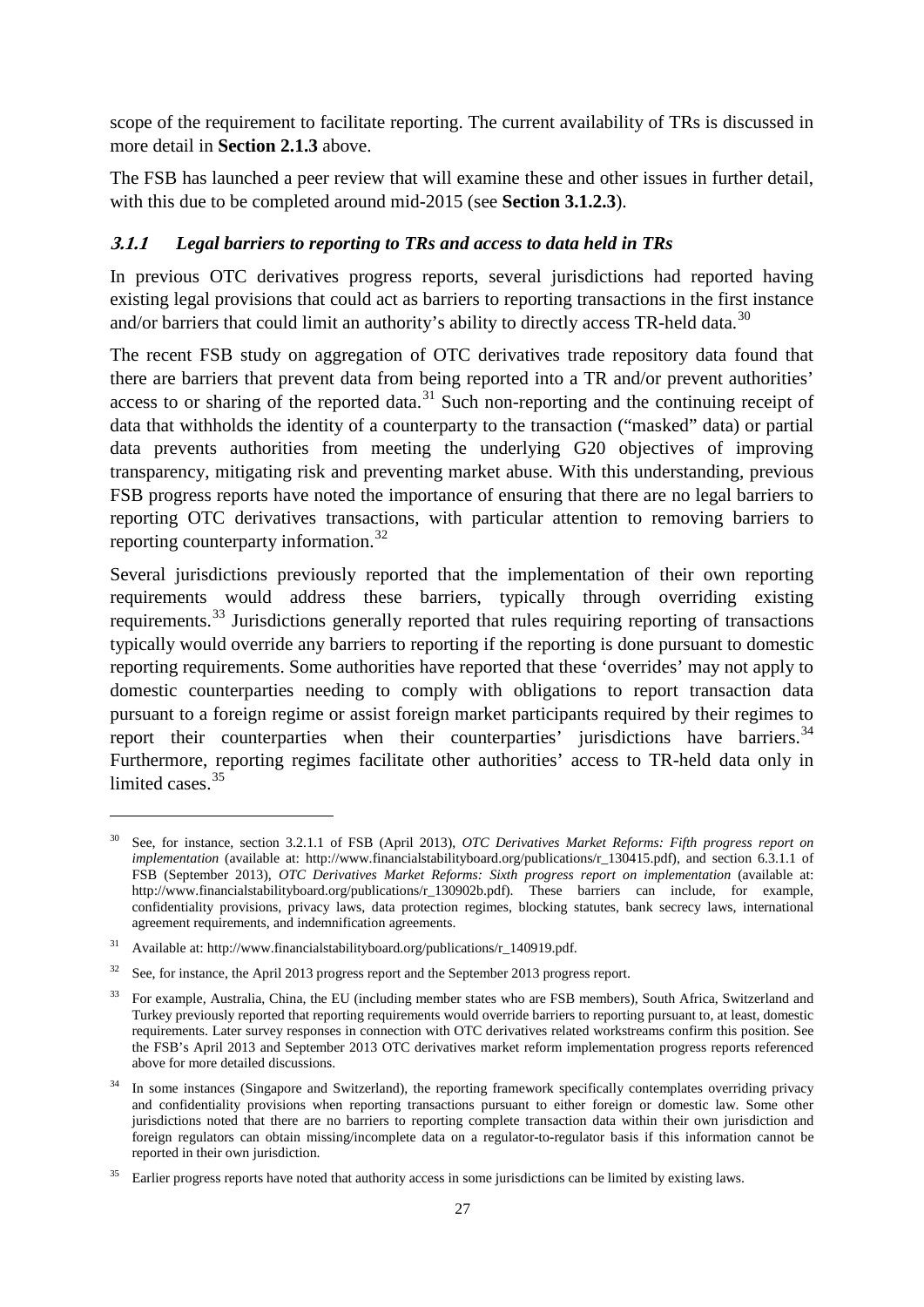In August 2014, the Regulators Group wrote to the FSB Chair highlighting the continued challenges posed by barriers to reporting and recommending that the FSB consider setting a deadline for removing or overcoming such barriers which could include changes to laws or regulations. [36](#page-30-1)

Since there have been some changes in the legal landscape (including reporting requirements coming into effect in some places), the information about the status of barriers may be dated. The FSB's peer review on trade reporting will seek to further examine barriers to reporting and authorities' access to data. This peer review should provide an updated assessment for consideration by the FSB plenary, which can follow with recommendations as needed.<sup>[37](#page-30-2)</sup>

### <span id="page-30-0"></span>**3.1.2** *International workstreams addressing issues in trade reporting and data standardisation*

A number of international workstreams are currently in place to address issues related to trade reporting and to support the effectiveness of reporting as a tool for meeting the underlying G20 objectives. These workstreams cover a wide range of considerations including, for example, how TR held data can be effectively aggregated, specific work on further standardisation of transaction and product identifiers to help support more consistency in data, and barriers to reporting to TRs and authorities' access to data held in TRs.

### *3.1.2.1 Feasibility study on approaches to aggregating OTC derivatives data and resulting workstreams and coordination related to standardisation of transaction reporting*

The FSB's recently published study discusses key requirements and challenges involved in the aggregation of TR-held OTC derivatives data and proposes criteria for assessing different aggregation models.<sup>[38](#page-30-3)</sup> The study assesses the legal challenges and data and technological considerations associated with three different models for aggregation that could facilitate comprehensive monitoring of financial stability risks. The study does not propose a recommendation on the choice of model, but does note "next steps" that should be undertaken either as part of the preparatory work before any formal project is launched to implement a global aggregation mechanism, or that will need to be undertaken in order to enable effective aggregation regardless of the specific model. Acting on these recommendations, the FSB:

- has asked the CPMI and IOSCO to develop global guidance on harmonisation of data elements that are reported to trade repositories and are important to aggregation by authorities;
- will work with CPMI and IOSCO to provide official sector impetus and coordination for the further development and implementation of uniform global UTIs and UPIs;
- will, with the involvement of CPMI and IOSCO, study in more detail and address the legal and regulatory changes that would be needed to implement a global aggregation

<span id="page-30-1"></span><sup>&</sup>lt;sup>36</sup> This letter is included as an appendix to the Regulators Group's September 2014 report to the G20; available at: [http://www.cftc.gov/ucm/groups/public/@newsroom/documents/file/oia\\_odrgreportg20\\_0914.pdf.](http://www.cftc.gov/ucm/groups/public/@newsroom/documents/file/oia_odrgreportg20_0914.pdf)

<span id="page-30-2"></span><sup>37</sup> The TR peer review will seek to avoid putting forward good practices and recommendations on issues already being carried forward by standard setting bodies, and thereby avoid duplication of work.

<span id="page-30-3"></span>Available at[: http://www.financialstabilityboard.org/publications/r\\_140919.pdf.](http://www.financialstabilityboard.org/publications/r_140919.pdf)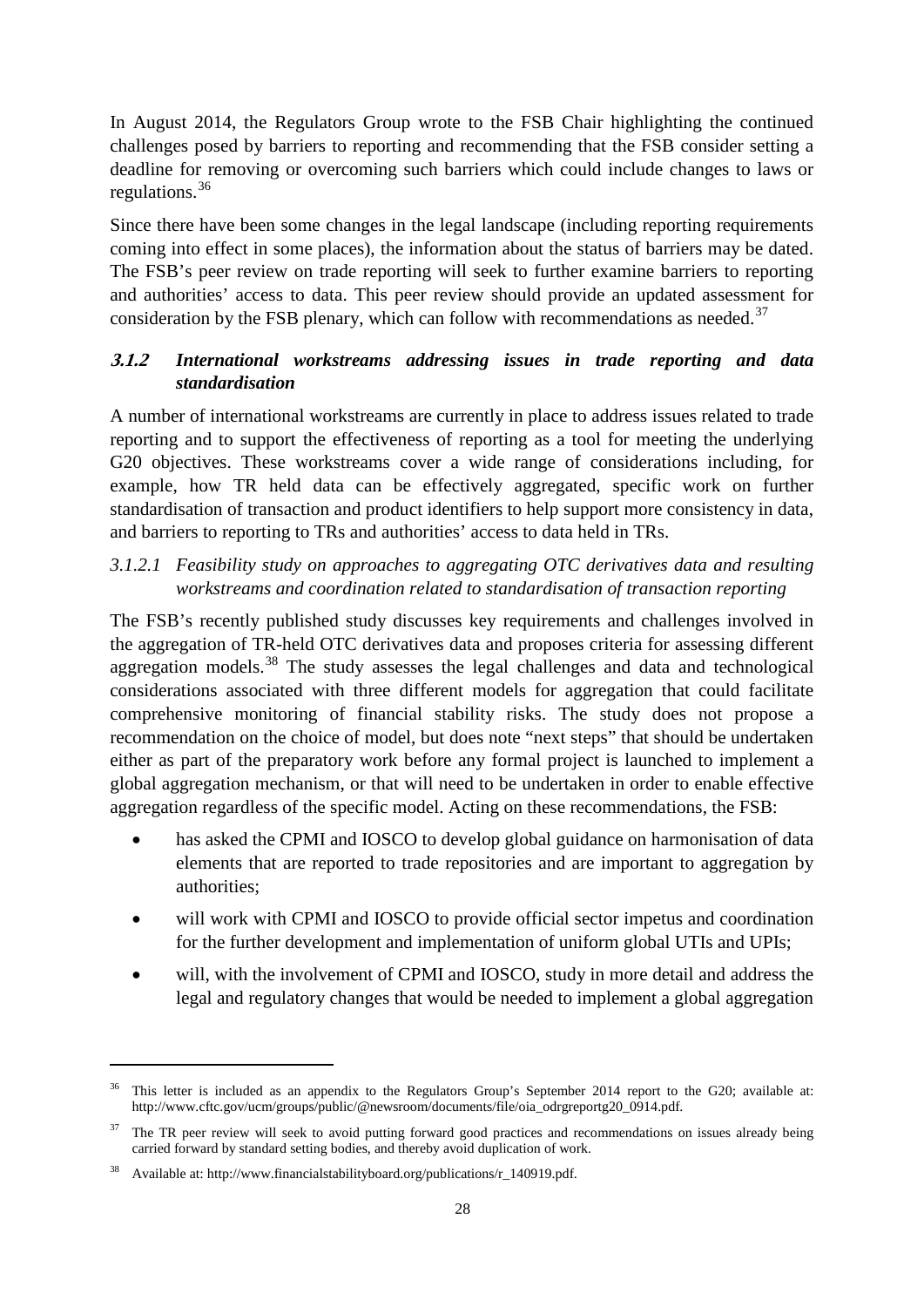mechanism that would meet the range of authorities' data access needs, and the appropriate governance structure for such a mechanism.

### *3.1.2.2 ODRF on use of data*

The OTC Derivatives Regulators Forum (ODRF) continues to serve as a forum among a wide range of authorities, with a key goal being authorities working together to support the underlying objectives of trade reporting – to collect and provide useful information on derivatives and promote transparency. Recognising that a number of practical issues are arising around TR data quality and access to TR data, the ODRF recently revised its mandate to focus more directly on these issues. In addition, the ODRF will focus on identifying practical solutions developed by individual authorities and act as a venue for the exchange of views and experiences related to the actual use of, and access to, TR data. With respect to its work on data access, the ODRF has a focus on practical issues of common interest, such as the delivery of TR data to users (e.g. web portal design), rather than revisiting work that has already been done in other workstreams.

### *3.1.2.3 FSB peer review on trade reporting*

The FSB (through its Standing Committee on Standards Implementation) has begun a peer review across FSB jurisdictions to evaluate progress in achieving the G20 commitment that all OTC derivatives transactions should be reported to TRs. The final report is expected to be published around mid-2015. One of the primary objectives of the peer review is to make a current assessment of the legal barriers in national laws and regulations that may prevent or hinder reporting complete transaction data or limit access to TR-held data. The peer review will also aim to make a detailed examination of comprehensiveness of reporting to TRs, and identify any challenges and issues to meeting the underlying G20 objectives that become apparent during the course of the assessment.

### *3.1.2.4 Legal Entity Identifier (LEI)*

As noted in earlier progress reports, the implementation of the Global LEI System<sup>[39](#page-31-1)</sup> is expected to contribute to and facilitate many financial stability objectives. Considerable progress has been made in establishing the Global LEI System and bringing local operating units online. The Global LEI Foundation (GLEIF), which is to operate the central operating unit of the Global LEI System, was established as a Swiss not-for-profit foundation at the end of June 2014. The Regulatory Oversight Committee (ROC) has been working closely with the GLEIF to transition from the "interim" system to operational management by the GLEIF.

### <span id="page-31-0"></span>**3.2 Central clearing arrangements**

-

As with previous progress reports, some authorities have raised concerns regarding the availability of clearing services and client clearing arrangements, the risk management practices of firms offering clearing services, and oversight of CCPs.<sup>[40](#page-31-2)</sup>

<span id="page-31-1"></span><sup>39</sup> The ROC Charter and June 2012 FSB report, *A Global Legal Entity Identifier for Financial Markets*, sets out the purposes for the Global LEI. Available at: [http://www.financialstabilityboard.org/publications/r\\_120608.pdf.](http://www.financialstabilityboard.org/publications/r_120608.pdf)

<span id="page-31-2"></span><sup>40</sup> See, for example, Section 3.4 of the April 2014 progress report; available at [http://www.financialstabilityboard.org/publications/r\\_140408.pdf.](http://www.financialstabilityboard.org/publications/r_140408.pdf)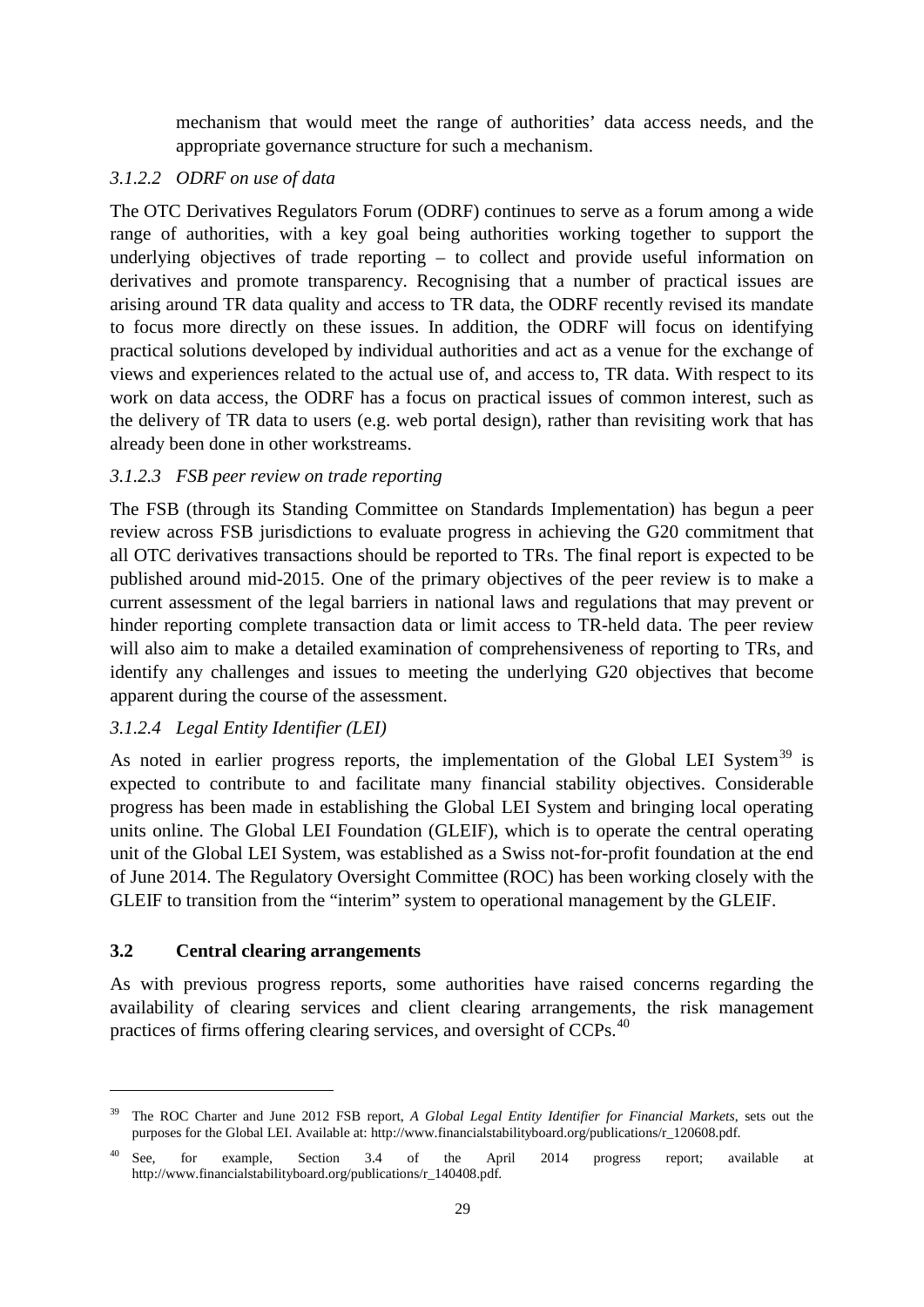One concern has focused on general access to central clearing. This concern is typically raised by jurisdictions with smaller OTC derivatives markets where the size of the market would not support a domestic CCP and/or local availability of client clearing for certain products.<sup>[41](#page-32-1)</sup> (**Section 2.2.3** above gives more details regarding the availability of CCPs across jurisdictions.) Authorities from these jurisdictions have expressed concern that there may not be sufficient economic incentives for CCPs to provide services for their market participants, in light of the costs that may be incurred to accommodate transactions in jurisdictions with smaller OTC derivatives markets (e.g. changes in operating hours for clearing and payment processing, product offerings, currencies for settlement, and eligible collateral for CCP margin payments).

Because of such concerns, authorities in these jurisdictions are giving particular attention to client clearing arrangements, given the likelihood that a high proportion of local market participants may have to rely on client clearing services. As discussed in the April 2014 progress report, some authorities remain concerned about the potential for increasing concentration of central clearing through a small number of intermediaries. Even though some concentration of activity amongst intermediaries is an anticipated market development, there may still be a need for additional monitoring to identify any new or unmitigated risks. Some authorities have also repeated concerns regarding the depth of some market participants' understanding of the various levels of client protection available in the different client clearing models offered by CCPs. Some authorities have expressed an interest in further analysis of how the default of a large intermediary might be managed, including aspects of liquidity and timely portability of client positions. More generally, some authorities note that any potential systemic risks related to central clearing (including through CCPs and through client clearing arrangements) need also to be (or continue to be) analysed by appropriate authorities.

Some of these concerns are expected to be covered in already established and proposed international workstreams, as discussed further below.

#### <span id="page-32-0"></span>**3.2.1** *International initiatives regarding issues in central clearing arrangements*

Several FSB member authorities have noted they are engaging in bilateral or multilateral discussions that would address or seek to address some of the issues described above.<sup>[42](#page-32-2)</sup> With respect to the potential for any new risks that may arise if there is further concentration of intermediary activity, at this point, implementation of clearing requirements is still at an early stage and authorities generally report that they are continuing to monitor developments in this space. CPMI and IOSCO are considering whether work may be appropriate with respect to certain market-wide considerations related to central clearing (amongst other FMI matters), which could include some issues pertaining to client clearing arrangements.

<span id="page-32-1"></span><sup>&</sup>lt;sup>41</sup> While one jurisdiction has noted that their concerns regarding access to central clearing have recently lessened, these concerns continue to be raised more generally by smaller jurisdictions. See, for instance, FSB (2014), *Monitoring the effects of agreed regulatory reforms on emerging market and developing economies (EMDEs),* November (forthcoming).

<span id="page-32-2"></span><sup>&</sup>lt;sup>42</sup> Access to clearing infrastructure may, in some instances, also take place if a jurisdiction allows for registration of foreign-organised infrastructures and/or through deference arrangements where deference in whole or in part is given to the infrastructure's home country regime. **Section 3.5.2.2** highlights the recent FSB report on existing deference regimes and arrangements.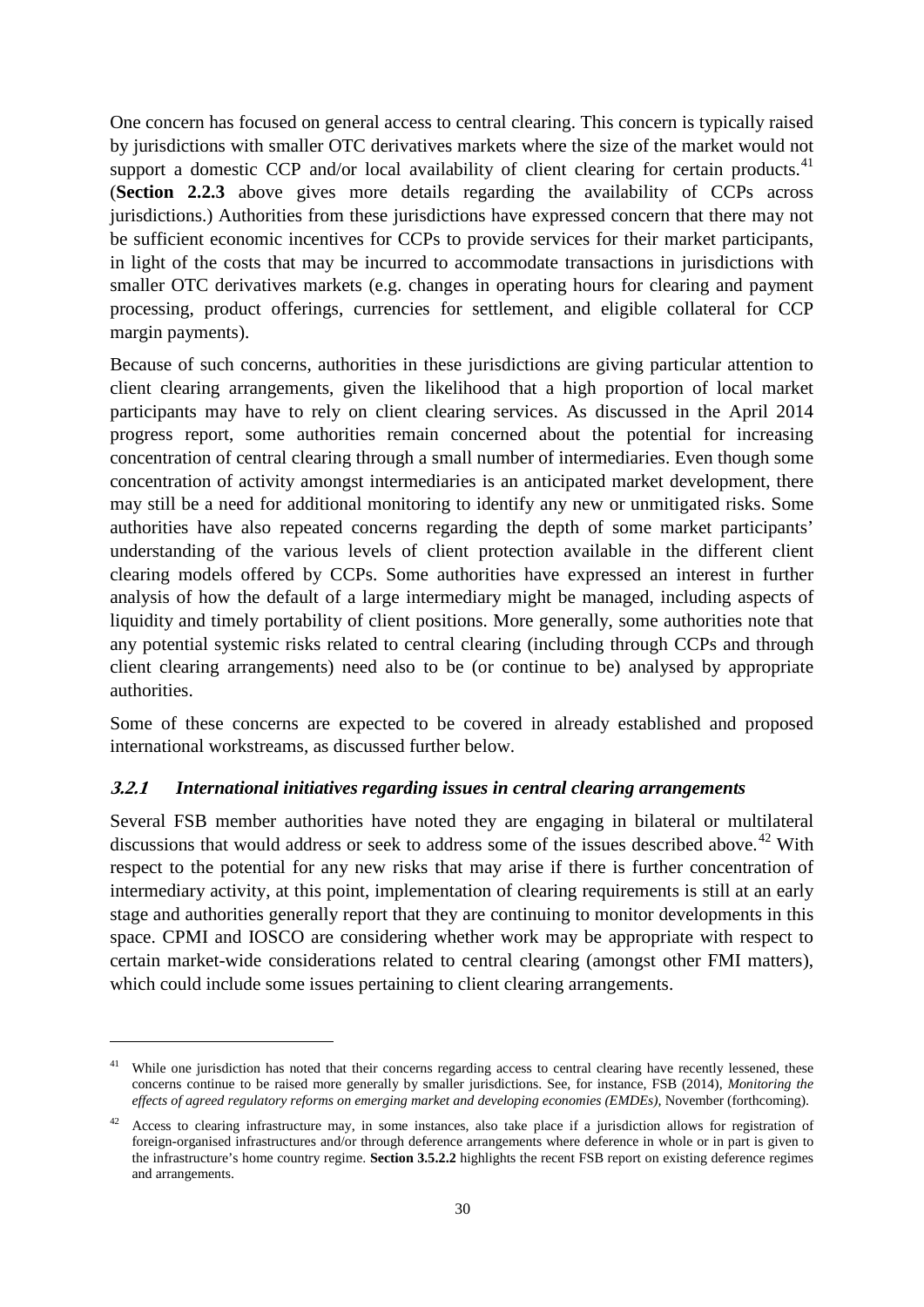More generally, a core objective of the PFMIs for CCPs (and other FMIs) has been to enhance the risk management of CCPs and thereby the resilience of central clearing, including client clearing arrangements. Progress on monitoring individual jurisdictions' implementation of the PFMIs is discussed further in **Section 3.4** below.

In October 2013 CPMI and IOSCO released a consultative document on additional public quantitative disclosure standards for CCPs.<sup>[43](#page-33-1)</sup> It sets out certain quantitative data that a CCP may be expected to publish regularly to meet the PFMI principle on disclosure, and complements the disclosure framework for FMIs (published in December 2012) that focuses more on qualitative information. Together these two documents are designed to assist CCPs' stakeholders to better understand CCPs' risks and risk controls.

In recognition of the systemic importance of CCPs and other FMIs, CPMI and IOSCO and the FSB have developed guidance on the recovery and resolution of FMIs, respectively. In 2013, CPMI and IOSCO undertook a public consultation on their draft report on the recovery of FMIs and the FSB carried out a concurrent consultation on implementation guidance on FMI resolution.[44](#page-33-2) A coordinated publication of the final CPMI-IOSCO report and FSB guidance took place in October 2014.<sup>[45](#page-33-3)</sup>

A CPMI-IOSCO taskforce will also examine how authorities are implementing 'Responsibility E' of the PFMIs, which sets out the expectations for authorities in facilitating cooperation. Please refer to 3.3.2 for more details regarding implementation monitoring of Responsibilities.

### <span id="page-33-0"></span>**3.3 Implementation of international standards to support effective reform**

Some authorities have reported concerns that more consistency is needed in the implementation of existing international standards, and in some cases are looking towards the finalisation of additional international standards to bring more consistency in regulatory approaches. In particular, some authorities have noted the importance of consistency in the implementation of the PFMIs (discussed below in **Section 3.4**) as well as implementation of margin and Basel III capital standards. Some authorities have expressed concern over the different exemptions to Basel III across jurisdictions as well as the divergences in implementing the PFMIs, and jurisdictions' timetables for implementation of margin standards. Many authorities have also welcomed the international workstreams on risk

<span id="page-33-1"></span><sup>43</sup> CPMI-IOSCO (2013), *Public quantitative disclosure standards for central counterparties – Consultative report*, October; available at: [http://www.bis.org/publ/cpss114.pdf.](http://www.bis.org/publ/cpss114.pdf)

<span id="page-33-2"></span><sup>44</sup> CPMI-IOSCO (2013), *Recovery of financial market infrastructures – Consultative report*, August; available at: [http://www.bis.org/publ/cpss109.pdf;](http://www.bis.org/publ/cpss109.pdf) and FSB (2013), *Application of the Key Attributes of Effective Resolution Regimes to Non-Bank Financial Institutions – Consultative document*, August; available at: [https://www.financialstabilityboard.org/publications/r\\_130812a.pdf.](https://www.financialstabilityboard.org/publications/r_130812a.pdf)

<span id="page-33-3"></span><sup>45</sup> CPMI-IOSCO (2014), *Recovery of financial market infrastructures*, October; available at [http://www.iosco.org/library/pubdocs/pdf/IOSCOPD455.pdf;](http://www.iosco.org/library/pubdocs/pdf/IOSCOPD455.pdf) and FSB (2014), *Key Attributes of Effective Resolution Regimes*, October; available at: [http://www.financialstabilityboard.org/publications/r\\_141015.pdf.](http://www.financialstabilityboard.org/publications/r_141015.pdf) These workstreams do not, however, address potential issues related to concentration of activity within intermediaries.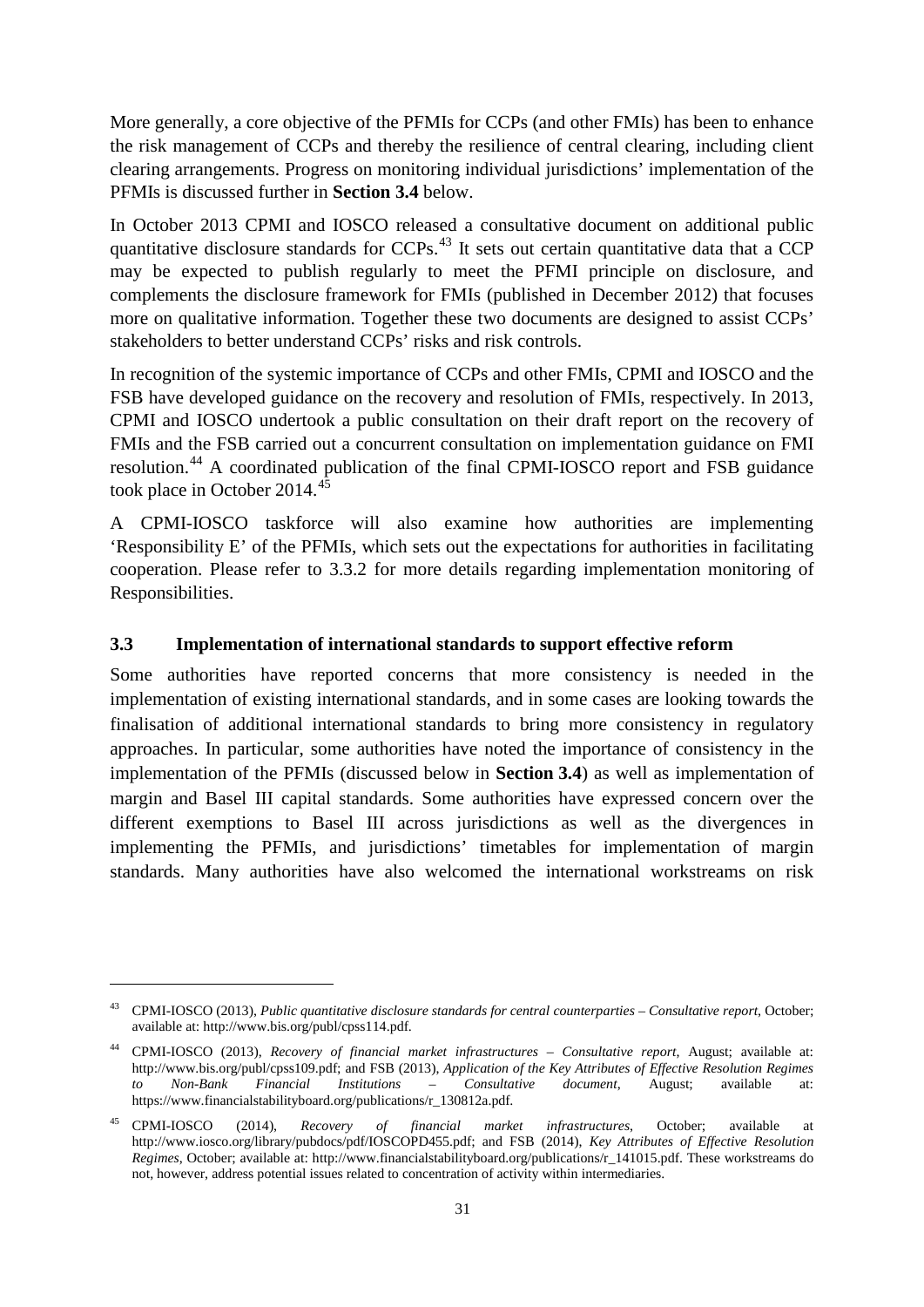mitigation of non-centrally cleared OTC derivatives, and recovery and resolution as providing needed guidance (discussed below).<sup>[46](#page-34-2)</sup>

Standard setting bodies have generally put in place workstreams to monitor the implementation of their standards. The remainder of this section highlights international workstreams currently in place to address issues of consistency in implementation and workstreams that are in the process of finalising standards and guidance.

### <span id="page-34-0"></span>**3.3.1** *BCBS-IOSCO monitoring of margin requirements for non-centrally cleared derivatives*

As noted in the April 2014 progress report, the BCBS and IOSCO established a monitoring group to assess the state of implementation, readiness, and efficacy and appropriateness of the margin requirements across jurisdictions, consistent with the goals set forth in the monitoring and evaluation section of the final margin framework.<sup>[47](#page-34-3)</sup> The work will be phased to take into consideration the timetables for implementation established by the framework. The first phase of the assessment during 2014 will focus on national and industry implementation and review the relation and consistency of margin requirements with other requirements. The second phase of assessments will begin after margin requirements come into force and will evaluate exemptions to the margin requirements and review the liquidity impacts of the requirements.

### <span id="page-34-1"></span>**3.3.2** *CPMI-IOSCO implementation monitoring of PFMIs*

In May 2014, CPMI and IOSCO published the first update to the Level 1 assessment report (Update Report).[48](#page-34-4) The Update Report showed that significant progress has been made by jurisdictions since the initial Level 1 assessment report was published in August 2013. The Update Report also revealed that progress in implementing the PFMIs continues to vary according to the type of FMI, though implementation continues to be well advanced for CCPs, TRs and payment systems. The next Level 1 update is planned to start by around end-2014.

### *Level 2 assessment of Principles[49](#page-34-5)*

-

The CPMI and IOSCO started the first round of Level 2 assessments of principles applying to FMIs in March 2014.

The first round covers CCPs and TRs in the EU, Japan and US. The aim is to publish the reports on these Level 2 assessments in Q1 2015, with the next round of Level 2 assessments expected to begin in early 2015.

<span id="page-34-2"></span>Some authorities have also noted concerns regarding the absence to date of harmonisation within a particular jurisdiction around certain OTC derivatives definitions, specifically, commodity and foreign exchange derivatives.

<span id="page-34-3"></span>Se[e http://www.bis.org/publ/bcbs261.pdf](http://www.bis.org/publ/bcbs261.pdf) for a description of this group's work.

<span id="page-34-4"></span><sup>&</sup>lt;sup>48</sup> The assessments are based on self-assessments by individual jurisdictions on how they have adopted the 24 Principles applying to FMIs and the five Responsibilities for central banks, market regulators, and other relevant authorities for FMIs. A dedicated CPMI-IOSCO implementation monitoring task force (IMTF) reviewed the self-assessments for completeness and consistency.

<span id="page-34-5"></span><sup>&</sup>lt;sup>49</sup> Level 2 assessments are a peer review carried out by a "country assessment team" comprised of relevant FMI experts from the CPMI-IOSCO IMTF and wider regulatory community, and are aimed at assessing whether the content of the legal and regulatory framework for implementing the 24 Principles applying to FMIs is complete and consistent with the PFMIs. For practical reasons the IMTF had decided to assess the Principles separately from the Responsibilities.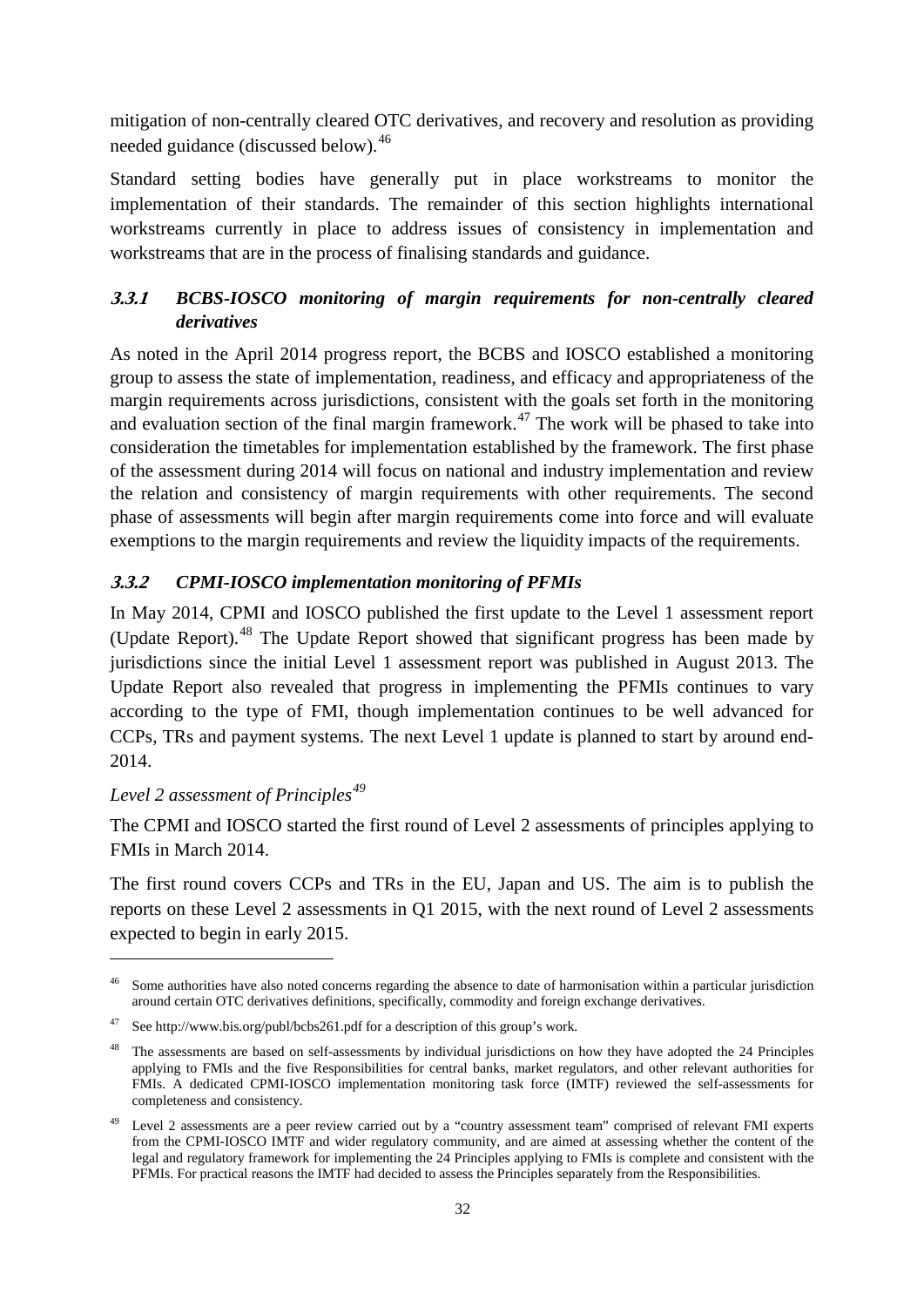### *Assessment of Responsibilities*

CPMI and IOSCO are planning to have a combined Level 2/Level 3 assessments of the five responsibilities for central banks, market regulators, and other relevant authorities for FMIs (the Responsibilities) outlined in the PFMIs. The aim is to start the Level 2 assessments of Responsibilities in Q4 2014, and to publish the results around mid-2015.

### *Level 3 assessments of Principles*

Further ahead, Level 3 assessments of Principles are planned for 2015 with work ongoing on a proposed methodology and scope for these assessments.

### <span id="page-35-0"></span>**3.3.3** *Capital requirements for bank exposures to CCPs*

A final standard introducing a revised policy framework for bank exposures to CCPs was published in April 2014 and is scheduled to take effect as of January 2017.<sup>[50](#page-35-4)</sup> The BCBS will monitor the impact of this standard through its regular capital monitoring exercises.

### <span id="page-35-1"></span>**3.3.4** *Risk mitigation standards for non-centrally cleared derivatives*

In January 2014, IOSCO set up the Working Group on Risk Mitigation Standards to develop, in consultation with the BCBS and CPMI, standards for risk mitigation techniques for noncentrally cleared OTC derivatives applicable to covered market participants. The working group is developing standards in the following areas: trading relationship documentation, trade confirmation, valuation with counterparties, reconciliation, portfolio compression, and dispute resolution. IOSCO released a consultation paper on the proposed risk mitigation standards in September 2014,<sup>[51](#page-35-5)</sup> and plans to issue a final report by the end of 2014.

#### <span id="page-35-2"></span>**3.4 Cross-border regulatory issues**

-

#### <span id="page-35-3"></span>**3.4.1** *Cross-border issues identified by FSB members*

Some authorities continue to be concerned about the interaction of reform implementation across jurisdictions given the highly cross-border nature of OTC derivatives markets. Work is going forward to address issues where existing regulatory approaches result in, or have the potential to result in, gaps, duplication, inconsistencies or conflicts in cross-border regulation. At the same time, some authorities have noted that there are still indications of liquidity fragmentation. They also stressed the need for increased clarity around the scope and processes for deference to foreign regulatory regimes as well as a need for an increase in cooperative and deference arrangements.

As reform implementation deepens across jurisdictions, authorities can more clearly identify cross-border issues as they arise. Accordingly, the FSB continues to urge jurisdictions to promptly put in place any remaining legislation and regulation in a form flexible enough to respond to cross-border consistency and other issues that may arise. In some instances,

<span id="page-35-4"></span><sup>50</sup> BCBS (2014), *Capital requirements for bank exposures to CCPs – Final Standards*, April; available at: [http://www.bis.org/publ/bcbs282.htm.](http://www.bis.org/publ/bcbs282.htm) The consultative document was BCBS (2013), *Capital treatment of bank exposures to central counterparties - consultative document*, June; available at: [http://www.bis.org/publ/bcbs253.pdf.](http://www.bis.org/publ/bcbs253.pdf)

<span id="page-35-5"></span><sup>51</sup> IOSCO (2014), *Risk Mitigation Standards for Non-centrally Cleared OTC Derivatives – Consultation Report*, September; available at: [http://www.iosco.org/library/pubdocs/pdf/IOSCOPD450.pdf.](http://www.iosco.org/library/pubdocs/pdf/IOSCOPD450.pdf)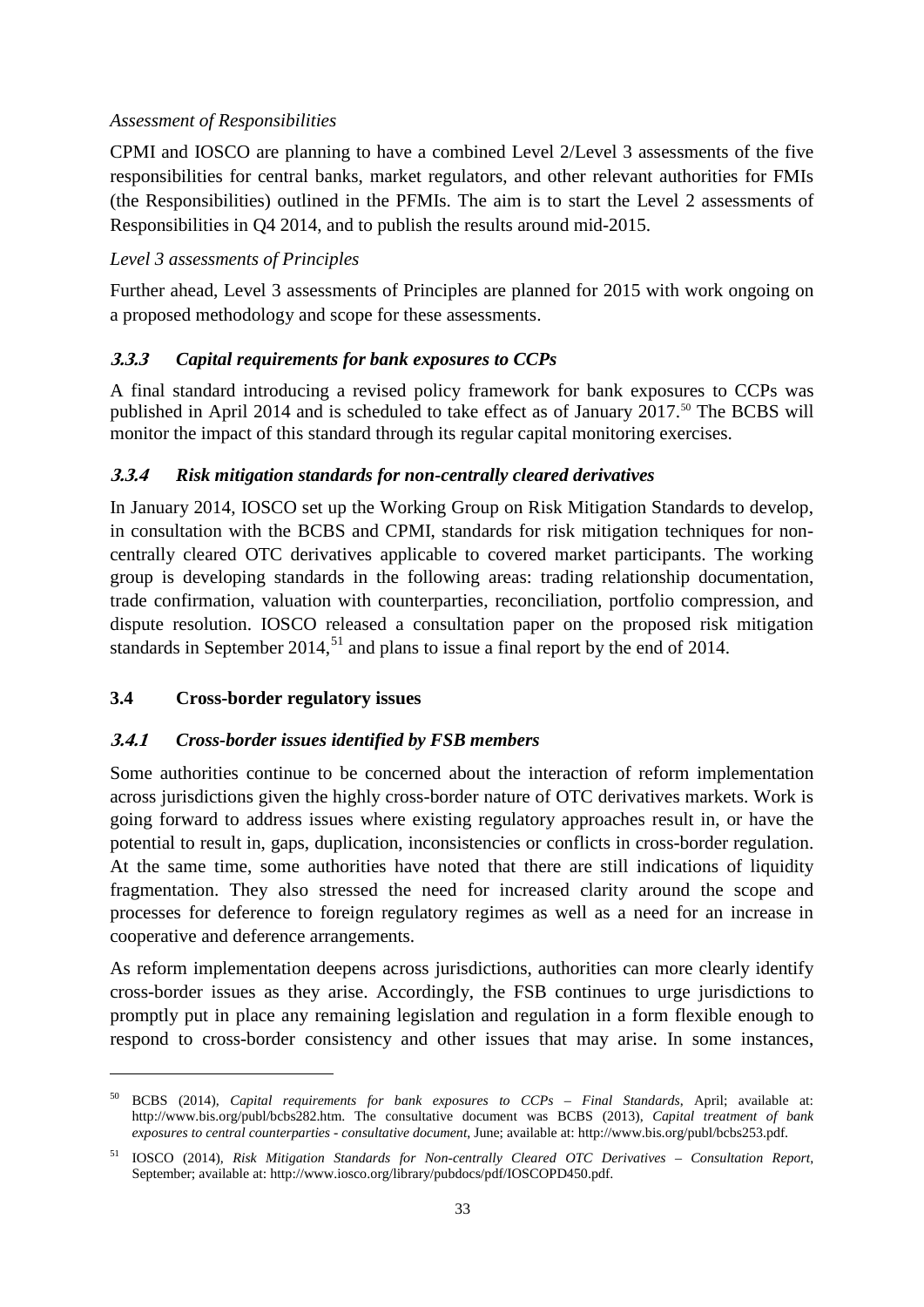regulatory differences that have been identified may only be temporary and managed through appropriate, time-limited transitional measures (where these are available). Longer-term solutions may be needed, however, in other instances. Some jurisdictions are of the view that deference should be used as a tool that allows for longer-term coordination of regulatory approaches; this and other tools are being explored in international fora as discussed further below.

#### *3.4.1.1 Oversight of financial market infrastructure*

Authorities have noted areas where cross-border cooperation is lagging, including an instance where a cooperative oversight arrangement for an FMI has been discontinued. Some authorities noted that more work is needed on both a bilateral and multilateral basis, as appropriate to foster efficient and effective communication and consultations through cooperative arrangements to promote the safety and efficiency of FMIs, as appropriate, consistent with Responsibility E of the PFMIs. As discussed earlier, the ability of infrastructure providers to operate in multiple jurisdictions can help to facilitate smooth market functioning and the G20 objectives regarding central clearing and trade reporting. Market participants' use of global infrastructures located in other jurisdictions, however, has increased the need for greater cooperation and coordination among various authorities with mutual interest in a particular FMI. Multilateral arrangements, as one example of cooperative arrangements consistent with Responsibility E, may be effective and efficient mechanisms for authorities to, for example, share information, exchange views, and foster efficient communication during periods of market stress. Relevant authorities should explore appropriate ways to cooperate to foster efficient and effective communication and support each other in fulfilling their respective regulatory, supervisory, or oversight mandates with respect to FMIs.

### *3.4.1.2 Potential for market reorganisation around use of organised trading platforms*

As variation in timing of implementation of trade execution requirements and in decisions whether to implement any trade execution requirements in response to the G20 commitment continues, some authorities continue to report observing reorganisation of business activities along jurisdictional lines (though only limited data is available to measure whether and, if so, to what extent such reorganisation may be taking place). Some authorities believe that this reorganisation reflects steps taken by some counterparties to minimise them or their clients being subject to, for instance, trade execution requirements in certain jurisdictions. At present, very few jurisdictions have trade execution requirements in effect. Although requirements are planned to come into effect in some jurisdictions, in most cases these are not expected to take effect for several years. Moreover, as discussed in **Section 2.5.2**, jurisdictions have reported differences in approaches to implementing this commitment area, ranging from variation in regulatory approaches (which could include, for instance, determining whether to implement any trade execution requirements, or the types of organised trading platforms that can be used by market participants,) to timing of implementation, or both.

In the event that reorganisation is taking place or does take place on a significant scale, authorities have raised some broad concerns. Some authorities are concerned that if market participants reduce or eliminate cross-border transactions, there is a potential for fragmentation of the existing market liquidity pools. Also, some authorities have expressed concern that reorganisation on a significant scale could further increase the complexity of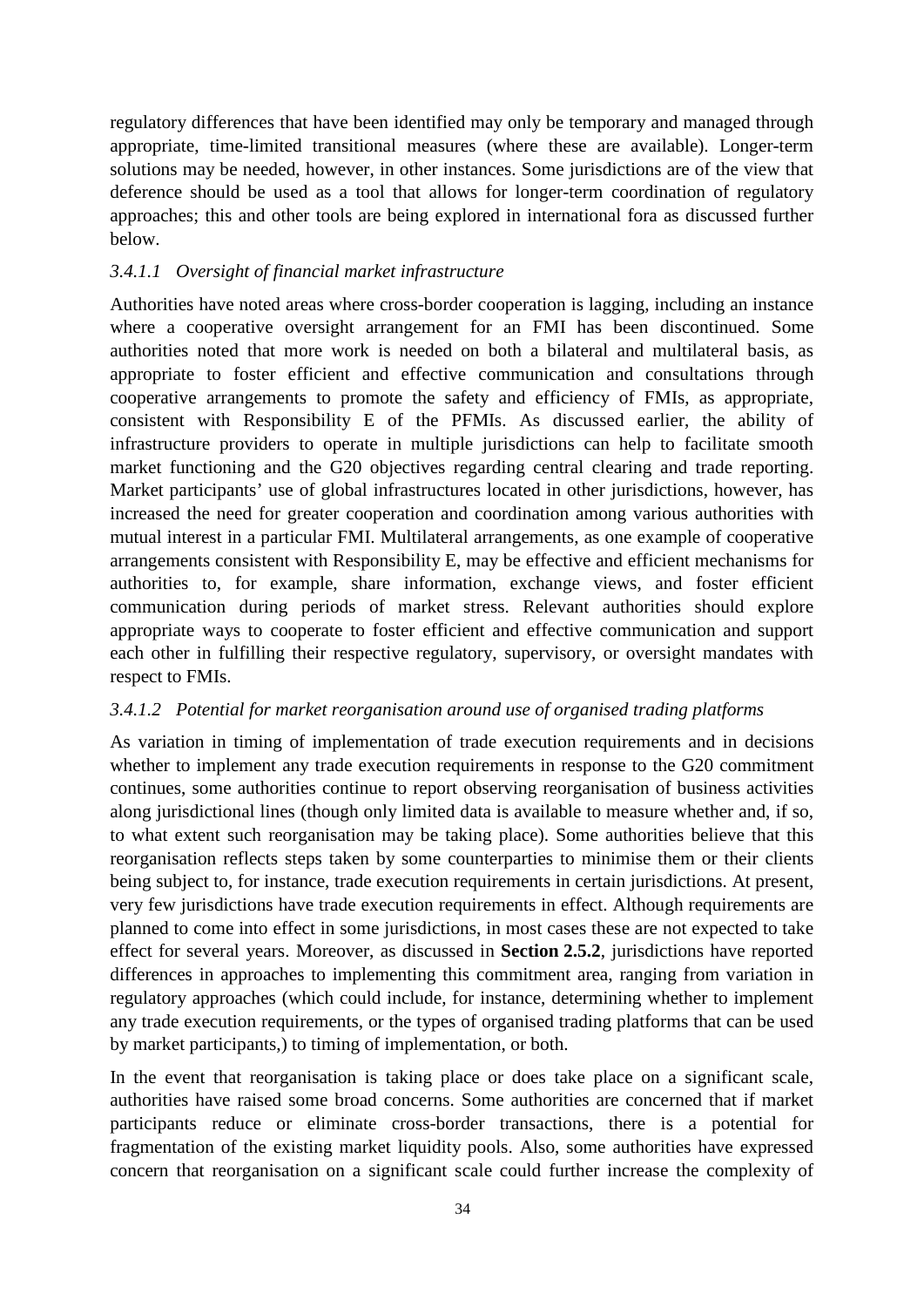transactions and business structures, which could further complicate the supervisability and risk management of these firms.

With few jurisdictions having put trade execution requirements in place, it is not clear whether the risk of liquidity fragmentation will dissipate as regulations come into force and deference mechanisms come into place across more jurisdictions, or whether there will be a longer term issue. As noted in earlier progress reports, authorities should continue to monitor the effects on liquidity in cross-border markets to assess consequences (if any) on market functioning and structure, including whether further coordination in the implementation of the G20 commitments may be needed.

#### **3.4.2** *International workstreams to support progress in addressing cross-border issues*

### *3.4.2.1 IOSCO Task Force on Cross-Border Regulation*

-

IOSCO's Task Force on Cross-Border Regulation is mandated to identify, consider and describe cross-border regulatory tools, and covers a range of cross-border regulatory issues in securities markets. A consultation paper summarising and building on the findings of the survey and roundtables will be issued in Q4 2014, seeking feedback from a variety of stakeholders. An interim report based on the consultation paper will also be submitted to the November G20 Leaders' Summit. A final report is expected to be published in the first half of 2015.

### *3.4.2.2 FSB report on jurisdictions' ability to defer to each other's OTC derivatives market regulatory regimes*

To assist authorities' and market participants' understanding of the existing legal capacities and processes jurisdictions have in place to defer to one another in cross-border contexts, the FSB Chairman wrote to all FSB member jurisdictions requesting information on frameworks for deference to another jurisdiction's OTC derivatives regulatory requirements applicable to TRs, CCPs, organised trading platforms and to market participants. In September 2014, the FSB published a summary of the responses to the Chairman's request,<sup>[52](#page-37-0)</sup> noting among other things, that (i) while there are some broad similarities in how jurisdictions approach the application of deference, there are nevertheless differences in the circumstances under which deference would be applied, and how it would be applied; (ii) the authority (or types of authority), standards and processes for making determinations vary across jurisdictions and, in some instances, within jurisdictions, depending on the entity requesting deference or the scope of deference being granted; and (iii) although most jurisdictions have in place the authority to make deference decisions, only a small number of jurisdictions have to date made determinations and are already deferring to other jurisdictions for some portion of OTC derivatives regulation.

Although most FSB member jurisdictions (14) reported having some authority to exercise deference with respect to some portion of OTC derivative regulation, only four have made formal decisions (Australia, Canada, EU and US (CFTC)). Five jurisdictions reported currently having no capacity to defer to another jurisdiction's OTC derivatives regime

<span id="page-37-0"></span><sup>52</sup> FSB (2014), *Jurisdictions' ability to defer to each other's OTC derivatives market regulatory regimes – FSB report to G20 Finance Ministers and Central Bank Governors*, September; available at: [http://www.financialstabilityboard.org/publications/r\\_140918.pdf.](http://www.financialstabilityboard.org/publications/r_140918.pdf)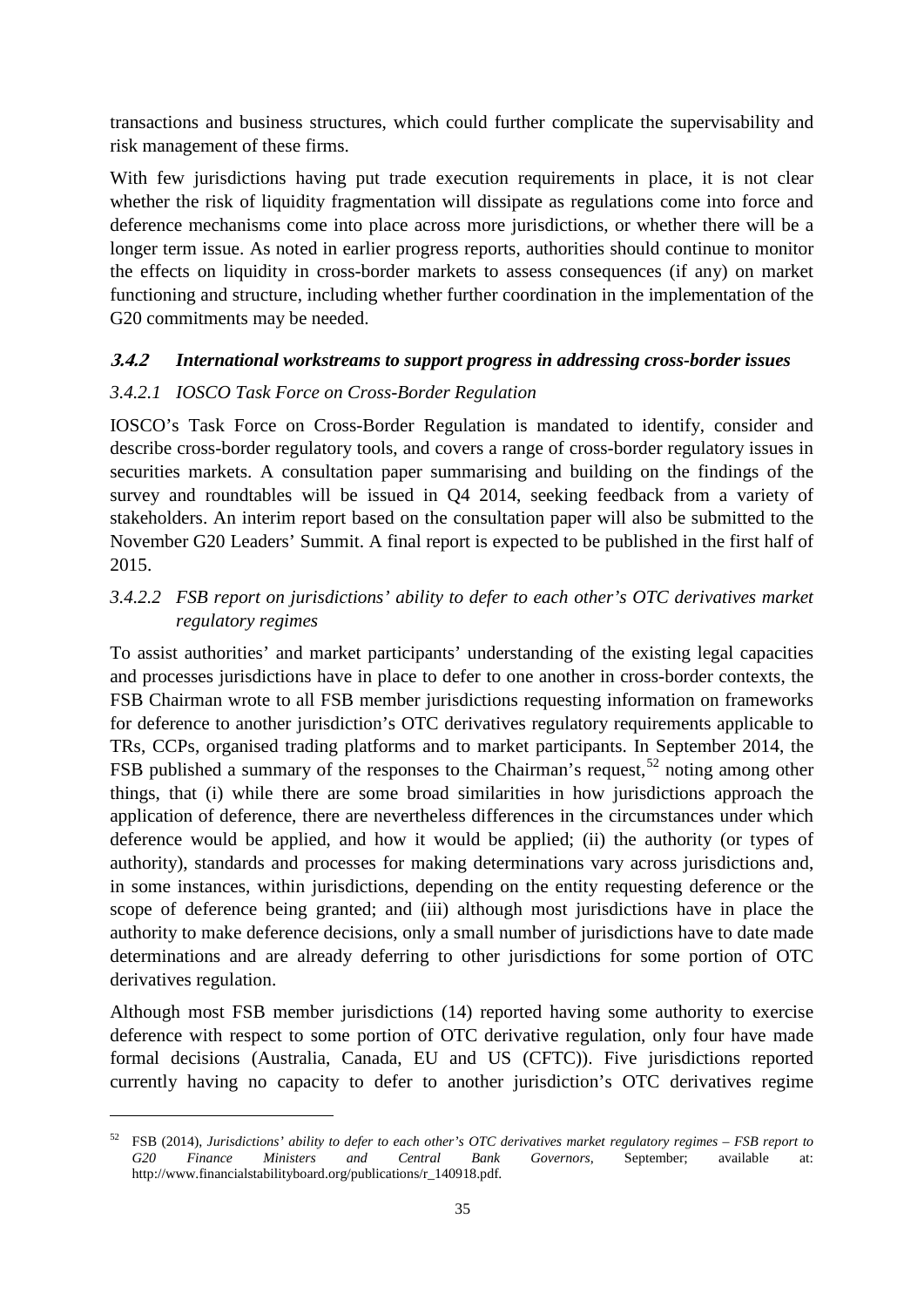(Argentina, Brazil, China, India and Indonesia). The report notes that further decisions on deference by jurisdictions or individual regulators can be expected over time as the OTC derivatives reform process progresses. Some jurisdictions report that they anticipate making deference decisions only when their own rules are in effect and when rules in other jurisdictions are also finalised.

Most jurisdictions report that they will not look for identical rules in assessing foreign jurisdictions but that they will (or plan to) consider outcomes or impacts of regulation as well as assess compliance with relevant international standards. Most jurisdictions that provide deference report doing so on a partial or conditional basis – essentially allowing for an entity to comply with a certain subset of home country rules instead of complying with multiple sets of regulatory requirements but maintaining some supervisory oversight and, in some instances, maintaining compliance with certain requirements. Jurisdictions also often report requiring some form of cooperation agreements to be in place as a condition for granting deference, which can vary in the substance, but often include terms for information sharing and representations around confidential treatment of information shared.

In other areas, there is more variation. The scope of application of deference can vary widely depending on the policy area, the supervisor or regulator exercising deference and/or the type of entity to which deference is being granted. At the same time, in the context of OTC derivatives reforms, the deference report suggests an expectation that further deference determinations by jurisdictions or individual regulators may be made as OTC derivatives reforms progress.

The FSB encourages jurisdictions and regulators to defer to each other when it is justified, in line with the St. Petersburg G20 Leaders' Declaration in September 2013.<sup>[53](#page-38-0)</sup>

More work could be done to better understand the circumstances under which deference and other regulatory tools could be used. The Regulators Group currently is working to implement understandings in the areas of equivalence and substituted compliance, by continuing to consider how deference will work in practice. This group is well positioned to take such work forward and has begun working on practical aspects of deference, building on the survey work of the FSB, by drawing out themes and identifying potential common approaches.

### *3.4.2.3 Regulators Group and other jurisdiction-specific progress*

-

The Regulators Group has been meeting regularly to work through a range of cross-border issues of common interest. In September 2014, the Regulators Group provided its second report of 2014 on cross-border implementation issues. The report provided an update on the development of new understandings relating to the treatment of organised trading platforms and their use for compliance with mandatory trading commitments. The report also outlined progress in implementing understandings previously reached by the Regulators Group, and noted an issue relating to barriers to reporting data to trade repositories.<sup>[54](#page-38-1)</sup>

<span id="page-38-0"></span><sup>53</sup> Available at[: https://www.g20.org/sites/default/files/g20\\_resources/library/Saint\\_Petersburg\\_Declaration\\_ENG.pdf.](https://www.g20.org/sites/default/files/g20_resources/library/Saint_Petersburg_Declaration_ENG.pdf)

<span id="page-38-1"></span><sup>54</sup> Report of the OTC Derivatives Regulators Group on Cross-Border Implementation Issues, September 2014; available at: [https://www.g20.org/sites/default/files/g20\\_resources/library/10%20Report%20of%20the%20OTC%20Derivatives%20R](https://www.g20.org/sites/default/files/g20_resources/library/10%20Report%20of%20the%20OTC%20Derivatives%20Regulators%20Group%20on%20Cross-Border%20Implementation%20Issue_0.pdf) [egulators%20Group%20on%20Cross-Border%20Implementation%20Issue\\_0.pdf.](https://www.g20.org/sites/default/files/g20_resources/library/10%20Report%20of%20the%20OTC%20Derivatives%20Regulators%20Group%20on%20Cross-Border%20Implementation%20Issue_0.pdf)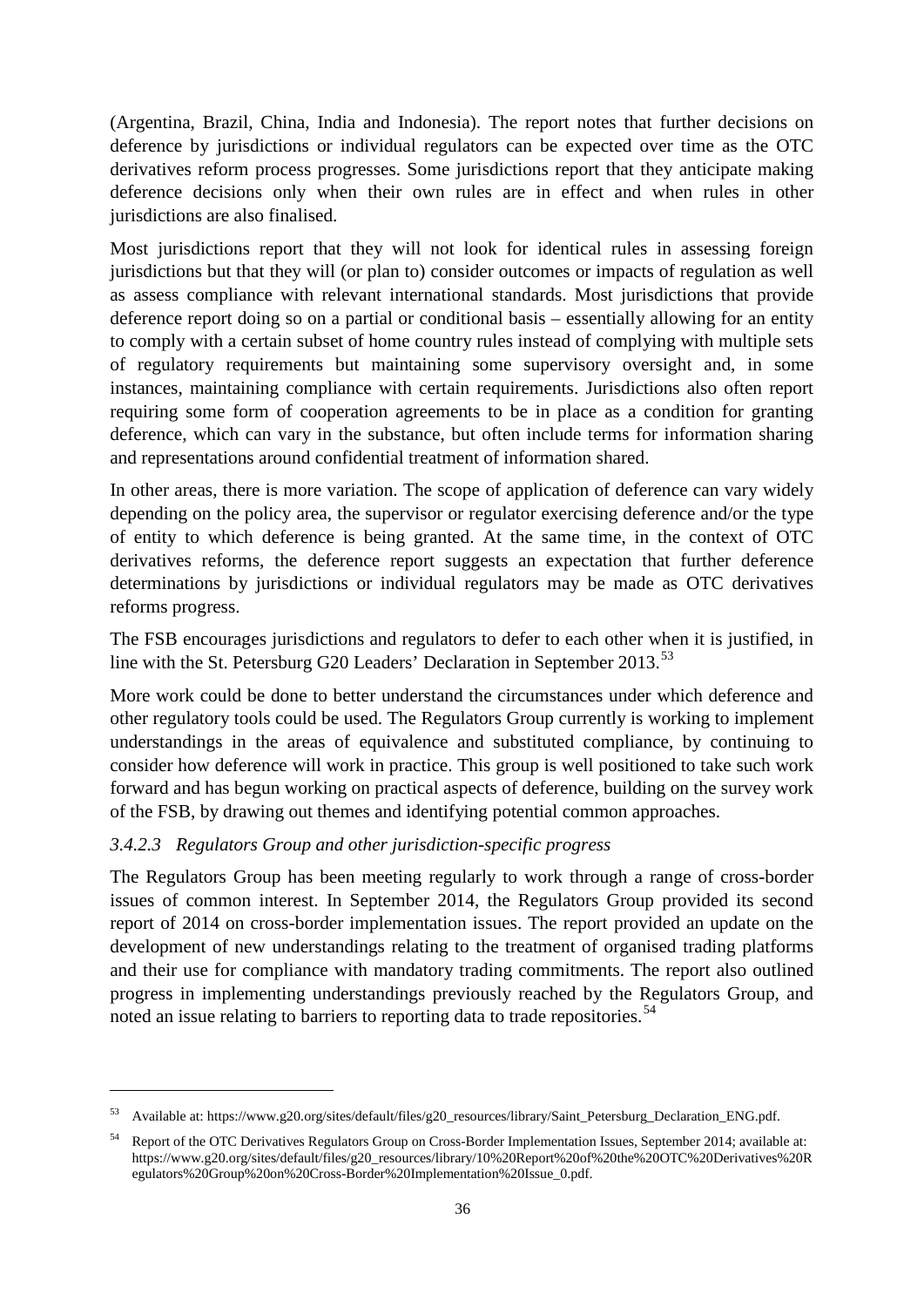The Regulators Group is expected to publish a report ahead of the November 2014 G20 Leaders Summit on how it has addressed, or intends to address identified cross-border issues since the St. Petersburg Summit, as well as updating on continuing areas of focus for the Regulators Group, including further progress made bilaterally and in other fora.

The FSB report on deference provides some information on jurisdictions that have exercised deference or that are in the process of making deference decisions regarding specific jurisdictions. In addition, some jurisdictions have taken further steps to clarify their position on cross-border transactions or provide transitional relief.<sup>[55](#page-39-0)</sup>

- The SEC adopted the first of a series of rules and guidance on cross-border securitybased swap activities for market participants. The SEC also adopted a procedural rule regarding the submission of "substituted compliance" requests. This rule represents a first step in the SEC's efforts to establish a framework to address the possibility that market participants may be subject to more than one set of comparable regulations across different jurisdictions as a result of their cross-border swaps activity.
- In June 2014, ASIC published regulatory guidance that states ASIC considers a number of jurisdictions' trade reporting requirements as equivalent to the Australian requirements, including the requirements of the European Union, Japan, and CFTC. ASIC is currently engaging in equivalence processes relating to potential licensed trade repositories, prescribed trade repositories and organised trading platforms based in foreign jurisdictions.
- In October 2014, the European Commission adopted its first 'equivalence' decisions for the regulatory regimes of CCPs in Australia, Hong Kong, Japan and Singapore. The CCPs in these jurisdictions will be able to obtain recognition in the EU, and therefore be used by market participants to clear standardised OTC derivatives, while remaining subject solely to the regulation and supervision of their home jurisdiction. The European Commission is working in parallel on assessing twelve additional jurisdictions.

### **3.5 Progress in other international workstreams**

-

#### **3.5.1** *Assessing incentives created by OTC derivatives regulatory reform*

The OTC Derivatives Assessment Team (OTC DAT)<sup>[56](#page-39-1)</sup> has undertaken an assessment of the incentives to centrally clear OTC derivatives resulting from the various standards for capital

The Regulators Group also delivered a report in March 2014, which is available at:

[https://www.g20.org/sites/default/files/g20\\_resources/library/Report%20of%20the%20OTC%20Derivatives%20Regulat](https://www.g20.org/sites/default/files/g20_resources/library/Report%20of%20the%20OTC%20Derivatives%20Regulators%20Group%20on%20Cross-Border%20Implementation%20Issues.pdf) [ors%20Group%20on%20Cross-Border%20Implementation%20Issues.pdf.](https://www.g20.org/sites/default/files/g20_resources/library/Report%20of%20the%20OTC%20Derivatives%20Regulators%20Group%20on%20Cross-Border%20Implementation%20Issues.pdf)

<span id="page-39-0"></span><sup>55</sup> The CFTC has recently registered two foreign CCPs (LCH.Clearnet.SA and SGX) and provided conditional no-action relief to other clearing organisations including CCPs located in Australia, the EU, Hong Kong, India, Japan and Korea, which permits these CCPs to provide clearing services for proprietary trades of clearing members that are US persons, subject to certain conditions.

<span id="page-39-1"></span><sup>56</sup> The OTC Derivatives Assessment Team (OTC DAT) was established by the OTC Derivatives Coordination Group, which is comprised of the chairs of FSB, BCBS, CGFS, CPMI and IOSCO. Members of the OTC DAT have been drawn from the Bank of Canada, Bank of England, Autorité de Contrôle Prudentiel et de Résolution, Banque de France, Deutsche Bundesbank, Federal Reserve Bank of New York, Federal Reserve Board, Japan Financial Services Agency, de Nederlandsche Bank, and Sveriges Riksbank.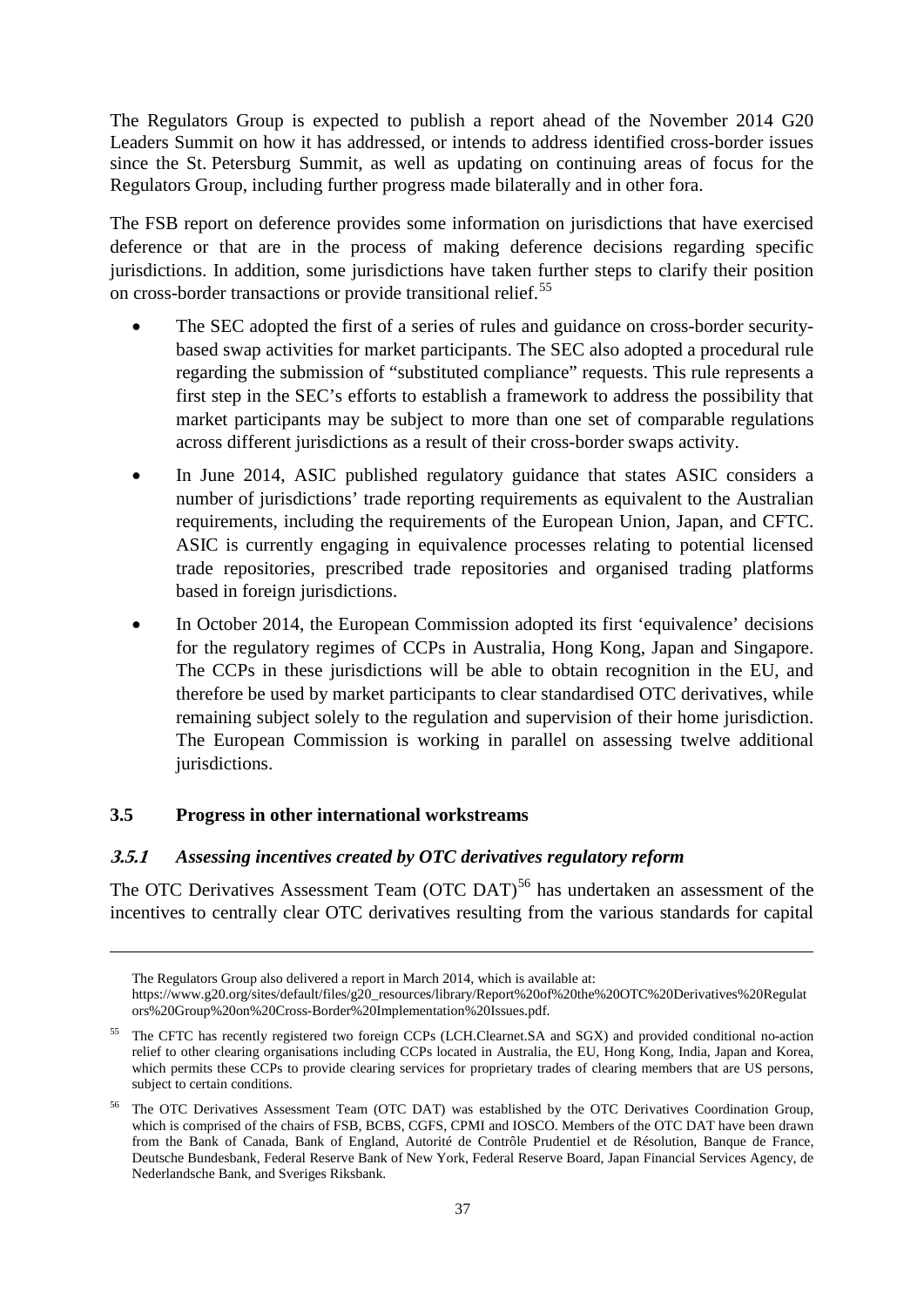and margin requirements developed by standard-setting bodies, with a report on its findings published in October 2014.<sup>[57](#page-40-0)</sup>

For its analysis, the OTC DAT developed a stylised framework for examining whether these regulatory changes create appropriate incentives for market participants to centrally clear instead of trading OTC derivatives bilaterally. The OTC DAT undertook a quantitative impact study to improve its understanding of the aggregate effects of regulatory changes on OTC derivatives contracts, and to provide supporting evidence to finalise some key decisions related to proposed regulatory reforms. The results of the quantitative analysis indicate that clearing member banks (i.e. those institutions that clear directly with CCPs) have incentives to clear centrally, though central clearing incentives for indirect clearing are less obvious. However, given that clearing member banks account for the bulk of derivatives trading, and that the OTC DAT concluded that these banks do have incentives to centrally clear, the regulatory settings analysed are supportive of G20 OTC derivatives reform objectives.

### **3.5.2** *Central information repository on central clearing requirements*

The February 2012 IOSCO report on requirements for mandatory clearing recommended that IOSCO explore the establishment of a central information repository to consolidate information on jurisdictions' clearing requirements. IOSCO subsequently established this information repository, which has been available to IOSCO members since February 2014 and was made available to the public in August 2014.<sup>[58](#page-40-1)</sup>

-

<span id="page-40-0"></span><sup>57</sup> BIS (2014), *Regulatory reform of over-the-counter derivatives: an assessment of incentives to clear centrally*, October; available at: [http://www.bis.org/publ/othp21.pdf.](http://www.bis.org/publ/othp21.pdf)

<span id="page-40-1"></span><sup>58</sup> IOSCO's information repository as at 30 September 2014 is available at: [http://www.iosco.org/library/information](http://www.iosco.org/library/information-repositories/zip/20141028-Information-repository-for-central-clearing-requirements.zip)[repositories/zip/20141028-Information-repository-for-central-clearing-requirements.zip.](http://www.iosco.org/library/information-repositories/zip/20141028-Information-repository-for-central-clearing-requirements.zip)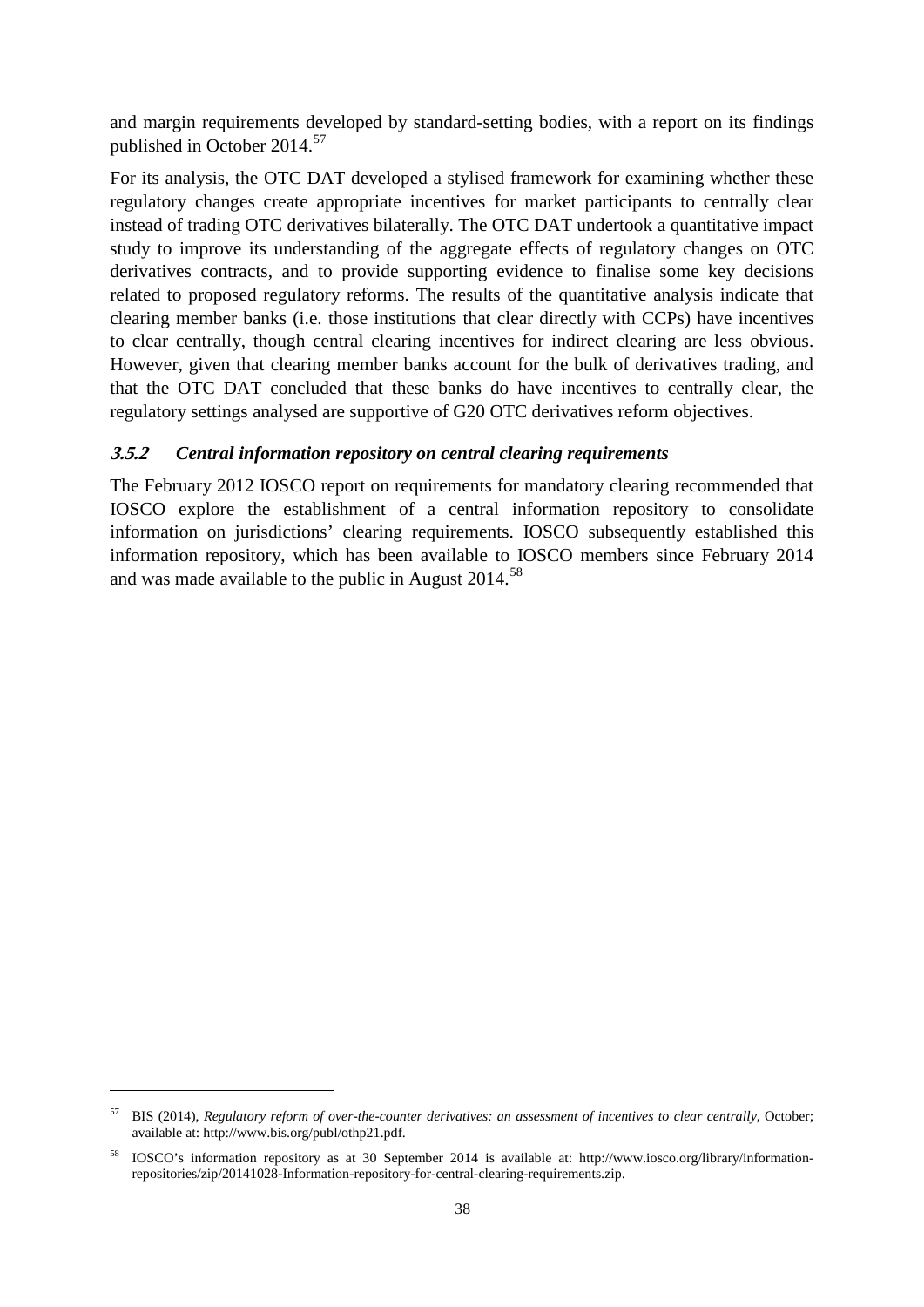| <b>Country</b>    |                                                                                                                                    |                                                                                                                                      | 2014                                                                                                                                                                                      |                                                                                                                                       |                                                                                                                                                   | 2015                                                                                                                                                                                                                            | <b>2016</b> and |
|-------------------|------------------------------------------------------------------------------------------------------------------------------------|--------------------------------------------------------------------------------------------------------------------------------------|-------------------------------------------------------------------------------------------------------------------------------------------------------------------------------------------|---------------------------------------------------------------------------------------------------------------------------------------|---------------------------------------------------------------------------------------------------------------------------------------------------|---------------------------------------------------------------------------------------------------------------------------------------------------------------------------------------------------------------------------------|-----------------|
|                   |                                                                                                                                    | Q2 2014                                                                                                                              | Q3 2014                                                                                                                                                                                   | Q4 2014                                                                                                                               | H1 2015                                                                                                                                           | H <sub>2</sub> 2015                                                                                                                                                                                                             | beyond          |
| <b>Argentina</b>  | Rules requiring<br>exchanges to register<br>bilateral transactions<br>previously published                                         |                                                                                                                                      | Implementation of rules<br>requiring exchanges to<br>establish registries for<br><b>OTC</b> derivatives<br>transactions. (Argentina<br>reports that most trading<br>is done on exchange.) |                                                                                                                                       |                                                                                                                                                   |                                                                                                                                                                                                                                 |                 |
| <b>Australia</b>  | Reporting requirements<br>being phased in and in<br>effect for some asset<br>classes and types of<br>market participants           | 'Reporting entities' with<br>$\geq$ \$50bn OTC notional<br>outstanding required to<br>report credit and interest<br>rate derivatives | First TR licensed under<br><b>ASIC</b> rules                                                                                                                                              | 'Reporting entities' with<br>$\geq$ \$50bn OTC notional<br>outstanding required to<br>report commodity, equity<br>and FX derivatives. | 'Reporting entities' with<br>between \$5 and \$50bn<br>OTC notional<br>outstanding required to<br>report credit and interest<br>rate derivatives. | 'Reporting entities' with<br>between \$5 and \$50bn<br>OTC notional<br>outstanding required to<br>report commodity, equity<br>and FX derivatives.<br>Remaining 'reporting<br>entities' required to<br>report all asset classes. |                 |
| <b>Brazil</b>     | Legislation previously<br>adopted and effective                                                                                    |                                                                                                                                      |                                                                                                                                                                                           |                                                                                                                                       |                                                                                                                                                   |                                                                                                                                                                                                                                 |                 |
| Canada            |                                                                                                                                    |                                                                                                                                      |                                                                                                                                                                                           | Market participants<br>expected to comply with<br>reporting requirements in<br>Ontario, Québec and<br>Manitoba                        |                                                                                                                                                   | Reporting rules to come<br>into effect in Alberta and<br>British Columbia.                                                                                                                                                      |                 |
| China             | Relevant OTC<br>derivatives are already<br>subject to reporting<br>requirement                                                     |                                                                                                                                      |                                                                                                                                                                                           |                                                                                                                                       |                                                                                                                                                   |                                                                                                                                                                                                                                 |                 |
| European<br>Union | The reporting obligation<br>has been effective for all<br>asset classes, for OTC<br>and listed derivatives<br>since February 2014. |                                                                                                                                      |                                                                                                                                                                                           |                                                                                                                                       |                                                                                                                                                   |                                                                                                                                                                                                                                 |                 |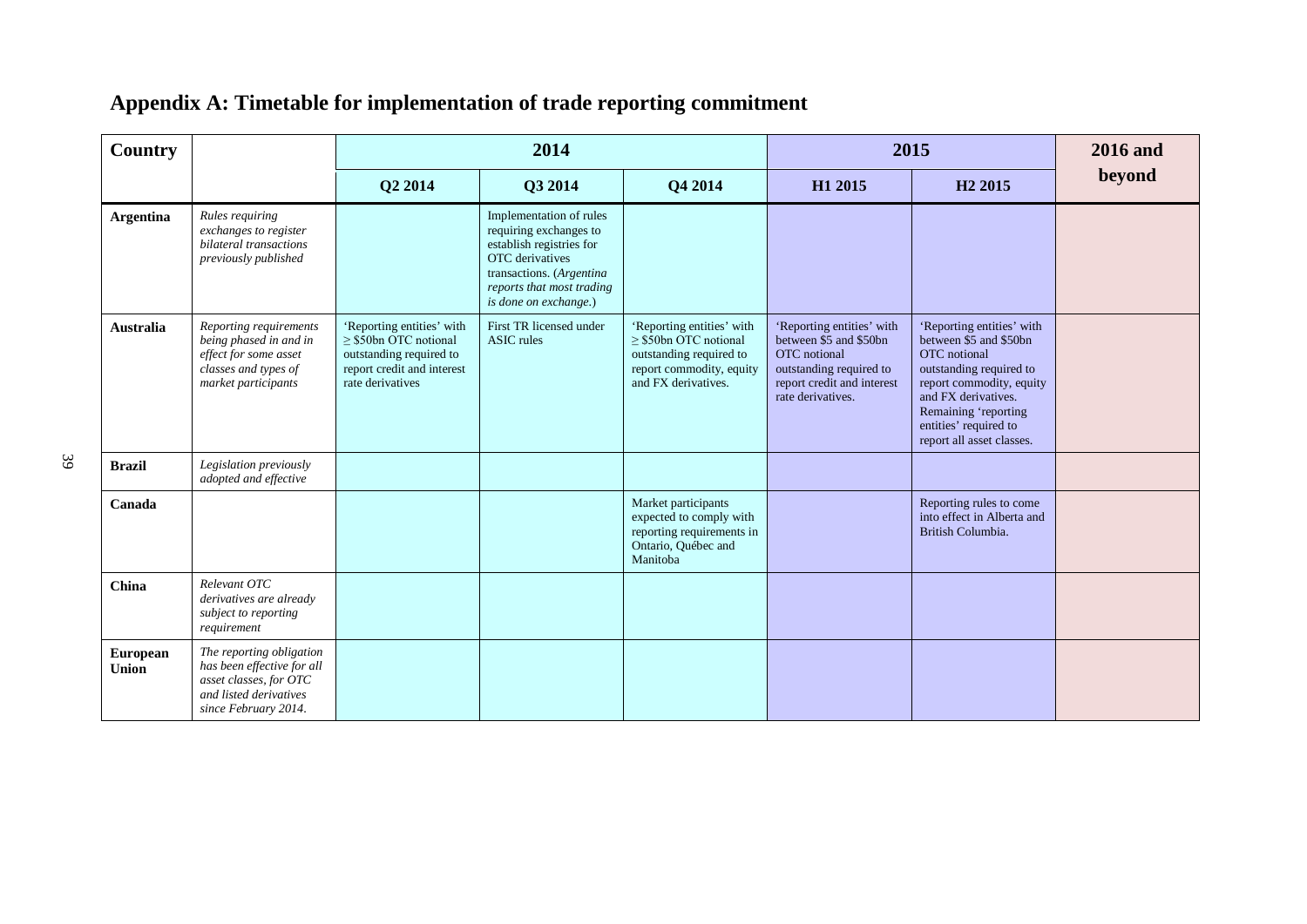| Country          |                                                                                                                                                                                                                                                                                                                                                                                                     |                                         | 2014                                                               |         |                                                                                                                                                                                                                                                                                                                                                                | 2015                | <b>2016</b> and |
|------------------|-----------------------------------------------------------------------------------------------------------------------------------------------------------------------------------------------------------------------------------------------------------------------------------------------------------------------------------------------------------------------------------------------------|-----------------------------------------|--------------------------------------------------------------------|---------|----------------------------------------------------------------------------------------------------------------------------------------------------------------------------------------------------------------------------------------------------------------------------------------------------------------------------------------------------------------|---------------------|-----------------|
|                  |                                                                                                                                                                                                                                                                                                                                                                                                     | Q2 2014                                 | Q3 2014                                                            | Q4 2014 | H1 2015                                                                                                                                                                                                                                                                                                                                                        | H <sub>2</sub> 2015 | beyond          |
| <b>Hong Kong</b> | Some reporting<br>requirements in place<br>pursuant to interim<br>requirements.<br>The Securities and<br>Futures (Amendment)<br>Ordinance 2014 (SFAO),<br>which gives the<br>regulators the power to<br>impose mandatory<br>reporting obligation, was<br>passed by the Legislative<br>Council in March 2014.                                                                                        | The SFAO was gazetted<br>in April 2014. | Public consultation on<br>draft rules was conducted<br>in Q3 2014. |         | Subject to completion of<br>the necessary legislative<br>process, the new<br>regulatory regime,<br>including<br>implementation of<br>mandatory reporting<br>obligation, is expected to<br>take effect around Q1<br>2015. The mandatory<br>reporting obligation will<br>take effect in phases, by<br>different types of market<br>participants and<br>products. |                     |                 |
| India            | Improvements regarding<br>the granularity of data<br>captured by the TR in the<br>existing reporting<br>arrangements for<br>interbank and client<br><b>OTC</b> FX derivatives<br>were made.<br>A reporting platform to<br>capture certain client<br>and inter-bank<br>transactions. Banks and<br>PDs are required to<br>report these trades on<br>the reporting platform as<br>of December 30, 2013 |                                         |                                                                    |         |                                                                                                                                                                                                                                                                                                                                                                |                     |                 |
| <b>Indonesia</b> | Reporting requirements<br>will remain required<br>only for certain types of<br>derivatives (i.e. foreign<br>exchange and interest<br>rate derivatives).                                                                                                                                                                                                                                             |                                         |                                                                    |         |                                                                                                                                                                                                                                                                                                                                                                |                     |                 |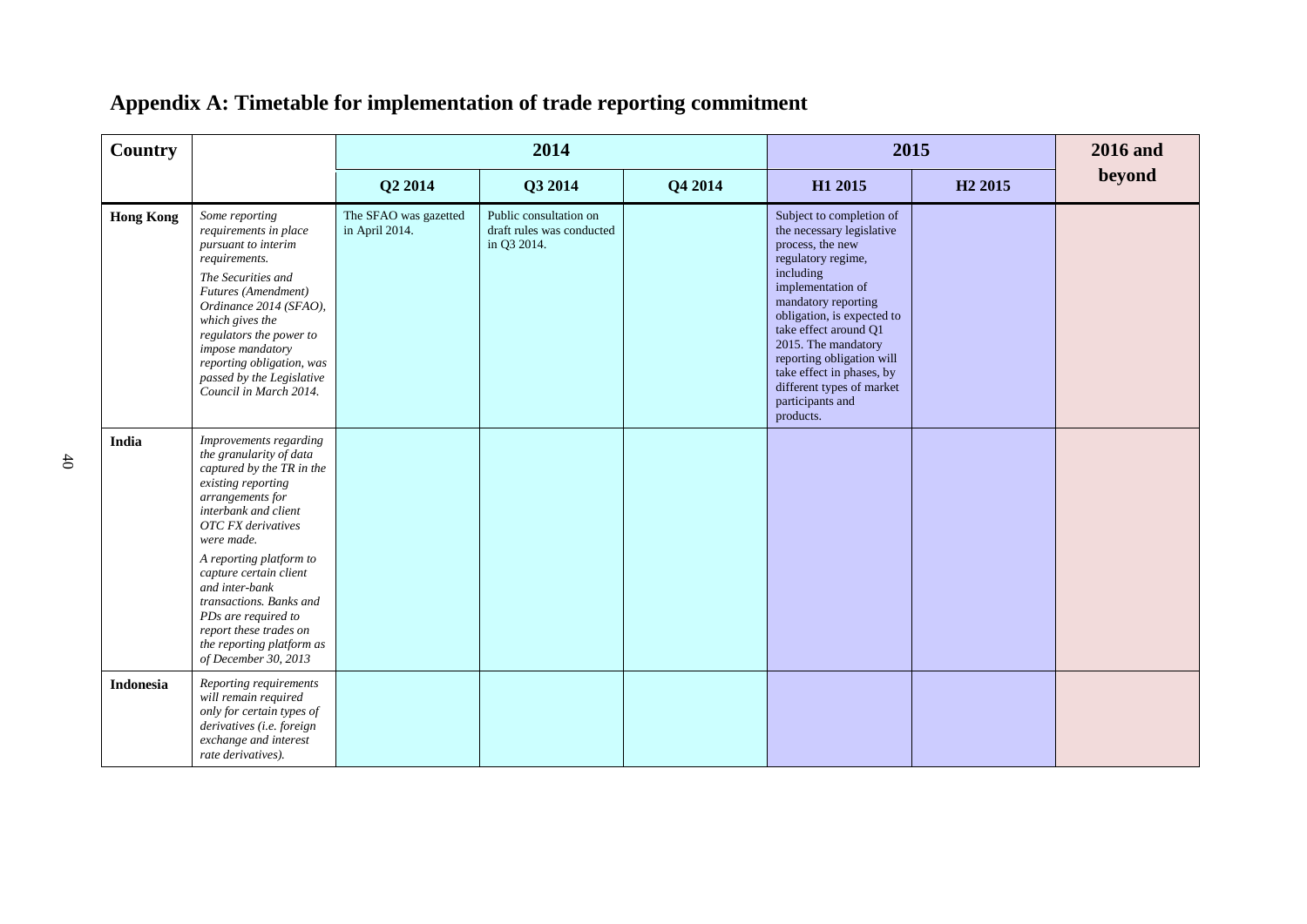| <b>Country</b>              |                                                                                                                                                   |                                                                                                                                                                                                                                                                       | 2014    |         |                                                                                                                                                                                                                                                                                                                   | 2015                | <b>2016</b> and |
|-----------------------------|---------------------------------------------------------------------------------------------------------------------------------------------------|-----------------------------------------------------------------------------------------------------------------------------------------------------------------------------------------------------------------------------------------------------------------------|---------|---------|-------------------------------------------------------------------------------------------------------------------------------------------------------------------------------------------------------------------------------------------------------------------------------------------------------------------|---------------------|-----------------|
|                             |                                                                                                                                                   | Q2 2014                                                                                                                                                                                                                                                               | Q3 2014 | Q4 2014 | H1 2015                                                                                                                                                                                                                                                                                                           | H <sub>2</sub> 2015 | beyond          |
| Japan                       | Legislation adopted.in<br>May 2010<br>Reporting requirements<br>implemented in<br>November 2012, with a<br>transition period until<br>April 2013. |                                                                                                                                                                                                                                                                       |         |         |                                                                                                                                                                                                                                                                                                                   |                     |                 |
| <b>Republic of</b><br>Korea | CCPs expected to report<br>transactions                                                                                                           | March 3, clearing<br>company stores and<br>manages clearing<br>transaction information<br>and reports to the FSC                                                                                                                                                      |         |         |                                                                                                                                                                                                                                                                                                                   |                     |                 |
| <b>Mexico</b>               | Banks and brokerage<br>firms required to report<br>transactions to Banco de<br>Mexico since 2005                                                  | Regulation to require<br>local CCPs to provide<br>TR services for cleared<br>transactions and to<br>accept reports received<br>from entities who<br>voluntarily report them<br>was issued in May 2014.                                                                |         |         | Regulation to require<br>local CCPs to provide<br>TR services for cleared<br>transactions and to<br>accept reports received<br>from entities who<br>voluntarily report to<br>come into force February<br>2015.<br>Information requests for<br>credit derivative<br>transactions will become<br>effective in 2015. |                     |                 |
| <b>Russia</b>               | Begin the process of<br>harmonization of the<br>legislation to comply<br>with PFMI; modification<br>of the close-out netting.                     | Extended exemption for<br>reporting of majority of<br>products until January<br>2015.<br><b>Amended Federal</b><br>Securities Market Law to<br>provide the Central Bank<br>with the right to adopt a<br>taxonomy of OTC<br>contracts eligible for<br>trade reporting. |         |         | April 2015: reporting<br>obligation will apply to<br>all derivatives.                                                                                                                                                                                                                                             |                     |                 |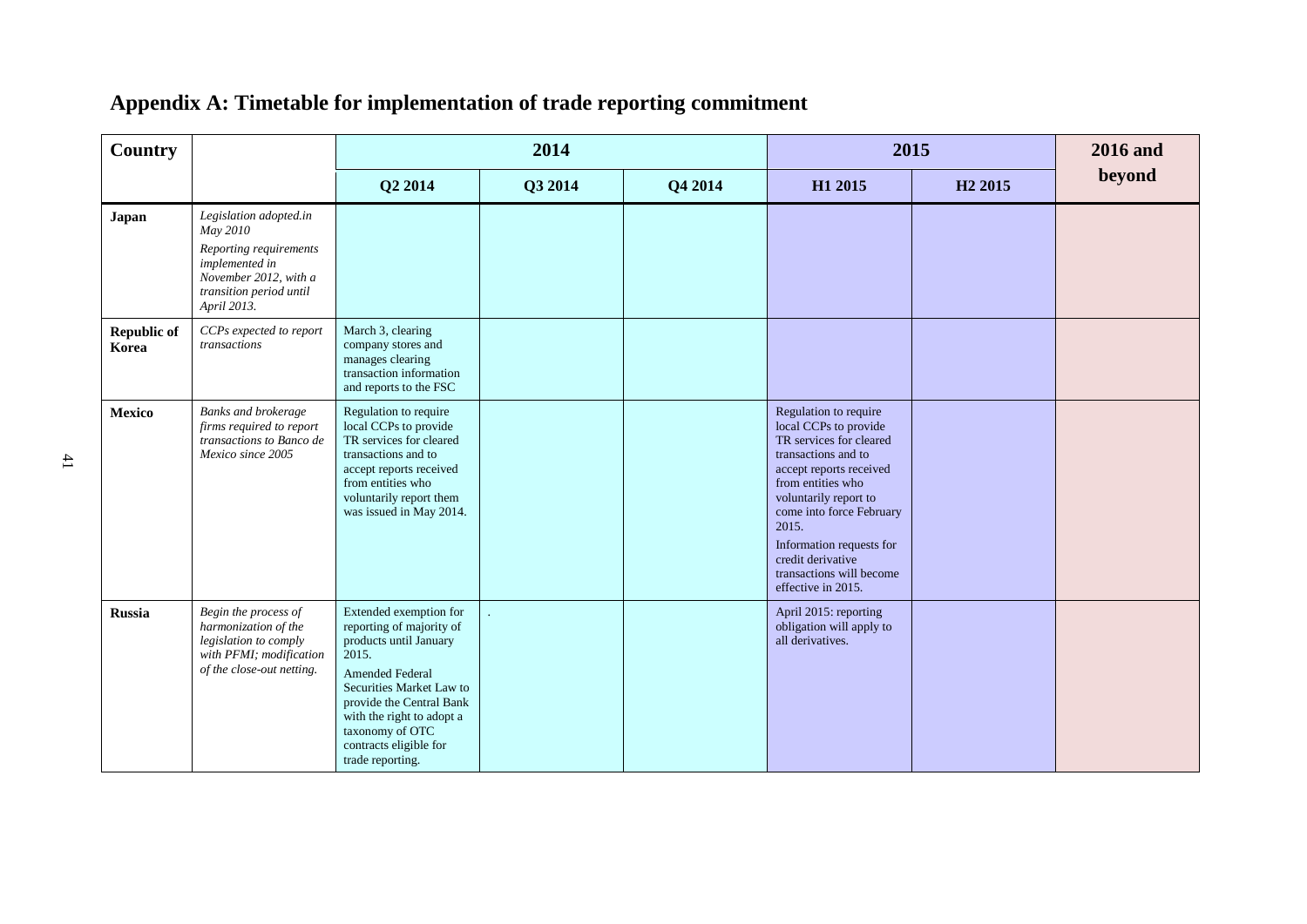| <b>Country</b>         |                                                                                                       |         | 2014                                                                               |                                                                                                                                                                |                                                                   | 2015                                                                                                                                                 | <b>2016</b> and                            |
|------------------------|-------------------------------------------------------------------------------------------------------|---------|------------------------------------------------------------------------------------|----------------------------------------------------------------------------------------------------------------------------------------------------------------|-------------------------------------------------------------------|------------------------------------------------------------------------------------------------------------------------------------------------------|--------------------------------------------|
|                        |                                                                                                       | Q2 2014 | Q3 2014                                                                            | Q4 2014                                                                                                                                                        | H <sub>1</sub> 2015                                               | H <sub>2</sub> 2015                                                                                                                                  | beyond                                     |
| Saudi<br>Arabia        | Trade reporting<br>requirements and an<br>operating local TR came<br>into effect in December<br>2012. |         |                                                                                    |                                                                                                                                                                |                                                                   |                                                                                                                                                      |                                            |
| Singapore              | TR licensing regime in<br>force 1 August 2013.                                                        |         | Regulations to phase in<br>reporting of FX<br>derivatives to be<br>consulted upon. |                                                                                                                                                                | Reporting of FX<br>derivatives to be<br>effective.                |                                                                                                                                                      |                                            |
| South<br><b>Africa</b> | Legislation became<br>effective in Q2 2013                                                            |         |                                                                                    |                                                                                                                                                                |                                                                   | Anticipate reporting<br>requirement for all<br>interest rate derivatives.<br>Other asset classes to be<br>phased in over the<br>following 12 months. |                                            |
| <b>Switzerland</b>     | Draft legislation<br>published on December<br>13, 2013.                                               |         |                                                                                    |                                                                                                                                                                | Legislation anticipated to<br>be adopted.                         | Legislation anticipated to<br>enter into force.                                                                                                      | Reporting requirements<br>to be phased in. |
| <b>Turkey</b>          | Legislation previously<br>adopted.                                                                    |         |                                                                                    | Draft regulations for TRs<br>registration/recognition<br>and reporting obligations<br>are anticipated to be<br>published. Registration/<br>Recognition of TRs. | Reporting should<br>become effective, based<br>on operation of TR |                                                                                                                                                      |                                            |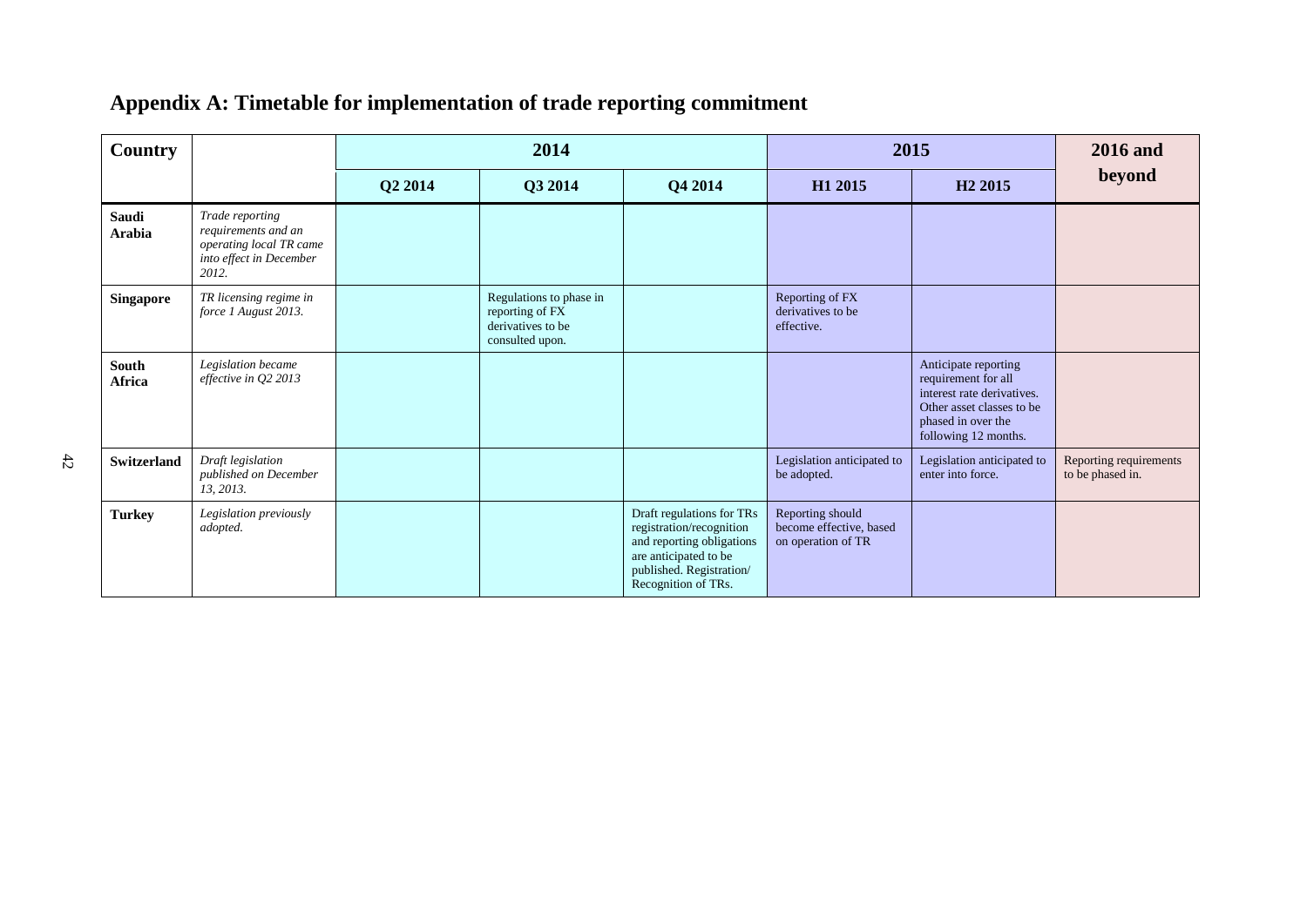| <b>Country</b>                 |                                                                                                                                                                                                                                                                                                                                                                                                                                                                                                                                                |         | 2014    |         |         | 2015                | 2016 and |
|--------------------------------|------------------------------------------------------------------------------------------------------------------------------------------------------------------------------------------------------------------------------------------------------------------------------------------------------------------------------------------------------------------------------------------------------------------------------------------------------------------------------------------------------------------------------------------------|---------|---------|---------|---------|---------------------|----------|
|                                |                                                                                                                                                                                                                                                                                                                                                                                                                                                                                                                                                | Q2 2014 | Q3 2014 | Q4 2014 | H1 2015 | H <sub>2</sub> 2015 | beyond   |
| <b>United</b><br><b>States</b> | CFTC: Financial<br>counterparties began<br>reporting interest rate<br>and credit swaps on 10<br>April 2013 and began<br>reporting all asset<br>classes on 29 May 2013.<br>Non-financial<br>counterparties began<br>reporting interest rate<br>and credit swaps on 1<br>July 2013 and swaps in<br>all asset classes on 19<br><b>August</b> 2013.<br>SEC: Proposed rules<br>implementing reporting<br>requirements and<br>specifying registration<br>requirements, duties and<br>core principles of<br>Security-Based Swap<br>Data Repositories. |         |         |         |         |                     |          |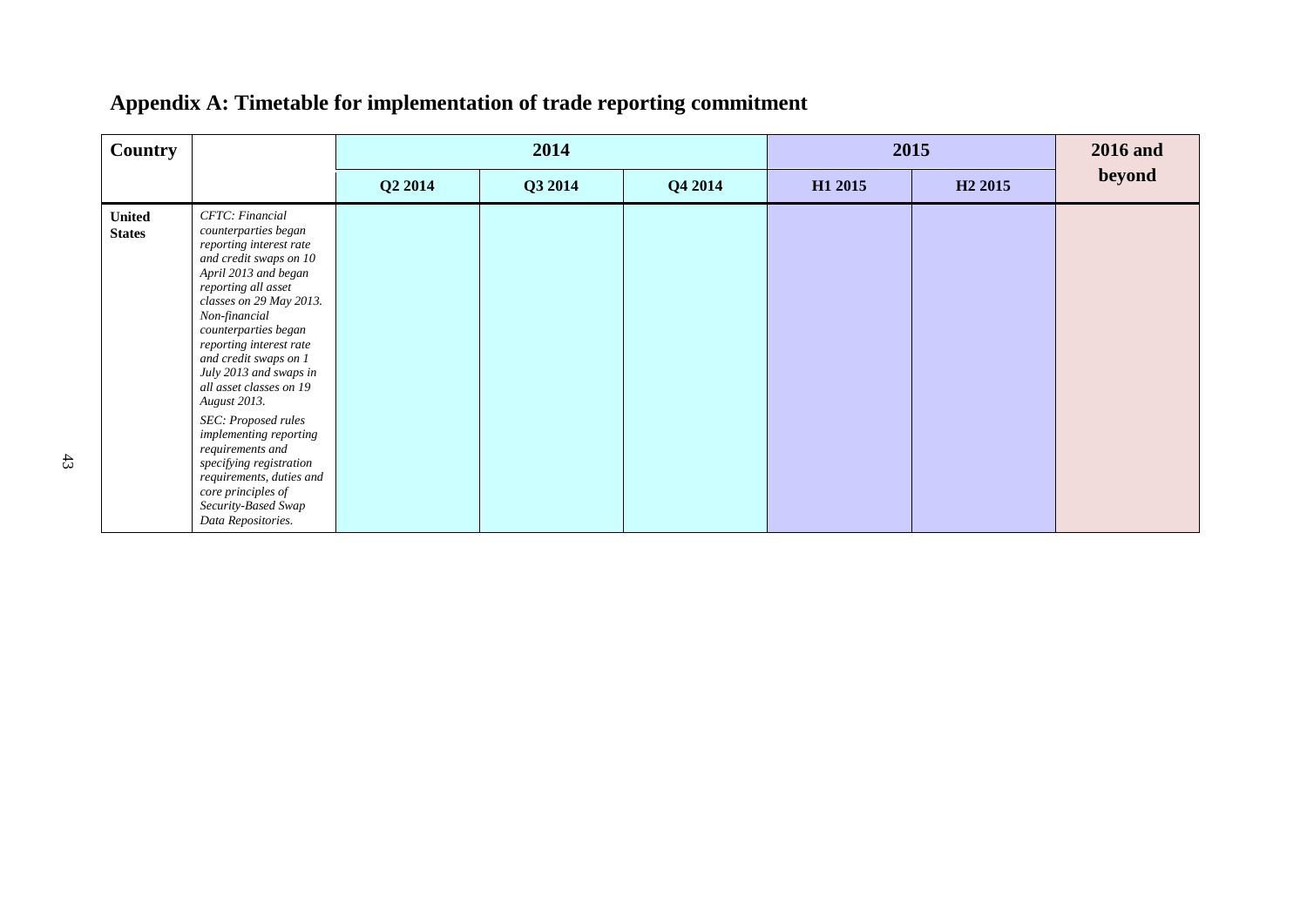| <b>Country</b>   |                                                                                                                                                                                                                                           |                                                                                                                                                                                                                                                          | 2014                                                                                                                                                                                                                                                                                                                                                                                                                     |                                                                                                                       |                                                                                                                                                                                                                                                                                                                                                                                                                                                                                                                | 2015                                                                                                                                            | <b>2016</b> and                                                  |
|------------------|-------------------------------------------------------------------------------------------------------------------------------------------------------------------------------------------------------------------------------------------|----------------------------------------------------------------------------------------------------------------------------------------------------------------------------------------------------------------------------------------------------------|--------------------------------------------------------------------------------------------------------------------------------------------------------------------------------------------------------------------------------------------------------------------------------------------------------------------------------------------------------------------------------------------------------------------------|-----------------------------------------------------------------------------------------------------------------------|----------------------------------------------------------------------------------------------------------------------------------------------------------------------------------------------------------------------------------------------------------------------------------------------------------------------------------------------------------------------------------------------------------------------------------------------------------------------------------------------------------------|-------------------------------------------------------------------------------------------------------------------------------------------------|------------------------------------------------------------------|
|                  |                                                                                                                                                                                                                                           | Q2 2014                                                                                                                                                                                                                                                  | Q3 2014                                                                                                                                                                                                                                                                                                                                                                                                                  | Q4 2014                                                                                                               | H1 2015                                                                                                                                                                                                                                                                                                                                                                                                                                                                                                        | H <sub>2</sub> 2015                                                                                                                             | beyond                                                           |
| <b>Argentina</b> | Legislation and rules<br>previously adopted                                                                                                                                                                                               |                                                                                                                                                                                                                                                          |                                                                                                                                                                                                                                                                                                                                                                                                                          |                                                                                                                       |                                                                                                                                                                                                                                                                                                                                                                                                                                                                                                                |                                                                                                                                                 |                                                                  |
| <b>Australia</b> | The Australian<br>Government commenced<br>consultation on the<br>application of a clearing<br>obligation to OTC<br>interest rate derivatives<br>transactions,<br>denominated in British<br>pounds, euros, Japanese<br>ven and US dollars. | The Australian regulators<br>recommended that the<br><b>Australian Government</b><br>consider a central<br>clearing mandate for<br>trades between<br>internationally active<br>dealers in Australian<br>dollar-denominated<br>interest rate derivatives. | Supplementary<br>consultation on a<br>clearing obligation for<br>Australian-dollar<br>denominated interest rate<br>derivatives being<br>conducted.<br>Final consultation on<br>draft ministerial<br>determination and<br>associated regulations<br>mandating central<br>clearing for OTC interest<br>rate derivatives<br>denominated in<br>Australian dollars, US<br>dollars, euros, Japanese<br>yen and British pounds. |                                                                                                                       | Ministerial determination<br>and associated<br>regulations imposing<br>central clearing<br>obligation expected to be<br>made.<br>ASIC expected to<br>undertake consultation<br>on detailed rules in<br>relation to the application<br>of a clearing obligation<br>to OTC interest rate<br>derivatives transactions,<br>denominated in<br>Australian dollars,<br>British pounds, euros,<br>Japanese yen and US<br>dollars (depending on<br>timing of Government<br>decision to issue ASIC<br>with any mandate). | ASIC central clearing<br>rules expected to take<br>effect (depending on<br>timing of Government<br>decision to issue ASIC<br>with any mandate). |                                                                  |
| <b>Brazil</b>    | Brazil has existing<br>authority to adopt<br>clearing requirements, as<br>needed.                                                                                                                                                         |                                                                                                                                                                                                                                                          |                                                                                                                                                                                                                                                                                                                                                                                                                          |                                                                                                                       |                                                                                                                                                                                                                                                                                                                                                                                                                                                                                                                |                                                                                                                                                 |                                                                  |
| Canada           | January: Segregation<br>and Portability Model<br><b>Provincial Rule</b><br>published                                                                                                                                                      |                                                                                                                                                                                                                                                          |                                                                                                                                                                                                                                                                                                                                                                                                                          |                                                                                                                       | Provincial rules to be<br>adopted in Ontario,<br>Ouébec and Manitoba.                                                                                                                                                                                                                                                                                                                                                                                                                                          |                                                                                                                                                 | Provincial rules effective<br>in Ontario, Ouebec and<br>Manitoba |
| China            | PBC permitted Shanghai<br>Clearing House to<br>launch CCP clearing<br>service for RMB IRS on<br>Dec. 31, 2013                                                                                                                             |                                                                                                                                                                                                                                                          | China launched<br>mandatory CCP clearing<br>for RMB IRS on 1 July<br>2014                                                                                                                                                                                                                                                                                                                                                | Shanghai Clearing House<br>has been approved to<br>launch CCP clearing for<br>RMB FX derivatives on<br>Nov. 3rd, 2014 |                                                                                                                                                                                                                                                                                                                                                                                                                                                                                                                |                                                                                                                                                 |                                                                  |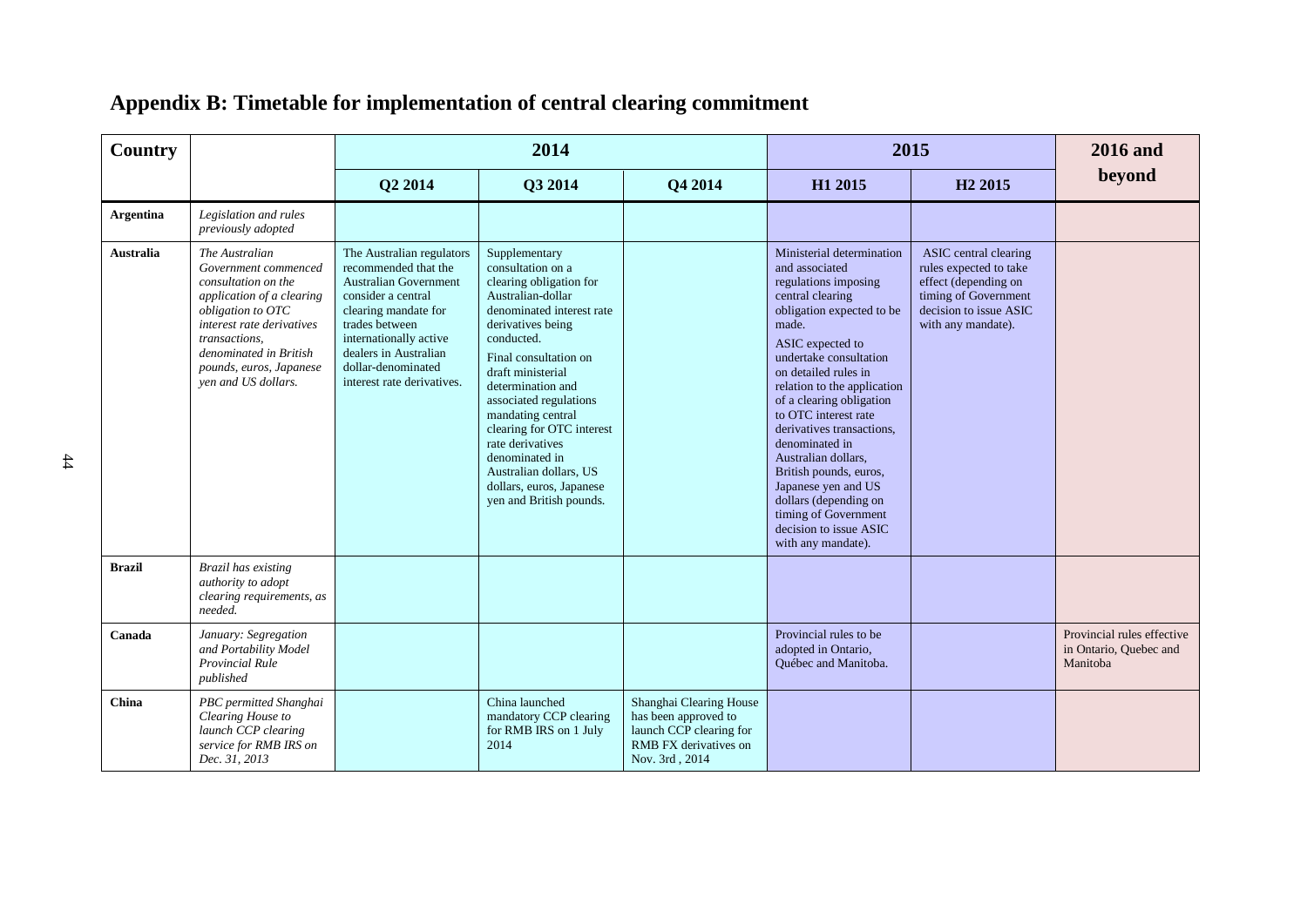| Country                         |                                                                                                                                                             |                                                                                          | 2014                                                                                                  |                                                                                                                                                                                                                                                          |                                                                                                                                                                                                                                                                                                                                                                                                                                                                                                                                                                                                                                                                              | 2015                                                                                                                              | <b>2016</b> and |
|---------------------------------|-------------------------------------------------------------------------------------------------------------------------------------------------------------|------------------------------------------------------------------------------------------|-------------------------------------------------------------------------------------------------------|----------------------------------------------------------------------------------------------------------------------------------------------------------------------------------------------------------------------------------------------------------|------------------------------------------------------------------------------------------------------------------------------------------------------------------------------------------------------------------------------------------------------------------------------------------------------------------------------------------------------------------------------------------------------------------------------------------------------------------------------------------------------------------------------------------------------------------------------------------------------------------------------------------------------------------------------|-----------------------------------------------------------------------------------------------------------------------------------|-----------------|
|                                 |                                                                                                                                                             | Q2 2014                                                                                  | Q3 2014                                                                                               | Q4 2014                                                                                                                                                                                                                                                  | H1 2015                                                                                                                                                                                                                                                                                                                                                                                                                                                                                                                                                                                                                                                                      | H <sub>2</sub> 2015                                                                                                               | beyond          |
| <b>European</b><br><b>Union</b> | CCPs begin to be<br>permitted to operate<br>(first CCPs authorised in<br>March 2014).                                                                       | Publication of a<br>consultation paper by<br>ESMA on the central<br>clearing obligation. | Central clearing<br>regulatory technical<br>standards submitted to<br>the Commission for<br>adoption. | Central clearing<br>regulatory technical<br>standards adopted.                                                                                                                                                                                           |                                                                                                                                                                                                                                                                                                                                                                                                                                                                                                                                                                                                                                                                              | Central clearing<br>regulatory technical<br>standards in force.                                                                   |                 |
| <b>Hong Kong</b>                | The SFAO, which gives<br>the regulators the power<br>to impose mandatory<br>clearing obligation, was<br>passed by the Legislative<br>Council in March 2014. | The SFAO was gazetted<br>in April 2014.                                                  |                                                                                                       |                                                                                                                                                                                                                                                          | Public consultation on<br>the draft rules expected<br>to be conducted around<br>H1 2015                                                                                                                                                                                                                                                                                                                                                                                                                                                                                                                                                                                      | Goal to introduce<br>mandatory clearing<br>obligations in phases by<br>different types of market<br>participants and<br>products. |                 |
| India                           | Optional CCP based<br>clearing [will be]<br>operational by 2014 for<br>IRS.                                                                                 | Central Clearing in FX<br>forwards was made<br>mandatory in O2 2014.                     |                                                                                                       | For FX swaps, optional<br>guaranteed central<br>clearing facility is<br>already in place.<br>Mandatory CCP based<br>clearing is proposed to<br>be made operational by<br>end of 2014 for FX<br>options, depending on<br>the development of the<br>market | Based on the experience<br>of central clearing of IRS<br>trades, a decision that<br>will mandate this will be<br>taken by 2015.<br>With respect to currency,<br>if the market develops<br>for IRS in foreign<br>currency and IRS option<br>in foreign currency<br>sufficiently by 2015,<br>then mandatory CCP<br>clearing will be<br>introduced for this<br>segment. The same<br>applies to the CDS<br>market as well. If the<br>market develops<br>adequately by 2015, then<br>CCP based CDS<br>contracts may be<br>introduced by end-2015.<br>Introduction of CCP<br>clearing for FX options<br>would be reviewed by<br>March 2015, subject to<br>improvement in liquidity |                                                                                                                                   |                 |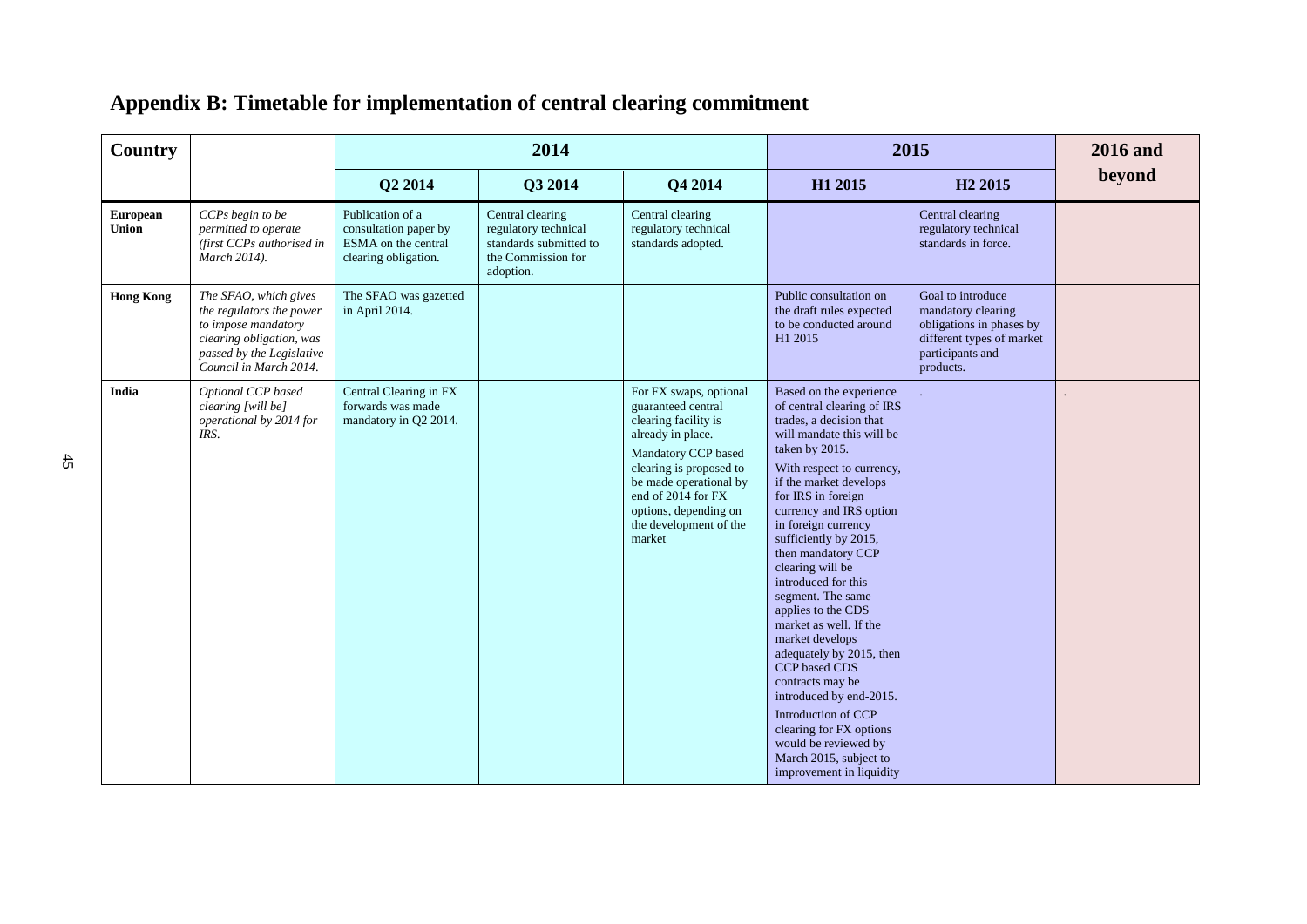| Country                     |                                                                                                                                                            |                                                                                                                                                                   | 2014                                                                                          |                                                                                                                                                                                                                                                                                                      |         | 2015                                                                                                                                                                                                                                                                                                 | <b>2016</b> and                                                                                                                                                                                                                                                                                                                                                               |
|-----------------------------|------------------------------------------------------------------------------------------------------------------------------------------------------------|-------------------------------------------------------------------------------------------------------------------------------------------------------------------|-----------------------------------------------------------------------------------------------|------------------------------------------------------------------------------------------------------------------------------------------------------------------------------------------------------------------------------------------------------------------------------------------------------|---------|------------------------------------------------------------------------------------------------------------------------------------------------------------------------------------------------------------------------------------------------------------------------------------------------------|-------------------------------------------------------------------------------------------------------------------------------------------------------------------------------------------------------------------------------------------------------------------------------------------------------------------------------------------------------------------------------|
|                             |                                                                                                                                                            | Q2 2014                                                                                                                                                           | Q3 2014                                                                                       | Q4 2014                                                                                                                                                                                                                                                                                              | H1 2015 | H <sub>2</sub> 2015                                                                                                                                                                                                                                                                                  | beyond                                                                                                                                                                                                                                                                                                                                                                        |
| <b>Indonesia</b>            | Equity derivatives<br>required to be centrally<br>cleared; however equity<br>derivatives are traded on<br>exchange and not OTC<br>in the market currently. |                                                                                                                                                                   |                                                                                               |                                                                                                                                                                                                                                                                                                      |         |                                                                                                                                                                                                                                                                                                      | For the time being, an<br>economic incentive in<br>accordance with Basel III<br>requirements is the<br>preferred approach to be<br>introduced for non-<br>cleared OTC derivatives<br>transactions. A feasibility<br>study to introduce CCP<br>requirements<br>commensurate with the<br>development level of<br>OTC derivatives markets<br>in Indonesia will be<br>considered. |
| Japan                       | Legislation adopted in<br>May 2010.<br>Clearing requirements<br>implemented beginning<br>with certain CDS and<br>IRS products.                             | JFSA conducted a public<br>consultation to amend its<br>clearing requirements to<br>expand the scope of<br>products and entities, and<br>finalised the amendment. | JFSA expanded the<br>scope of products to yen-<br>denominated IRS with<br>reference to TIBOR. | JFSA will expand the<br>entities subject to<br>clearing obligation to<br><b>Financial Instruments</b><br><b>Business Operators</b><br>(FIBOs) and registered<br>financial institutes (RFIs)<br>with the outstanding<br>transaction volume of no<br>less than JPY 1 Trillion<br>from 1 December 2014. |         | JFSA will expand the<br>entities subject to<br>clearing obligation to<br><b>Financial Instruments</b><br><b>Business Operators</b><br>(FIBOs) and registered<br>financial institutes (RFIs)<br>with the outstanding<br>transaction volume of no<br>less than JPY300 billion<br>from 1 December 2015. |                                                                                                                                                                                                                                                                                                                                                                               |
| <b>Republic of</b><br>Korea | 03 March 2014.<br>Voluntary clearing starts<br>for prescribed OTC<br>derivatives                                                                           | June 30. Prescribed OTC<br>derivatives subject to<br>clearing requirement<br>(IRS sub products)                                                                   |                                                                                               |                                                                                                                                                                                                                                                                                                      |         |                                                                                                                                                                                                                                                                                                      |                                                                                                                                                                                                                                                                                                                                                                               |
| Mexico                      |                                                                                                                                                            | <b>Regulation allowing</b><br>local CCPs to clear OTC<br>derivatives and<br>strengthening its<br>operation and<br>management issued May<br>2014.                  | Regulation strengthening<br>CCP operation and<br>management comes into<br>effect August 2014. | Regulation to declare<br>standardised OTC<br>contracts and the central<br>clearing mandate to be<br>issued.                                                                                                                                                                                          |         | Regulation to declare<br>standardised OTC<br>contracts and the central<br>clearing mandate<br>expected to come into<br>force.                                                                                                                                                                        |                                                                                                                                                                                                                                                                                                                                                                               |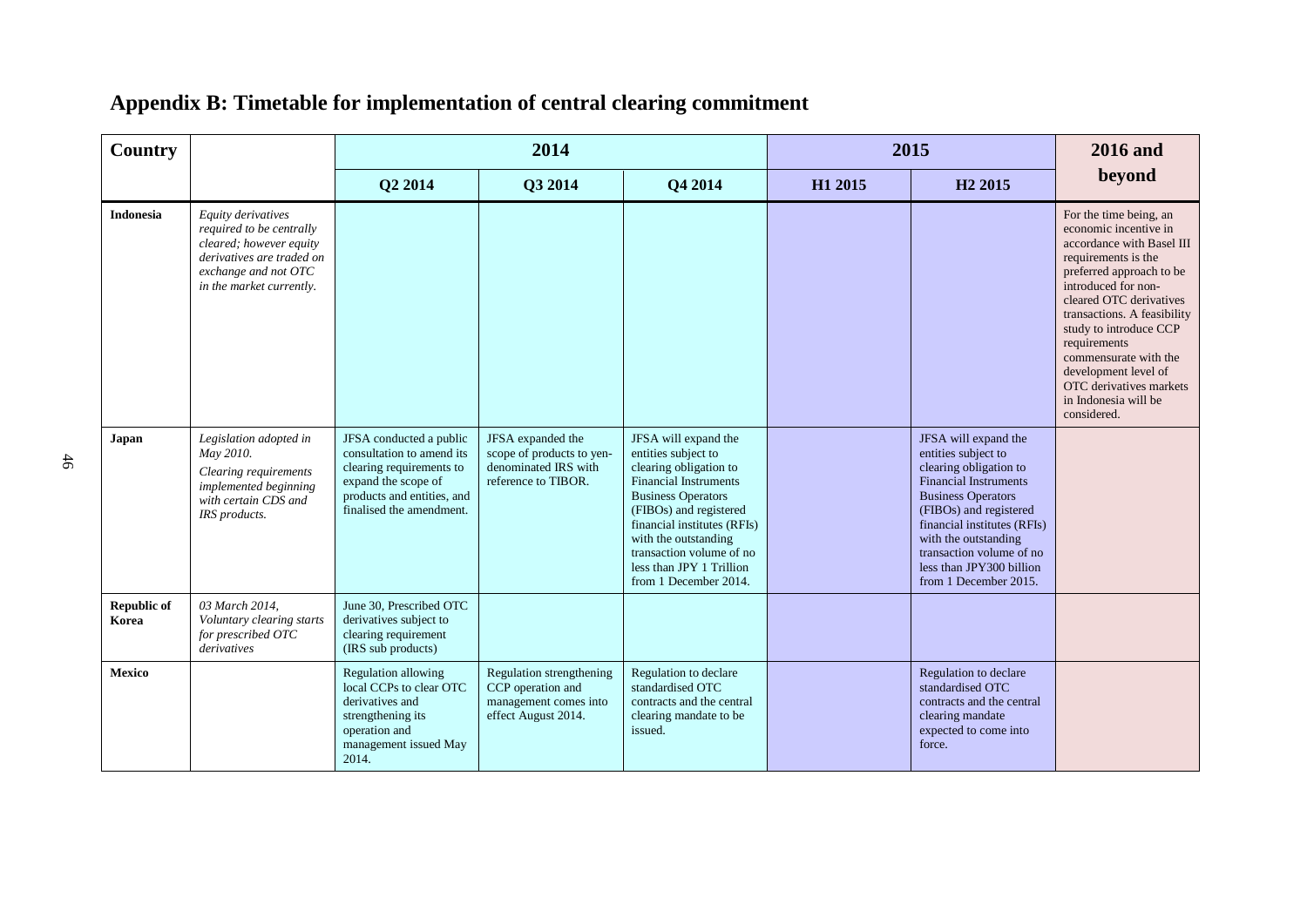| <b>Country</b>      |                                                                                                                                                                                                                                                                                                                                                                                                          |                                                                                                         | 2014                                                                                                                                    |                                                           | 2015                                                                                                        |                                                                         | <b>2016</b> and                         |
|---------------------|----------------------------------------------------------------------------------------------------------------------------------------------------------------------------------------------------------------------------------------------------------------------------------------------------------------------------------------------------------------------------------------------------------|---------------------------------------------------------------------------------------------------------|-----------------------------------------------------------------------------------------------------------------------------------------|-----------------------------------------------------------|-------------------------------------------------------------------------------------------------------------|-------------------------------------------------------------------------|-----------------------------------------|
|                     |                                                                                                                                                                                                                                                                                                                                                                                                          | Q2 2014                                                                                                 | Q3 2014                                                                                                                                 | Q4 2014                                                   | H1 2015                                                                                                     | H <sub>2</sub> 2015                                                     | beyond                                  |
| <b>Russia</b>       |                                                                                                                                                                                                                                                                                                                                                                                                          | Central clearing services<br>are introduced for certain<br>types of contracts at the<br>Moscow Exchange | Begin the process of<br>amending legislation to<br>harmonise legislation<br>with PFMI (Principle 14:<br>Segregation and<br>portability) |                                                           |                                                                                                             |                                                                         |                                         |
| Saudi Arabia        | Establishing a TR was<br>the first step towards an<br>eventual establishment of<br>both CCPs and/or<br>electronic exchanges as<br>the current and future<br>volume of OTC products<br>is expected to remain<br>low.<br>Regulatory authorities<br>are empowered to enact<br>rules and establish both<br>exchanges and CCPs, as<br>needed, should future<br>market re-assessments<br>indicate such a need. |                                                                                                         |                                                                                                                                         |                                                           |                                                                                                             |                                                                         |                                         |
| <b>Singapore</b>    | CCP licensing regime in<br>force 1 Aug 2013.                                                                                                                                                                                                                                                                                                                                                             |                                                                                                         |                                                                                                                                         | Central clearing<br>requirements to be<br>consulted upon. |                                                                                                             | Central clearing<br>requirements expected to<br>be effective in H2 2015 |                                         |
| <b>South Africa</b> | Legislation previously<br>adopted and effective                                                                                                                                                                                                                                                                                                                                                          |                                                                                                         |                                                                                                                                         |                                                           | Ongoing market<br>assessment and<br>consultation to develop<br>mandatory requirements<br>where appropriate. |                                                                         |                                         |
| <b>Switzerland</b>  | Draft legislation<br>published on December<br>13, 2013                                                                                                                                                                                                                                                                                                                                                   |                                                                                                         |                                                                                                                                         |                                                           | Legislation anticipated to<br>be adopted.                                                                   | Legislation anticipated to<br>enter into force.                         | Clearing obligations to<br>be phased in |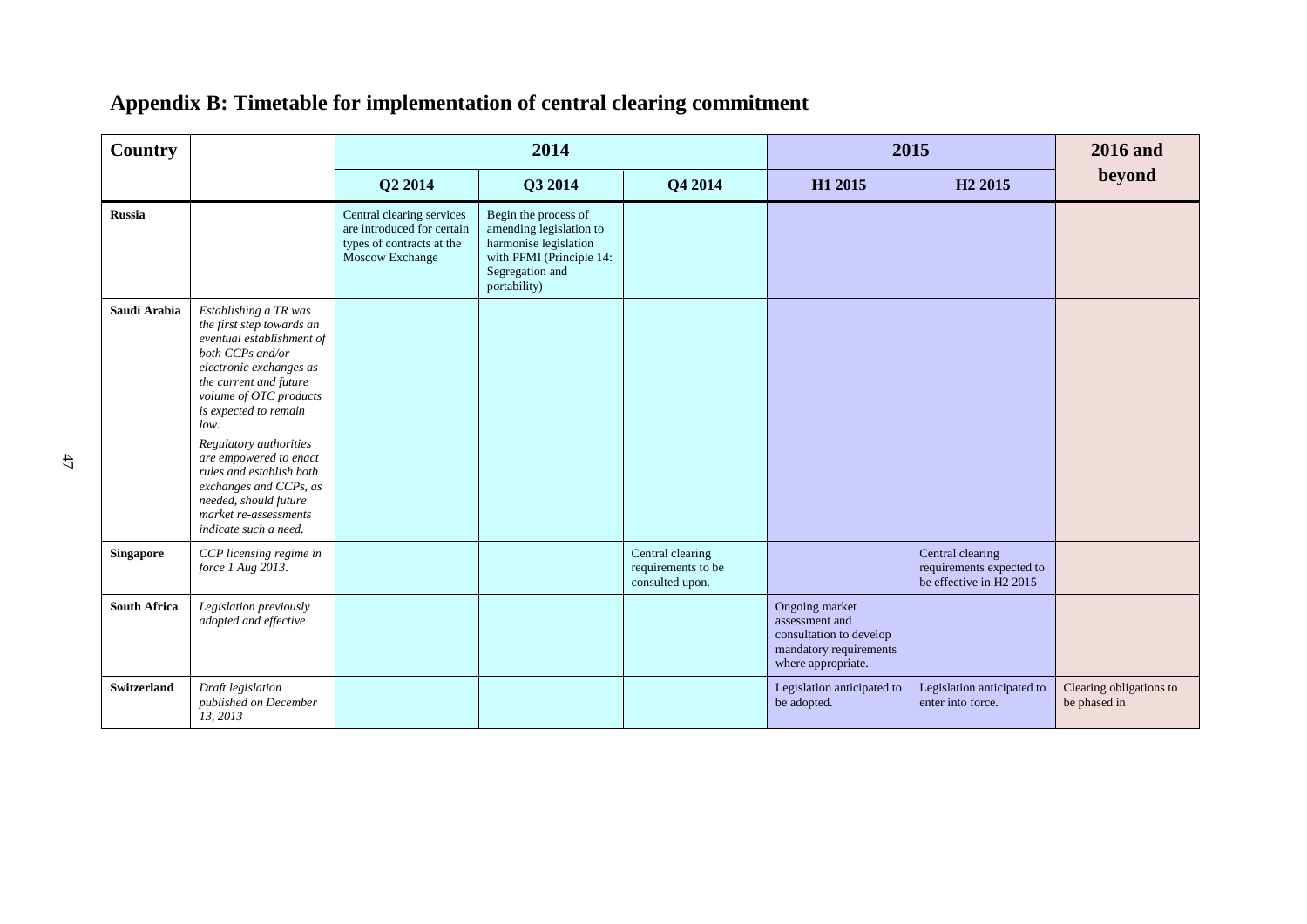| <b>Country</b>       |                                                                                                                                                                                                                                                                                                                                                                                                                                                                                                                                                                                                                                                                                                                                                                                                                       |         | 2014    |         |         | 2015                | <b>2016</b> and |  |
|----------------------|-----------------------------------------------------------------------------------------------------------------------------------------------------------------------------------------------------------------------------------------------------------------------------------------------------------------------------------------------------------------------------------------------------------------------------------------------------------------------------------------------------------------------------------------------------------------------------------------------------------------------------------------------------------------------------------------------------------------------------------------------------------------------------------------------------------------------|---------|---------|---------|---------|---------------------|-----------------|--|
|                      |                                                                                                                                                                                                                                                                                                                                                                                                                                                                                                                                                                                                                                                                                                                                                                                                                       | Q2 2014 | Q3 2014 | Q4 2014 | H1 2015 | H <sub>2</sub> 2015 | beyond          |  |
| <b>Turkey</b>        | Legislation adopted;<br>CCP is authorised to<br>centrally clear products<br>traded on exchange.<br>Implementing by-<br>regulation put into force<br>regarding Futures and<br>Options Market operated<br>under Exchange Istanbul                                                                                                                                                                                                                                                                                                                                                                                                                                                                                                                                                                                       |         |         |         |         |                     |                 |  |
| <b>United States</b> | CFTC: Adopted final<br>rules regarding<br>processes for the review<br>of OTC derivatives for<br>mandatory clearing.<br>Issued clearing<br>determinations for<br>certain interest rate and<br>credit default swap<br>classes. Also finalised<br>rules on clearing<br>documentation, the<br>timing for acceptance of<br>centrally cleared trades,<br>and core principles<br>applicable to derivative<br>clearing organisations.<br>Swap dealers and private<br>funds began clearing on<br>11 March 2013;<br>accounts managed by<br>third party investment<br>managers, as well as<br>ERISA pension plans<br>began clearing in<br>September 2013 and all<br>other financial entities<br>began clearing in June<br>2013.<br>SEC: Adopted rules in<br>October 2012 governing<br>operation and risk<br>management standards |         |         |         |         |                     |                 |  |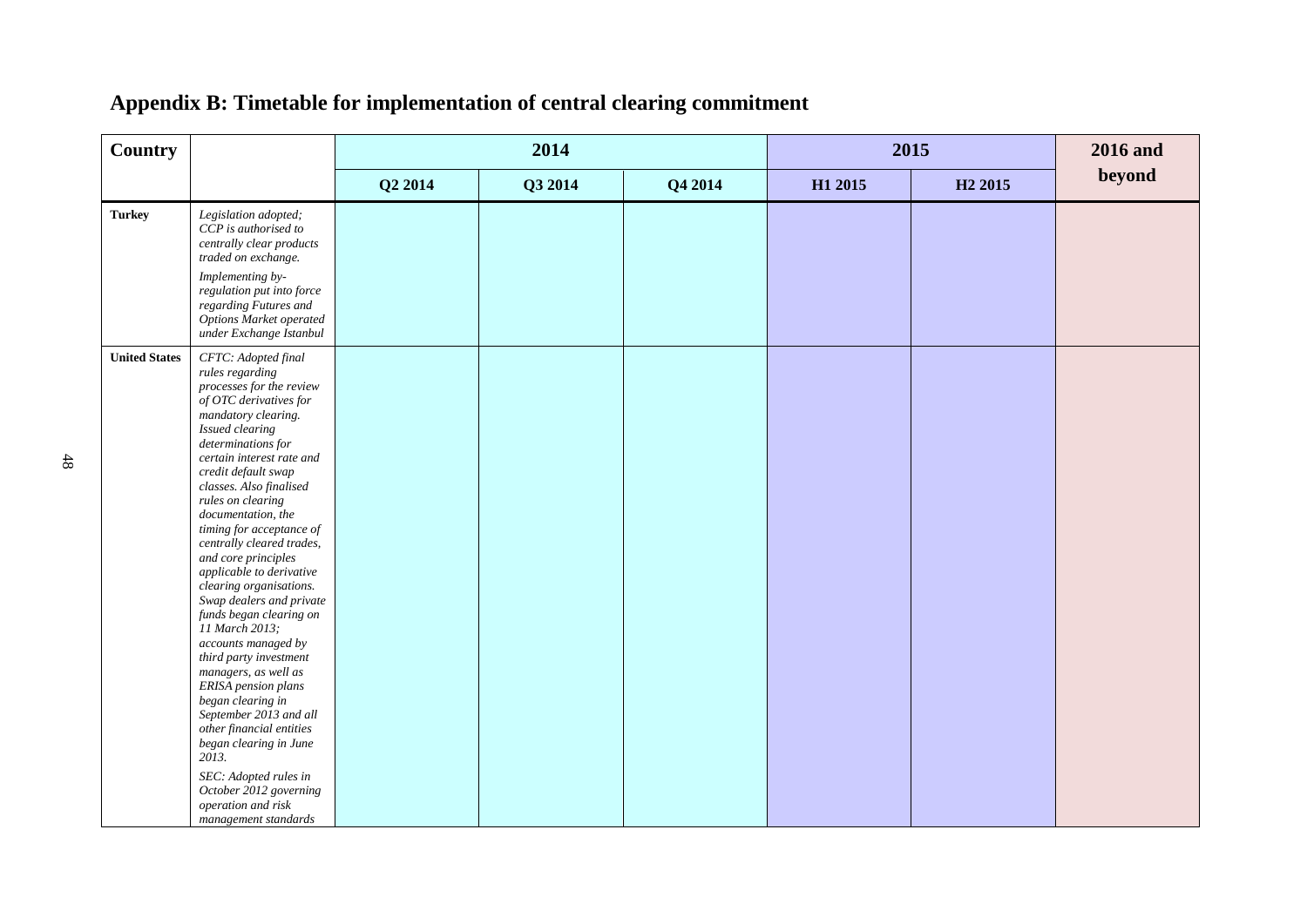| Country |                                                                                                                                                                                                                                                                                                                                                   |         | 2014    |         | 2015    | <b>2016</b> and     |        |
|---------|---------------------------------------------------------------------------------------------------------------------------------------------------------------------------------------------------------------------------------------------------------------------------------------------------------------------------------------------------|---------|---------|---------|---------|---------------------|--------|
|         |                                                                                                                                                                                                                                                                                                                                                   | Q2 2014 | Q3 2014 | Q4 2014 | H1 2015 | H <sub>2</sub> 2015 | beyond |
|         | for registered clearing<br>agencies, including<br>registered CCPs.<br>Proposed rules that<br>would apply to the<br>operation, governance<br>and risk management of<br>covered clearing<br>agencies, which would<br>include certain<br>designated systemically<br>important clearing<br>agencies and clearing<br>agencies that clear SBS<br>swaps. |         |         |         |         |                     |        |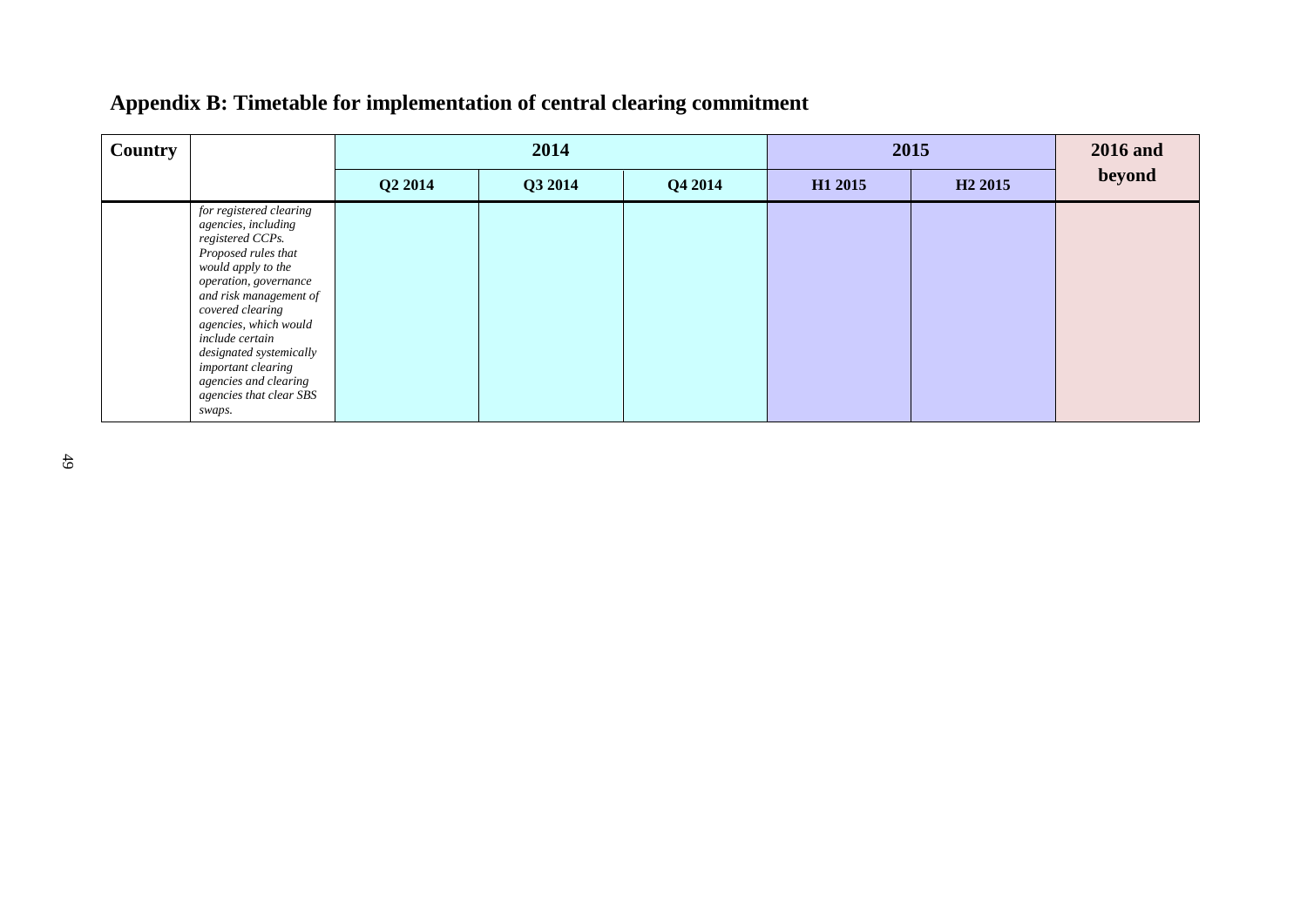| <b>Country</b>    |                                                                                                                                                                                                                                                                                                                                  |         | 2014    |         |         | 2015                | <b>2016</b> and |
|-------------------|----------------------------------------------------------------------------------------------------------------------------------------------------------------------------------------------------------------------------------------------------------------------------------------------------------------------------------|---------|---------|---------|---------|---------------------|-----------------|
|                   |                                                                                                                                                                                                                                                                                                                                  | Q2 2014 | Q3 2014 | Q4 2014 | H1 2015 | H <sub>2</sub> 2015 | beyond          |
| <b>Argentina</b>  |                                                                                                                                                                                                                                                                                                                                  |         |         |         |         |                     |                 |
| <b>Australia</b>  | The Basel III capital<br>requirements came into<br>force on 1 January 2013<br>which imposes a higher<br>capital requirement on<br>non-centrally cleared<br>trades.                                                                                                                                                               |         |         |         |         |                     |                 |
| <b>Brazil</b>     | Previous regulation<br>already effective                                                                                                                                                                                                                                                                                         |         |         |         |         |                     |                 |
| Canada            | Basel III came into effect<br>on 1 Jan 2013, with the<br>exception of the CVA<br>capital charge.<br>January: CVA capital<br>charges implemented                                                                                                                                                                                  |         |         |         |         |                     |                 |
| China             |                                                                                                                                                                                                                                                                                                                                  |         |         |         |         |                     |                 |
| European<br>Union | CRR and CRD IV<br>entered into force in<br>June and July 2013,<br>respectively.<br>CRR, in most of its parts,<br>has direct and legally<br>binding effect in all<br>member states of the EU<br>as of 1 January 2014.<br>Most parts of CRD IV<br>must have been<br>implemented by all EU<br>member states by 31<br>December 2013, |         |         |         |         |                     |                 |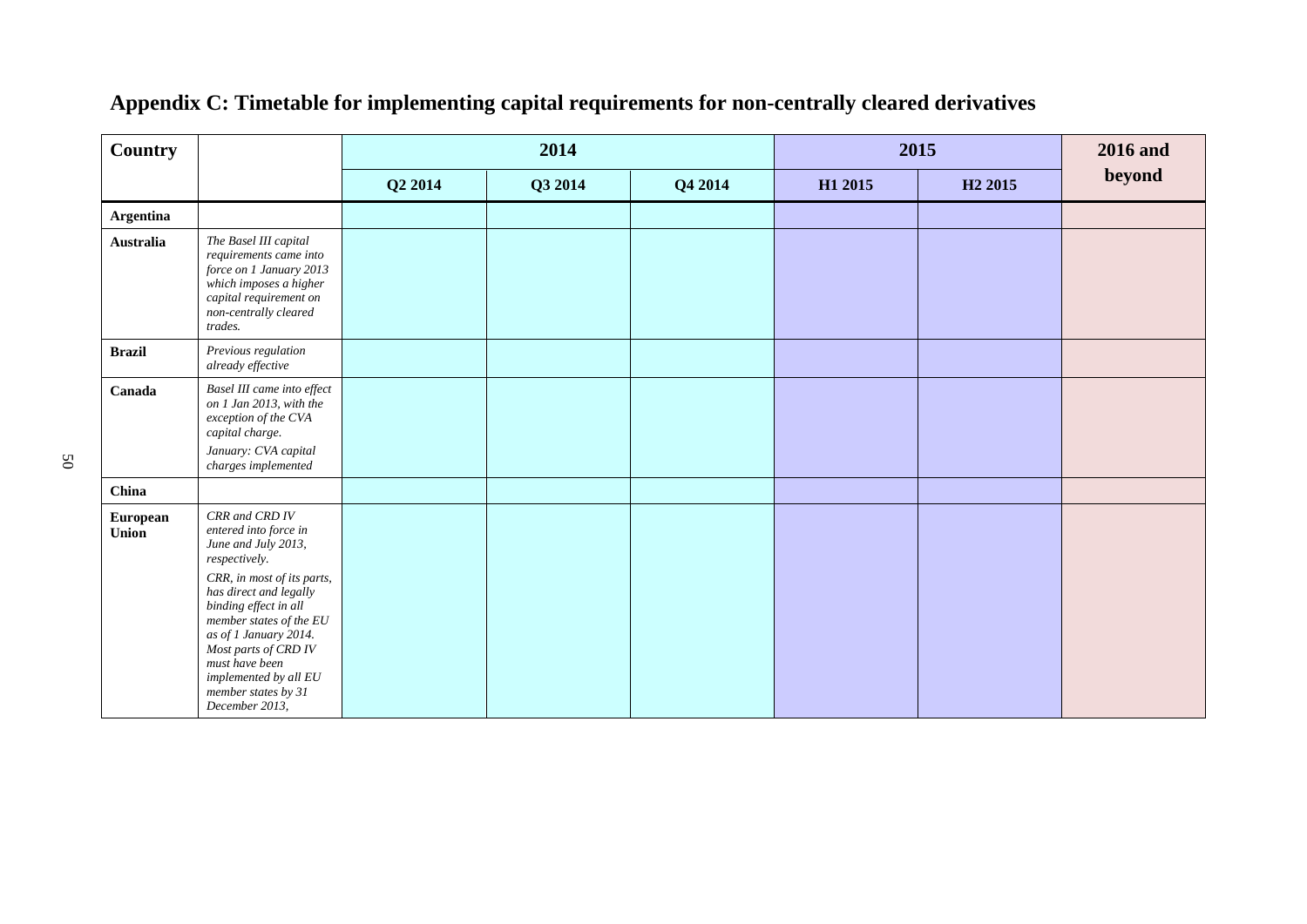| Country          |                                                                                                                                                                                                                                                                                                                                                                      |                                                                                                                                                                                                                                                                                                                                                                                                                                      | 2014    |                                                                                                                                                   |                                                                                                                                                                                                                                                                                        | 2015                | <b>2016</b> and                                                                                                                                                              |
|------------------|----------------------------------------------------------------------------------------------------------------------------------------------------------------------------------------------------------------------------------------------------------------------------------------------------------------------------------------------------------------------|--------------------------------------------------------------------------------------------------------------------------------------------------------------------------------------------------------------------------------------------------------------------------------------------------------------------------------------------------------------------------------------------------------------------------------------|---------|---------------------------------------------------------------------------------------------------------------------------------------------------|----------------------------------------------------------------------------------------------------------------------------------------------------------------------------------------------------------------------------------------------------------------------------------------|---------------------|------------------------------------------------------------------------------------------------------------------------------------------------------------------------------|
|                  |                                                                                                                                                                                                                                                                                                                                                                      | Q2 2014                                                                                                                                                                                                                                                                                                                                                                                                                              | Q3 2014 | Q4 2014                                                                                                                                           | H1 2015                                                                                                                                                                                                                                                                                | H <sub>2</sub> 2015 | beyond                                                                                                                                                                       |
| <b>Hong Kong</b> | The legislation came into<br>operation on 1 Jan.<br>2013.                                                                                                                                                                                                                                                                                                            | The HKMA issued<br>circulars to locally<br>incorporated authorised<br>institutions informing<br>them of intention to<br>implement final BCBS<br>standards on the<br>standardised approach<br>for measuring<br>counterparty credit risk<br>exposures and BCBS'<br>revised capital<br>requirements for bank<br>exposures to CCPs in<br>accordance with BCBS<br>timeline (i.e.<br>requirements to come<br>into effect on 1 Jan<br>2017) |         | HKMA: To begin<br>developing policy<br>proposal for the<br>implementation of the<br>above standards and<br>prepare for legislative<br>amendments. | The SFC plans to<br>conduct public<br>consultation on revised<br>capital requirements<br>more tailored for OTC<br>derivatives, taking into<br>account the capital<br>treatment of OTC<br>derivatives in major<br>overseas markets.<br>Consultation planned for<br>H <sub>2</sub> 2014. |                     | HKMA: To complete<br>industry consultation and<br>legislation process for<br>the implementation of<br>the above standards in<br>accordance with the<br>timeline set by BCBS. |
| India            | Rules on Capital<br>Requirements for Banks'<br><b>Exposures to Central</b><br>Counterparties became<br>effective from January 1,<br>2014 that significantly<br>reduced the capital<br>requirement for centrally<br>cleared products. In<br>addition, CVA capital<br>charge for non-centrally<br>cleared derivative also<br>became effective from<br>January 1, 2014. |                                                                                                                                                                                                                                                                                                                                                                                                                                      |         |                                                                                                                                                   |                                                                                                                                                                                                                                                                                        |                     |                                                                                                                                                                              |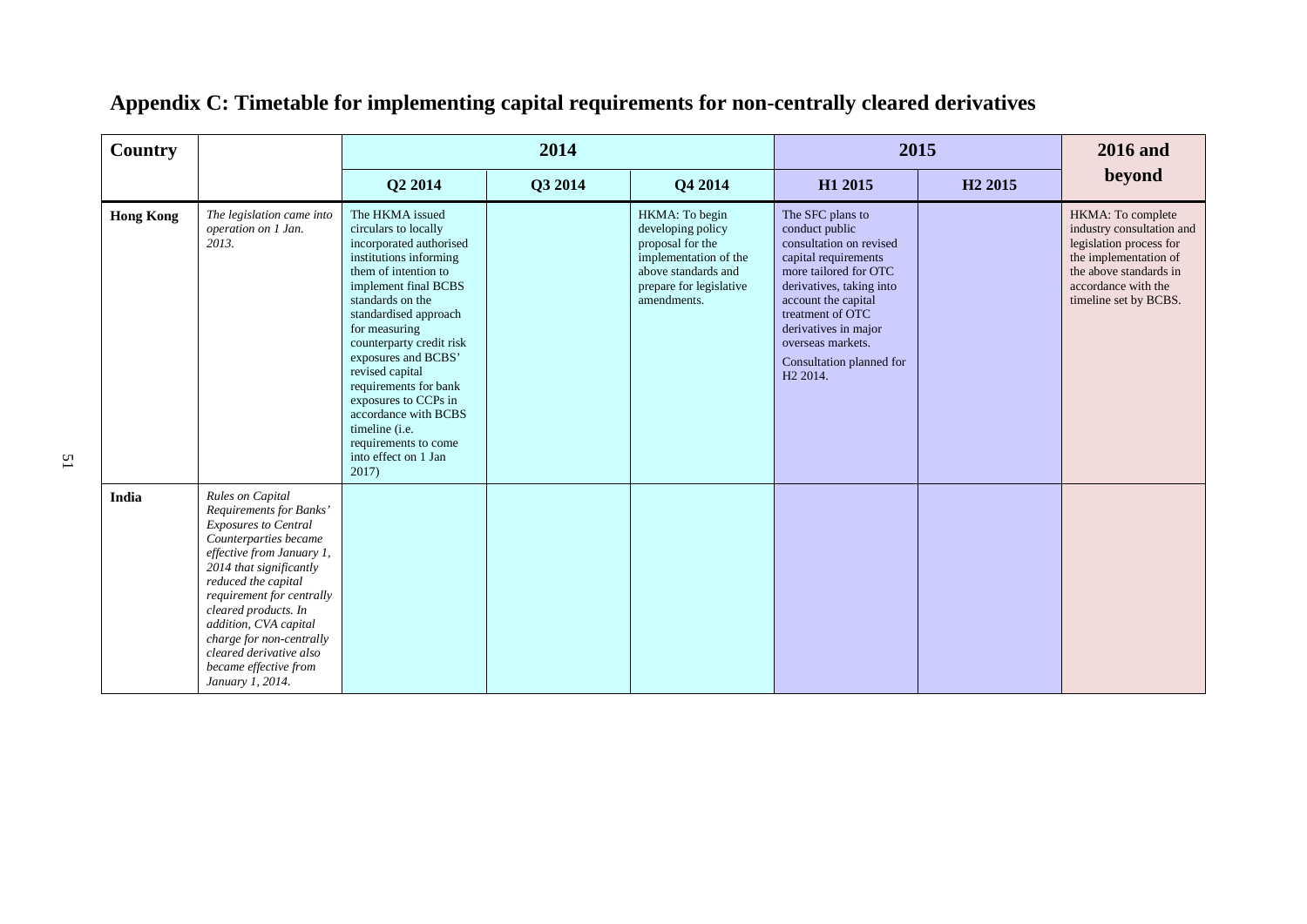| <b>Country</b>              |                                                                                                                                                                                                                                                                                    |                                                                                                                                            | 2014    |         |                                                                                                                                                                                                                                                                         | 2015                                                                                                                                                                                                            | <b>2016</b> and                                                                                                                                                                                                                                                                                                                                                                  |
|-----------------------------|------------------------------------------------------------------------------------------------------------------------------------------------------------------------------------------------------------------------------------------------------------------------------------|--------------------------------------------------------------------------------------------------------------------------------------------|---------|---------|-------------------------------------------------------------------------------------------------------------------------------------------------------------------------------------------------------------------------------------------------------------------------|-----------------------------------------------------------------------------------------------------------------------------------------------------------------------------------------------------------------|----------------------------------------------------------------------------------------------------------------------------------------------------------------------------------------------------------------------------------------------------------------------------------------------------------------------------------------------------------------------------------|
|                             |                                                                                                                                                                                                                                                                                    | Q2 2014                                                                                                                                    | Q3 2014 | Q4 2014 | H1 2015                                                                                                                                                                                                                                                                 | H <sub>2</sub> 2015                                                                                                                                                                                             | beyond                                                                                                                                                                                                                                                                                                                                                                           |
| <b>Indonesia</b>            |                                                                                                                                                                                                                                                                                    | A preliminary study will<br>be conducted by BI<br>during 2014.                                                                             |         |         | Further study and<br>deliberations by relevant<br>Indonesian authorities<br>will be conducted at the<br>earliest in 2015 as<br>prerequisite steps before<br>the Indonesian<br>authorities could<br>consider adopting the<br>requirements into a<br>domestic regulation. |                                                                                                                                                                                                                 | For the time being, an<br>economic incentive in<br>accordance with Basel<br>III requirements is the<br>preferred approach to be<br>introduced for non-<br>cleared OTC derivatives<br>transactions. A<br>feasibility study to<br>introduce CCP<br>requirements<br>commensurate with the<br>development level of<br>OTC derivatives markets<br>in Indonesia will be<br>considered. |
| Japan                       | Capital requirements<br>implemented when<br><b>Basel III requirements</b><br>were applied to banks<br>and some securities<br>companies                                                                                                                                             |                                                                                                                                            |         |         |                                                                                                                                                                                                                                                                         |                                                                                                                                                                                                                 |                                                                                                                                                                                                                                                                                                                                                                                  |
| <b>Republic of</b><br>Korea | CVA capital charge for<br>non-centrally cleared<br>derivatives was<br>implemented.                                                                                                                                                                                                 | Rules on capital<br>requirements for Banks<br>exposures to Central<br>Counterparties are<br>scheduled to become<br>effective from June 30. |         |         |                                                                                                                                                                                                                                                                         |                                                                                                                                                                                                                 |                                                                                                                                                                                                                                                                                                                                                                                  |
| <b>Mexico</b>               | Capital requirements<br>implemented in 2006;<br>centrally cleared<br>derivatives are risk<br>weighted at 0% for credit<br>risk purposes, and non-<br>centrally cleared<br>derivatives are risk<br>weighted according to<br>the counterparty (risk<br>weighted from 20%-<br>$150\%$ |                                                                                                                                            |         |         | Further capital<br>requirements for<br>counterparty credit risk<br>in derivatives, including<br>CVA risk and exposures<br>to central counterparties,<br>to be adopted.                                                                                                  | Further capital<br>requirements for<br>counterparty credit risk<br>in derivatives, including<br>CVA risk and exposures<br>to central counterparties,<br>are expected to be<br>effective in H <sub>2</sub> 2015. |                                                                                                                                                                                                                                                                                                                                                                                  |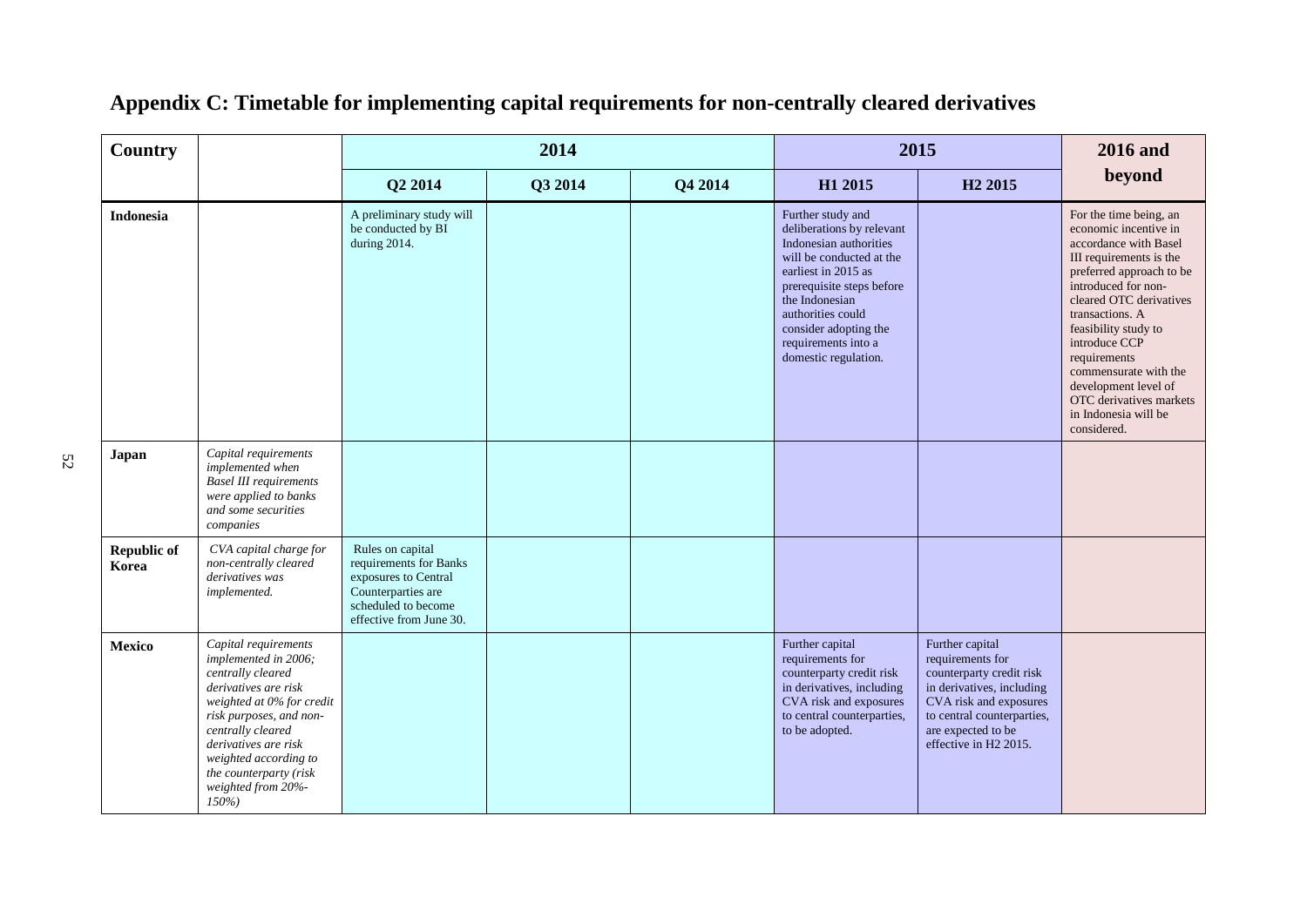| <b>Country</b>      |                                                                                                                                                                                                                                                                         |         | 2014                                                                                                                                                                           |         | 2015                                                                  |                     | <b>2016</b> and |
|---------------------|-------------------------------------------------------------------------------------------------------------------------------------------------------------------------------------------------------------------------------------------------------------------------|---------|--------------------------------------------------------------------------------------------------------------------------------------------------------------------------------|---------|-----------------------------------------------------------------------|---------------------|-----------------|
|                     |                                                                                                                                                                                                                                                                         | Q2 2014 | Q3 2014                                                                                                                                                                        | Q4 2014 | H1 2015                                                               | H <sub>2</sub> 2015 | beyond          |
| <b>Russia</b>       |                                                                                                                                                                                                                                                                         |         |                                                                                                                                                                                |         |                                                                       |                     |                 |
| Saudi Arabia        | SAMA fully implemented<br>the Basel III framework<br>for implementation as of<br>1st January 2013,<br>including the measure to<br>incentivise banks to<br>move towards dealing<br>with CCP's by adopting<br>the BCBS Capital<br>requirements for<br>exposures to CCP's. |         |                                                                                                                                                                                |         |                                                                       |                     |                 |
| <b>Singapore</b>    | The Basel III framework<br>(including the CVA risk<br>capital charge) came<br>into force on 1 Jan 2013                                                                                                                                                                  |         |                                                                                                                                                                                |         |                                                                       |                     |                 |
| <b>South Africa</b> | Effective for banks from<br>Q1 2013, but with a CVA<br>exemption for ZAR<br>denominated OTC<br>derivatives.                                                                                                                                                             |         |                                                                                                                                                                                |         |                                                                       |                     |                 |
| <b>Switzerland</b>  |                                                                                                                                                                                                                                                                         |         |                                                                                                                                                                                |         |                                                                       |                     |                 |
| <b>Turkey</b>       |                                                                                                                                                                                                                                                                         |         | Draft regulation on<br>higher capital<br>requirements for non-<br>centrally cleared trades<br>and counterparty risk<br>management principles<br>go for public<br>consultation. |         | Regulation is expected to<br>take effect at the<br>beginning of 2015. |                     |                 |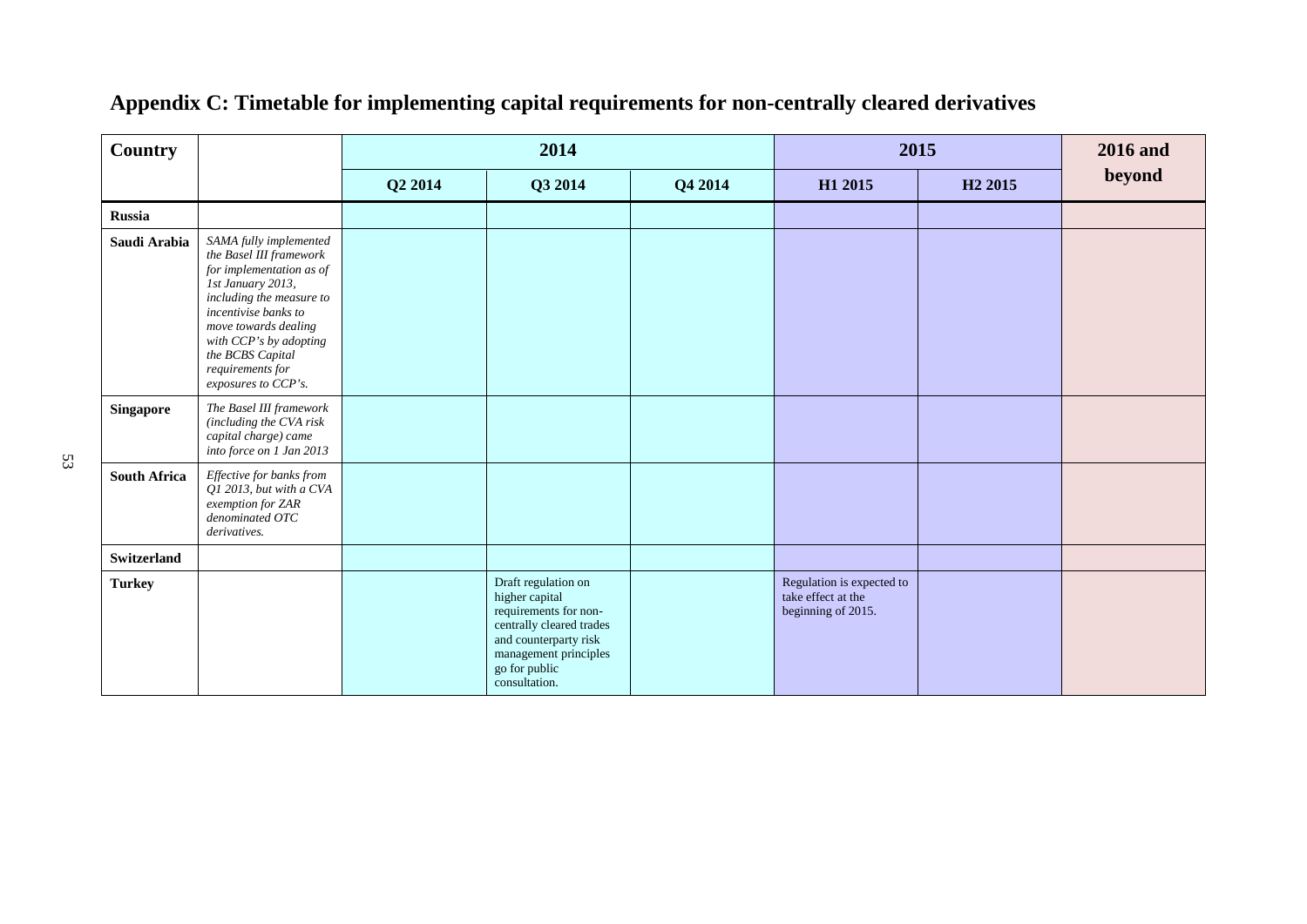| <b>Country</b>       |                                                                                                                                                                                                                                                                                                                                                                                                                                                                                                                                                                                                                                                                                                                                                                                                                                                                                                                                                                    |         | 2014    |         | 2015    |                     | <b>2016</b> and |
|----------------------|--------------------------------------------------------------------------------------------------------------------------------------------------------------------------------------------------------------------------------------------------------------------------------------------------------------------------------------------------------------------------------------------------------------------------------------------------------------------------------------------------------------------------------------------------------------------------------------------------------------------------------------------------------------------------------------------------------------------------------------------------------------------------------------------------------------------------------------------------------------------------------------------------------------------------------------------------------------------|---------|---------|---------|---------|---------------------|-----------------|
|                      |                                                                                                                                                                                                                                                                                                                                                                                                                                                                                                                                                                                                                                                                                                                                                                                                                                                                                                                                                                    | Q2 2014 | Q3 2014 | Q4 2014 | H1 2015 | H <sub>2</sub> 2015 | beyond          |
| <b>United States</b> | The US banking agencies<br>have adopted rules to<br>implement Basel III<br>capital requirements in<br>the US. The Federal<br>Housing Finance Agency<br>(FHFA) has capital<br>requirements in place.<br>The Farm Credit<br>Administration has<br>capital requirements in<br>place for the Farm<br>Credit System banks and<br>associations and the<br>Federal Agricultural<br>Mortgage Corporation.<br>Entities currently<br>registered as futures<br>commission merchants<br>$(FCMs)$ are subject to<br>CFTC capital<br>requirements.<br>The CFTC has proposed<br>capital requirements that<br>would apply to swap<br>dealers and major swap<br>participants, pursuant to<br>the Dodd-Frank Act.<br>In October 2012, the<br>SEC proposed capital<br>requirements for non-<br>bank security-based<br>swap dealers. The<br>proposed capital<br>requirements are based<br>on the capital<br>requirements currently<br>applicable to securities<br>brokers and dealers. |         |         |         |         |                     |                 |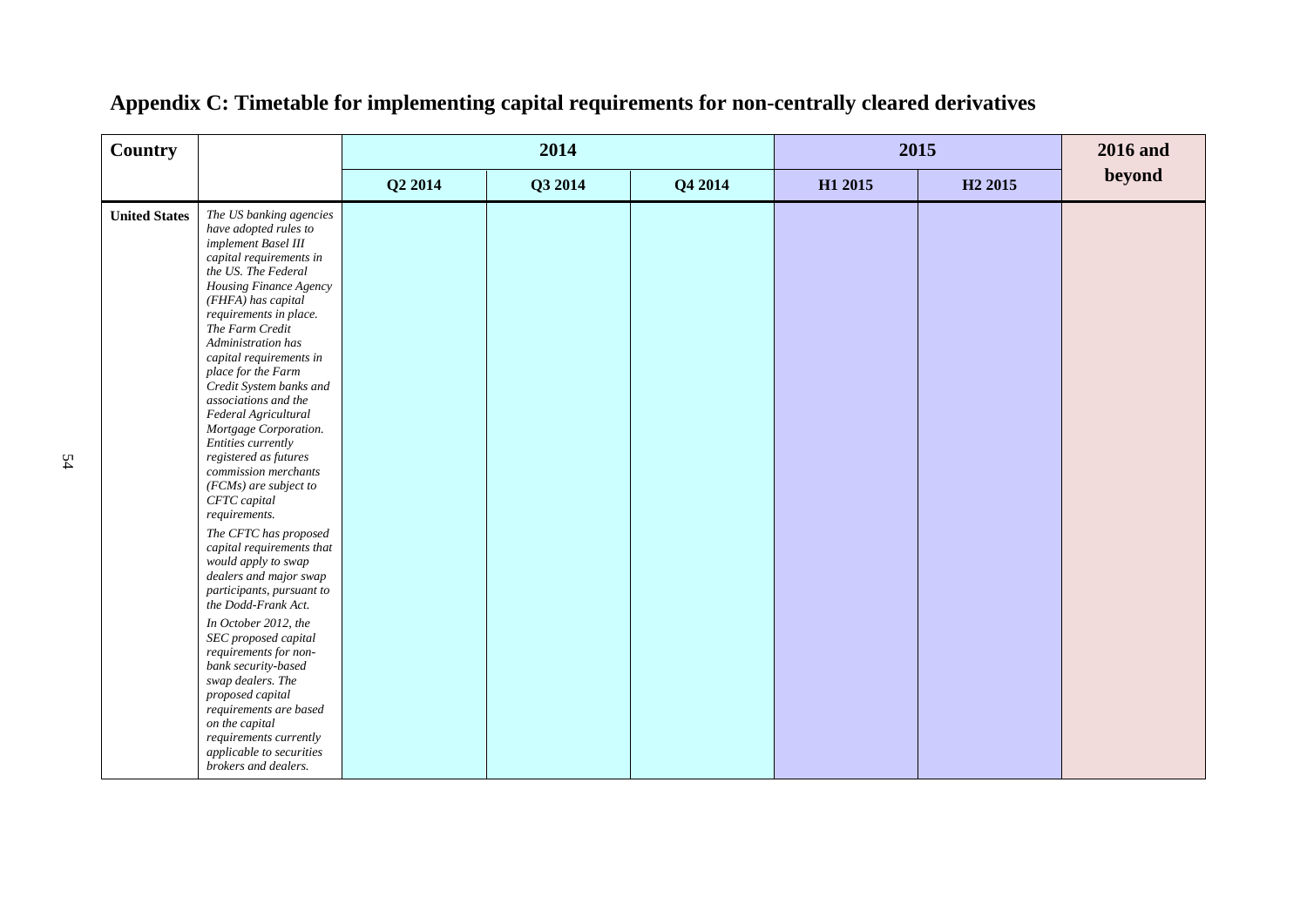| <b>Country</b>    |                                                                   | 2014                                                                                                                    |                                                                          | 2015                                                                                                                                                                                                   |                                                                                                                                                                                                | <b>2016</b> and                                                       |  |
|-------------------|-------------------------------------------------------------------|-------------------------------------------------------------------------------------------------------------------------|--------------------------------------------------------------------------|--------------------------------------------------------------------------------------------------------------------------------------------------------------------------------------------------------|------------------------------------------------------------------------------------------------------------------------------------------------------------------------------------------------|-----------------------------------------------------------------------|--|
|                   | Q2 2014                                                           | Q3 2014                                                                                                                 | Q4 2014                                                                  | H1 2015                                                                                                                                                                                                | H <sub>2</sub> 2015                                                                                                                                                                            | beyond                                                                |  |
| <b>Argentina</b>  |                                                                   |                                                                                                                         |                                                                          |                                                                                                                                                                                                        |                                                                                                                                                                                                |                                                                       |  |
| <b>Australia</b>  |                                                                   |                                                                                                                         |                                                                          | APRA is expected to<br>consult on changes to<br>prudential standards to<br>implement margin<br>requirements for non-<br>centrally cleared<br>derivatives during 2015.                                  |                                                                                                                                                                                                | Margin requirements<br>expected to be phased in.                      |  |
| <b>Brazil</b>     |                                                                   |                                                                                                                         |                                                                          |                                                                                                                                                                                                        | Rules for margining<br>requirements will be<br>issued in 2015.                                                                                                                                 | Rules for margining<br>requirements will be<br>adopted                |  |
| Canada            |                                                                   |                                                                                                                         |                                                                          | Implementation<br>according to BCBS-<br><b>IOSCO</b> Framework                                                                                                                                         |                                                                                                                                                                                                | Adoption of margin<br>rules.                                          |  |
| China             |                                                                   |                                                                                                                         |                                                                          |                                                                                                                                                                                                        |                                                                                                                                                                                                |                                                                       |  |
| European<br>Union | Public consultation<br>paper by EBA on the<br>margin requirements | Central clearing<br>regulatory technical<br>standards submitted to<br>the Commission for<br>adoption.                   | Regulatory technical<br>standards on margin<br>requirements adopted.     |                                                                                                                                                                                                        | Margin requirements<br>regulatory technical<br>standards start entering<br>into force from 1st<br>December 2015,<br>according to BCBS-<br>IOSCO timetable.                                     |                                                                       |  |
| <b>Hong Kong</b>  |                                                                   | Developing policy<br>proposals for<br>implementation of the<br>global margining<br>standards in Hong Kong<br>for banks. | Initial industry<br>consultation on<br>margining proposals for<br>banks. | SFC is considering local<br>implementation of the<br><b>BCBS-IOSCO</b><br>recommendations for<br>margin requirements and<br>intends to align with the<br>recommendations to the<br>extent appropriate. | Implementation of global<br>margining standards in<br>Hong Kong for banks<br>starting in December<br>2015, consistent with the<br><b>BCBS-IOSCO</b> timetable<br>and phase-in<br>arrangements. |                                                                       |  |
| <b>India</b>      |                                                                   |                                                                                                                         |                                                                          |                                                                                                                                                                                                        |                                                                                                                                                                                                | <b>Rules for Margining</b><br>requirements will be<br>issued in 2015. |  |
| <b>Indonesia</b>  |                                                                   |                                                                                                                         |                                                                          |                                                                                                                                                                                                        |                                                                                                                                                                                                |                                                                       |  |
| Japan             |                                                                   | JFSA proposed the<br>public consultation of the<br>domestic implementation                                              |                                                                          |                                                                                                                                                                                                        | Margin requirements<br>expected to come into                                                                                                                                                   |                                                                       |  |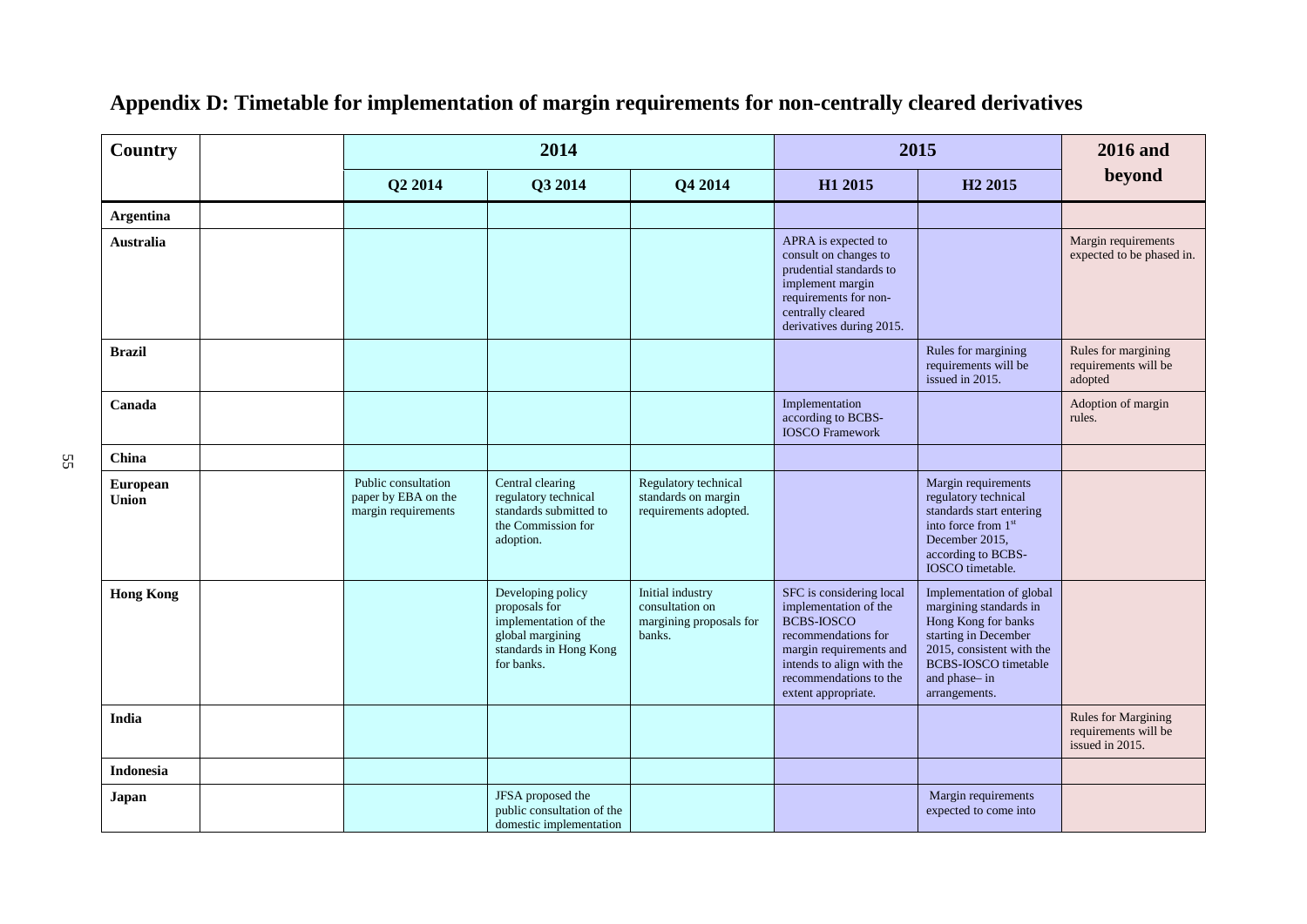| <b>Country</b>              |                                                     |                                                                                                                                                                                                                                                                                                                                          | 2014                                                                                                    |                                                          | 2015                                                                                          | <b>2016</b> and                                                                             |                                          |
|-----------------------------|-----------------------------------------------------|------------------------------------------------------------------------------------------------------------------------------------------------------------------------------------------------------------------------------------------------------------------------------------------------------------------------------------------|---------------------------------------------------------------------------------------------------------|----------------------------------------------------------|-----------------------------------------------------------------------------------------------|---------------------------------------------------------------------------------------------|------------------------------------------|
|                             |                                                     | Q2 2014                                                                                                                                                                                                                                                                                                                                  | Q3 2014                                                                                                 | Q4 2014                                                  | H1 2015                                                                                       | H <sub>2</sub> 2015                                                                         | beyond                                   |
|                             |                                                     |                                                                                                                                                                                                                                                                                                                                          | for margin requirements<br>based on the<br>international principles<br>finalised by the BCBS-<br>IOSCO. |                                                          |                                                                                               | effect.                                                                                     |                                          |
| <b>Republic of</b><br>Korea | Policy options are under<br>review                  |                                                                                                                                                                                                                                                                                                                                          |                                                                                                         |                                                          |                                                                                               |                                                                                             |                                          |
| Mexico                      |                                                     |                                                                                                                                                                                                                                                                                                                                          |                                                                                                         |                                                          | Margin requirements for<br>non-centrally cleared<br>derivatives to be defined<br>during 2015. |                                                                                             |                                          |
| Russia                      |                                                     |                                                                                                                                                                                                                                                                                                                                          |                                                                                                         |                                                          |                                                                                               |                                                                                             |                                          |
| Saudi Arabia                |                                                     | SAMA surveyed banks<br>in its jurisdiction to<br>verify that they are<br>compliant with the final<br><b>BCBS-IOSCO</b> standards<br>for variation margin, and<br>plan to issue guidance<br>for banks on<br>implementation of initial<br>margin requirements<br>consistent with the<br><b>BCBS-IOSCO</b> standards<br>over the next year. |                                                                                                         |                                                          |                                                                                               |                                                                                             |                                          |
| <b>Singapore</b>            |                                                     |                                                                                                                                                                                                                                                                                                                                          |                                                                                                         | Proposed margin<br>requirements to be<br>consulted upon. |                                                                                               | Margin requirements<br>framework expected to<br>be effective as per<br>BCBS-IOSCO timeline. |                                          |
| <b>South Africa</b>         |                                                     |                                                                                                                                                                                                                                                                                                                                          |                                                                                                         |                                                          | Implementation as per<br>the BCBS-IOSCO<br>framework and timetable                            |                                                                                             |                                          |
| <b>Switzerland</b>          | Draft legislation<br>published in December<br>2013. |                                                                                                                                                                                                                                                                                                                                          |                                                                                                         |                                                          | Legislation anticipated to<br>be adopted.                                                     | Legislation anticipated to<br>enter into force.                                             | Margins requirements to<br>be phased in. |
| <b>Turkey</b>               |                                                     |                                                                                                                                                                                                                                                                                                                                          |                                                                                                         |                                                          |                                                                                               |                                                                                             |                                          |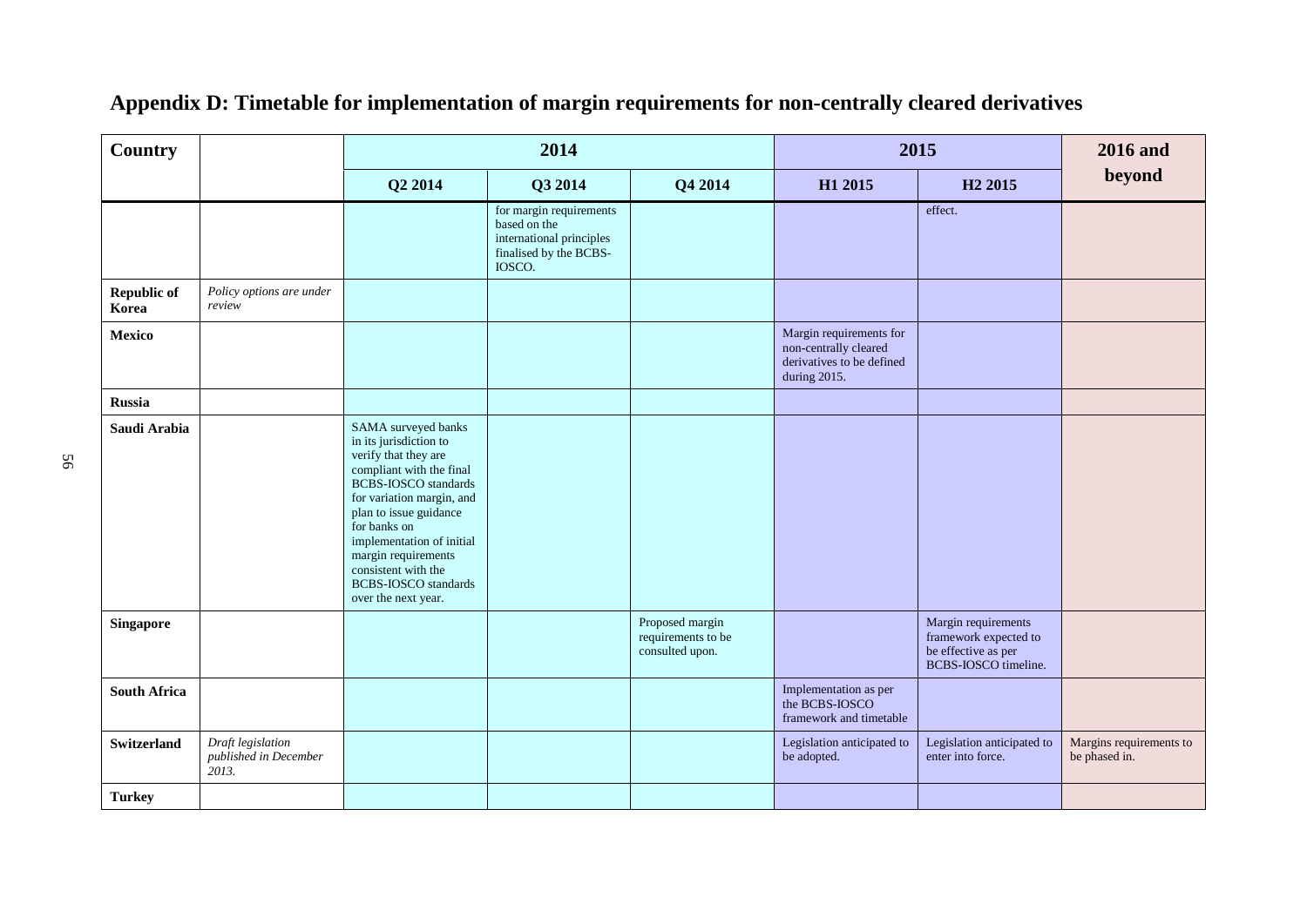| <b>Country</b>       |                                                                                                                                                                                                                                                                         |         | 2014    |         |         | 2015                |        |  |
|----------------------|-------------------------------------------------------------------------------------------------------------------------------------------------------------------------------------------------------------------------------------------------------------------------|---------|---------|---------|---------|---------------------|--------|--|
|                      |                                                                                                                                                                                                                                                                         | Q2 2014 | Q3 2014 | Q4 2014 | H1 2015 | H <sub>2</sub> 2015 | beyond |  |
| <b>United States</b> | Proposed rules were<br>published in 2011 by the<br>US prudential regulators<br>and the CFTC, and in<br>2012 by the SEC. The US<br>prudential regulators<br>and the CFTC have<br>issued revised proposals<br>in light of the BCBS-<br>IOSCO September 2013<br>framework. |         |         |         |         |                     |        |  |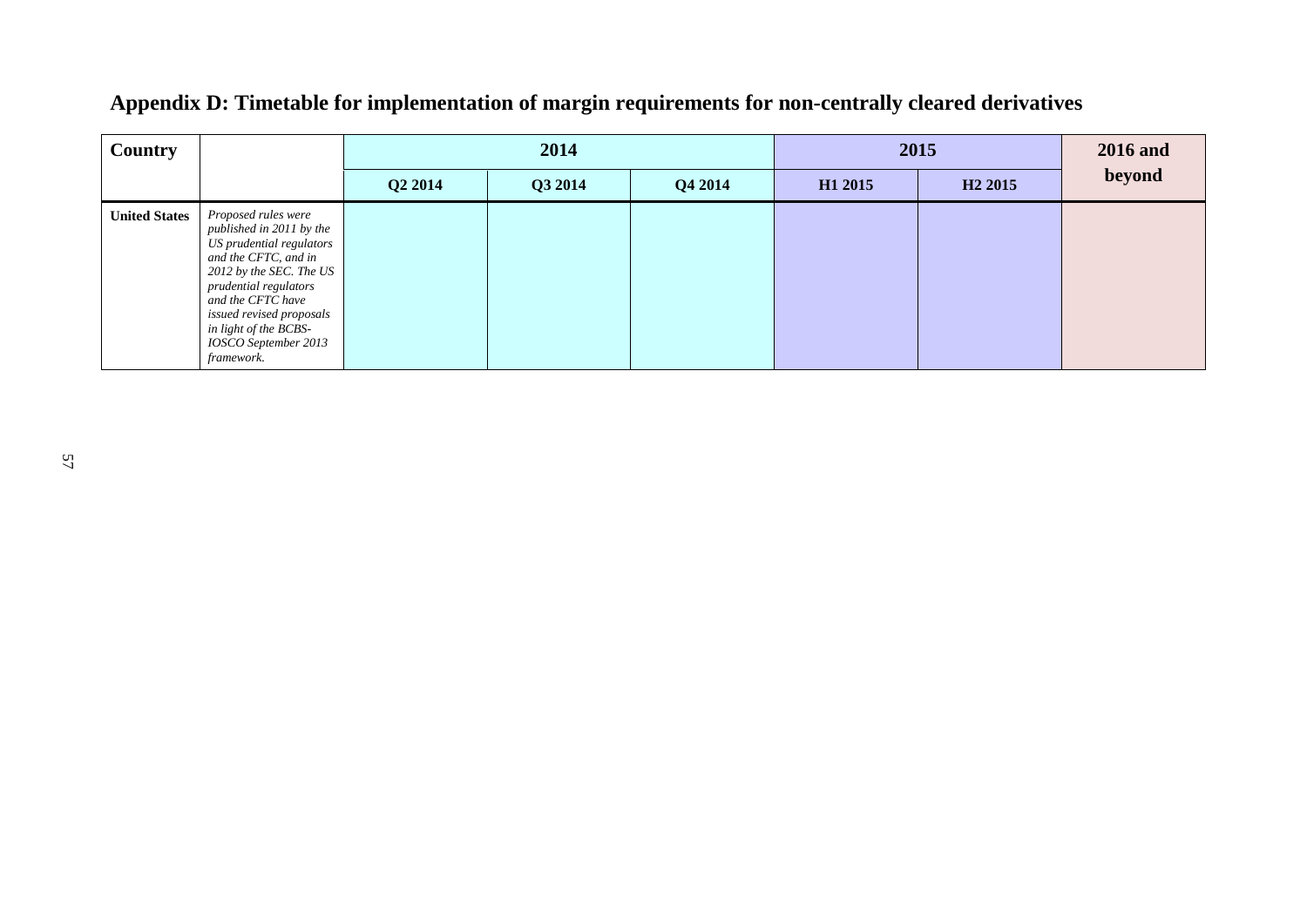<span id="page-60-0"></span>

| <b>Country</b>       |                                                                                                 |                                                                                                                                                                                                                                                                                                                                                                                                                                                                                                                                                                                                    | 2014    |         | 2015                                                                                                                                                                                                                                                                                                           |                     | <b>2016</b> and                 |
|----------------------|-------------------------------------------------------------------------------------------------|----------------------------------------------------------------------------------------------------------------------------------------------------------------------------------------------------------------------------------------------------------------------------------------------------------------------------------------------------------------------------------------------------------------------------------------------------------------------------------------------------------------------------------------------------------------------------------------------------|---------|---------|----------------------------------------------------------------------------------------------------------------------------------------------------------------------------------------------------------------------------------------------------------------------------------------------------------------|---------------------|---------------------------------|
|                      |                                                                                                 | Q2 2014                                                                                                                                                                                                                                                                                                                                                                                                                                                                                                                                                                                            | Q3 2014 | Q4 2014 | H1 2015                                                                                                                                                                                                                                                                                                        | H <sub>2</sub> 2015 | beyond                          |
| <b>Argentina</b>     | Argentina's legislation<br>and regulation<br>previously adopted                                 |                                                                                                                                                                                                                                                                                                                                                                                                                                                                                                                                                                                                    |         |         |                                                                                                                                                                                                                                                                                                                |                     |                                 |
| Australia            |                                                                                                 | The Australian regulators<br>consider the case for<br>recommending<br>mandatory platform<br>trading in their April<br>2014 Report on<br>Australian OTC<br>Derivatives Market.<br>While they concluded<br>that it was not yet<br>appropriate to make such<br>a recommendation, they<br>committed to continue to<br>monitor developments to<br>gauge the implications of<br>overseas regimes for<br>methods of execution<br>and liquidity in the<br>Australian OTC<br>derivatives market, and<br>more generally monitor<br>evolving trends in the<br>utilisation of electronic<br>trading platforms. |         |         | Australian regulators will<br>examine developments to<br>gauge the implications of<br>overseas regimes for<br>methods of execution<br>and liquidity in the<br>Australian OTC<br>derivatives market, and<br>more generally monitor<br>evolving trends in the<br>utilisation of electronic<br>trading platforms. |                     |                                 |
| <b>Brazil</b>        | Legislative changes in<br>consultation or proposal                                              |                                                                                                                                                                                                                                                                                                                                                                                                                                                                                                                                                                                                    |         |         |                                                                                                                                                                                                                                                                                                                |                     |                                 |
| Canada <sup>59</sup> |                                                                                                 |                                                                                                                                                                                                                                                                                                                                                                                                                                                                                                                                                                                                    |         |         | Consultation paper to be<br>published.                                                                                                                                                                                                                                                                         |                     | Adoption of Provincial<br>Rules |
| China                | In interbank market,<br><b>Bond Forward and FX</b><br>OTC derivatives<br>transactions should be |                                                                                                                                                                                                                                                                                                                                                                                                                                                                                                                                                                                                    |         |         |                                                                                                                                                                                                                                                                                                                |                     |                                 |

 $59$  Enabling legislation is in place in Ontario and Québec, the provinces where the vast majority of Canadian OTC derivatives transactions are booked by value, and Manitoba.

<u>.</u>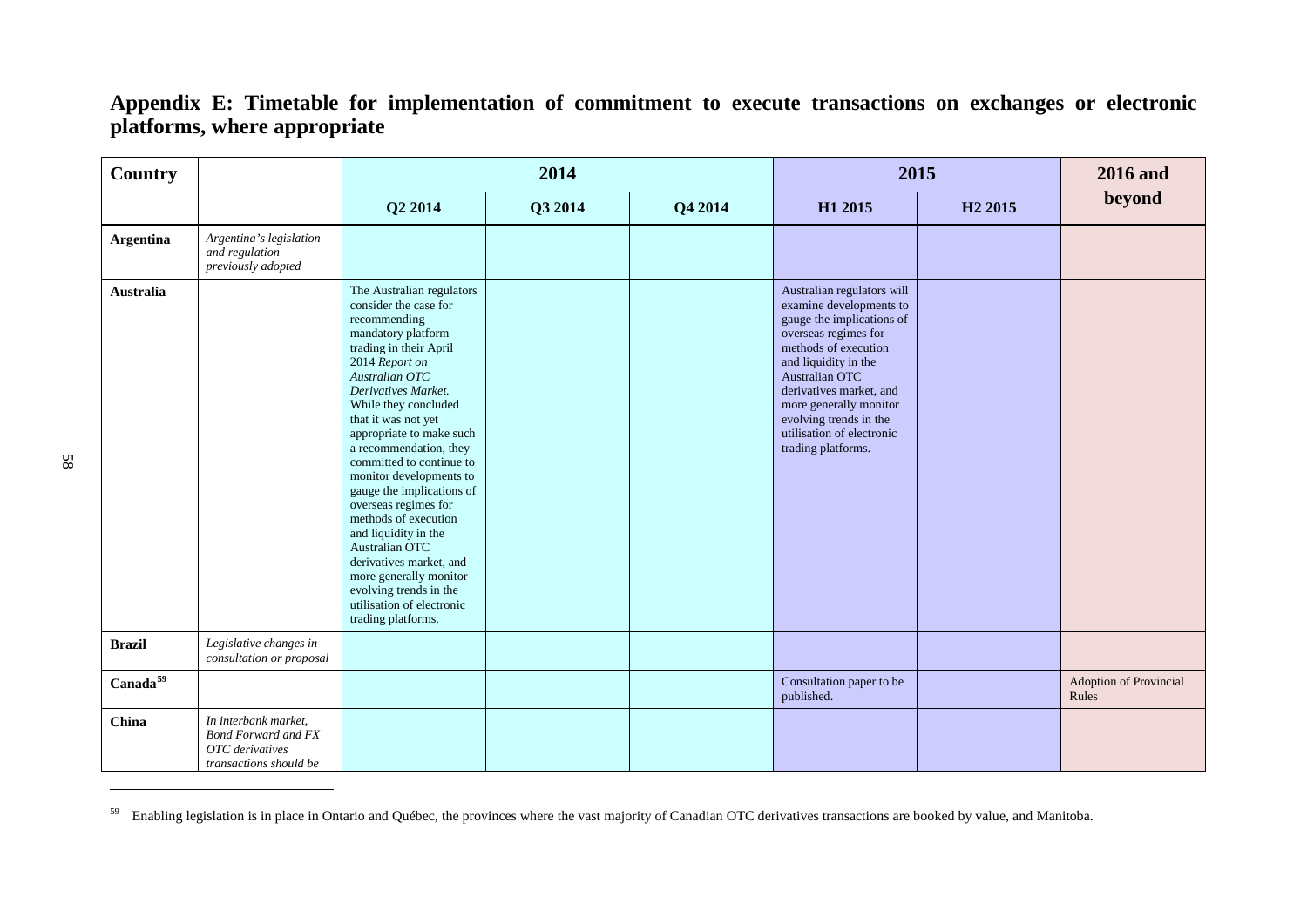| Country                  |                                                                                                                                                                                 |                                                                                                                                                                                                                                                                                                                                                                                                                                                                                                                                                                                                                                                                                                            | 2014    |         | 2015    |                     | <b>2016</b> and                                                                                                                                                                                                                                                                             |
|--------------------------|---------------------------------------------------------------------------------------------------------------------------------------------------------------------------------|------------------------------------------------------------------------------------------------------------------------------------------------------------------------------------------------------------------------------------------------------------------------------------------------------------------------------------------------------------------------------------------------------------------------------------------------------------------------------------------------------------------------------------------------------------------------------------------------------------------------------------------------------------------------------------------------------------|---------|---------|---------|---------------------|---------------------------------------------------------------------------------------------------------------------------------------------------------------------------------------------------------------------------------------------------------------------------------------------|
|                          |                                                                                                                                                                                 | Q2 2014                                                                                                                                                                                                                                                                                                                                                                                                                                                                                                                                                                                                                                                                                                    | Q3 2014 | Q4 2014 | H1 2015 | H <sub>2</sub> 2015 | beyond                                                                                                                                                                                                                                                                                      |
|                          | executed via CFETS<br>electronic trading<br>platform. IRS<br>transactions can be<br>traded via platform or by<br>phone, but must be<br>confirmed via CFETS<br>trading platform. |                                                                                                                                                                                                                                                                                                                                                                                                                                                                                                                                                                                                                                                                                                            |         |         |         |                     |                                                                                                                                                                                                                                                                                             |
| European<br><b>Union</b> | In January 2014, the<br>European Commission,<br>the European Parliament<br>and the Council have<br>reached a political<br>agreement on MiFID /<br>MiFIR.                        | MiFID II and MiFIR<br>both repealing Directive<br>2004/39/EC published in<br>the Official Journal of<br>the EU (June 2014).<br>EC sent mandates to<br>ESMA, EBA and EIOPA<br>for advice on possible<br>delegated acts<br>concerning MiFID II.<br>ESMA published<br>Discussion Paper to<br>gather input from<br>stakeholders on the<br>proposed RTS/ITS in<br>May 2014. On the basis<br>of the basis of the<br>responses received, a<br>subsequent consultation<br>paper will be prepared<br>and is expected to be<br>published between<br>December 2014 and<br>March 2015.<br>ESMA has also<br>published a Consultation<br>Paper on the Technical<br>Advice it must provide<br>the EC by December<br>2014. |         |         |         |                     | EU Member States are<br>required to implement<br>MiFID II in their<br>national legislations<br>within 24 months after<br>the entry into force of<br>MiFID II (by June 2016)<br>MiFID II/MiFIR will<br>apply within 30 months<br>after the entry into force<br>of MiFID II (January<br>2017) |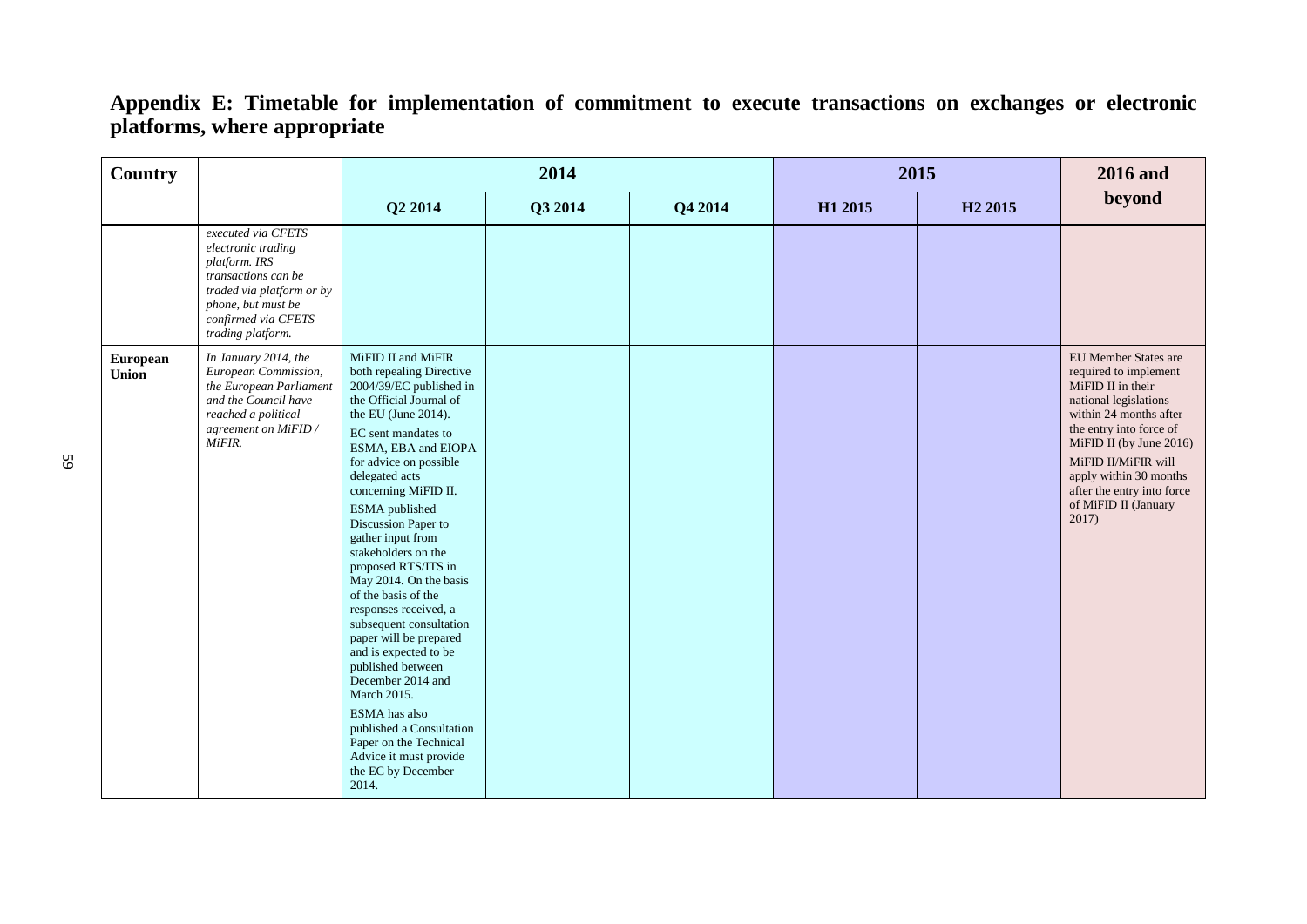| <b>Country</b>   |                                                                                                                                                            |                                         | 2014    |                                                                                                             | 2015                                                                                                                                                                                                                                                                                                                                                                                                                                                                                                                                                                                                                                                                                                                        | <b>2016</b> and     |                                                                                        |
|------------------|------------------------------------------------------------------------------------------------------------------------------------------------------------|-----------------------------------------|---------|-------------------------------------------------------------------------------------------------------------|-----------------------------------------------------------------------------------------------------------------------------------------------------------------------------------------------------------------------------------------------------------------------------------------------------------------------------------------------------------------------------------------------------------------------------------------------------------------------------------------------------------------------------------------------------------------------------------------------------------------------------------------------------------------------------------------------------------------------------|---------------------|----------------------------------------------------------------------------------------|
|                  |                                                                                                                                                            | Q2 2014                                 | Q3 2014 | Q4 2014                                                                                                     | H1 2015                                                                                                                                                                                                                                                                                                                                                                                                                                                                                                                                                                                                                                                                                                                     | H <sub>2</sub> 2015 | beyond                                                                                 |
| <b>Hong Kong</b> | The SFAO, which gives<br>the regulators the power<br>to impose mandatory<br>trading obligation, was<br>passed by the Legislative<br>Council in March 2014. | The SFAO was gazetted<br>in April 2014. |         |                                                                                                             |                                                                                                                                                                                                                                                                                                                                                                                                                                                                                                                                                                                                                                                                                                                             |                     | Consultation on the draft<br>rules is expected to be<br>conducted around<br>2016/2017. |
| India            |                                                                                                                                                            |                                         |         | Electronic trading<br>platform for interbank<br>trades in IRS would be<br>put in place by<br>December 2014. | FX forward trades will<br>be able to be traded in<br><b>CCIL's FX-SWAP</b><br>trading platform for<br>certain maturities.<br>Subject to trades<br>attaining a substantial<br>volume, the possibility of<br>setting up a separate<br>electronic platform for<br>FX forwards will be re-<br>examined.<br>Review regarding<br>mandatory execution of<br>trades in standardised FX<br>swaps on the recognised<br>trading platforms would<br>be made by March 2015.<br>Presently trading<br>platform developed by<br>CCIL and Reuters are<br>available for trading in<br>FX swaps, but there is no<br>requirement.<br>Reserve Bank agrees in<br>principle to put a Trading<br>Platform in place for FX<br>options by March 2015. |                     |                                                                                        |
| <b>Indonesia</b> | Exchange/electronic<br>trading platform<br>requirements remain<br>effective only for certain<br>types of derivatives                                       |                                         |         |                                                                                                             |                                                                                                                                                                                                                                                                                                                                                                                                                                                                                                                                                                                                                                                                                                                             |                     |                                                                                        |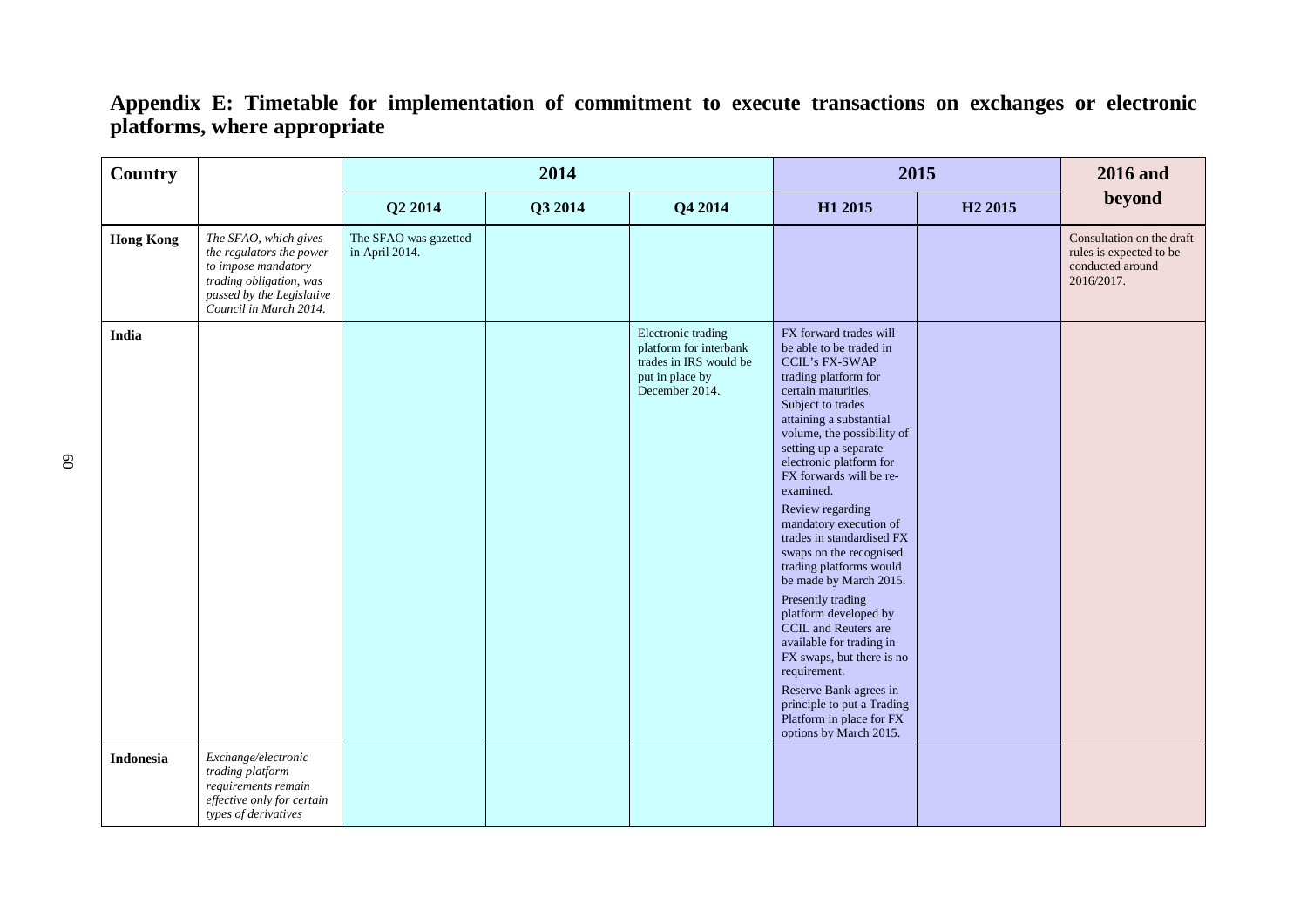| Country                     |                                                                                                                                                                                                                                                                                                                                                                                                          | 2014                                                                                                                   |                                                                                                                                        |                                                                                                                           | 2015    |                                                                                                                      | <b>2016</b> and |
|-----------------------------|----------------------------------------------------------------------------------------------------------------------------------------------------------------------------------------------------------------------------------------------------------------------------------------------------------------------------------------------------------------------------------------------------------|------------------------------------------------------------------------------------------------------------------------|----------------------------------------------------------------------------------------------------------------------------------------|---------------------------------------------------------------------------------------------------------------------------|---------|----------------------------------------------------------------------------------------------------------------------|-----------------|
|                             |                                                                                                                                                                                                                                                                                                                                                                                                          | Q2 2014                                                                                                                | Q3 2014                                                                                                                                | Q4 2014                                                                                                                   | H1 2015 | H <sub>2</sub> 2015                                                                                                  | beyond          |
| Japan                       | Legislation adopted.in<br>September 2012.                                                                                                                                                                                                                                                                                                                                                                |                                                                                                                        | JFSA proposed the<br>public consultation of the<br>details of regulation<br>related trade execution.                                   |                                                                                                                           |         | Mandatory use of the<br>ETP for a certain subset<br>of yen-denominated IRS<br>will take effect by<br>September 2015. |                 |
| <b>Republic of</b><br>Korea | Policy options are under<br>review                                                                                                                                                                                                                                                                                                                                                                       |                                                                                                                        |                                                                                                                                        |                                                                                                                           |         |                                                                                                                      |                 |
| Mexico                      |                                                                                                                                                                                                                                                                                                                                                                                                          | Regulation to strengthen<br>the operation and<br>management of<br>electronic trading<br>platforms issued June<br>2014. | Regulation to strengthen<br>the operation and<br>management of<br>electronic trading<br>platforms comes into<br>effect September 2014. | Regulation to declare<br>trading on<br>exchange/electronic<br>platforms of standardised<br>OTC contracts to be<br>issued. |         | Regulation to declare<br>trading on<br>exchanges/electronic<br>trading platforms<br>expected to come into<br>force.  |                 |
| <b>Russia</b>               |                                                                                                                                                                                                                                                                                                                                                                                                          |                                                                                                                        |                                                                                                                                        |                                                                                                                           |         |                                                                                                                      |                 |
| Saudi<br><b>Arabia</b>      | Establishing a TR was<br>the first step towards an<br>eventual establishment of<br>both CCPs and/or<br>electronic exchanges as<br>the current and future<br>volume of OTC products<br>is expected to remain<br>low.<br>Regulatory authorities<br>are empowered to enact<br>rules and establish both<br>exchanges and CCPs, as<br>needed, should future<br>market re-assessments<br>indicate such a need. |                                                                                                                        |                                                                                                                                        |                                                                                                                           |         |                                                                                                                      |                 |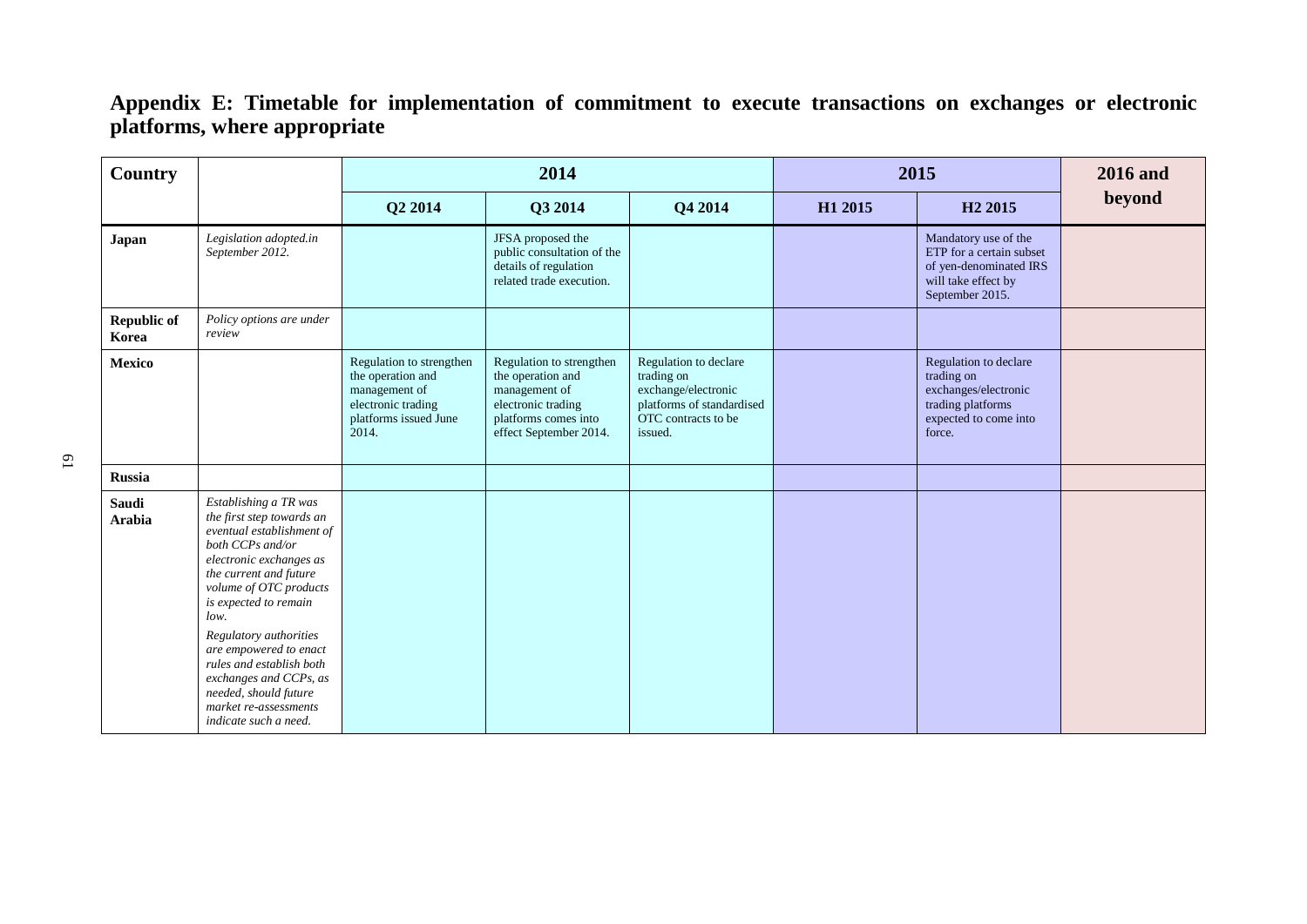| <b>Country</b>                 |                                                                                                                                                                                                                                                                                                                                                                                                                                                                                                                                                                        |         | 2014    |                                                                                                   | 2015                                                                                                                                                                                                  | <b>2016</b> and                                 |                                                                            |
|--------------------------------|------------------------------------------------------------------------------------------------------------------------------------------------------------------------------------------------------------------------------------------------------------------------------------------------------------------------------------------------------------------------------------------------------------------------------------------------------------------------------------------------------------------------------------------------------------------------|---------|---------|---------------------------------------------------------------------------------------------------|-------------------------------------------------------------------------------------------------------------------------------------------------------------------------------------------------------|-------------------------------------------------|----------------------------------------------------------------------------|
|                                |                                                                                                                                                                                                                                                                                                                                                                                                                                                                                                                                                                        | Q2 2014 | Q3 2014 | Q4 2014                                                                                           | H1 2015                                                                                                                                                                                               | H <sub>2</sub> 2015                             | beyond                                                                     |
| <b>Singapore</b>               | Legislation under<br>consultation                                                                                                                                                                                                                                                                                                                                                                                                                                                                                                                                      |         |         | OTC trading platform<br>licensing regime and<br>trade execution<br>requirements consulted<br>upon | Legislation for OTC<br>trading platform<br>licensing regime and<br>trading requirements<br>expected to be adopted<br>and effective.<br>Provisions for a trading<br>mandate expected to be<br>adopted. |                                                 |                                                                            |
| <b>South Africa</b>            |                                                                                                                                                                                                                                                                                                                                                                                                                                                                                                                                                                        |         |         |                                                                                                   |                                                                                                                                                                                                       |                                                 |                                                                            |
| <b>Switzerland</b>             | Draft legislation<br>published in December<br>2013.                                                                                                                                                                                                                                                                                                                                                                                                                                                                                                                    |         |         |                                                                                                   | Legislation anticipated to<br>be adopted.                                                                                                                                                             | Legislation anticipated to<br>enter into force. | Exchange/electronic<br>platform trading<br>requirements to be<br>phased in |
| <b>Turkey</b>                  |                                                                                                                                                                                                                                                                                                                                                                                                                                                                                                                                                                        |         |         |                                                                                                   |                                                                                                                                                                                                       |                                                 |                                                                            |
| <b>United</b><br><b>States</b> | CFTC: Certain swap<br>execution facilities<br>(SEFs) have self-certified<br>swaps for mandatory<br>trade execution.<br>Requirement to execute<br>certain interest rate and<br>credit default swaps on<br>SEFs and designated<br>contract markets took<br>effect in February 2014<br>for market participants.<br>SEC: Proposed rules<br>governing registration<br>and regulation of<br>security-based swap<br>execution facilities,<br>which include the<br>preliminary view that<br>mandatory trading<br>requirements for<br>security-based swaps<br>should be applied |         |         |                                                                                                   |                                                                                                                                                                                                       |                                                 |                                                                            |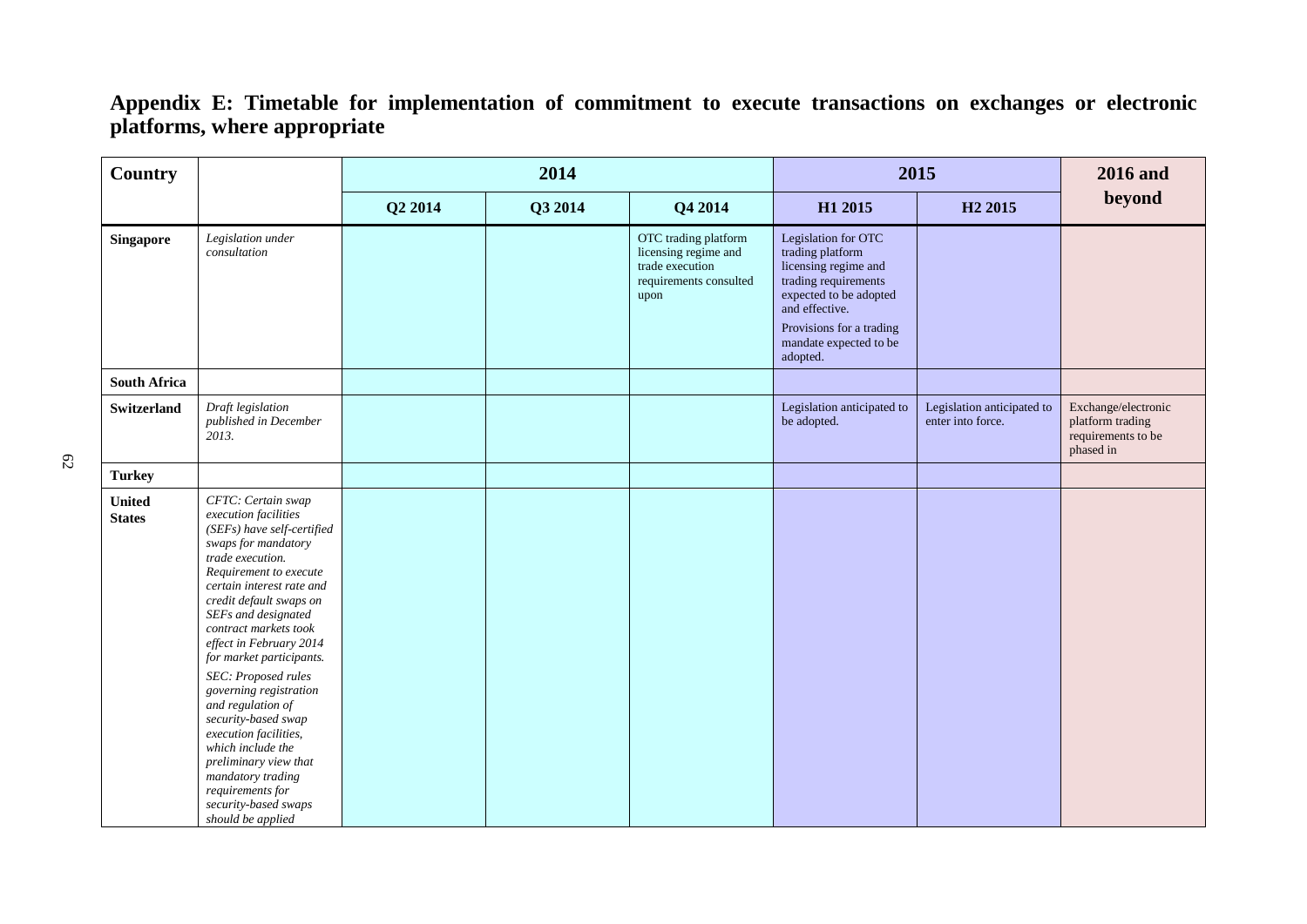| <b>Country</b> |                                                              | 2014                |         |         | 2015                | <b>2016</b> and     |        |
|----------------|--------------------------------------------------------------|---------------------|---------|---------|---------------------|---------------------|--------|
|                |                                                              | Q <sub>2</sub> 2014 | Q3 2014 | Q4 2014 | H <sub>1</sub> 2015 | H <sub>2</sub> 2015 | beyond |
|                | pursuant to objective<br>measures established by<br>the SEC. |                     |         |         |                     |                     |        |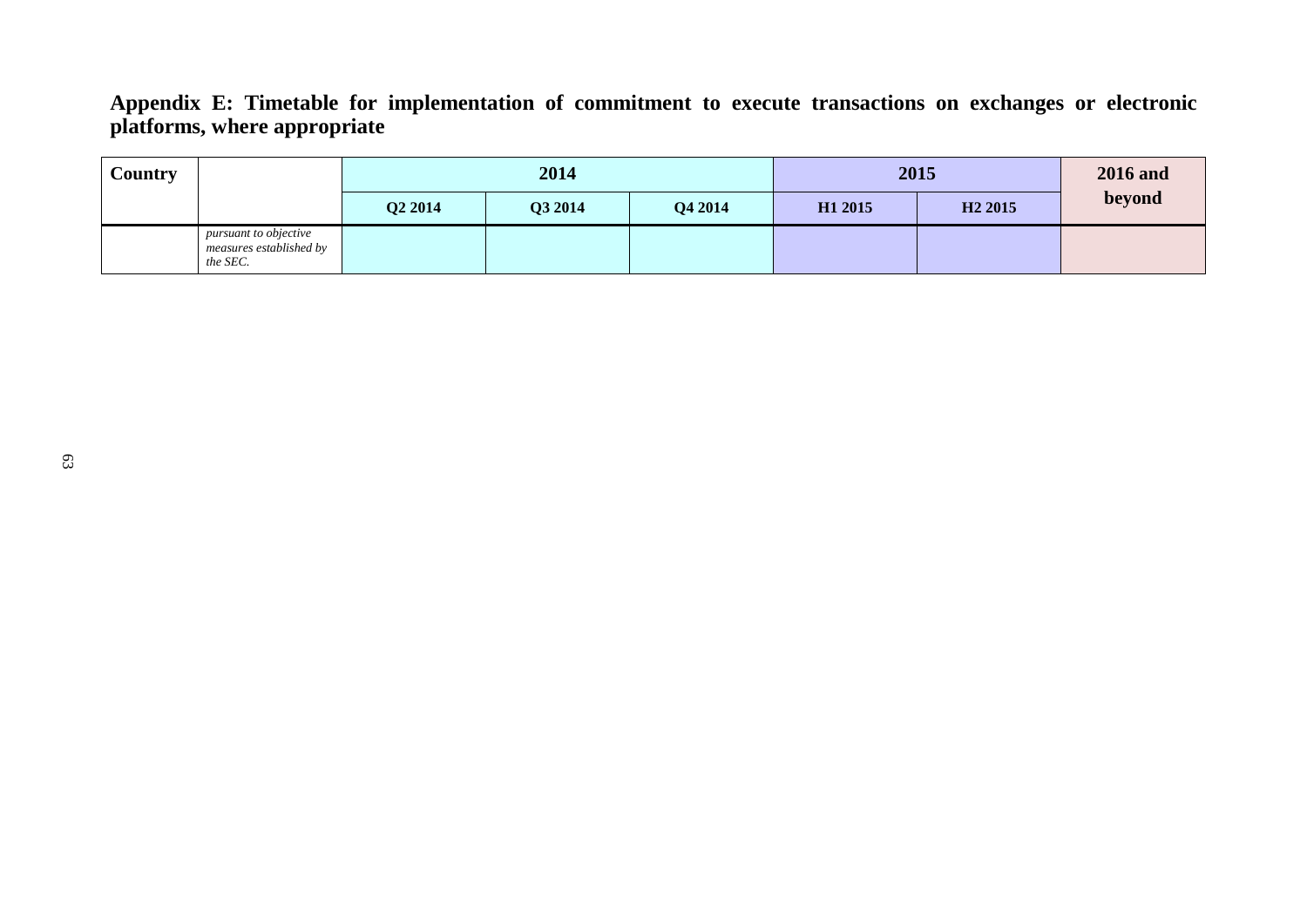## **Appendix F: Trade repositories**

| <b>TR</b> name                                   | Location      | Jurisdictions in which TR<br>is authorised to operate as<br>at end-October 2014 |    |    | $CO$ $CR$ $EQ$ $FX$ |    | <b>IR</b> |
|--------------------------------------------------|---------------|---------------------------------------------------------------------------------|----|----|---------------------|----|-----------|
| Banco de México                                  | Mexico        | <b>MX</b>                                                                       |    |    |                     |    |           |
| <b>Bank of Korea</b>                             | Korea         | <b>KR</b>                                                                       |    |    |                     |    |           |
| <b>BM&amp;F</b> Bovespa                          | <b>Brazil</b> | <b>BR</b>                                                                       |    |    |                     |    |           |
| <b>BSDRLLC</b>                                   | US            | <b>US</b>                                                                       |    |    |                     |    |           |
| <b>CCIL</b>                                      | India         | IN                                                                              |    |    |                     |    |           |
| <b>CETIP</b>                                     | <b>Brazil</b> | <b>BR</b>                                                                       |    |    |                     |    |           |
| Chicago Mercantile Exchange Inc.                 | <b>US</b>     | $[AU]$ , CA, $(US)$                                                             |    |    |                     |    |           |
| <b>CME European Trade Repository</b>             | UK            | EU                                                                              |    |    |                     |    |           |
| DTCC-DDR                                         | <b>US</b>     | [AU], CA, (US)                                                                  |    |    |                     |    |           |
| DTCC Data Repository - Japan                     | Japan         | [AU], JP                                                                        |    |    |                     |    |           |
| DTCC-DDRL                                        | UK            | [AU], EU                                                                        |    |    |                     |    |           |
| DTCC Data Repository - Singapore                 | Singapore     | AU, SG                                                                          |    |    |                     |    |           |
| Financial Supervisory Service                    | Korea         | <b>KR</b>                                                                       |    |    |                     |    |           |
| <b>HKMA-TR</b>                                   | Hong Kong     | [AU], HK                                                                        |    |    |                     |    |           |
| <b>ICE Trade Vault</b>                           | <b>US</b>     | [AU], CA, (US)                                                                  |    |    |                     |    |           |
| <b>ICE Trade Vault Europe</b>                    | UK            | EU                                                                              |    |    |                     |    |           |
| KDPW Trade Repository                            | Poland        | EU                                                                              |    |    |                     |    |           |
| Korea Exchange (KRX)                             | Korea         | <b>KR</b>                                                                       |    |    |                     |    |           |
| <b>CISC National Settlement Depository (NSD)</b> | Russia        | <b>RU</b>                                                                       |    |    |                     |    |           |
| <b>REGIS-TR</b>                                  | Luxembourg    | EU                                                                              |    |    |                     |    |           |
| OJSC "Saint-Petersburg Exchange" (SPBEX)         | Russia        | <b>RU</b>                                                                       |    |    |                     |    |           |
| <b>SAMA TR</b>                                   | Saudi Arabia  | <b>SA</b>                                                                       |    |    |                     |    |           |
| UnaVista                                         | <b>UK</b>     | [AU], EU                                                                        |    |    |                     |    |           |
| <b>Total</b>                                     |               |                                                                                 | 18 | 19 | 19                  | 20 | 22        |

( ) indicates application pending / under consideration in indicated jurisdiction

[ ] indicates recognition/prescription in place for these TRs in Australia

 $CO =$  commodity,  $CR =$  credit,  $EQ =$  equity,  $FX =$  foreign exchange,  $IR =$  interest rate

AR = Argentina, AU = Australia, BR = Brazil, CA = Canada, CN = China, EU = European Union, HK = Hong Kong SAR, IN = India, ID = Indonesia, JP = Japan, KR = Republic of Korea, MX = Mexico, RU = Russia, SA = Saudi Arabia, SG = Singapore, ZA = South Africa, CH = Switzerland, TR = Turkey, US = United States

Sources: FSB member jurisdictions; various TRs.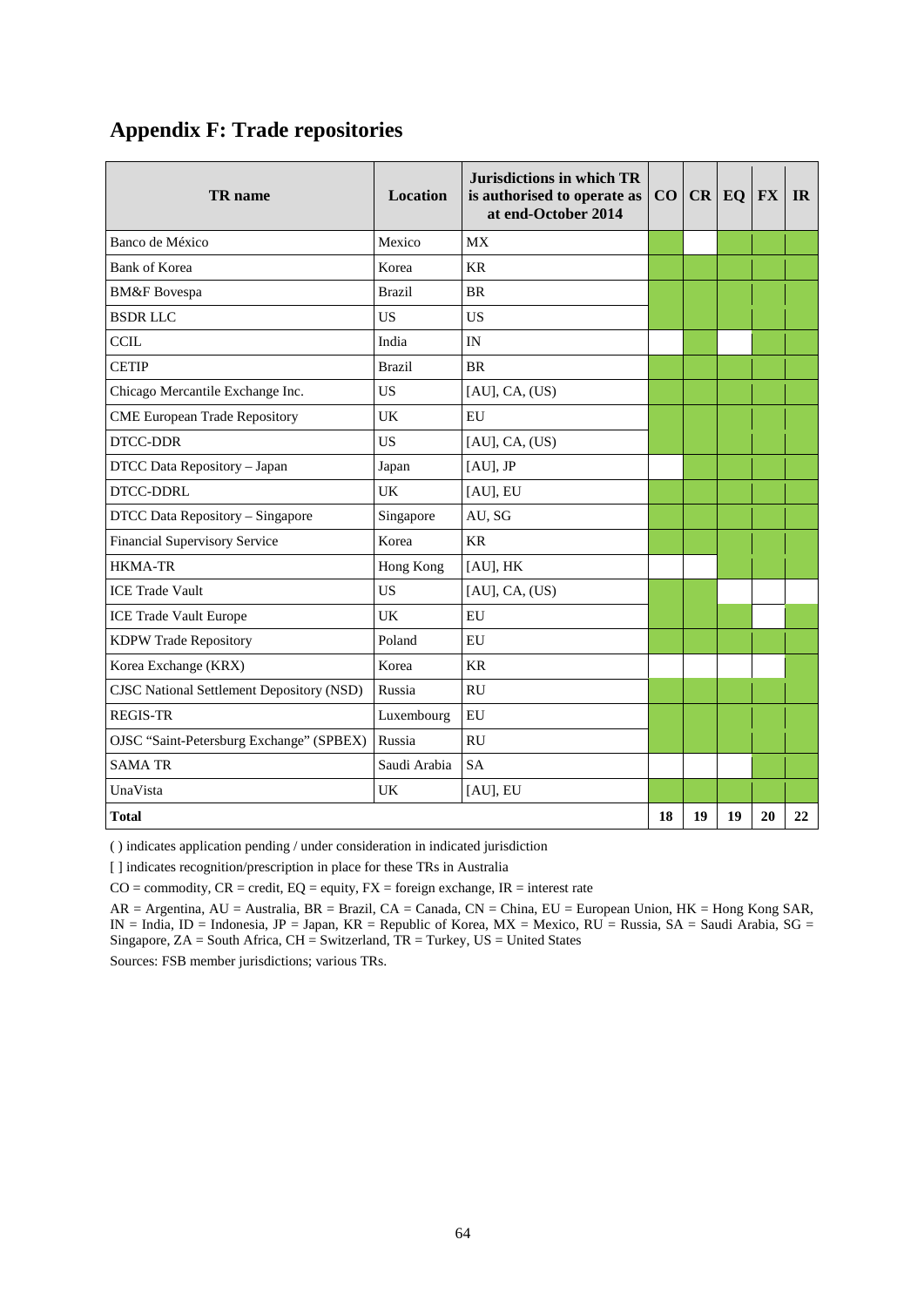## **Appendix G: Central counterparties clearing OTC derivatives**

| <b>CCP</b> name                           | <b>Location</b> | Jurisdictions in which<br><b>CCP</b> is authorised to<br>operate as at<br>end-October 2014 <sup>1</sup> |    |                | $CO$ $CR$ $EQ$ $FX$ |                | IR |
|-------------------------------------------|-----------------|---------------------------------------------------------------------------------------------------------|----|----------------|---------------------|----------------|----|
| Asigna                                    | Mexico          | (EU), (MX)                                                                                              |    |                |                     |                |    |
| <b>ASX Clear</b>                          | Australia       | AU, (EU)                                                                                                |    |                |                     |                |    |
| <b>ASX Clear (Futures)</b>                | Australia       | AU, (EU), [US]                                                                                          |    |                |                     |                |    |
| <b>BM&amp;F BOVESPA</b>                   | <b>Brazil</b>   | BR, (EU)                                                                                                |    |                |                     |                |    |
| Cantor Clearinghouse                      | <b>US</b>       | <b>US</b>                                                                                               |    |                |                     |                |    |
| <b>CCIL</b>                               | India           | (EU), IN                                                                                                |    |                |                     |                |    |
| <b>CDCC</b>                               | Canada          | CA, (EU)                                                                                                |    |                |                     |                |    |
| <b>CME Clearing Europe</b>                | UK              | CA, EU                                                                                                  |    |                |                     |                |    |
| CME Group Inc.                            | <b>US</b>       | AU, CA, (EU), US                                                                                        |    |                |                     |                |    |
| <b>Eurex Clearing</b>                     | Germany         | EU, CH, [(US)]                                                                                          |    |                |                     |                |    |
| ECC                                       | Germany         | EU                                                                                                      |    |                |                     |                |    |
| OTC Clearing Hong Kong Limited            | Hong Kong       | (EU), HK, [US]                                                                                          |    |                |                     |                |    |
| <b>Holland Clearing House</b>             | The Netherlands | (EU)                                                                                                    |    |                |                     |                |    |
| ICE Clear Credit LLC.                     | US              | CA, (EU), US                                                                                            |    |                |                     |                |    |
| ICE Clear Europe Ltd.                     | UK              | (EU), US                                                                                                |    |                |                     |                |    |
| <b>JSCC</b>                               | Japan           | (EU), JP, [US]                                                                                          |    |                |                     |                |    |
| <b>KDPW CCP</b>                           | Poland          | EU                                                                                                      |    |                |                     |                |    |
| Korea Exchange                            | Korea           | (EU), JP, KR, [US]                                                                                      |    |                |                     |                |    |
| LCH.Clearnet LLC                          | <b>US</b>       | CA, (EU), US                                                                                            |    |                |                     |                |    |
| LCH.Clearnet Ltd                          | UK              | AU, CA, EU, JP, CH, US                                                                                  |    |                |                     |                |    |
| LCH.Clearnet SA                           | France          | EU, US                                                                                                  |    |                |                     |                |    |
| <b>LME</b> Clear Ltd                      | UK              | ${\rm EU}$                                                                                              |    |                |                     |                |    |
| Nasdaq OMX Stockholm                      | Sweden          | ${\rm EU}$                                                                                              |    |                |                     |                |    |
| <b>NADEX</b>                              | <b>US</b>       | <b>US</b>                                                                                               |    |                |                     |                |    |
| <b>CJSC JSCB National Clearing Centre</b> | Russia          | RU                                                                                                      |    |                |                     |                |    |
| Natural Gas Exchange                      | Canada          | CA, (EU), US                                                                                            |    |                |                     |                |    |
| OCC                                       | <b>US</b>       | CA, (EU), US                                                                                            |    |                |                     |                |    |
| OMI Clear                                 | Portugal        | EU                                                                                                      |    |                |                     |                |    |
| <b>SGX Derivatives Clearing Limited</b>   | Singapore       | (EU), SG, US                                                                                            |    |                |                     |                |    |
| Shanghai Clearing House                   | China           | CN                                                                                                      |    |                |                     | $\overline{2}$ |    |
| <b>Total currently in operation</b>       |                 |                                                                                                         | 13 | $\overline{7}$ | $\boldsymbol{9}$    | 12             | 17 |

( ) indicates application pending / under consideration in indicated jurisdiction

[ ] indicates temporary exemption from authorisation requirements in place in indicated jurisdiction

<sup>1</sup> In some cases authorisation is only for a subset of products, and/or for only direct participation or only client

clearing. <sup>2</sup> Shanghai Clearing House has been approved in China to launch CCP services for FX derivatives on 3 Nov 2014.

 $CO =$  commodity,  $CR =$  credit,  $EQ =$  equity,  $FX =$  foreign exchange,  $IR =$  interest rate

AR = Argentina, AU = Australia, BR = Brazil, CA = Canada, CN = China, EU = European Union, HK = Hong Kong SAR, IN = India, ID = Indonesia, JP = Japan, KR = Republic of Korea, MX = Mexico, RU = Russia, SA = Saudi Arabia, SG = Singapore,  $ZA =$  South Africa,  $CH =$  Switzerland,  $TR =$  Turkey,  $US =$  United States

Sources: FSB member jurisdictions; various CCPs.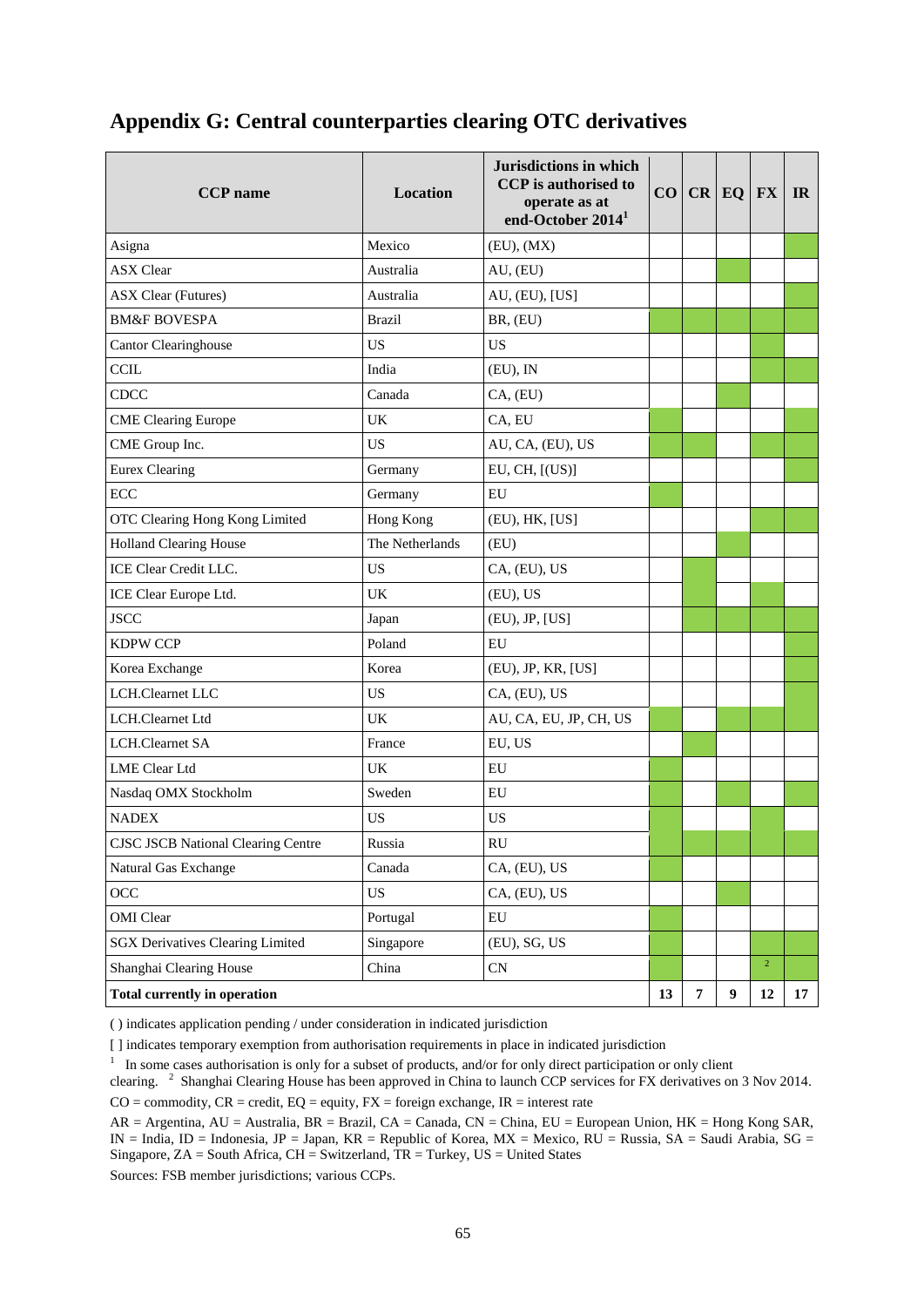## **Appendix H: International regulatory workstreams**

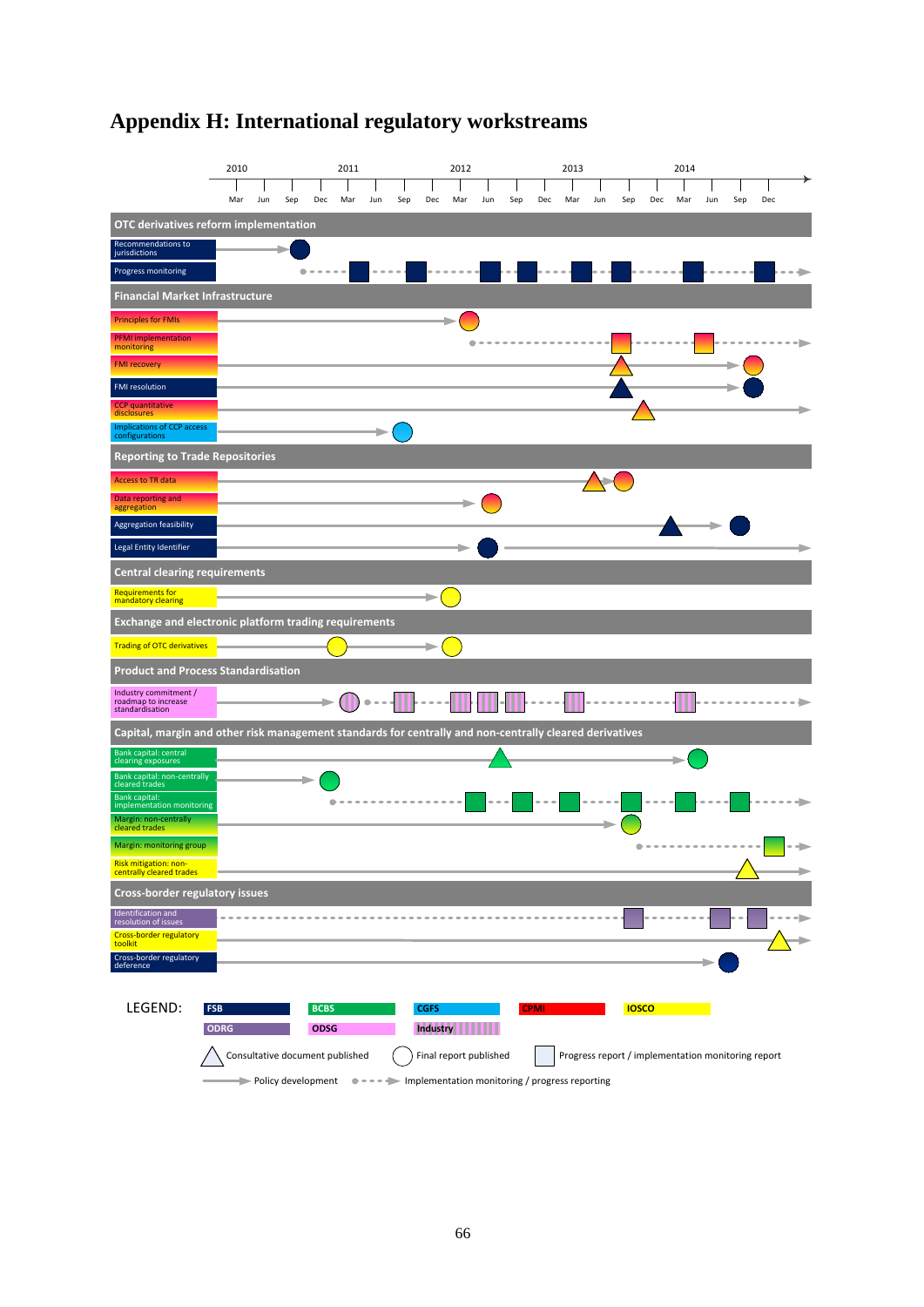| <b>ONGOING WORK</b> |  |
|---------------------|--|
|---------------------|--|

| <b>Issue</b>                             | <b>Action</b>                                                                                                                                                                                                                            | <b>Responsible</b>                            | <b>Status</b>                                                                                                                                               |
|------------------------------------------|------------------------------------------------------------------------------------------------------------------------------------------------------------------------------------------------------------------------------------------|-----------------------------------------------|-------------------------------------------------------------------------------------------------------------------------------------------------------------|
| <b>Standardisation</b><br>(benchmarking) | On-going submission of agreed improved<br>standardisation matrices:<br>- matrices for all asset classes to include<br>provision of absolute numbers of<br>contracts;<br>matrices for all asset classes to be<br>submitted semi-annually. | ODSG                                          | Next sets of populated<br>standardisation matrices for<br>all 5 asset classes due 31<br>March 2014; work<br>ongoing.                                        |
| <b>Standardisation</b><br>(product)      | Ongoing work on product standardisation<br>by signatories to March 2011 roadmap, 60<br>including development, publication and<br>use of standardised product<br>documentation.                                                           | <b>ODSG</b>                                   | No timetable set; work<br>ongoing.                                                                                                                          |
| <b>Standardisation</b><br>(process)      | Ongoing work on process standardisation<br>by signatories to March 2011 roadmap,<br>including the design, implementation and<br>take-up of automated processes and<br>electronic platforms for key business<br>functions.                | <b>ODSG</b>                                   | No timetable set; work<br>ongoing.                                                                                                                          |
| TR data<br>aggregation                   | G20 mandated feasibility study on<br>approaches to aggregate OTC derivatives<br>data.                                                                                                                                                    | <b>FSB</b>                                    | Report published in<br>September 2014.                                                                                                                      |
| <b>Legal Entity</b><br><b>Identifier</b> | Work to put in place the legal and<br>institutional framework for the governance<br>and operational component of the global<br>LEI system.                                                                                               | LEI ROC                                       | Global LEI Foundation<br>launched during June 2014<br>and will now look to<br>develop standards and<br>processes for coordinating<br>the global LEI system. |
| <b>Risk mitigation</b><br>standards      | Develop standards for risk mitigation<br>techniques for non-centrally cleared<br>derivatives.                                                                                                                                            | IOSCO (in consultation<br>with BCBS and CPSS) | Final standards expected<br>by the end of 2014.                                                                                                             |

-

<span id="page-69-0"></span> $60$  Roadmap, published in March 2011 of industry initiatives and commitments relating to four thematic objectives: increasing standardisation; expanding central clearing; enhancing bilateral risk management; and increasing transparency; see October 2011 progress report, available at:

[http://www.newyorkfed.org/newsevents/news/markets/2011/SCL0331.pdf.](http://www.newyorkfed.org/newsevents/news/markets/2011/SCL0331.pdf)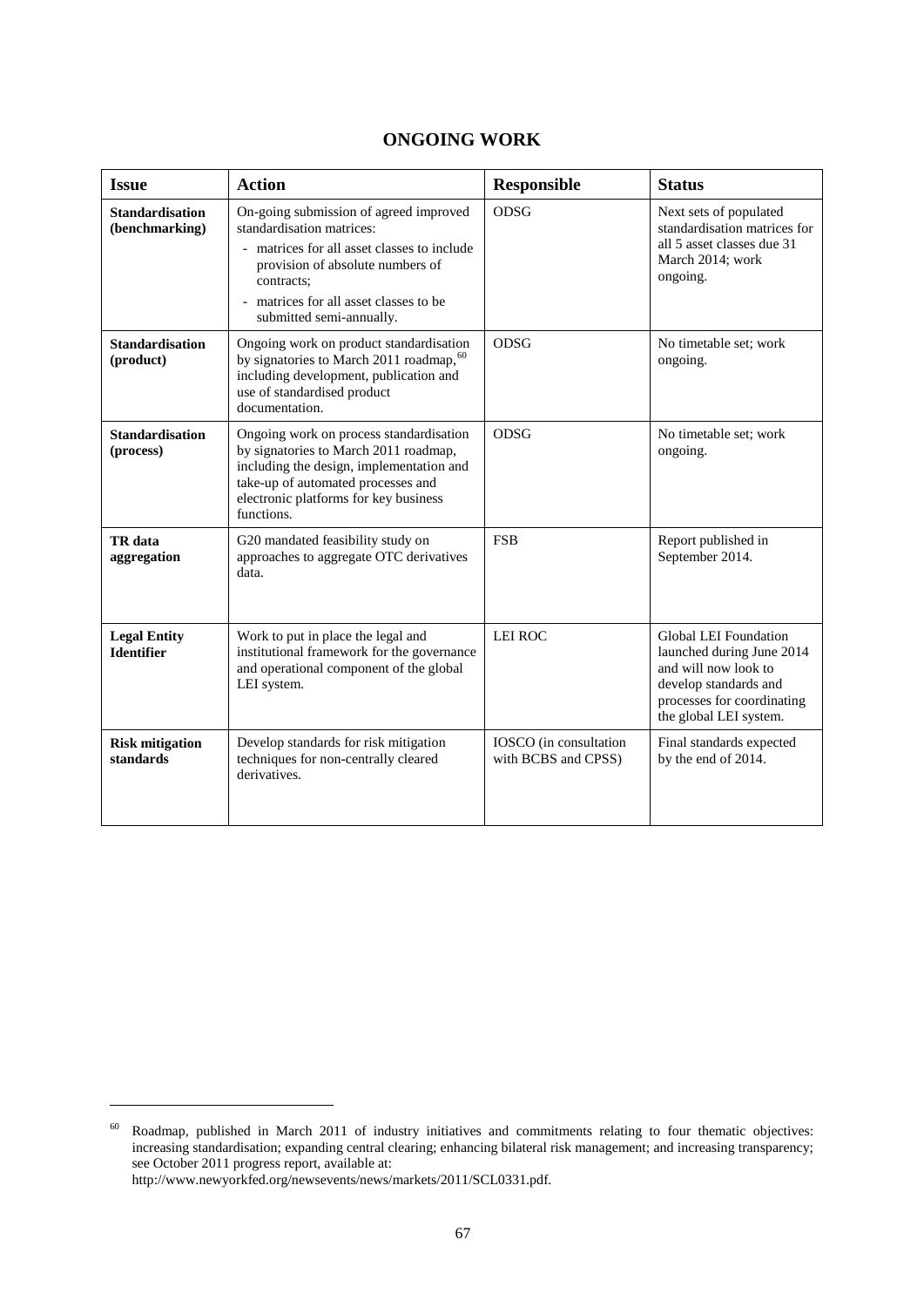| <b>WORK COMPLETED SINCE OCTOBER 2010</b> |  |  |
|------------------------------------------|--|--|
|------------------------------------------|--|--|

| <b>Issue</b>                                                               | <b>Action</b>                                                                                                                                                                                                                                                    | <b>Responsible</b> | <b>Date finalised</b>                                                                                         |  |  |  |  |
|----------------------------------------------------------------------------|------------------------------------------------------------------------------------------------------------------------------------------------------------------------------------------------------------------------------------------------------------------|--------------------|---------------------------------------------------------------------------------------------------------------|--|--|--|--|
| <b>STANDARDISATION</b>                                                     |                                                                                                                                                                                                                                                                  |                    |                                                                                                               |  |  |  |  |
| <b>Industry</b><br>commitment to<br>increase<br>standardisation            | Roadmap of industry initiatives and<br>commitments, including commitment to<br>increase standardisation and develop, for each<br>asset class, a Standardisation Matrix to<br>indicate industry progress in product and<br>process standardisation. <sup>61</sup> | <b>ODSG</b>        | Strategic Roadmap<br>published March 2011                                                                     |  |  |  |  |
| <b>Product</b><br>standardisation:<br>credit, equity and<br>interest rates | Signatories to the March 2011 roadmap<br>submitted second set of populated<br>Standardisation Matrices for credit, equity<br>and interest rate asset classes                                                                                                     | ODSG               | Standardisation data for Q1<br>and Q2 2011 submitted<br>September 2011                                        |  |  |  |  |
| <b>Standardisation</b><br>legend for<br>commodity<br>derivatives           | Draft standardisation legend for commodities<br>derivatives published by signatories to March<br>2011 roadmap                                                                                                                                                    | ODSG               | Draft standardisation<br>legend published in<br>September 2011                                                |  |  |  |  |
| <b>Product</b><br>standardisation:<br>credit, equity and<br>interest rates | Signatories to the March 2011 roadmap<br>submitted third set of populated<br>Standardisation Matrices for credit, equity<br>and interest rate asset classes                                                                                                      | ODSG               | Standardisation data for Q3<br>and Q4 2011 submitted<br>March 2012                                            |  |  |  |  |
| <b>Product</b><br>standardisation:<br>foreign exchange                     | Signatories to the March 2011 roadmap<br>submitted agreed improved standardisation<br>matrices for foreign exchange and commodity<br>derivatives.                                                                                                                | ODSG               | First set of standardisation<br>data for foreign exchange<br>and commodity derivatives<br>delivered June 2012 |  |  |  |  |
| <b>Product</b><br>standardisation:<br>credit, equity and<br>interest rates | Signatories to the March 2011 roadmap<br>submitted fourth set of populated<br>Standardisation Matrices for credit, equity<br>and interest rate asset classes                                                                                                     | <b>ODSG</b>        | Standardisation data for Q1<br>and Q2 2012 submitted<br>September 2012                                        |  |  |  |  |
| <b>Production</b><br>standardisation: all<br>asset classes                 | Signatories to the March 2011 roadmap<br>submitted populated Standardisation Matrices<br>for Q3 and Q4 2011 for all asset classes.                                                                                                                               | <b>ODSG</b>        | Standardisation data for Q3<br>and Q4 2012 submitted<br>March 2013                                            |  |  |  |  |
| <b>REPORTING TO TRADE REPOSITORIES</b>                                     |                                                                                                                                                                                                                                                                  |                    |                                                                                                               |  |  |  |  |
| <b>Reporting to trade</b><br>repositories                                  | Work on access by authorities to data<br>reported to trade repositories                                                                                                                                                                                          | CPSS and IOSCO     | Consultative report<br>published in April 2013;<br>final report published in<br>August 2013. <sup>62</sup>    |  |  |  |  |
| Data reporting and<br>aggregation                                          | Report on OTC derivatives data reporting and<br>aggregation requirements, outlining the OTC<br>derivatives data that should be collected,<br>stored and disseminated by TRs. <sup>63</sup>                                                                       | CPSS and IOSCO     | Published in January 2012                                                                                     |  |  |  |  |

-

<span id="page-70-0"></span> $^{61}\,$  See major market participants' 'roadmap' letter of March 2011.

<span id="page-70-1"></span><sup>62</sup> [http://www.bis.org/publ/cpss110.pdf.](http://www.bis.org/publ/cpss110.pdf)

<span id="page-70-2"></span> $^{63}$ <http://www.bis.org/publ/cpss100.pdf> and [http://www.iosco.org/library/pubdocs/pdf/IOSCOPD366.pdf.](http://www.iosco.org/library/pubdocs/pdf/IOSCOPD366.pdf)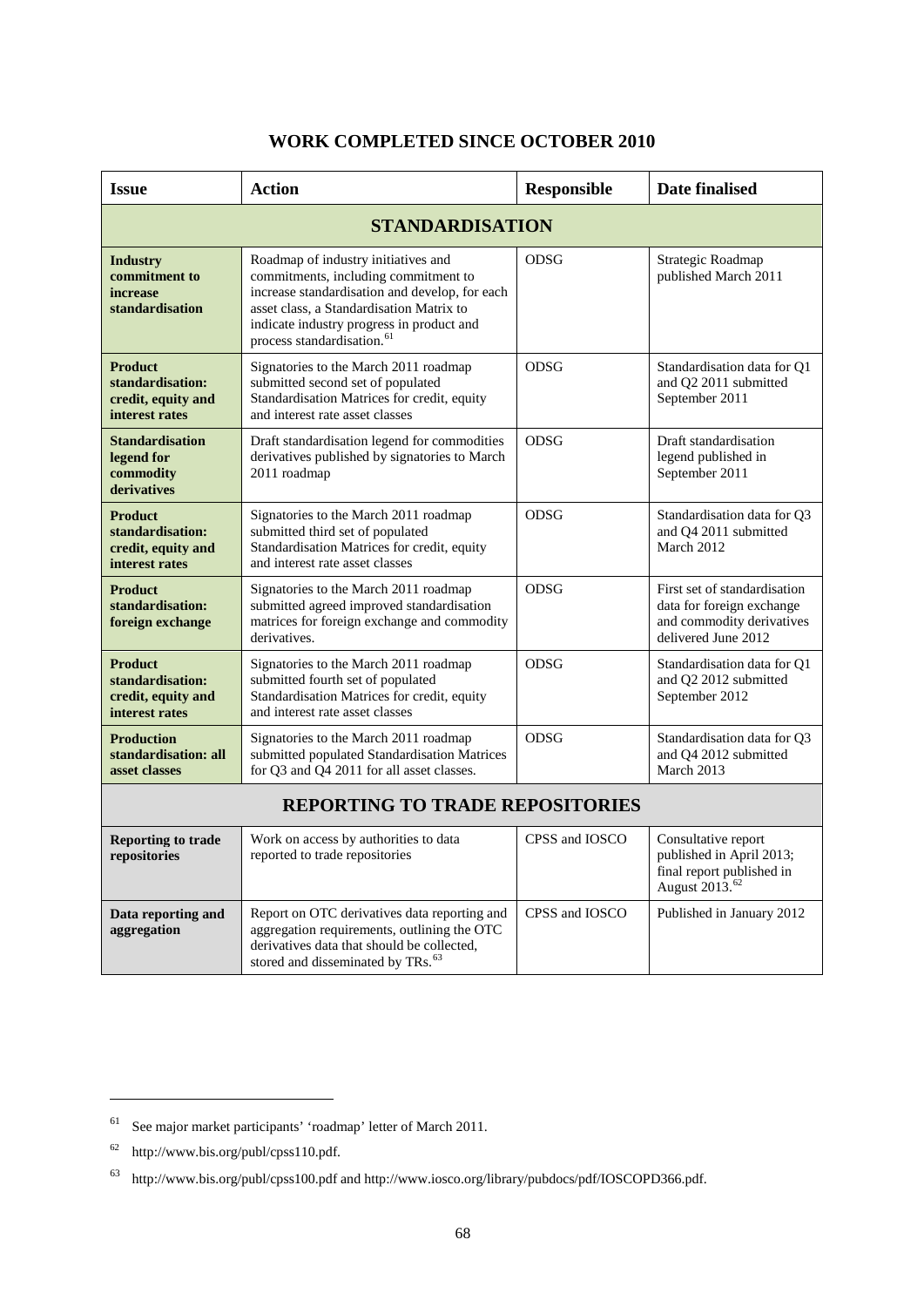| <b>Issue</b>                                                      | <b>Action</b>                                                                                                                                                                                                                                                                                 | <b>Responsible</b> | <b>Date finalised</b>                                                                                                 |
|-------------------------------------------------------------------|-----------------------------------------------------------------------------------------------------------------------------------------------------------------------------------------------------------------------------------------------------------------------------------------------|--------------------|-----------------------------------------------------------------------------------------------------------------------|
| <b>Principles for TRs</b>                                         | Principles for Financial Market<br>Infrastructures <sup>64</sup> , including TRs, consisting of<br>principles for FMIs and responsibilities for<br>authorities.<br>Principles for Financial Market<br>Infrastructures: Disclosure Framework and<br>Assessment Methodology. <sup>65</sup>      | CPSS and IOSCO     | Published in April 2012<br><b>Assessment Methodology</b><br>and Disclosure Framework<br>published in December<br>2012 |
| <b>Legal Entity</b><br><b>Identifier</b>                          | Report on 'A Global Legal Entity Identifier<br>for Financial Markets' setting out 35<br>recommendations for the development and<br>implementation of a global LEI system. <sup>66</sup>                                                                                                       | <b>FSB</b>         | Report published in June<br>2012                                                                                      |
| <b>Access to TR data</b>                                          | Report on access by authorities to data<br>reported to TRs. <sup>67</sup>                                                                                                                                                                                                                     | CPSS and IOSCO     | Final report published in<br>August 2013                                                                              |
| <b>Legal Entity</b><br><b>Identifier</b>                          | Global LEI system to be launched on self-<br>standing basis. <sup>68</sup>                                                                                                                                                                                                                    | <b>FSB</b>         | LEI Regulatory Oversight<br>Committee established in<br>Jan 2013                                                      |
|                                                                   | <b>CENTRAL CLEARING</b>                                                                                                                                                                                                                                                                       |                    |                                                                                                                       |
| <b>Implications of</b><br>configurations for<br><b>CCP</b> access | Report on the macro-financial implications of<br>alternative configurations for access to CCPs<br>in OTC derivatives markets. <sup>69</sup>                                                                                                                                                   | <b>CGFS</b>        | Published in November<br>2011                                                                                         |
| <b>Requirements for</b><br>mandatory clearing                     | Report on Requirements for Mandatory<br>Clearing setting out recommendations for the<br>establishment of mandatory clearing regimes<br>in relation to:<br>determination of whether a product should<br>be subject to mandatory clearing;<br>potential exemptions;<br>$\overline{\phantom{a}}$ | <b>IOSCO</b>       | Published in February 2012                                                                                            |
|                                                                   | communication between authorities and<br>with the public;                                                                                                                                                                                                                                     |                    |                                                                                                                       |
|                                                                   | cross-border issues in the application of<br>mandatory clearing requirements;                                                                                                                                                                                                                 |                    |                                                                                                                       |
|                                                                   | ongoing monitoring and review of the<br>process and application of a requirement<br>for mandatory clearing. <sup>70</sup>                                                                                                                                                                     |                    |                                                                                                                       |

#### **WORK COMPLETED SINCE OCTOBER 2010**

<u>.</u>

<span id="page-71-0"></span><sup>64</sup> <http://www.bis.org/publ/cpss101a.pdf> and [http://www.iosco.org/library/pubdocs/pdf/IOSCOPD377.pdf.](http://www.iosco.org/library/pubdocs/pdf/IOSCOPD377.pdf)

<span id="page-71-1"></span><sup>65</sup> <http://www.bis.org/publ/cpss106.pdf> and [http://www.iosco.org/library/pubdocs/pdf/IOSCOPD396.pdf.](http://www.iosco.org/library/pubdocs/pdf/IOSCOPD396.pdf)

<span id="page-71-2"></span><sup>66</sup> [http://www.leiroc.org/publications/gls/roc\\_20120608.pdf.](http://www.leiroc.org/publications/gls/roc_20120608.pdf)

<span id="page-71-3"></span><sup>67</sup> <http://www.bis.org/publ/cpss110.pdf> and [http://www.iosco.org/library/pubdocs/pdf/IOSCOPD417.pdf.](http://www.iosco.org/library/pubdocs/pdf/IOSCOPD417.pdf)

<span id="page-71-4"></span><sup>68</sup> 'Progress note on LEI initiative'; available at: [http://www.financialstabilityboard.org/publications/r\\_130308.pdf.](http://www.financialstabilityboard.org/publications/r_130308.pdf) 

<span id="page-71-5"></span><sup>69</sup> [http://www.bis.org/publ/cgfs46.pdf.](http://www.bis.org/publ/cgfs46.pdf)

<span id="page-71-6"></span><sup>70</sup> [https://www.iosco.org/library/pubdocs/pdf/IOSCOPD374.pdf.](https://www.iosco.org/library/pubdocs/pdf/IOSCOPD374.pdf)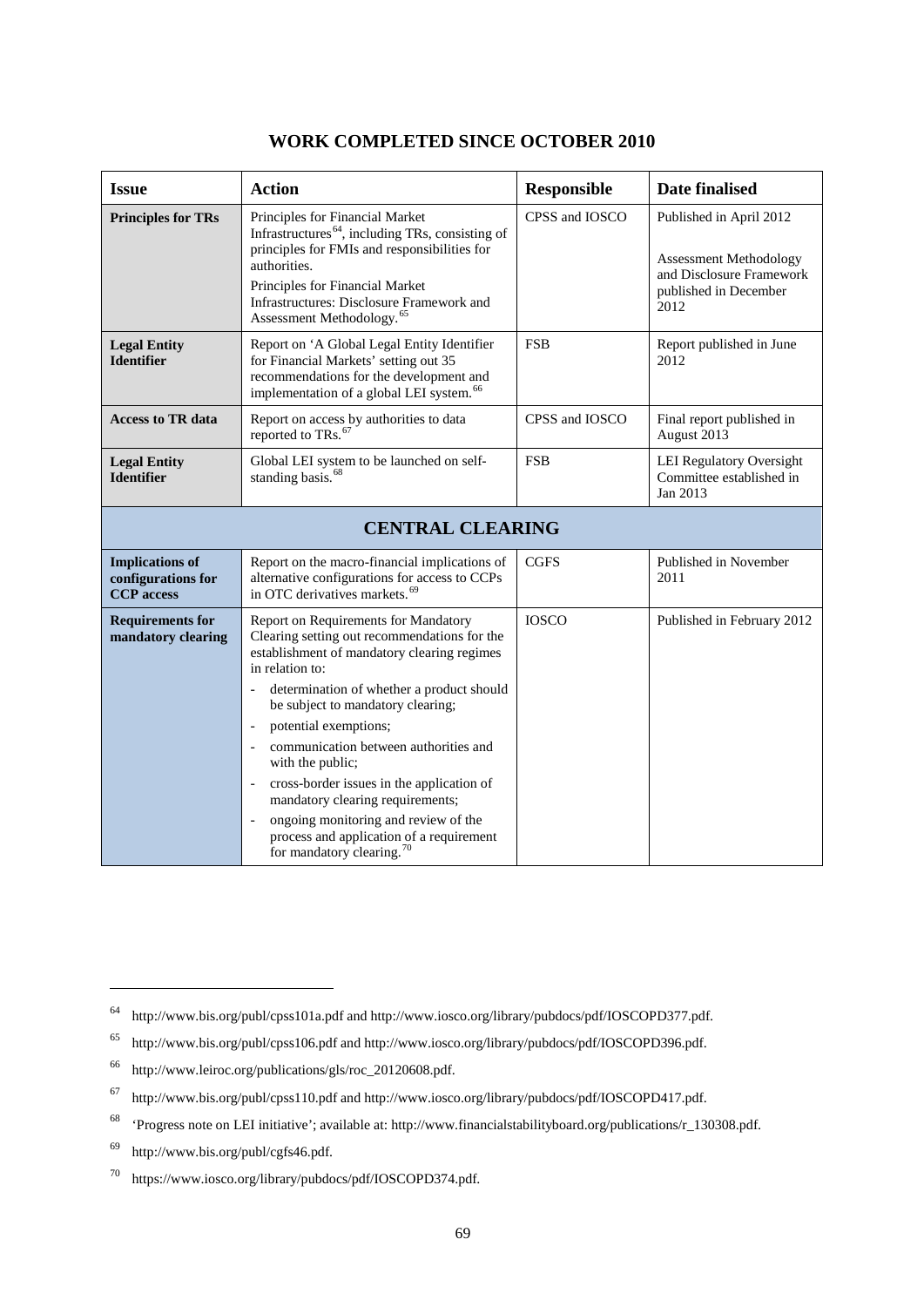| <b>Issue</b>               | <b>Action</b>                                                                                                                                                                                                                                                                                                                                                                                                                               | <b>Responsible</b>                     | Date finalised                                                                                                                                 |
|----------------------------|---------------------------------------------------------------------------------------------------------------------------------------------------------------------------------------------------------------------------------------------------------------------------------------------------------------------------------------------------------------------------------------------------------------------------------------------|----------------------------------------|------------------------------------------------------------------------------------------------------------------------------------------------|
| <b>Principles for CCPs</b> | Principles for Financial Market<br>Infrastructures (PFMIs) <sup>71</sup> , consisting of<br>principles for FMIs and responsibilities for<br>Central Banks, market regulators and other<br>relevant authorities.<br>Assessment Methodology for Principles for<br>FMIs and Responsibilities for Authorities;<br>Disclosure Framework for FMIs, providing a<br>template to assist FMIs in providing<br>comprehensive disclosure. <sup>72</sup> | CPSS and IOSCO                         | Published in April 2012<br><b>Assessment Methodology</b><br>and Disclosure Framework<br>each published in<br>December 2012                     |
| <b>Central clearing</b>    | Revision of BCBS supervisory guidance for<br>managing settlement risk in foreign exchange<br>transactions. <sup>73</sup>                                                                                                                                                                                                                                                                                                                    | <b>BCBS</b>                            | Updated guidance<br>published in February 2013                                                                                                 |
| <b>FMI</b> Resolution      | Guidance on FMI resolution and input into<br>assessment methodology for the Key<br>Attributes of Effective Resolution Regimes to<br>ensure that it adequately reflects specificities<br>of resolution regimes for CCPs.                                                                                                                                                                                                                     | FSB in consultation<br>with CPSS-IOSCO | Draft guidance on<br>resolution and resolution<br>published in August<br>2013.74<br>Final guidance published in<br>October 2014. <sup>75</sup> |
| <b>FMI Recovery</b>        | Guidance to FMIs on the development of<br>comprehensive and effective recovery plans.                                                                                                                                                                                                                                                                                                                                                       | CPSS and IOSCO                         | Consultative report<br>published in August<br>$2013^{76}$<br>Final guidance published<br>October 2014. $^{77}$                                 |
| <b>CCP Disclosure</b>      | Proposed quantitative disclosure requirements<br>for CCPs                                                                                                                                                                                                                                                                                                                                                                                   | CPSS and IOSCO                         | Consultative report<br>published in October<br>2013.78                                                                                         |

### **WORK COMPLETED SINCE OCTOBER 2010**

-

<span id="page-72-0"></span><sup>71</sup> <http://www.bis.org/publ/cpss101a.pdf> and [http://www.iosco.org/library/pubdocs/pdf/IOSCOPD377.pdf.](http://www.iosco.org/library/pubdocs/pdf/IOSCOPD377.pdf)

<span id="page-72-1"></span><sup>72</sup> <http://www.bis.org/publ/cpss106.pdf> and [http://www.iosco.org/library/pubdocs/pdf/IOSCOPD396.pdf.](http://www.iosco.org/library/pubdocs/pdf/IOSCOPD396.pdf)

<span id="page-72-2"></span><sup>73</sup> http://www.bis.org/publ/bcbs241.pdf.

<span id="page-72-3"></span><sup>74</sup> [http://www.financialstabilityboard.org/publications/r\\_130812a.pdf.](http://www.financialstabilityboard.org/publications/r_130812a.pdf)

<span id="page-72-4"></span><sup>75</sup> http://www.financialstabilityboard.org/publications/r\_141015.pdf

<span id="page-72-5"></span><sup>76</sup> [http://www.bis.org/publ/cpss109.pdf.](http://www.bis.org/publ/cpss109.pdf)

<span id="page-72-6"></span><sup>77</sup> http://www.iosco.org/library/pubdocs/pdf/IOSCOPD455.pdf

<span id="page-72-7"></span><sup>78</sup> [http://www.bis.org/publ/cpss114.pdf.](http://www.bis.org/publ/cpss114.pdf)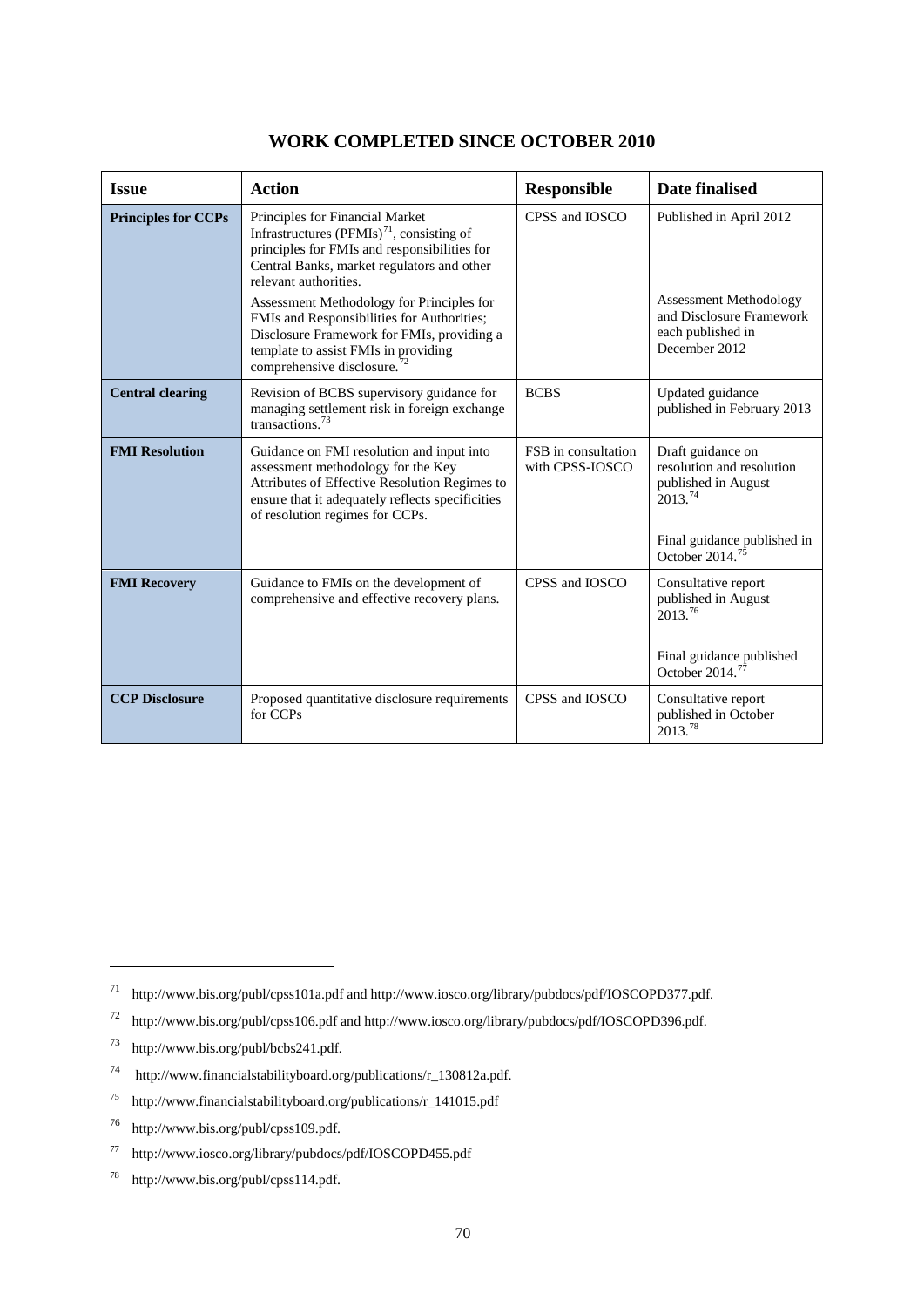#### **Issue Action Responsible Date finalised EXCHANGE AND PLATFORM TRADING Trading of OTC derivatives** Report on trading of OTC derivatives, analysing: the characteristics of exchanges and electronic platforms, - the characteristics of OTC derivatives products relevant to exchange or electronic platform trading, the costs and benefits associated with exchange or electronic platform trading of OTC derivatives, and methods of increasing the use of exchanges or electronic platforms for trading in the derivatives markets. $7$ IOSCO Published in February 2011 **Trading of OTC derivatives**  Report on Follow-on Analysis to the Report on Trading, addressing: the types of (multi-dealer and singledealer) trading platforms available for the execution of OTC derivatives transactions; the different approaches of regulators to mandatory trading of OTC derivatives on organised platforms; how single and multi-dealer platforms address issues such as the ability to customise contracts, the approach to pre and post-trade transparency and market monitoring capabilities.<sup>[80](#page-73-1)</sup> IOSCO Published in January 2012 **CAPITAL AND MARGIN REQUIREMENTS Capitalisation of exposures from noncentrally cleared derivatives** Publication enhanced and interim capital rules for exposures to counterparty credit risk arising from non-centrally cleared derivatives (as part of Basel III capital framework).<sup>8</sup> BCBS Basel III capital framework published December 2010 **Capitalisation of trade and default fund exposures to CCPs** Interim regulatory capital adequacy rules for capitalisation of trade and default fund exposures to CCPs (published after two consultative reports).<sup>[82](#page-73-3)</sup> BCBS Interim rules published in July 2012 **Final report on**  International standards on margin BCBS and IOSCO Final standards published

### **WORK COMPLETED SINCE OCTOBER 2010**

derivatives.<sup>[83](#page-73-4)</sup>

requirements for non-centrally cleared

**margin** 

-

**requirements for non-centrally cleared derivatives** (in consultation with CPSS and CGFS)

in September 2013

<span id="page-73-0"></span><sup>79</sup> [http://www.iosco.org/library/pubdocs/pdf/IOSCOPD345.pdf.](http://www.iosco.org/library/pubdocs/pdf/IOSCOPD345.pdf)

<span id="page-73-1"></span>[http://www.iosco.org/library/pubdocs/pdf/IOSCOPD368.pdf.](http://www.iosco.org/library/pubdocs/pdf/IOSCOPD368.pdf)

<span id="page-73-2"></span>[http://www.bis.org/publ/bcbs189\\_dec2010.pdf.](http://www.bis.org/publ/bcbs189_dec2010.pdf)

<span id="page-73-3"></span><sup>82</sup> [http://www.bis.org/publ/bcbs227.pdf.](http://www.bis.org/publ/bcbs227.pdf)

<span id="page-73-4"></span><sup>83</sup> <http://www.bis.org/publ/bcbs261.pdf> and [http://www.iosco.org/library/pubdocs/pdf/IOSCOPD423.pdf.](http://www.iosco.org/library/pubdocs/pdf/IOSCOPD423.pdf)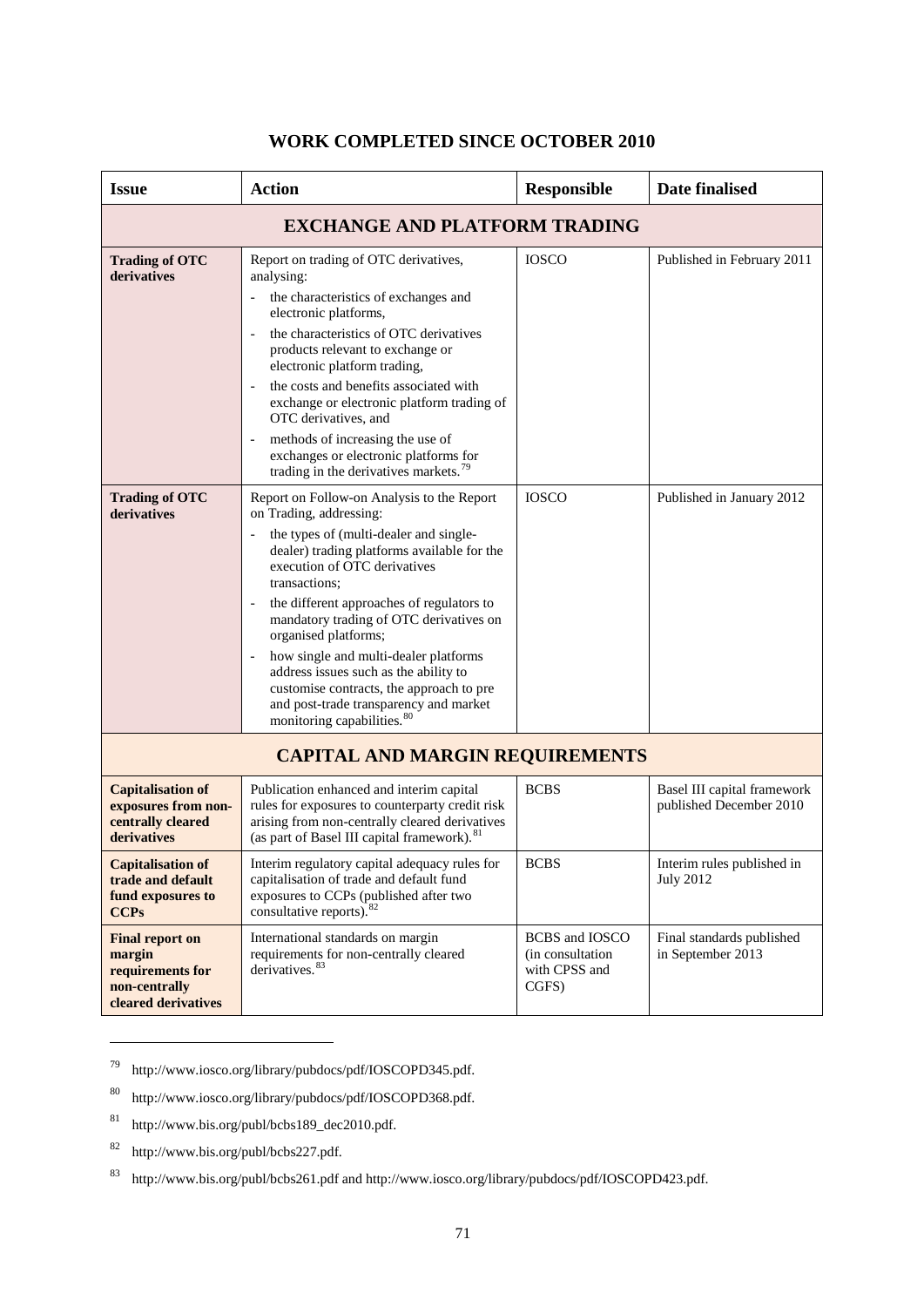## **WORK COMPLETED SINCE OCTOBER 2010**

| <b>Issue</b>                                                                      | Action                                                                                                                                                              | <b>Responsible</b>                               | Date finalised                            |
|-----------------------------------------------------------------------------------|---------------------------------------------------------------------------------------------------------------------------------------------------------------------|--------------------------------------------------|-------------------------------------------|
| <b>Capital adequacy</b><br>requirements for<br>counterparty credit<br>risk        | Standardised approach for measuring<br>counterparty credit risk, which replaces two<br>non-internal model methods in the Basel<br>solvency framework. <sup>84</sup> | <b>BCBS</b>                                      | Final standard published in<br>March 2014 |
| <b>Capitalisation of</b><br>trade and default<br>fund exposures to<br><b>CCPs</b> | Revised policy framework for bank exposures<br>to CCPs, which will replace the interim<br>requirements as of January 2017.85                                        | BCBS (in<br>consultation with<br>CPSS and IOSCO) | Final standard published in<br>April 2014 |

-

<span id="page-74-0"></span><sup>84</sup> http://www.bis.org/publ/bcbs279.pdf.

<span id="page-74-1"></span><sup>85</sup> [http://www.bis.org/publ/bcbs282.pdf.](http://www.bis.org/publ/bcbs282.pdf)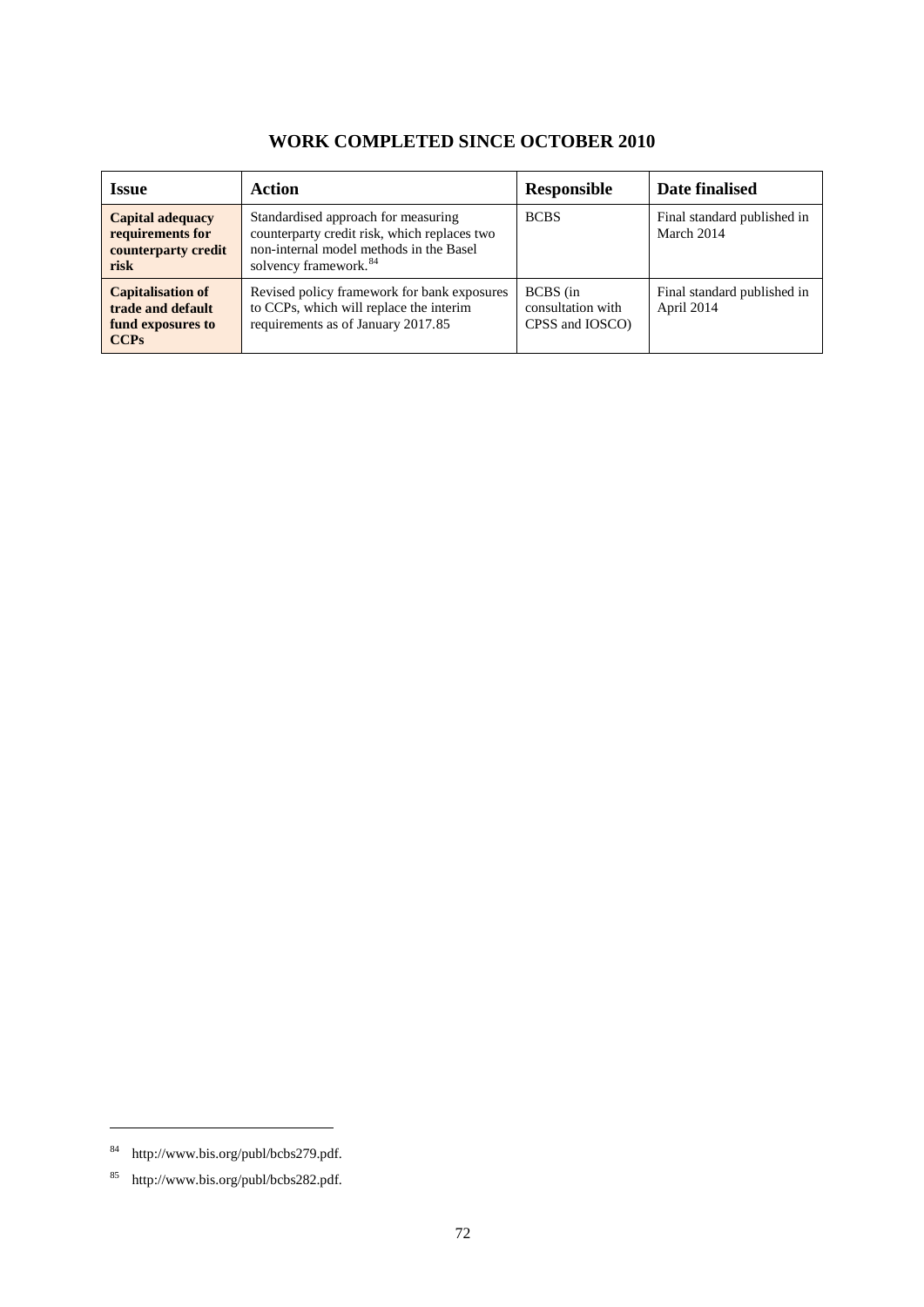# **Appendix I: Glossary of international organisations and selected terms**

| <b>BCBS</b>          | <b>Basel Committee on Banking Supervision</b>                                       |
|----------------------|-------------------------------------------------------------------------------------|
| <b>BIS</b>           | <b>Bank for International Settlements</b>                                           |
| <b>CCP</b>           | Central counterparty                                                                |
| <b>CGFS</b>          | Committee on the Global Financial System                                            |
| <b>CPMI</b>          | Committee on Payments and Market Infrastructures                                    |
| <b>CPSS</b>          | Committee on Payment and Settlement Systems, renamed CPMI as of<br>1 September 2014 |
| <b>ESMA</b>          | <b>European Securities and Markets Authority</b>                                    |
| <b>FMI</b>           | Financial market infrastructure                                                     |
| <b>FSB</b>           | <b>Financial Stability Board</b>                                                    |
| <b>IOSCO</b>         | <b>International Organization of Securities Commissions</b>                         |
| <b>ISDA</b>          | <b>International Swaps and Derivatives Association</b>                              |
| <b>LEI</b>           | Legal entity identifier                                                             |
| <b>ODRF</b>          | <b>OTC Derivatives Regulators' Forum</b>                                            |
| <b>ODSG</b>          | <b>OTC</b> Derivatives Supervisors Group                                            |
| <b>ODWG</b>          | FSB OTC Derivatives Working Group                                                   |
| <b>OTC</b>           | Over-the-counter                                                                    |
| <b>OTC DAT</b>       | <b>OTC</b> Derivatives Assessment Team                                              |
| <b>PFMIs</b>         | CPSS-IOSCO Principles for financial market infrastructures                          |
| Regulators<br>Group  | <b>OTC Derivatives Regulators Group</b>                                             |
| <b>ROC</b>           | <b>LEI Regulatory Oversight Committee</b>                                           |
| <b>TR</b>            | Trade repository                                                                    |
| Trading<br>platforms | Exchanges or electronic trading platforms                                           |
| <b>WGMR</b>          | <b>Working Group on Margin Requirements</b>                                         |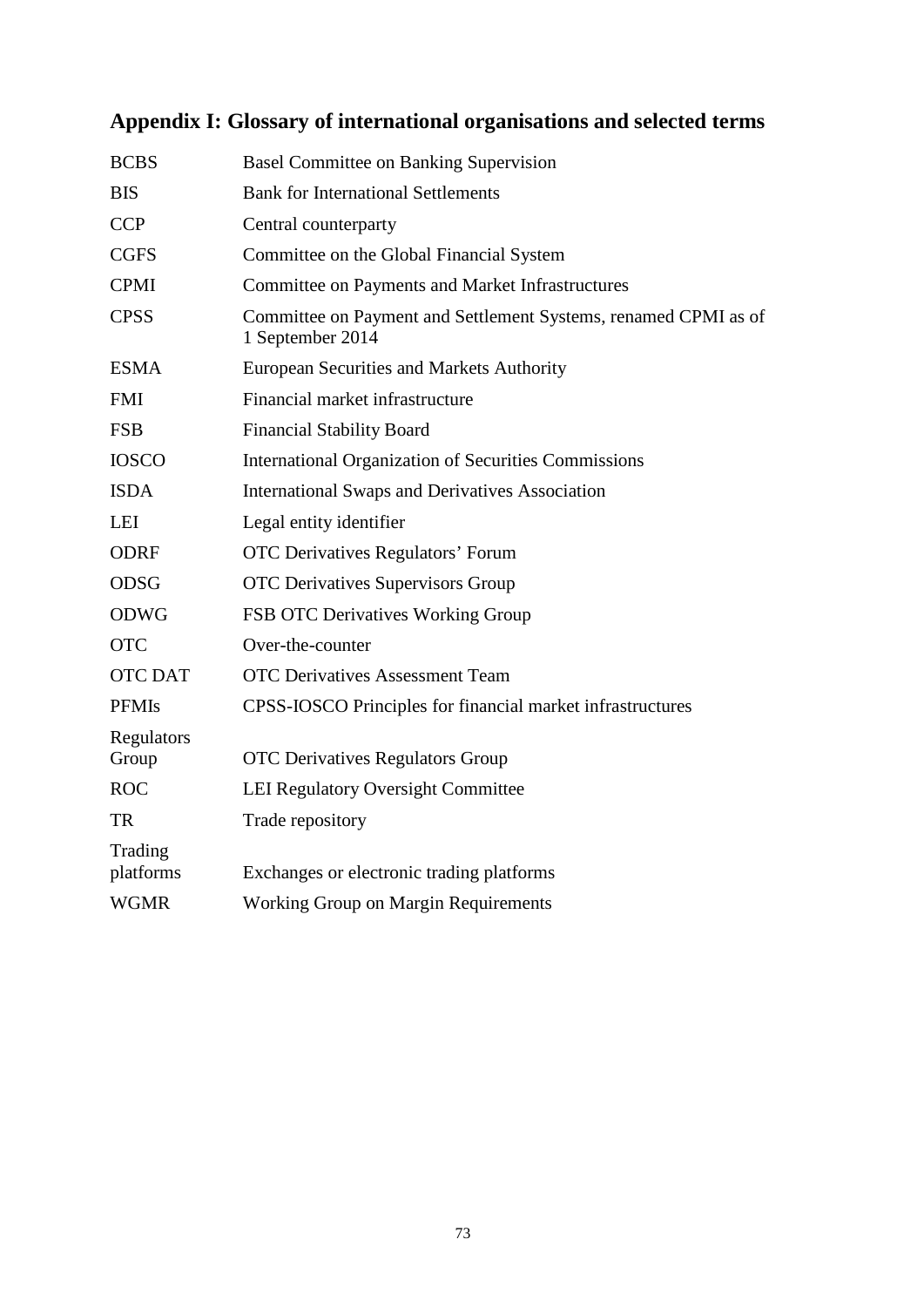# **Appendix J: Members of the OTC Derivatives Working Group**

| <b>Co-Chairs</b> | <b>Brian Bussey</b> (representing IOSCO)<br>Associate Director for Derivatives Policy and Trading Practices<br>Division of Trading and Markets<br>Securities and Exchange Commission                |
|------------------|-----------------------------------------------------------------------------------------------------------------------------------------------------------------------------------------------------|
|                  | <b>Jeanmarie Davis</b> (representing CPMI)<br>Senior Vice President, Financial Market Infrastructure Function<br>Financial Institution Supervision Group<br><b>Federal Reserve Bank of New York</b> |
|                  | <b>Patrick Pearson</b><br>Head of Financial Markets Infrastructure<br>Directorate General Internal Market and Services<br>European Commission                                                       |
| <b>Australia</b> | <b>Oliver Harvey</b><br>Senior Executive Leader, Financial Market Infrastructure<br><b>Australian Securities and Investments Commission</b>                                                         |
| <b>Brazil</b>    | <b>Leonardo P Gomes Pereira</b><br>Chairperson<br>Comissão de Valores Mobiliários (CVM)                                                                                                             |
| Canada           | <b>Ian Christensen</b><br>Director, Financial Markets Department<br><b>Bank of Canada</b>                                                                                                           |
| <b>China</b>     | Li Shujing<br>Director of Information and Statistics Division<br>Department of Futures Supervision I<br>China Securities Regulatory Commission                                                      |
|                  | (Currently vacant)<br>People's Bank of China                                                                                                                                                        |
| <b>France</b>    | <b>Carole Uzan</b><br>Deputy Head of Markets Regulation Division<br>Autorité des marchés financiers (AMF)                                                                                           |
| <b>Germany</b>   | <b>Thomas Schmitz-Lippert</b><br><b>Executive Director, International Policy/Affairs</b><br>Bundesanstalt für Finanzdienstleistungsaufsicht (BaFin)                                                 |
|                  | <b>Martin Ockler</b><br>Higher Executive Officer, Financial Stability Department<br>Deutsche Bundesbank                                                                                             |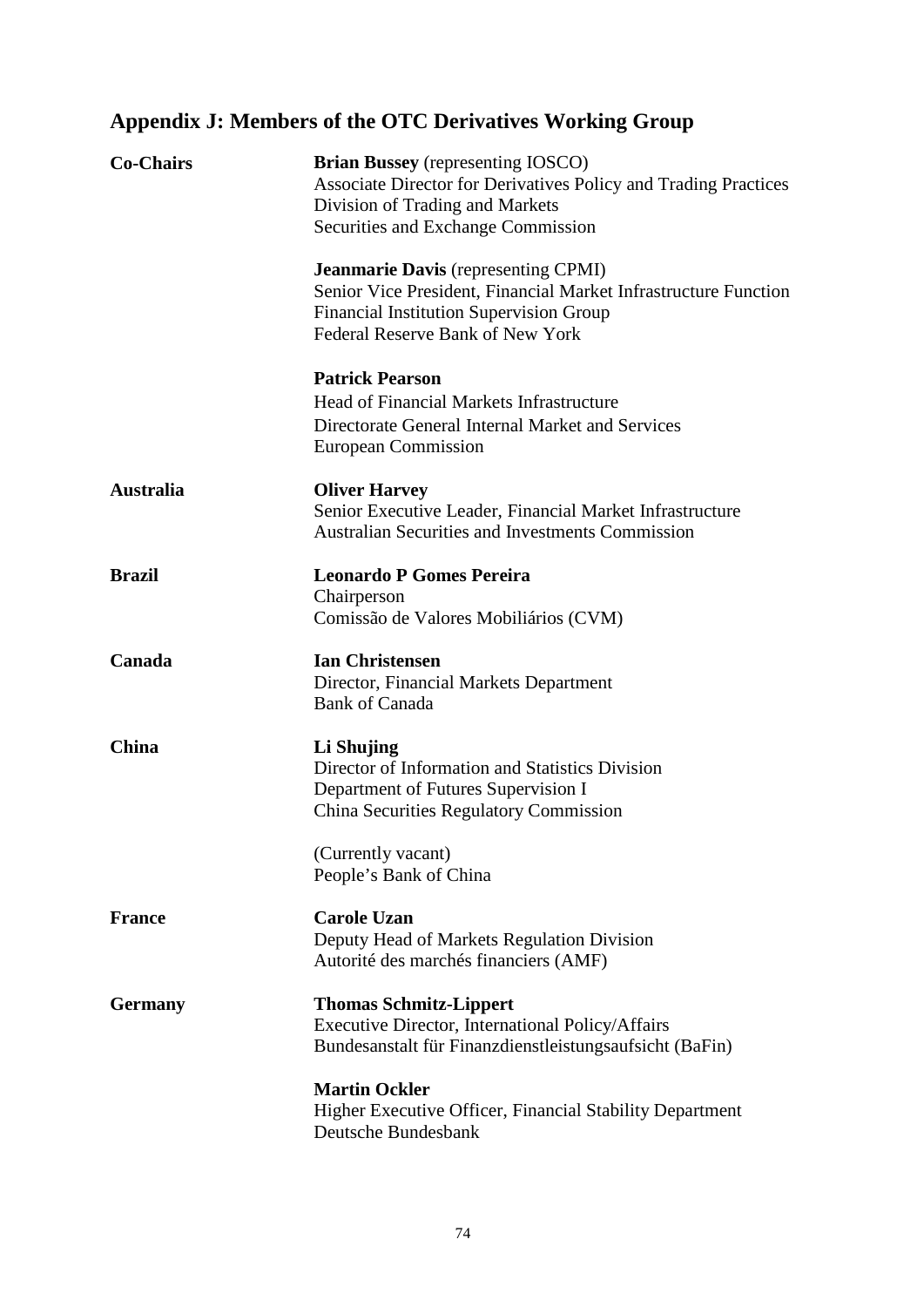| <b>Hong Kong</b>    | Daryl Ho<br>Head of Financial Stability Surveillance Division<br><b>Monetary Management Department</b><br>Hong Kong Monetary Authority                                                 |
|---------------------|----------------------------------------------------------------------------------------------------------------------------------------------------------------------------------------|
| Japan               | <b>Shunsuke Shirakawa</b><br>Deputy Commissioner for International Affairs<br><b>Financial Services Agency</b>                                                                         |
| Korea               | <b>Ko Sunyoung</b><br>Deputy Director, Capital Market Division<br><b>Financial Services Commission</b>                                                                                 |
| <b>Singapore</b>    | <b>Ken Nagatsuka</b><br>Capital Markets Policy Division, Markets Policy & Infrastructure<br>Monetary Authority of Singapore                                                            |
| <b>South Africa</b> | <b>Natalie Labuschagne</b><br>Director, Financial Markets and Competitiveness<br>Tax and Financial Sector Policy<br><b>National Treasury</b>                                           |
| <b>Switzerland</b>  | <b>Michael Manz</b><br>Head, International Finance and Financial Stability<br><b>Swiss Federal Department of Finance FDF</b><br><b>State Secretariat for International Finance SIF</b> |
| UK                  | <b>Richard Spooner</b><br>Policy Adviser, International Directorate<br><b>Bank of England</b>                                                                                          |
|                     | <b>Tom Springbett</b><br>Manager, OTC Derivatives and Post Trade Policy<br><b>Financial Conduct Authority</b>                                                                          |
| <b>US</b>           | <b>Warren Gorlick</b><br>Associate Director, Office of International Affairs<br><b>Commodity Futures Trading Commission</b>                                                            |
|                     | <b>Kim Allen</b><br>Senior Special Counsel, Derivatives Policy<br>Securities and Exchange Commission                                                                                   |
|                     | <b>Erik Heitfield</b><br>Chief, Risk Analysis Section<br><b>Federal Reserve Board of Governors</b>                                                                                     |